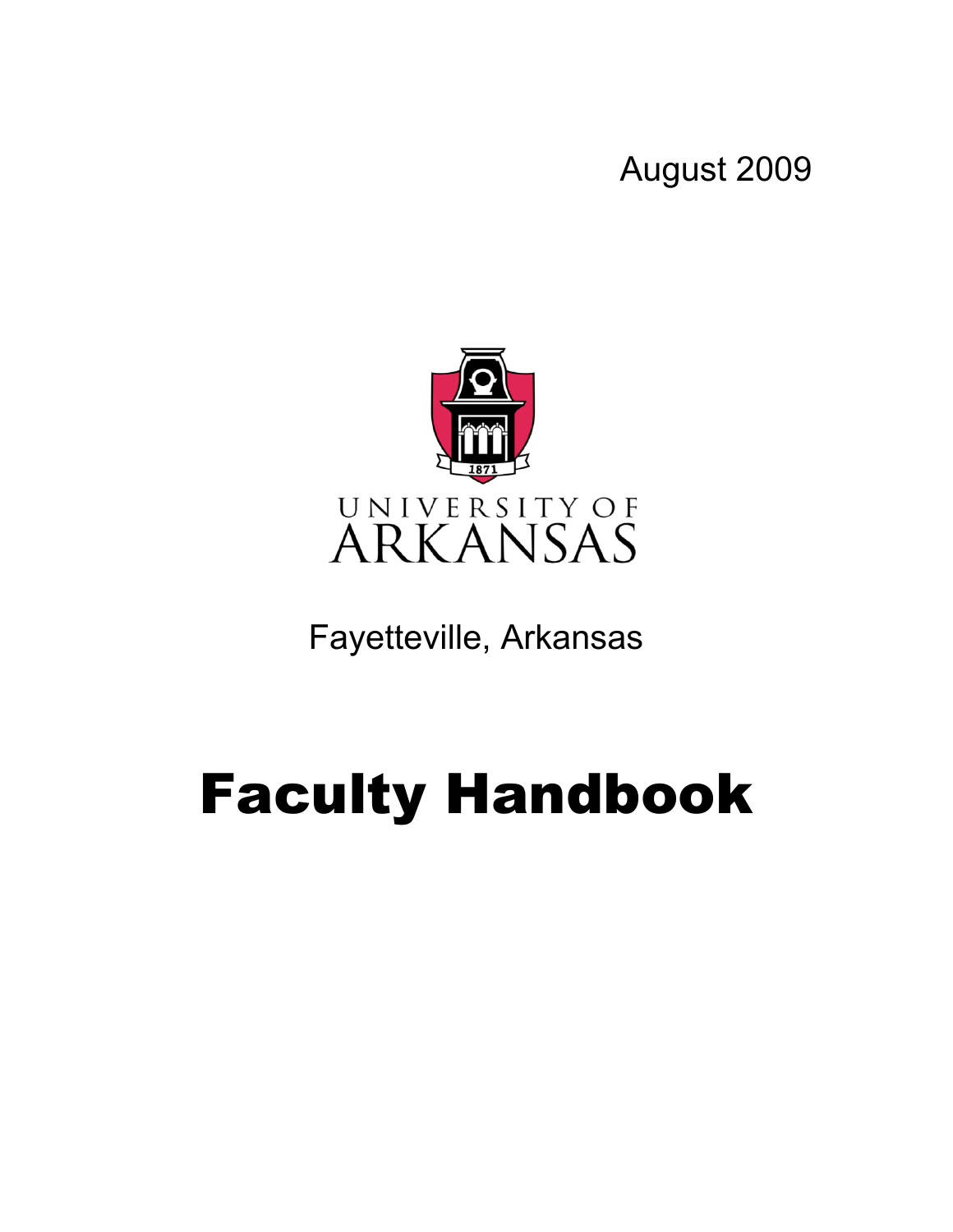#### **UNIVERSITY VISION AND GOALS**

#### **Vision**

The University of Arkansas is a flagship university for the integration of student engagement, scholarship and research, and innovation that collectively transforms lives and inspires leadership for a global society.

#### **Institutional Goals**

As Arkansas's flagship public research university, the University of Arkansas will:

- Put students first by enhancing academic programs, creating an engaging campus life, keeping costs as low as possible and reducing obstacles to student success.
- Be transparent and accountable to the people of Arkansas in all decision-making.
- Increase overall enrollment while remaining the school of choice for the state's most gifted students; provide a concomitant increase in faculty and staff.
- Enhance diversity by attracting more students, faculty and staff from underrepresented groups and by nurturing intercultural understanding inside and outside the classroom.
- Improve graduation rates and degree-completion times.
- Provide highly competitive compensation packages for the purpose of recruiting and retaining the very best faculty, staff and graduate students.
- Increase funding in both research awards and federal research expenditures.
- Marshal the university's expertise, programs, faculty, staff and students to grow the state's knowledge-based economy and to address major issues confronting Arkansas and the world.
- Provide a superior campus landscape and environment by planning for and carrying out the continuous renewal and renovation of existing facilities and the designing and building of new world-class facilities.
- Pursue a consistent and aggressive program for the maintenance and improvement of the institution's libraries and technology resources.
- Promote environmental sustainability.
- Establish and market a quality brand reputation for the university statewide, nationally and internationally.
- Foster the arts on campus and throughout the region.
- Expand outreach through distance education and partnerships with other institutions.
- Grow public support and the endowment through enhanced relationships with constituents and sound investment strategies.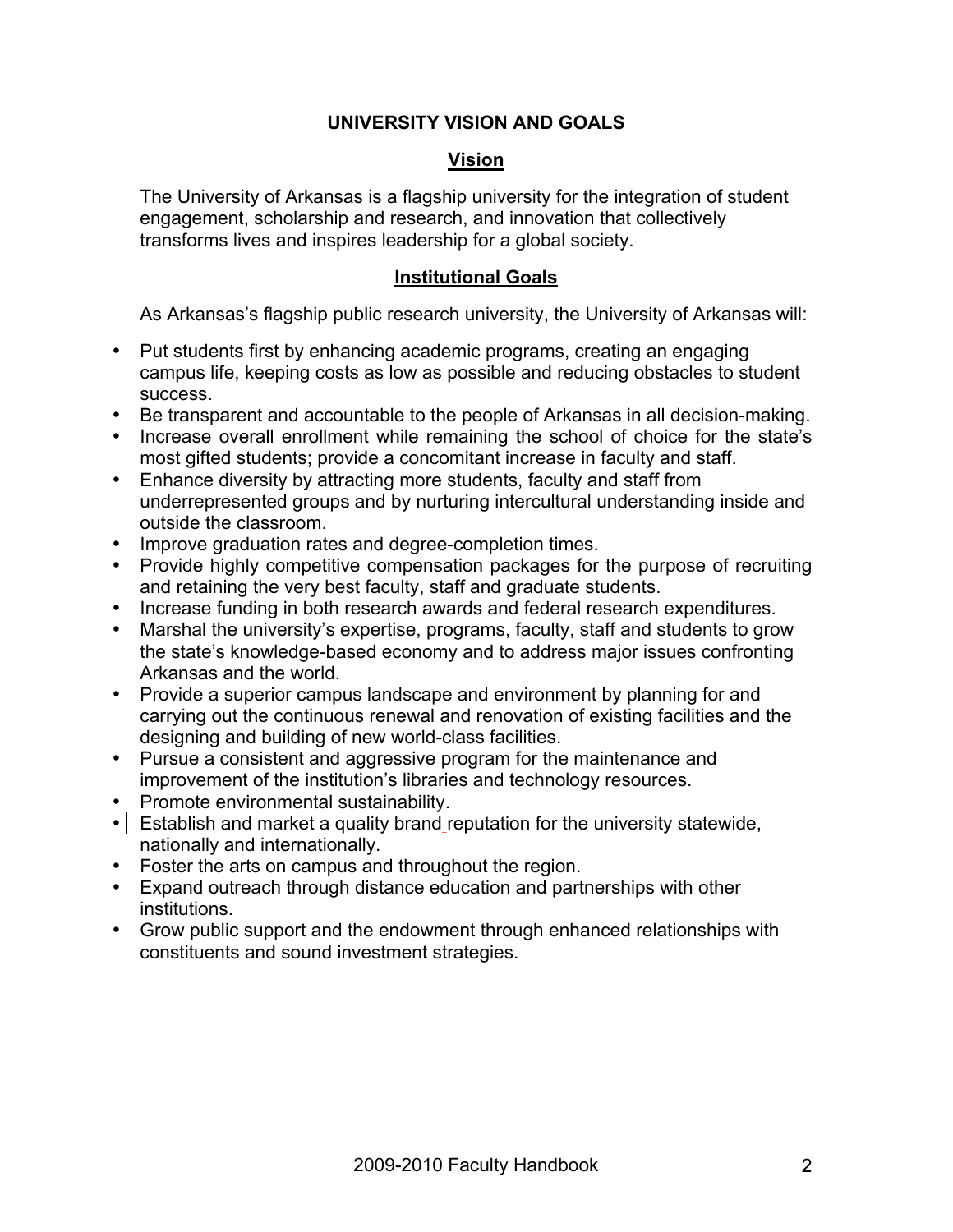The University of Arkansas *Faculty Handbook* is maintained on-line. The Handbook is a collection of information about the university from many sources including Board of Trustees policy statements, Fayetteville Policies and Procedures, and Academic Policies, among others. Material unique to the Handbook is contained primarily in section II, Academic Responsibilities of Faculty. The Faculty Handbook is reviewed annually to update unique material and connect to their primary web-based sources all major policy statements duplicated in the Handbook, summarized there, or identified there. The University of Arkansas reserves the right to revise, modify, or repeal any of its policies or procedures at any time.

Questions or comments about the *Faculty Handbook*

may be sent to **Linda Dizney**, Executive Assistant to the Provost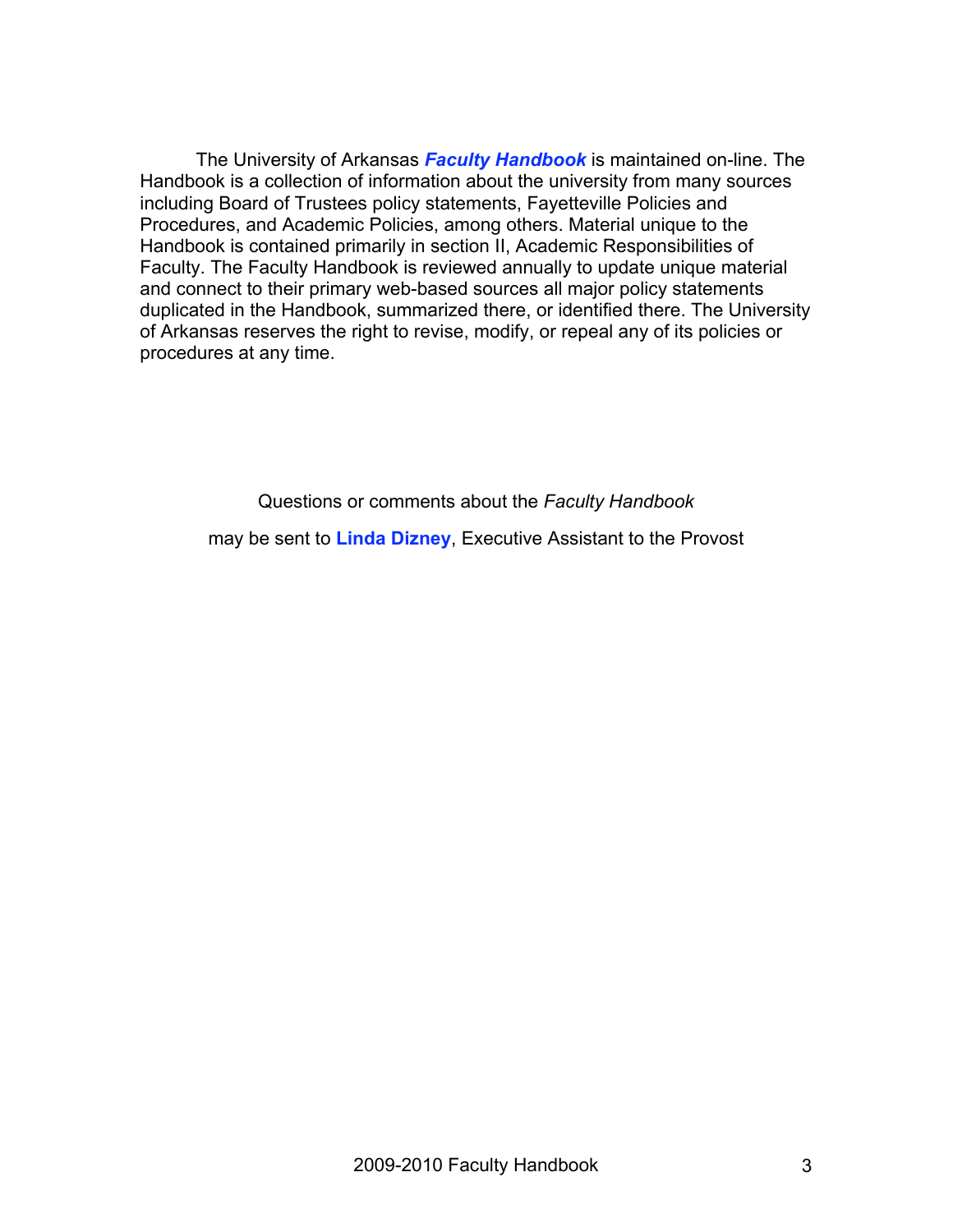# **Contents**

I University of Arkansas: Administration And Governance

**Overview** Other Governance Web Sites Rules of Procedure of the Faculty Senate

#### II Academic Responsibilities of Faculty

Assigned Workload

**Teaching** 

- Attendance Policy
- Grades and Exams
- Posting Grades
- Office Hours
- Records
- Students' Religious Observances
- Textbook and Course Materials Policy
- Teacher and Course Evaluation
- Teaching Resources and Development Opportunities
- Teaching and Faculty Support Center (TFSC)
- Teaching Academy

Student Conduct Policies

- Academic Integrity Term Paper Assistance
- Academic Honesty

Academic Support and Related Services for Students

- Advising
- Academic Advising of Undergraduate Students
- Career Development Center
- Enhanced Learning Center
- The Language Learning Center LLC
- Math Resource and Tutoring Center
- Quality Writing Center

Research, Scholarship, and Creative Activity

- Financial Disclosure for Sponsored Programs
- Institutional Animal Care and Use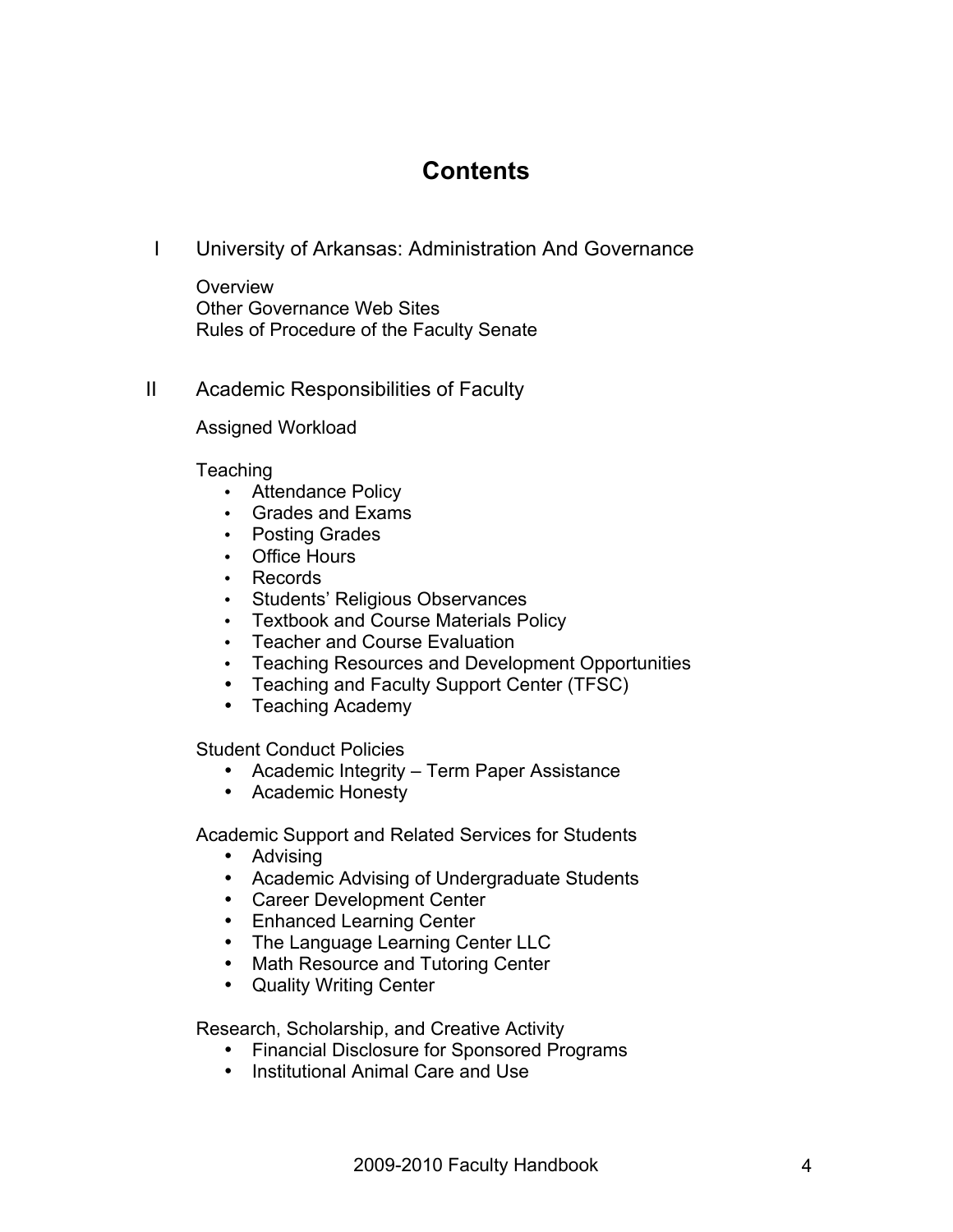- Human participants, Radioactive Substances, Biohazardous Materials and Toxic Substances
- University Libraries
- Research and Sponsored Programs, Office of
- Research and Scholarly Misconduct Policies and Procedures

Other Faculty Responsibilities

- Attendance at Commencement
- Children, Family Member's or Friends in the Workplace
- Code of Computing Practice
- Conflicts of Interest and Commitment
- Outside Employment
- Professionally Related Public Service
- Policy and Regulations
- III Policies Governing Faculty Service

Employment and Compensation

• Employment Periods Administrative Employees Faculty Employees Staff Employees Student and Hourly Employees

Extra Compensation and Overload

Off-Campus Duty Assignment

Attendance at Professional Meetings

Proposal Submission and Contracting Authority

Patent and Copyright Policy

Political Activity

Relations with Legislators and Members of Congress

Holidays

Leave Policies for Academic and Other Non-Classified Personnel

- Sick Leave Policy
- Annual Leave
- Military Leave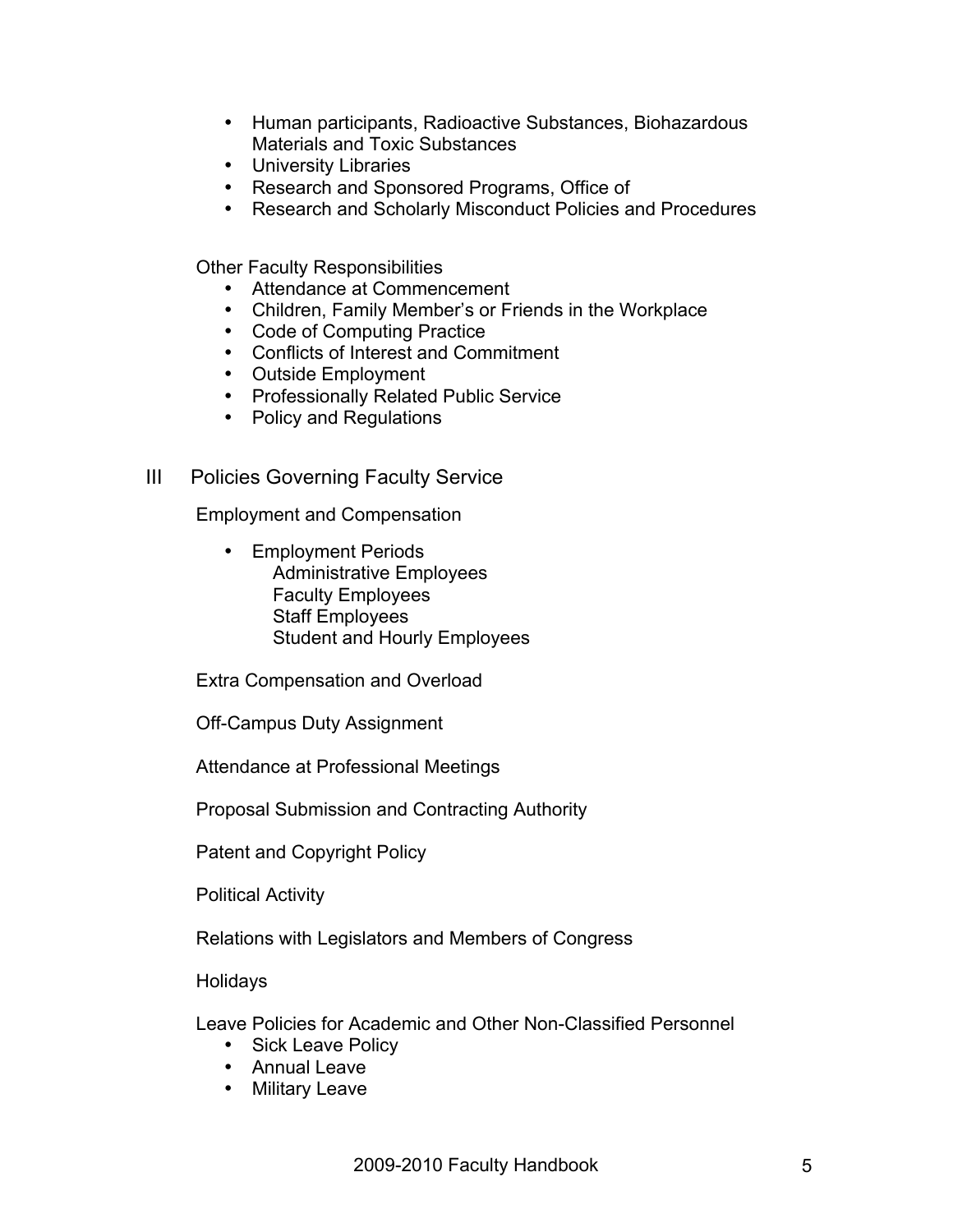- Court and Jury Leave
- Leave of Absence Without Pay
- Vacation Leave for Graduate Study

Family and Medical Leave

Resignation and Retirement

Retirement

Lump Sum Terminal Pay

Emeritus Status

Nepotism

Administrator Grievance Procedure

#### IV General Policies, Procedures, and Services

Benefits and Employment

- Fringe Benefits
- Athletic Event Tickets
- Tuition Waiver for Employees
- Resident Status of University Employees
- Bookstore Discount
- Direct Deposit of Pay
- UARK Federal Credit Union
- Garnishment and Salary Liens
- Authorization to Offset Amounts due University by an Employee against Amounts Owed by the University to that Employee
- Moving Expenses

Business Affairs Regulations

- Purchasing
- Contract Signature Authority
- Conflict of Interest
- Sale or Disposal of University Property
- Sale of Books
- Textbook Adoption Policy
- Travel Regulations
- Use of the University of Arkansas Name
- Use of the Official University Logo and Other Trademarks
- University Publications and Stationery Guidelines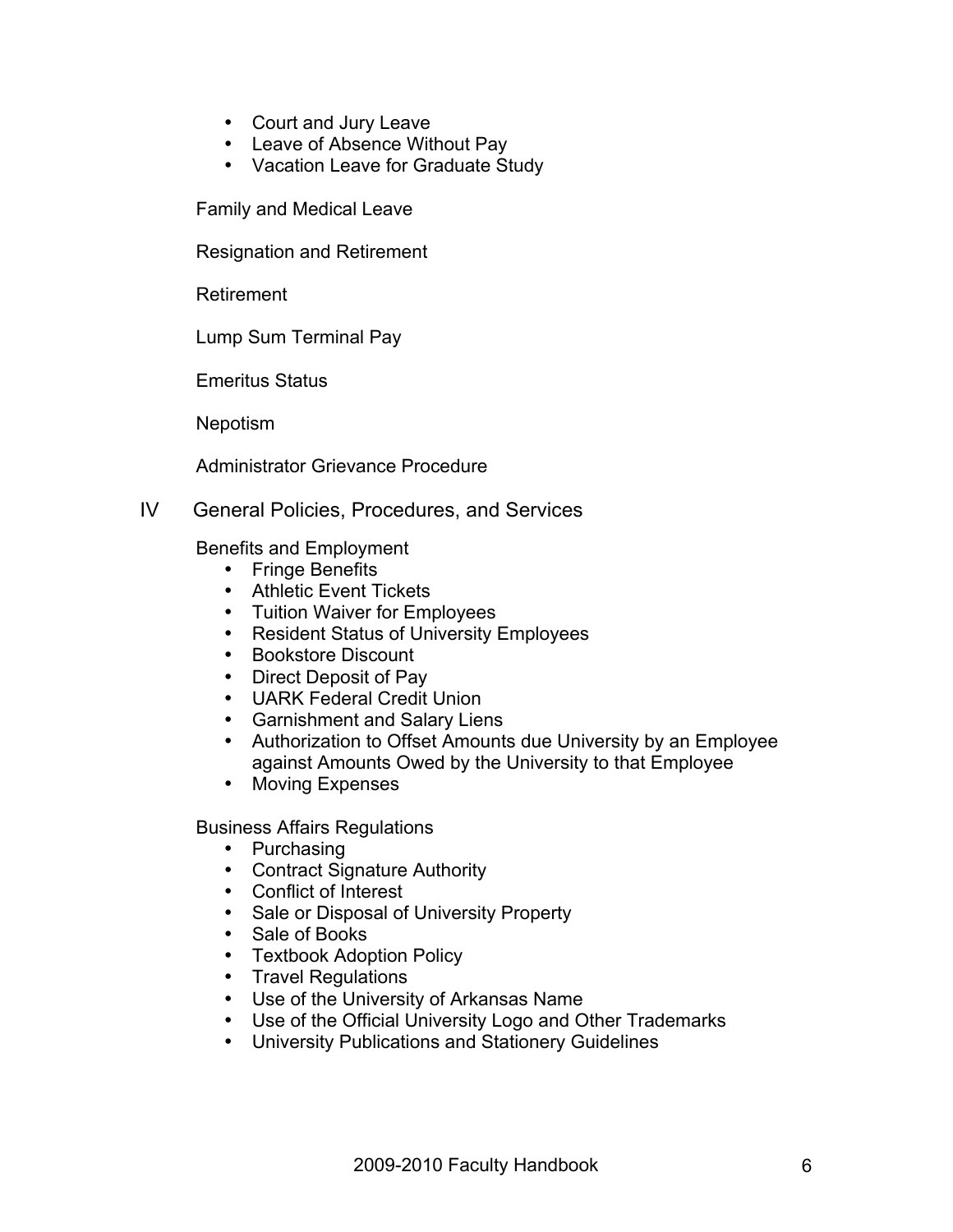**Facilities** 

- Use of University Facilities
- Building Executives
- Use of Building Exteriors and Roofs
- Keys: Authorization, Issue, Return, Replacement

Workplace Policies

- Inclement Weather Policy and Emergency Procedures
- Environmental Health and Safety
- On-the-Job Injury
- Disturbances and Demonstrations
- Alcohol Policy
- Smoking Policy/Tobacco Use Policy
- Drug Free Workplace Policy
- Workforce Violence Policy

Campus Services

- Bookstore
- Computer Store
- Razorback Shops
- Print, Mail, Copy Solutions (PMC Solutions)
- Transit System
- Parking on Campus
- University Identification Cards
- Lost and Found

Other Links to UA Policies

V Policies on Employment, Student Records, and Sexual Harassment and Assault

Federal Laws and Executive Orders

Non Discrimination

Personally Identifiable Student Records

Sexual Assault Policy

- Policy Statement
- Definitions
- Responsibility to Report
- Preserving Evidence
- Availability of Counseling
- Education and Awareness Programs
- University Judicial System
- Disciplinary Action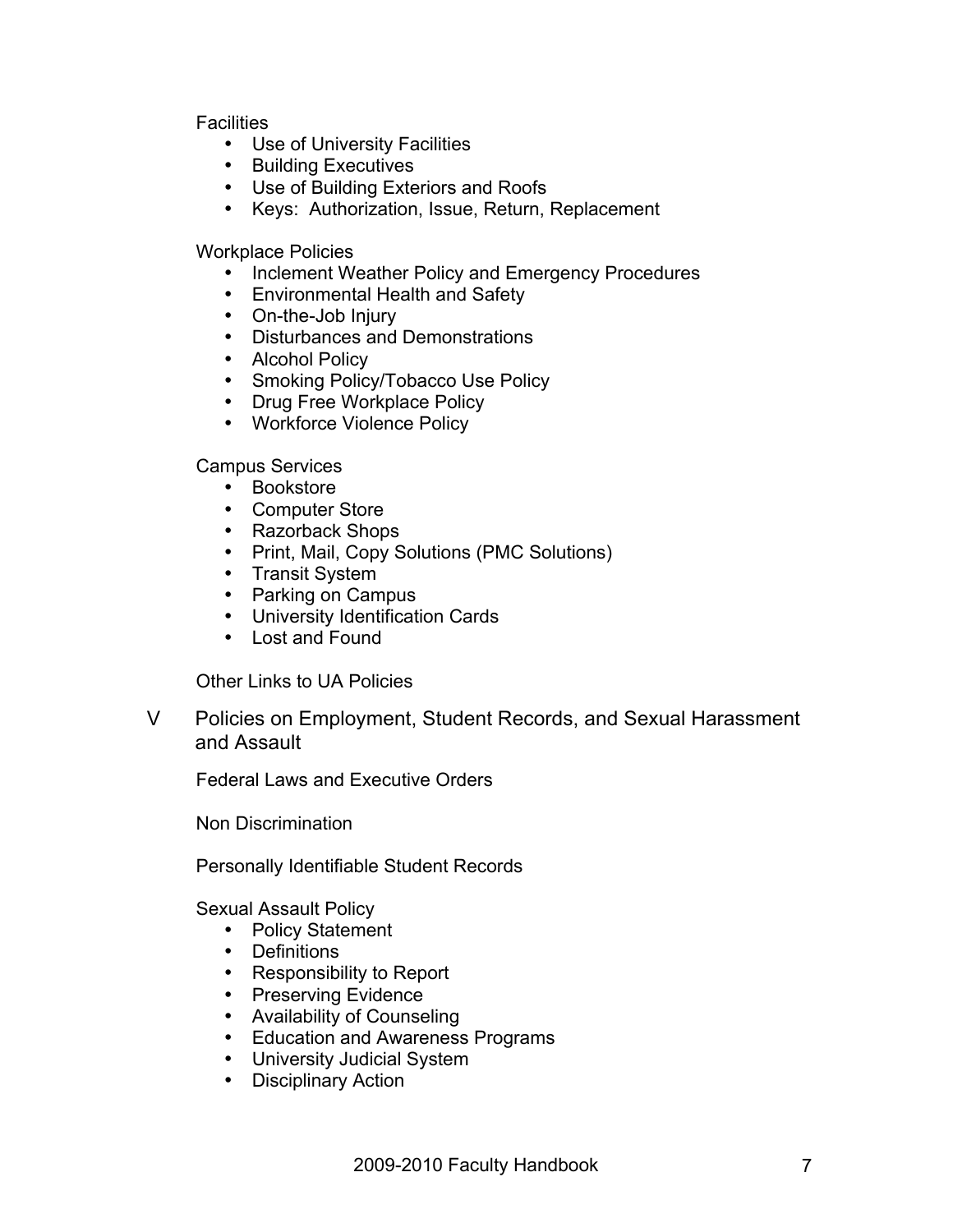Sexual Harassment Policy

- Policy Statement
- Definitions
- Academic Freedom
- Consensual Relationships
- Responsibility to Report
- Timeframe for Reporting
- Retaliation Prohibited
- False Reports of Sexual Harassment<br>• Reporting System
- Reporting System
- Investigation of Complaints<br>• Resolution and Grievance P
- Resolution and Grievance Procedures<br>• Direct Informal Action
- Direct, Informal Action
- Informal Resolution Process<br>• Formal Grievance Procedure
- Formal Grievance Procedure
- Disclosure
- Disciplinary Action
- Record Keeping
- Statistical Review
- Appendix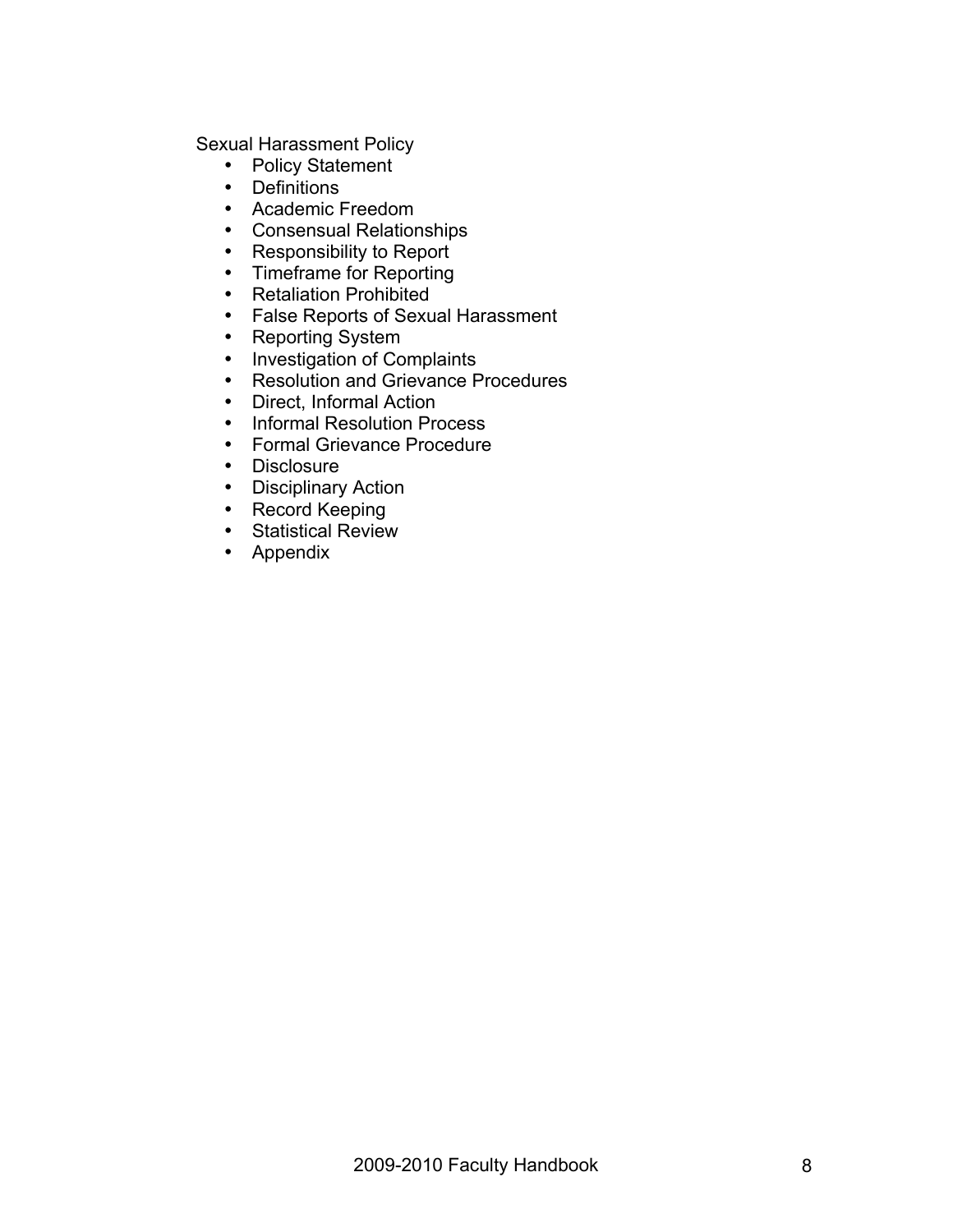# **Faculty Handbook**

# **I. University of Arkansas: Administration and Governance**

#### **Overview**

The University of Arkansas is the original campus and flagship institution of the University of Arkansas System. A 10-member Board of Trustees, each member appointed by the governor to a 10 year term, makes policy for the 18 principal campus units, divisions, and administrative units of the system.

Board of Trustees Policy 100.4 specifies general governance and administrative rules and regulations for the Board of Trustees, its committees, and campuses and units of the system. Excerpts from Chapter III, Administration, are provided below. Board of Trustees policy 810.1, Articles of Local Campus Government for the University of Arkansas, Fayetteville contains information on the Faculty, Faculty Senate, College and School at-Large Faculties, the Students, the Student Senate, the Staff, the Staff Senate, and the Campus Council. The complete texts of the policies are available at the web sites provided below:

Board of Trustees Policy 100.4 Rules and Regulations of the Board of Trustees of the University of Arkansas for the Governance and Administration of the University of Arkansas - http://vcfa.uark.edu/Documents/BOTPol\_0100\_4.PDF

Board of Trustees Policy 810.1 Articles of Local Campus Government for the University of Arkansas, Fayetteville (Effective July 1, 1995; Revised June 6, 2003) - http://vcfa.uark.edu/Documents/BOTPol\_0810\_1.PDF

Board of Trustees Policy 100.4, Chapter III, Administration (excerpt):

*1. General Provisions*

*The administration of the University of Arkansas, under the authority of the Board of Trustees, is unified in the office of the President.* 

#### *2. The President*

*The President shall be the Chief Executive Officer of the University of Arkansas and shall be appointed by and responsible to the Board of Trustees. The President shall have a discussion annually with the Board of Trustees concerning an evaluation of his or her performance. Subject to the direction and control of the Board of Trustees and the laws applicable to the University of Arkansas, the President shall be responsible for the management of the affairs and execution of the policies of the University of Arkansas and all of its campuses, divisions, and units of administration. The President shall have broad discretionary authority to*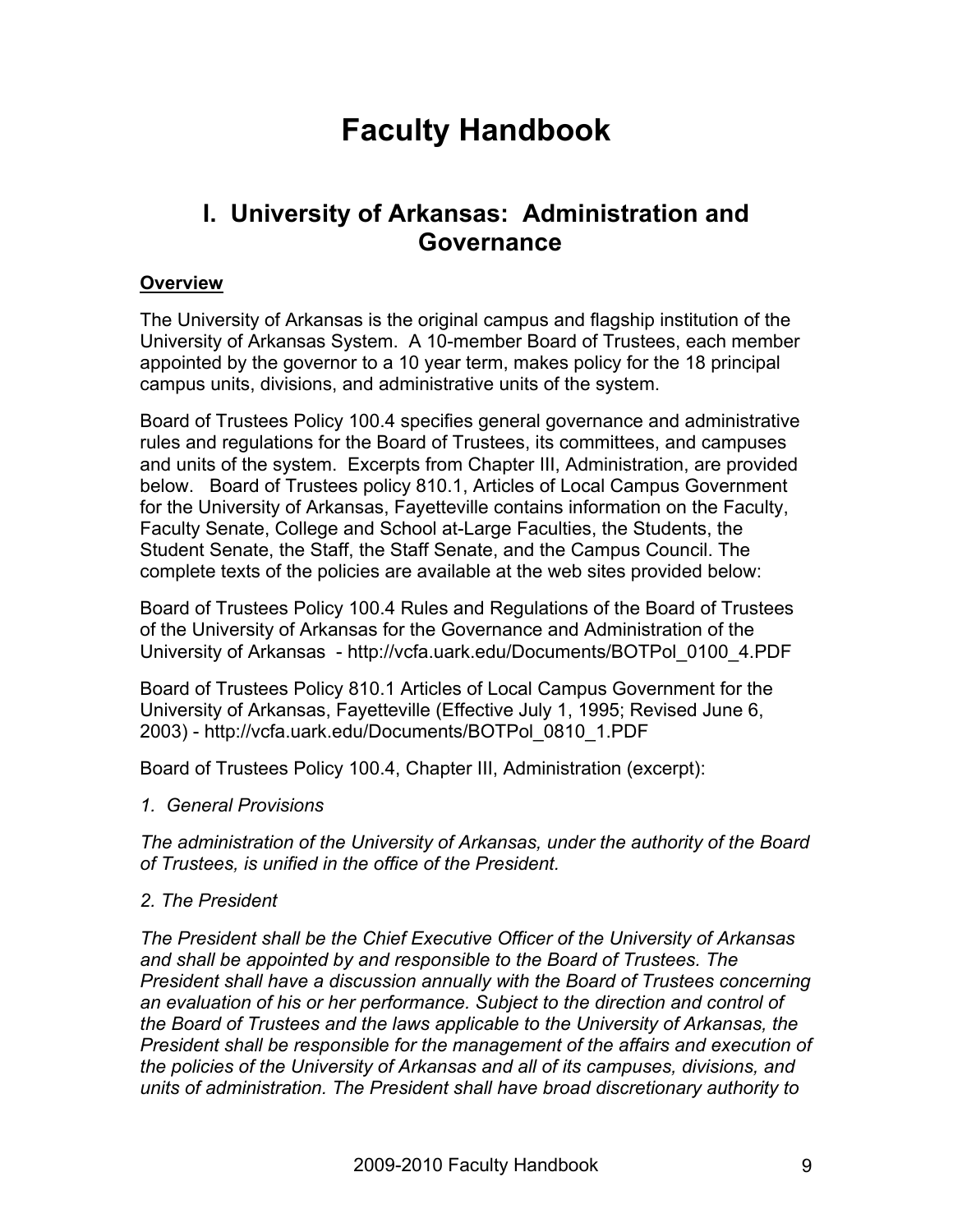*effect these functions and meet these responsibilities of the office. The President shall attend and shall participate in, without the privilege of voting, all of the meetings of the Board of Trustees and of its committees, except as excused by the Board.* 

*The President and the Chief Fiscal Officer, as provided in Board Policy 300.1, shall have the authority to contract on behalf of the Board of Trustees and the University of Arkansas. As chief executive, the President shall be the official administrative spokesperson for the University of Arkansas and the officer responsible for liaison with the General Assembly, the Governor, state offices and governmental bodies, and the federal government. The President shall be responsible to the Board of Trustees for the prompt and effective enforcement of all laws relating to the University and of all resolutions, policies and procedures, budgets, and rules and regulations adopted by the Board for the operation of the University and all of its campuses, divisions and units of administration. It shall be the President's duty to bring to the attention of the Board all matters which, in his or her opinion, affect the University and require consideration by the Board. There shall be appropriate materials provided to the Board members and sufficient time for thoughtful discussion before decisions are required. The President shall make recommendations to the Board for securing the necessary personnel and the fiscal resources required for the operation of the University and shall make recommendations with respect to the adoption, modification or rescission of policies, budgets, and regulations applicable to the University and all of its campuses, divisions, and units of administration.* 

*The President shall prepare and submit to the Board of Trustees an annual report to correspond with the fiscal year of the University and, in addition, any other reports he or she may deem wise or as the Board may require.* 

*The President shall coordinate the activities of the University and all of its constituent campuses and units in accordance with the principles prescribed by the Board of Trustees. The President shall adjudicate all issues of jurisdiction and all issues in dispute between or among the constituent campuses and*  administrative units of the University. The President shall be a member of all *faculties on all campuses of the University and shall have the responsibilities of facilitating the promotion of goals, programs, and needs of each campus after consultation with the Chancellor. The President shall establish administrative organizations to assist in the execution of the policies of the University of Arkansas. The President shall be assisted by Vice Presidents and other staff officers and by Chancellors of the several campuses of the University. The President shall prescribe the duties and assignments of the Vice Presidents and other staff officers. Furthermore, the President shall, in consultation with the Chancellors, establish and define the duties of universitywide councils, committees, or other bodies organized to advise and assist him or her. All official communications from faculty, staff, and students on a particular campus or unit shall emanate through the appropriate Chancellor or Director to the President.*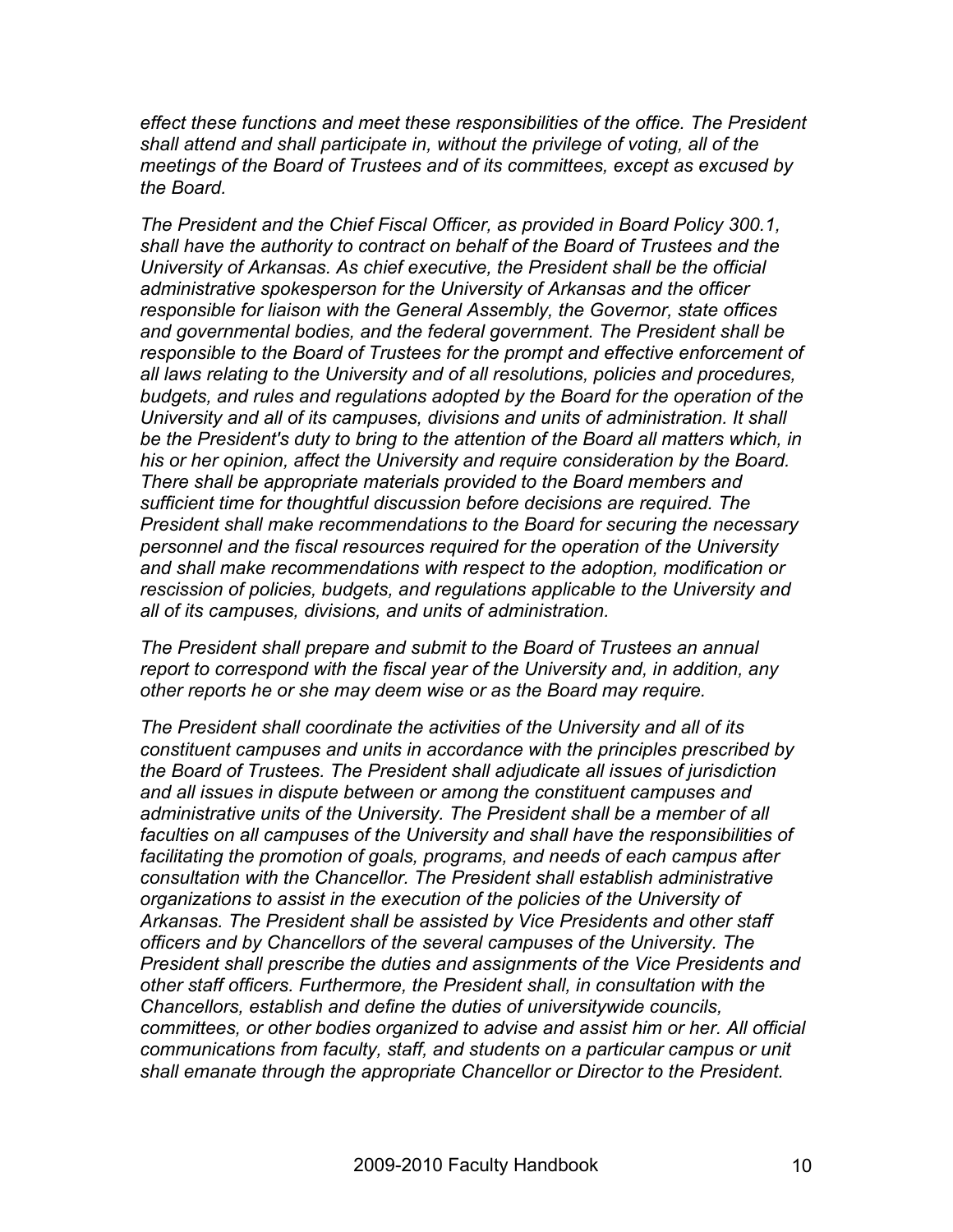*The President's duties and responsibilities as defined herein expressly exclude any duties on behalf of or in connection with The University of Arkansas Foundation, Inc. ("Foundation"). It is expressly contemplated by the Board that the President may, if he or she so desires, and with the advice and consent of the Board of Trustees, enter into a consulting contract or other arrangement with the Foundation in regard to fund raising and other activities for the Foundation. Such consulting agreement shall not include any of the duties defined above.* 

#### 4. *The Chancellors*

*The Board of Trustees shall appoint the Chancellor of any campus upon recommendation of the President. The Chancellor of a campus shall exercise complete executive authority thereon, subject to the policies established by the Board of Trustees and the President. The Chancellor shall be the leader of and the official spokesperson for the campus and shall promote the educational excellence and general development and welfare of the campus. The Chancellor shall define the authority of administrative committees and officers of that campus, and all projects, programs, and institutional reports to be undertaken on behalf of that campus shall be subject to authorization and approval of the Chancellor.*

*The Chancellor shall be responsible to the President for enforcement of the policies and procedures, budgets, regulations, and decisions of the Board of Trustees concerning that campus. It shall be his or her duty to keep the President, and through the President, the Board of Trustees fully informed concerning the operations and needs of that campus. The Chancellor shall make an annual report to the President corresponding to the fiscal year of the University of Arkansas, which report shall also be provided to the Board of Trustees. The Chancellor shall further provide any other reports that may be required.*

*At the meeting of the Board a designated Chancellor or Director shall give a report on the state of the campus or unit. Further, each Chancellor and Director shall be prepared to report to the Board on the status of his or her campus at any meeting upon request of the President or any member of the Board.*

*The Chancellor shall make recommendations for the development of the educational programs of the campus and shall serve as the general advisor to the President, and through the President, the Board of Trustees with respect to all programs and activities of the campus. The Chancellor shall present to the President all matters concerning the campus which are to be considered by the Board of Trustees or any of its committees. The Chancellor shall be expected to attend all meetings of the Board of Trustees when an agenda item for the campus is to be presented unless excused by the President.*

*Subject to the policies prescribed by the Board of Trustees and the President, the Chancellor shall make recommendations to the President with respect to the budget and the appointment of full-time academic personnel.*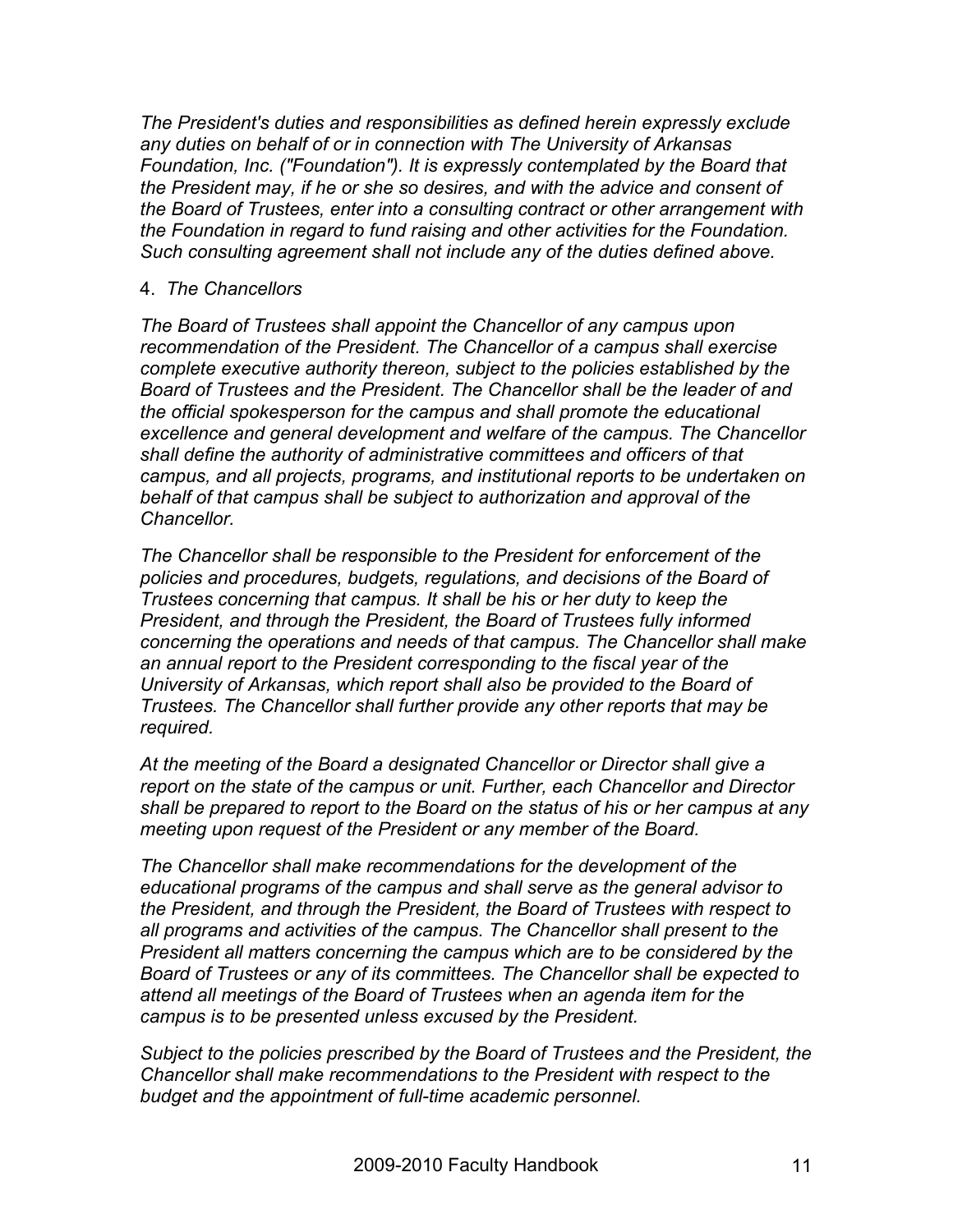*The Chancellor shall be the official medium of communication between the President and all deans, heads of departments and department chairs and all other administrative officers, faculty, staff, and students of the campus*

*The Chancellor shall be a member of all faculties and other academic bodies of the campus and shall be a member of the campus governing body*. [end of excerpt].

#### **Fayetteville Campus Administration**

Directly responsible to the Chancellor of the University of Arkansas, Fayetteville, are the Provost and Vice Chancellor for Academic Affairs, the Vice Chancellor for Finance and Administration, the Vice Chancellor for University Advancement, the Vice Chancellor for Government and Community Relations, and the Vice Chancellor for Intercollegiate Athletics and Director of Athletics. Other members of the Chancellor's Executive Committee are Vice Provost for Student Affairs and Dean of Students, Vice Provost for Diversity and Associate Vice Chancellor.

Deans are the chief administrative officials of the colleges and schools. Deans, directors, and other administrative officials or units are responsible to the Provost/vice chancellors to whom they report, or, under certain circumstances, directly to the Chancellor, for the discharge of the duties and responsibilities placed upon them.

The general areas of administrative or academic responsibilities of each of these officials are indicated by the official titles that the individuals bear. Written charges, or memoranda of understanding, pertaining to specific areas of responsibility are prepared whenever such actions are considered necessary or appropriate.

The Council of Academic Executives includes deans, vice provosts, and directors who report to the provost (and other officials as may be designated) and advises the Provost and Vice Chancellor for Academic Affairs. The dean or director of each college, school, or other division is the executive head of the division. Such offices are responsible for and are empowered to execute university policies applicable to the school or college. They may require such reports from members of their faculty and staff as may be needed in the administrative work of their unit. They are responsible for recommending appointments, promotions, and other personnel changes to the provost and vice chancellor for academic affairs after consultation with appropriate members of the department concerned, other related department heads, and the deans of other areas which may be affected. Deans and directors are authorized to determine the workload and assignments of the individual members of their faculty and staff.

The chairperson (or head) of a department is responsible for the general conduct of the affairs of the department. At least once in each semester he or she shall call a meeting of the departmental faculty for the purpose of discussing departmental affairs. The Chancellor appoints the head of a department on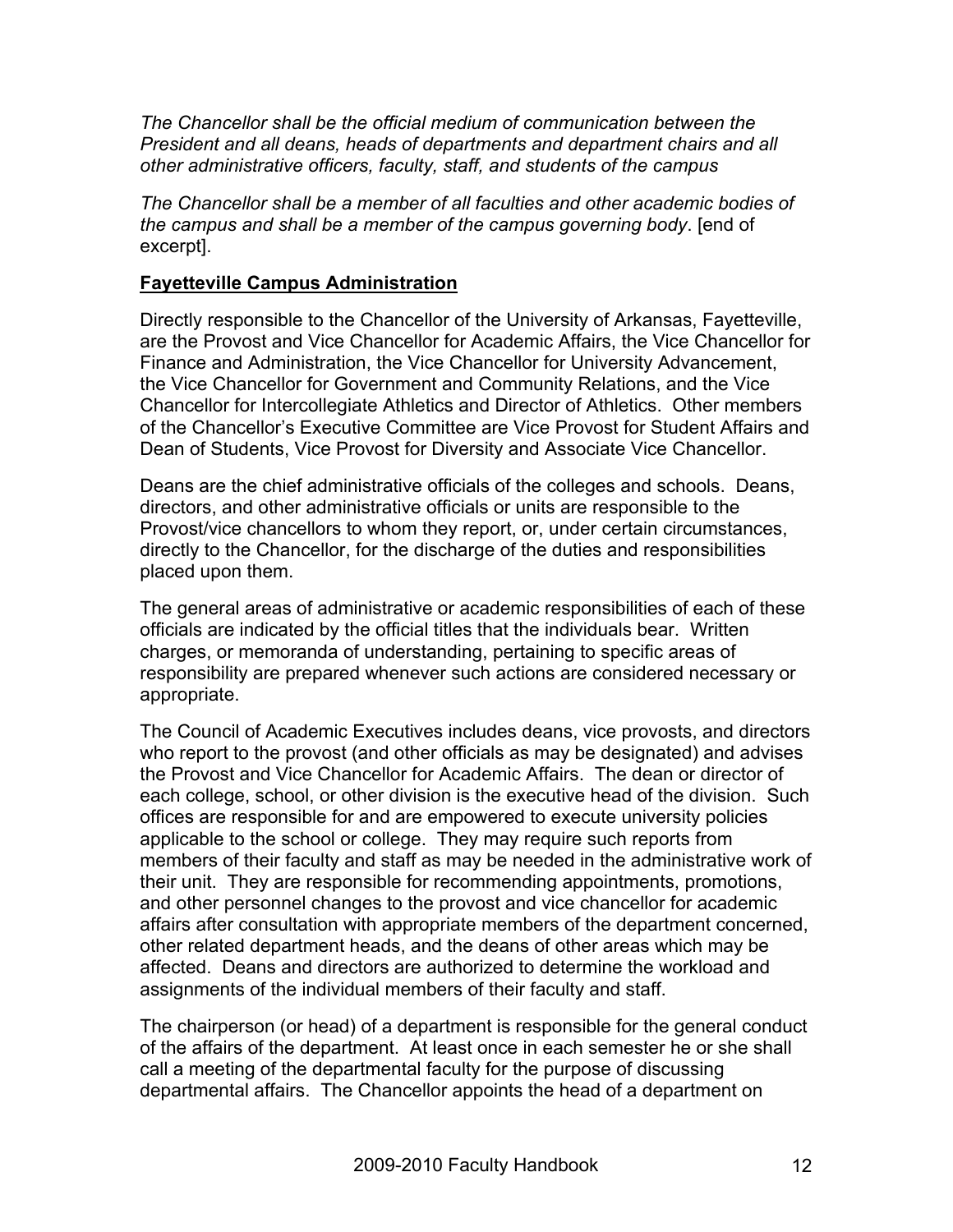recommendation of the dean. On recommendation of the dean, following his consultation with all members of the departmental faculty and such departmental faculty concurrence as is appropriate, the Chancellor may appoint a departmental chairperson, in lieu of a head of a department, for a specified time.

# **Role and Scope Designation**

(Approved by the Arkansas Higher Education Coordinating Board in July, 2008)

#### **University of Arkansas, Fayetteville**

1. Audiences

The University of Arkansas, Fayetteville (UAF) has a statewide mission. As such, its audiences are:

- Residents from throughout Arkansas who have excelled in high school studies and are seeking to complete baccalaureate degrees.
- Individuals seeking graduate and professional degrees.
- Employers, both public and private, seeking not only well-educated employees but technical assistance and applied research.
- Economic development interests and entrepreneurs throughout the state.
- Academic disciplines and the research community.
- The community and area by providing a broad range of academic and cultural activities and public events.
- Two-year college transfer students.
- 2. Array of Programs and Services
	- UAF offers:
		- A broad range of baccalaureate, masters, doctoral and professional programs that include core arts and sciences, agriculture, architecture, journalism, information sciences, education, engineering, law, public administration, nursing, allied health, and business.
		- Basic and applied research
		- Services specifically designed to meet the needs of statewide economic development—continuing professional education, technical and professional services, support of small businesses and entrepreneurs, and technology transfer.
- 3. Special Features
	- UAF is the state's 1862 land-grant institution and is classified as a Carnegie high research activity university.
	- Nationally competitive research and economic development activity in emerging areas such as nanotechnology, laser technology, biotechnology, and sustainability.
	- Library resources and special holdings such as the Fulbright papers made available through on-site and electronic access to student and faculty scholars and citizens throughout the state.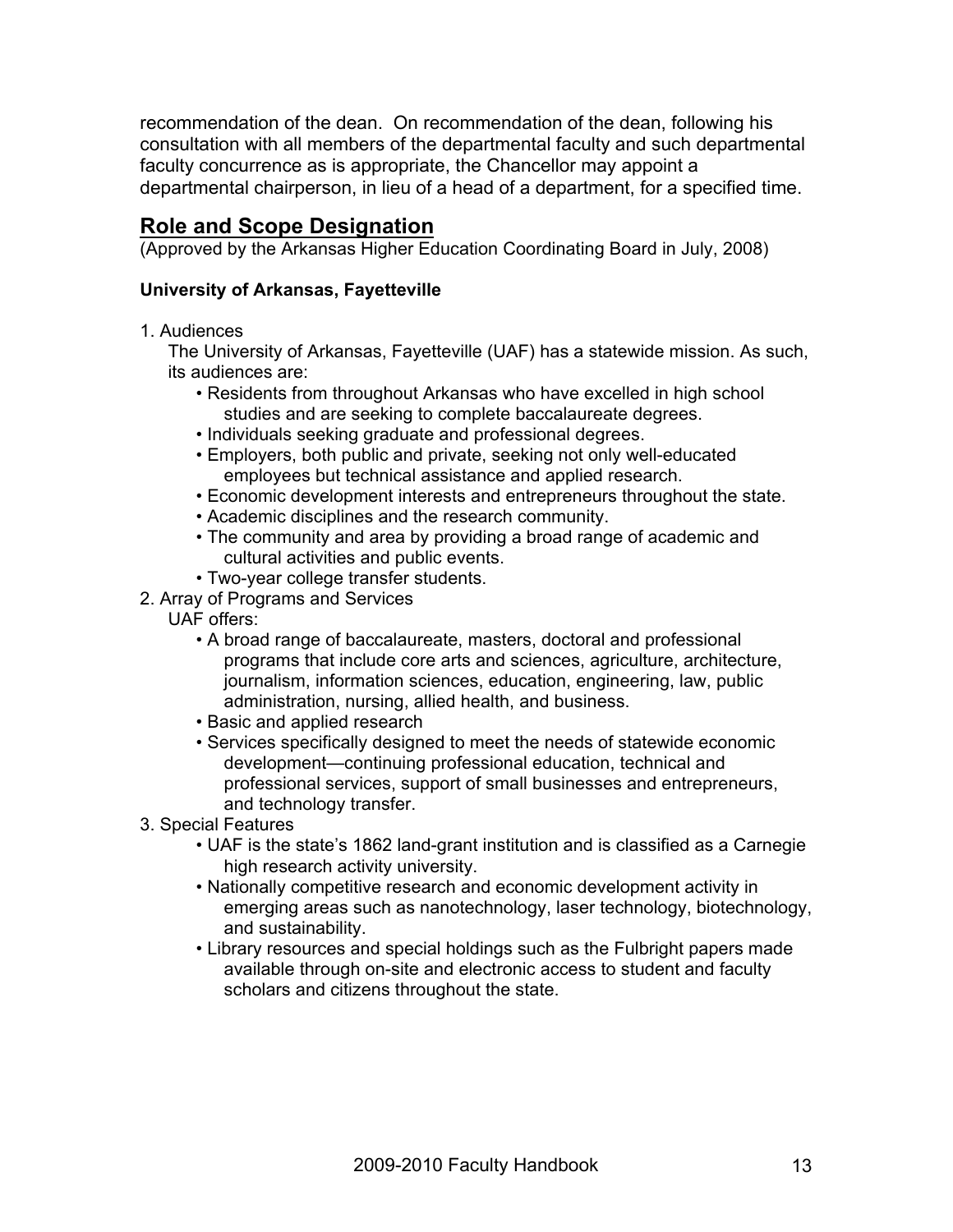# **Other Governance Web Sites**

The Rules of Procedure of the Faculty Senate document is provided below as Appendix A.

For current information regarding campus governance groups, including agendas, minutes, committees, membership, and annual reports, consult the Governance website maintained by the secretary of the Faculty Senate at http://www.uark.edu/admin/vcacsey/vcaa/governence.html.

For current information regarding the Graduate Council, the governance body of the Graduate School, see the website http://www.uark.edu/depts/gradinfo/dean/gradcouncil/index.html

For the UA organizational structure, see http://www.uark.edu/home/12155.php

For brief descriptions of University Centers and Research Units, see the listing maintained in the Catalog of Studies, http://catalogofstudies.uark.edu

For a Profile of the University of Arkansas, see the Chancellor's website, http://www.uark.edu/rd\_vcad/urel/publications/profile/2003/

For memorable moments in the history of the institution, see the Historic Markers information at the Alumni website, **http://campusmaps.uark.edu/352.php**

## **Appendix: Rules of Procedure of The Faculty Senate**

(Faculty Senate, adopted April 3, 1997; revised April 17, 2002; most recently revised February 15, 2006)

The Faculty Senate has adopted its own rules of procedure to supplement the Board of Trustees policy 810.1 which establishes the Senate and its authority and organizational structure. The text is provided below.

- I. Parliamentary procedure: The Faculty Senate shall be governed by the current edition of The Standard Code of Parliamentary Procedure by Alice Sturgis.
- II. Campus-wide elections:

A. During the spring semester of each year, the Faculty Chair, Faculty Vice Chair, and the campus-wide representatives on the Faculty Senate shall be elected by the following members of the faculty: those holding a halftime (or greater) faculty appointment who are tenured or on the tenure track or have been declared eligible to vote by the Faculty Senate, and those in their third (or greater) consecutive year of full-time appointment who are instructors or lecturers.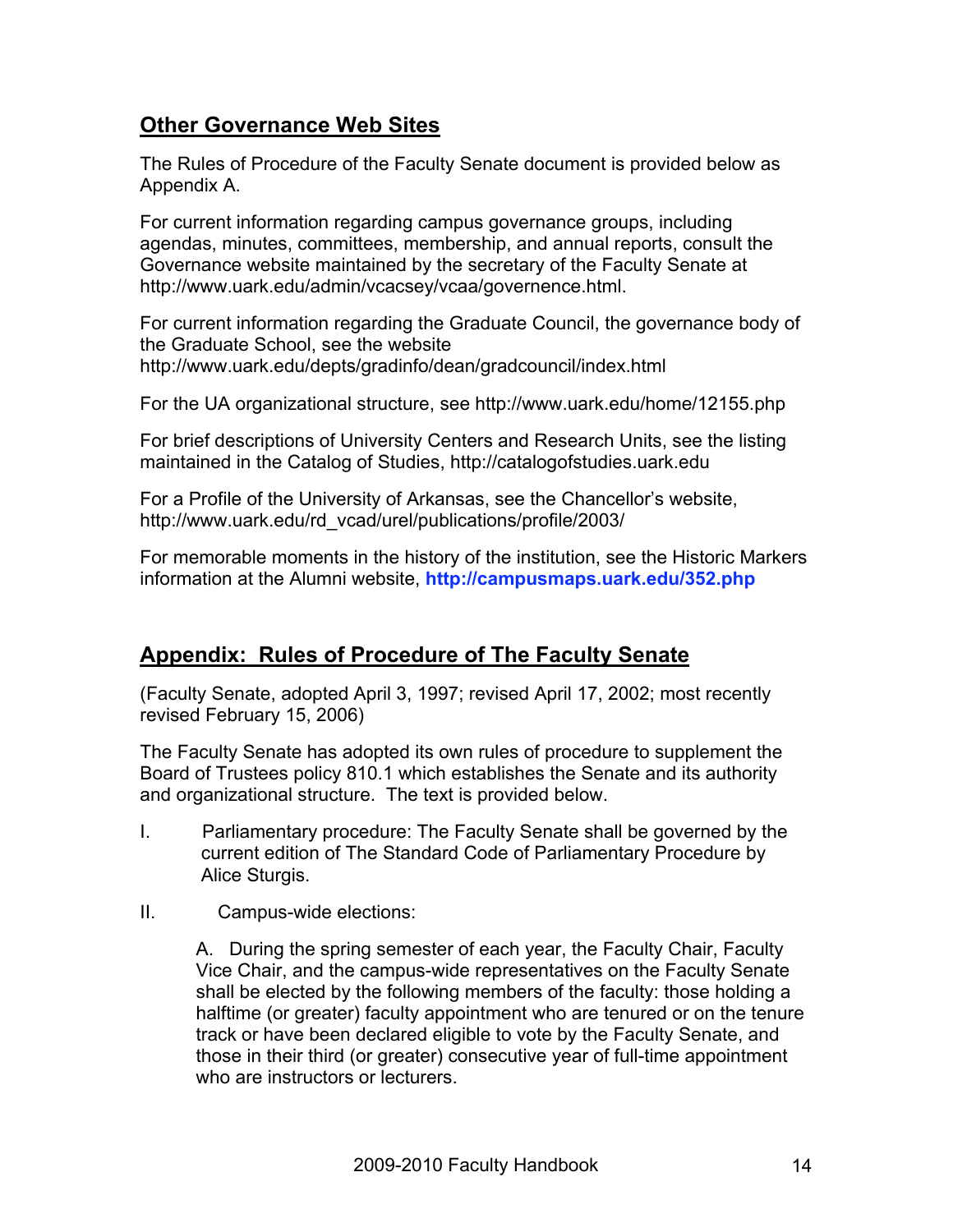B. During the spring semester of each year, the members of the Committee on Appointment, Promotion and Tenure shall be elected by tenured and tenure-track members of the faculty.

C. The elections described in Sections A and B hereof shall be conducted by the Nominating and Election Coordinating Committee ("The Committee" herein) pursuant to these rules and any additional rules adopted by the Committee that are consistent with these rules. The Committee is hereby given the authority to resolve any questions concerning the elections or elective procedures. By the end of the first week of classes in the spring term, the Committee shall distribute a call for nominations for the following offices: Faculty Chair, Campus-wide representatives to the Faculty Senate, and members of the Committee on appointment, Promotion, and Tenure.

D. On or before the end of the first week of classes in the Spring semester, the Committee shall issue a call for nominations for Faculty Chair, At-Large Faculty Senator, and Committee on Appointment, Promotion, and Tenure to be elected. The committee shall accept additional nominees for any of the offices if each such nomination is (a) made by a petition signed by ten or more members of the faculty eligible to vote in the election for the office in question, (b) submitted to the Committee within one week after the call is given, and (c) accompanied by a brief biographical sketch for the nominee.

E. The nomination of any one person to more than one of the positions described in Section D hereof is not precluded.

F. On or before March 1 of each year, the Committee shall distribute the following to all eligible voters:

1. A ballot shall list the nominees for the primary election of each of the following:

> (a) a list of at least three nominees for the position of Faculty Chair;

(b) a list of nominees for the position of campus-wide representatives on the Faculty Senate. The number of individuals on the list shall be at least 25% more than the number of vacancies;

(c) a list of nominees for the Committee on Appointment, Promotion and Tenure. The number of individuals on the list shall be at least twice the number of members of the Committee on Tenure to be elected. Each list shall include all nominees nominated either by the Committee or by valid petition.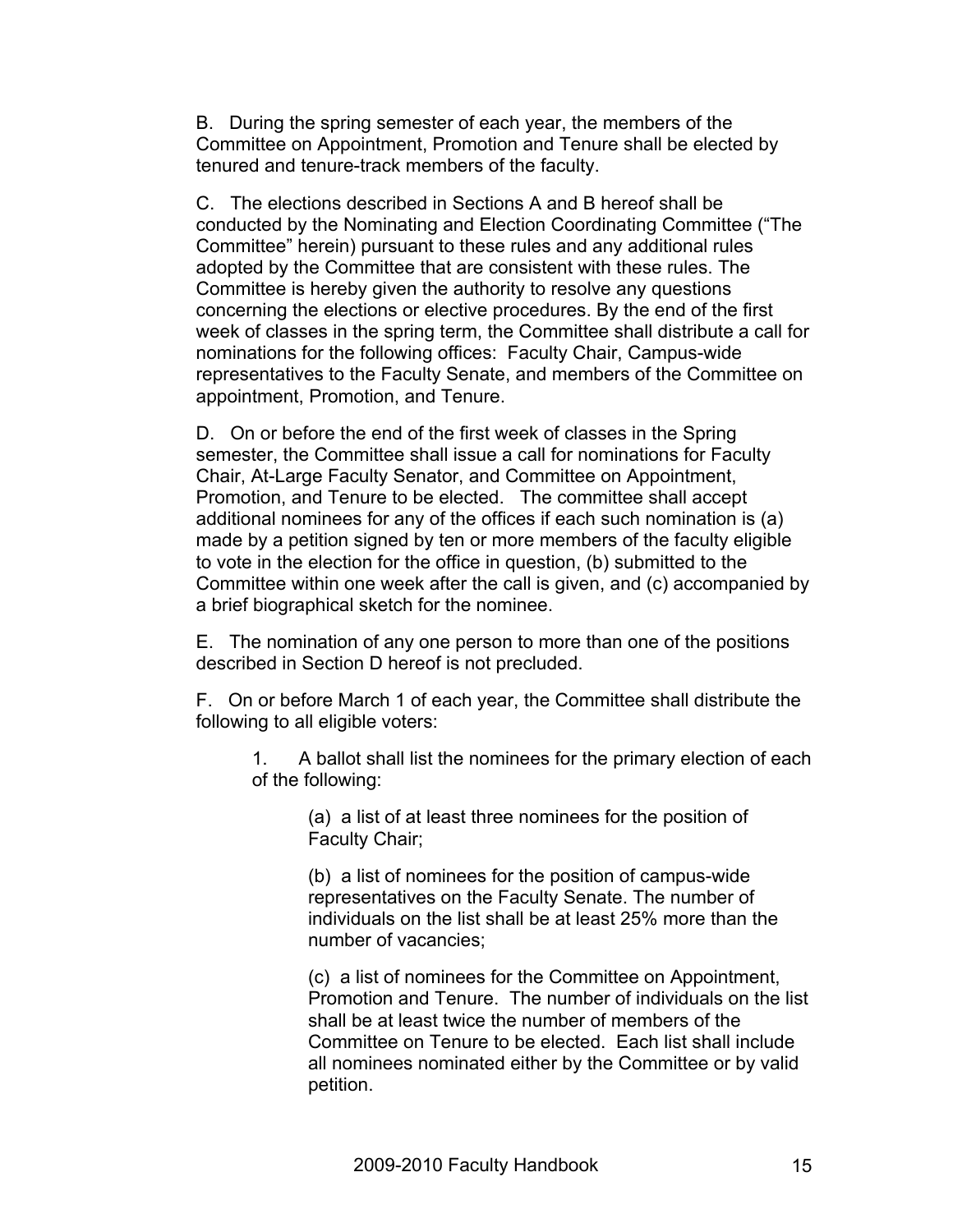2. A brief biographical sketch for each nominee.

3. A call for the return of the completed ballots, specifying that valid ballots must be received by the Secretary of the Committee within 12 days after the call is mailed. The call shall be accompanied by appropriate instructions regarding proper voting procedures under the provisions of Sections I, J, and K hereof.

G. On or before March 15 of each year, having counted the primary ballots in accordance with the provisions of sections I, J, and K hereof, the Committee shall announce the results of the primary elections.

H. By April 1 of each year, the Committee shall have completed any runoff elections required under the provisions of sections I, J, and K hereof, and shall announce the results of such run-off elections. Except for the reduction in the number of candidates as provided therein, the procedures set forth in sections F and G hereof shall apply to any such run-off election. If there are more than three nominees, then the following actions shall be placed into action.

I. The Faculty Chair and Faculty Vice Chair shall be elected from a common list of nominees for the office of Faculty Chair.

1. In the primary election, each eligible voter shall be entitled to vote for two of the nominees.

2. The candidates receiving the most number of votes equal to a majority of the ballots cast shall be elected Faculty Chair. The candidate receiving the second highest number of votes will be elected Faculty Vice-Chair. If not candidate receives a majority of votes, then the three candidates receiving the most votes shall stand for a run-off election where each voter shall be entitled to vote for two of the three candidates. The winner of the run-off election shall be elected Faculty Chair and the runner-up shall be elected Faculty Vice chair.

3. In the event that only three candidates are nominated, the candidate receiving the most votes will be elected Chair and the candidate receiving the second highest number of votes will be elected Vice Chair.

J. Campus-wide representatives on the Faculty Senate shall be elected as follows:

1. In both the primary election and any run-off election, each eligible voter shall be entitled to cast as many unit votes as there are campus-wide representatives to be elected, and to distribute these votes among the several nominees in any way, except that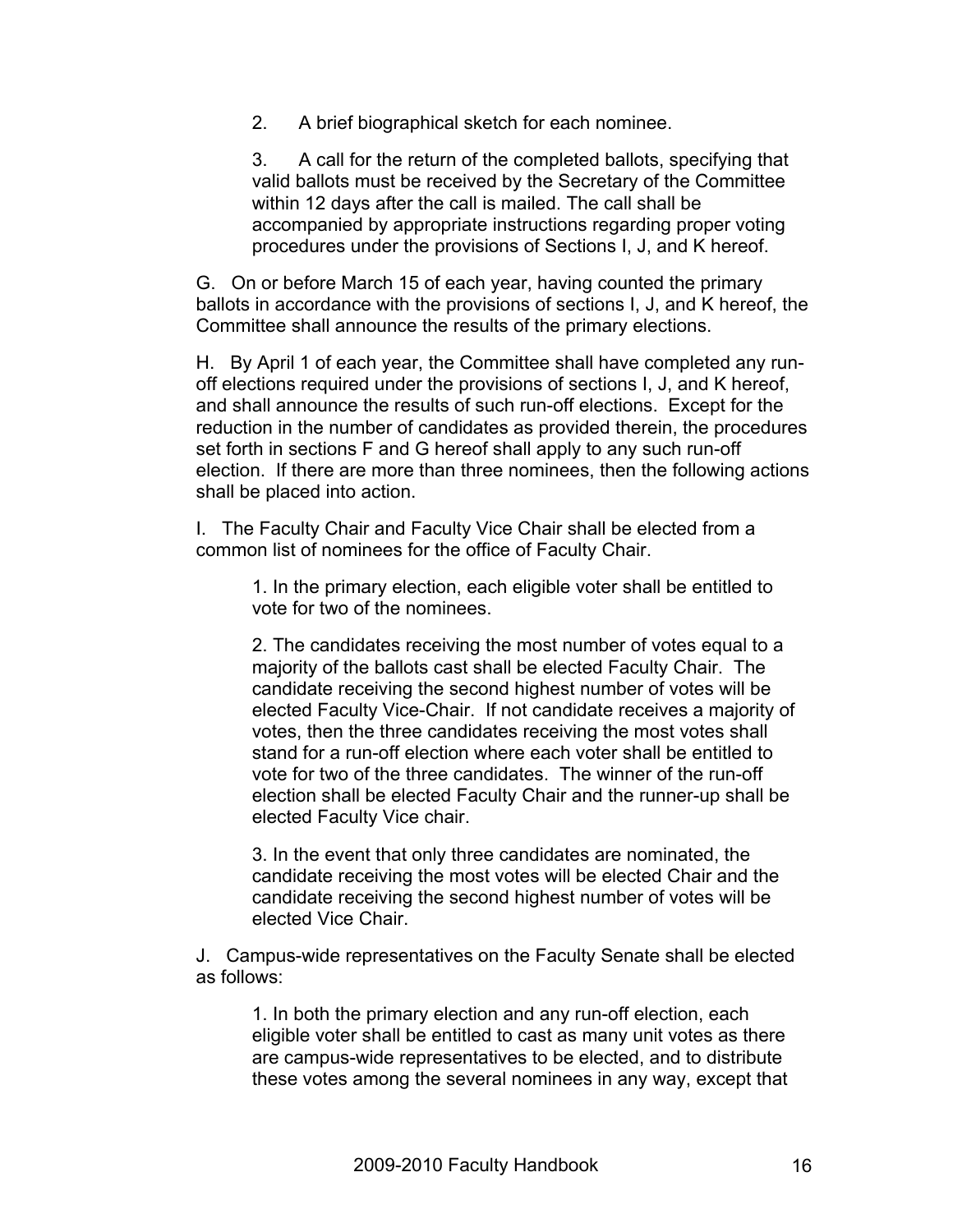no more than half of these votes may be cast for any single nominee.

2. The nominee shall be declared elected in order of decreasing number of votes received until all positions have been filled. ion shall be declared elected.

3. Should a campus wide representative elected to the Faculty Senate be unable to complete his or her term of office, the vacancy shall be filled referring to the results of the same election in which that representative was elected. Among the remaining candidates, the individual who received the most votes and who is able to fill the vacancy shall be a campus-wide representative in the Faculty Senate for the remainder of the unexpired term.

K. Members of the Committee on Appointment, Promotion and Tenure shall be elected as follows:

1. Each eligible voter shall be entitled to cast as many unit votes as there are members of the Committee on Appointment, Promotion and Tenure to be elected, and to distribute these votes among the several nominees in any way, except that no more than half of these votes may be cast for any single nominee.

2. In the primary election, each nominee shall be declared elected in order of decreasing number of votes received until all positions have been filled.

#### III. Vacancy in the office of Faculty Vice Chair

Should the office of Faculty Vice Chair become vacant during the term of office, a new Faculty Vice Chair shall be elected for the unexpired term by the Faculty Senate. In such election, no one shall be declared elected until he or she has received at least twenty-four votes.

IV. Election of faculty representatives on the Campus Council

At the Faculty Senate's first meeting of each academic year, the Senate shall elect 16 senators from among its voting members (other than its Chair and Vice Chair to be faculty representatives on the Campus Council. The Senate shall be governed by the following procedures for the election of these senators:

A. Before any voting occurs, nominations for filling all of the representative positions shall be made from the floor.

B. In case there are more nominations than positions to be filled, voting shall be each senator shall be entitled to cast as many unit votes as there are positions to be filled, and to distribute these votes among the several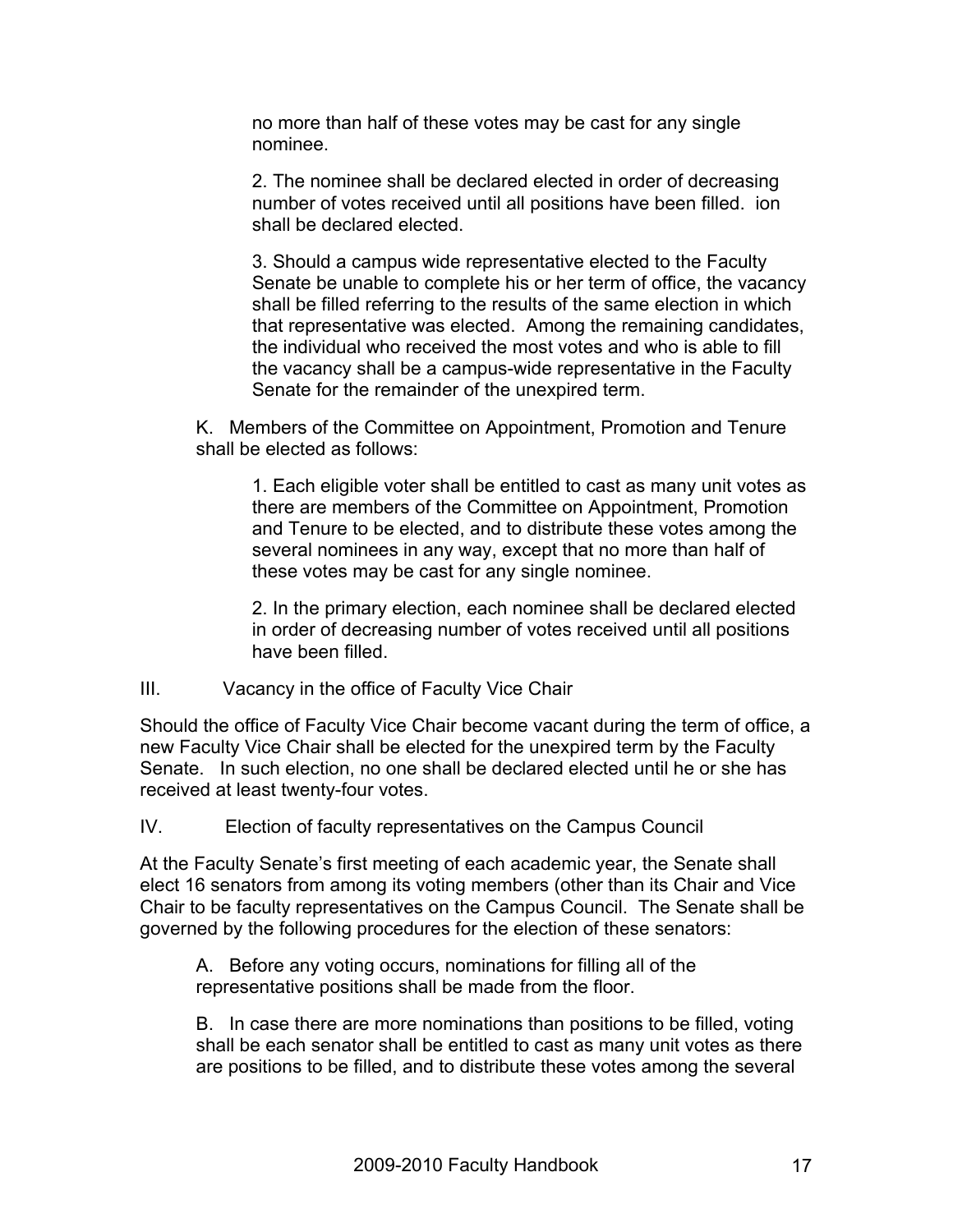nominees for the positions in any way, except that no more than half of these votes may be cast for any single candidate.

C. In the first round of voting, each nominee shall be declared elected upon receiving a number of votes equal to a majority of the valid ballots cast, unless the number In the latter event, the nominees shall be declared elected in order of decreasing number of votes received, until all positions have been filled.

D. Should the number of nominees elected in the first round of voting be less than the number of positions to be filled, there shall be a run-off election among the runner-up nominees who received the greatest number of votes, the number of such candidates in the run-off election to be equal to the number of positions to be filled, plus three (or the number of remaining candidates, if fewer than three). The candidates receiving the most votes in the run-off election shall be declared elected.

E. Should a faculty representative elected to the Campus Council be unable to complete his or her term of office, the vacancy shall be filled by referring to the results of the Senate's election in which that representative was elected. Among the candidates who were eliminated in that election, the senator who received the most votes and who is able to fill the vacancy shall be a faculty representative on the Campus Council for the remainder of the unexpired term.

V. Campus representative on the Arkansas Higher Education Faculty Council

The Faculty Chair shall serve as the representative-elect to the Arkansas Higher Education Faculty Council, and the Chair of the Faculty Senate shall serve as the representative on the Council.

VI. Action on legislation of a separate faculty or the Graduate School **Faculty** 

When the Faculty Senate receives legislation from a separate faculty or the Graduate School Faculty concerning its own academic affairs ("the legislation" herein), the Senate's action on the legislation shall be governed by the following procedures:

A. The presiding officer shall first call for a motion to approve the legislation.

1. If a motion to approve is made and is passed, the Senate shall take no other action on the legislation (unless, of course, it reconsiders or rescinds the motion). After approval of the legislation, if the Senate has sole legislative jurisdiction over the legislation, the Chair of the Senate shall advise the Chancellor of the Senate's approval of the legislation; if the Senate does not have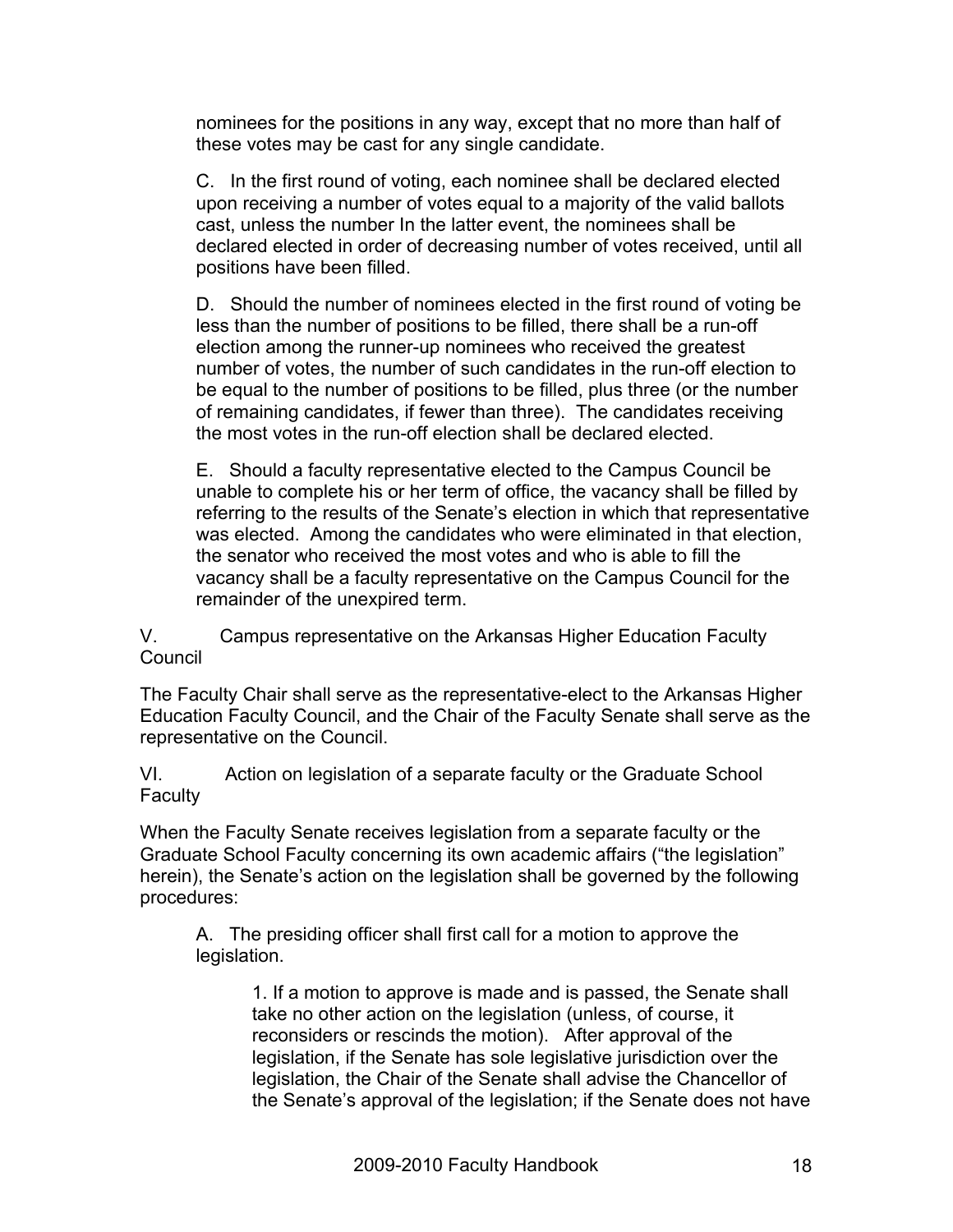sole legislative jurisdiction over the legislation and it directly affects students or staff, it shall be referred to the Campus Council for final action.

2. If a motion to approve is not made or if a motion to approve is made and is defeated, the presiding officer shall call for a motion to negate the legislation.

3. If a motion to negate is made and is passed, the Senate shall take no other action on the legislation (unless, of course, it reconsiders or rescinds the motion). After approval of the legislation, if the Senate has sole legislative jurisdiction over the legislation, the Chair of the Senate shall advise the Chancellor of the Senate's negation of the legislation; if the Senate does not have sole legislative jurisdiction over the legislation and it directly affects students or staff, it shall be referred to the Campus Council for final action.

4. If a motion to negate is not made or if a motion to negate is made and is defeated, the presiding officer shall announce that, in the absence of an objection from the floor, the legislation will be filed. After filing of the legislation, if the Senate has sole legislative jurisdiction over the legislation, the Chair of the Senate shall advise the Chancellor of the Senate's filing of the legislation; if the Senate does not have sole jurisdiction over the legislation and it directly affects students or staff, it shall be referred to the Campus Council for final action. If a senator objects to filing the legislation, the presiding officer shall entertain a motion to file the legislation. When a motion to file is made, if the Senate has sole legislative jurisdiction over the legislation, the Chair of the Senate shall advise the Chancellor of the Senate's action on the motion to file the legislation; if the Senate does not have sole legislative jurisdiction over the legislation and it directly affects students or staff, it shall be referred to the Campus Council for final action.

#### VII. Notices and minutes

A. In any year, the distributions to faculty members required by Subsection D.2 and D.4 of Article II of Board Policy 810.1 may be complied with by (a) sending the required information by e-mail to all faculty members who receive e-mail, and (b) placing the required information on a website dedicated to faculty governance, provided however that early in the fall semester all faculty members are notified by campus mail of the Web site's address and of the times tentatively scheduled for the six regular meetings of the Faculty Senate that year.

B. Even if minutes of Faculty Senate meetings are distributed to them by e-mail, hard copies shall be distributed to the chairpersons of the Student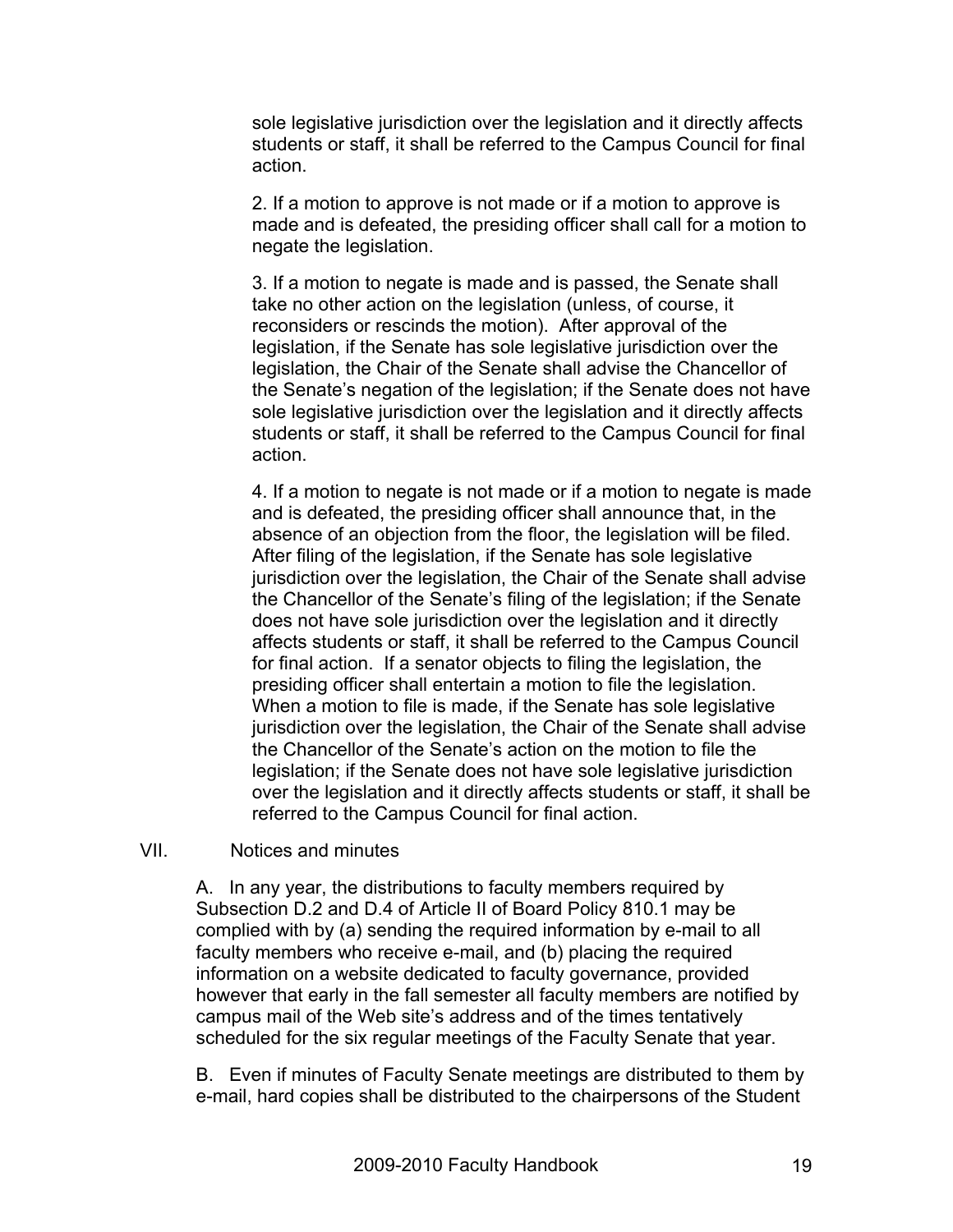Senate and the Staff Senate, to the Chair of the Campus Council, to the Chair of the Agenda Committee of the Campus Council, to all chairs of academic departments, to all directors of units, to all vice chancellors and deans, and to the Chancellor. The office of the Provost and Vice Chancellor for Academic Affairs shall send to the President and to the Board of Trustees all actions involving approval by, or notification to, the Board of Trustees. These postings, which shall be done in a timely manner, will be accompanied with explicit information in the required format.

C. Although supporting information shall be distributed with each tentative agenda when it is feasible to do so, Subsection D.2 or Article II of Board Policy 810.1 shall be complied with whenever the agenda lists by item all of the business known by the one preparing the agenda to be scheduled for the meeting in question.

#### VIII. "Prefiling" of motions

When any main motion (except to reconsider, rescind, or resume consideration) is made at a meeting, it shall not be voted upon at that meeting unless its language has been distributed to all members of the Faculty Senate at least 24 hours before the meeting; such distribution may be made by e-mail to all Senators who receive e-mail.

#### IX. Committee reports

When the Faculty Senate asks a committee to act, the committee's report shall be addressed to the Faculty Senate. The original of the report shall be filed with the Chair of the Faculty Senate, and a copy of the report shall also be sent to the Faculty Chair. When a committee addresses a report to the Campus Faculty, a copy shall also be sent to the Chair of the Faculty Senate. All committee reports received by the Chair of the Senate shall be distributed to members of the Senate; such distribution may be made by e-mail to all senators who receive email.

#### X. Faculty Senate Curriculum Review (Faculty Senate 11-14-96)

Curriculum review is the responsibility of the Faculty Senate and is exercised as described herein. The University Committee on Courses and Programs and the University Committee on Program Review are committees jointly of the Graduate Council and the Faculty Senate.

#### A. University Committee on Courses and Programs

1. The University Committee on Courses and Programs reviews and makes recommendations to the Graduate Council and Faculty Senate for actions on proposals approved by a college or school for the following: 1) new courses; 2) changes in title, description, number, prerequisites, etc. of courses; 3) new undergraduate and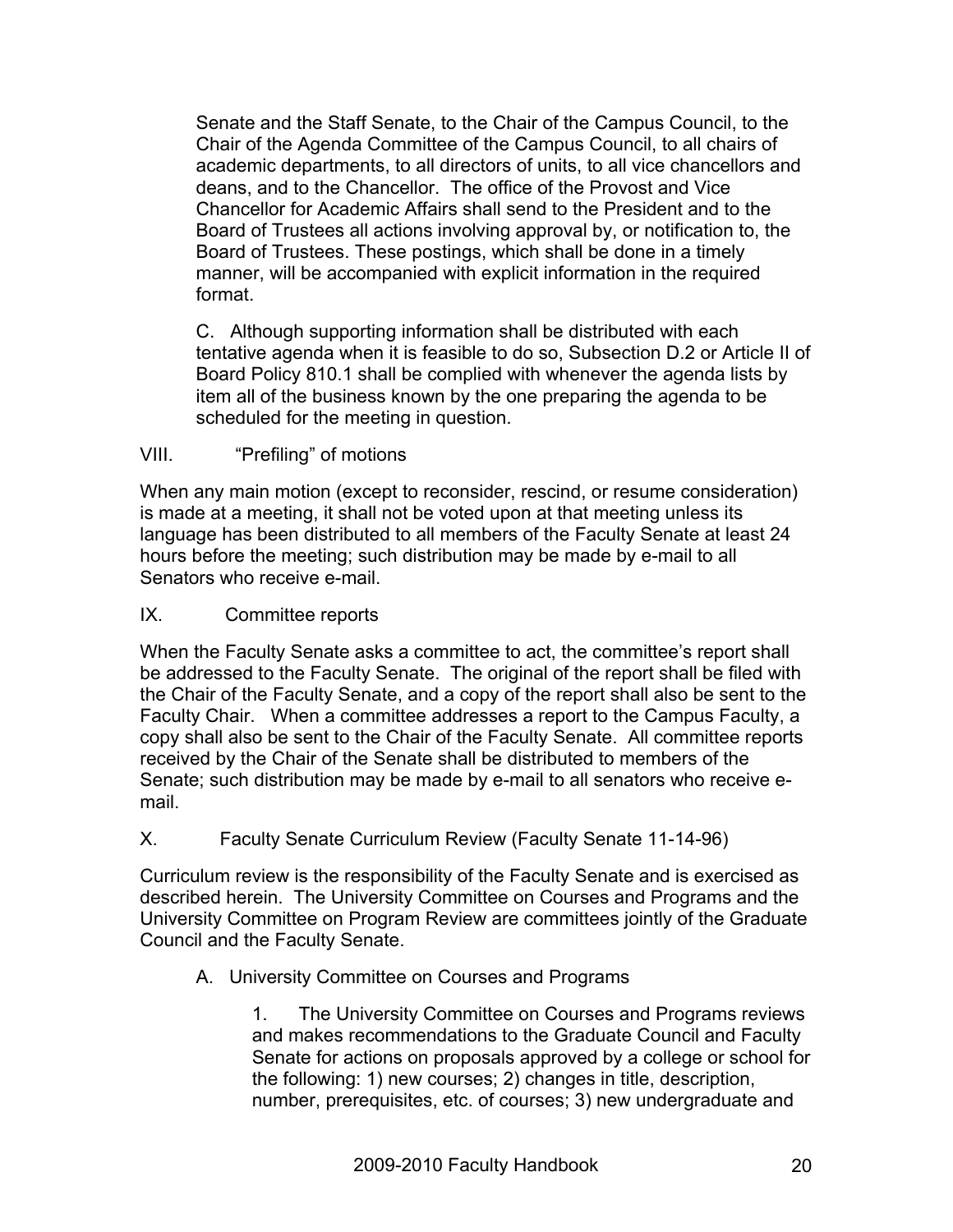graduate degree programs; and 4) modifications to degree programs. The committee is responsible for resolving questions concerning course numbering, course or program duplication, completeness of course or program revision forms, and other questions pertaining to course and program changes, including compliance with administrative guidelines implementing Board Policy.

2. Proposals made to this Committee will be collected by the Graduate School and distributed to the members prior to each meeting. A summary sheet listing all recommendations from the committee is distributed with the agenda to the Graduate Council and the Faculty Senate prior to the meetings at which they are reported. Proposals which affect graduate courses or programs will be approved by the Graduate Council prior to consideration by the Faculty Senate.

3. Voting committee membership consists of a representative with graduate faculty rank to be appointed by the dean of each undergraduate college or school, a representative with graduate faculty rank from each undergraduate college and school to be chosen from the voting membership of the Faculty Senate, a representative of the Graduate Council, a representative of the university libraries appointed by the Dean of Libraries, a representative of the School of Law chosen by the Dean of Law, a student member selected by the ASG and a student member selected by the Graduate Dean's Student Advisory Board, the chair of the Campus Faculty, the Vice Chair of the Faculty Senate, and the chair of the Graduate Council. In addition, one non-voting representative appointed by the Dean of the Division of Continuing Education will serve on the committee, and a representative from the Registrar's Office will meet with the committee to provide technical support. The committee elects its own chair.

B. The University Committee on Program Review. The University Committee on Program Review has the responsibility for initiating, participating in, or evaluating the results of undergraduate and graduate program reviews consistent with University guidelines and the review schedule as set forth in Academic Policy 1620.10 and 1620.11 requiring that each program be reviewed at least once every 10 years by this process or external reviewers. Revisions to the guidelines and the schedule for reviews may be developed by the committee and recommended by the Faculty Senate, consistent with Board of Trustees policy 620.1, Arkansas code 6-61-214, and policy of the Arkansas Higher Education Coordinating Board including the provision that changes to program review guidelines and schedule must be approved by the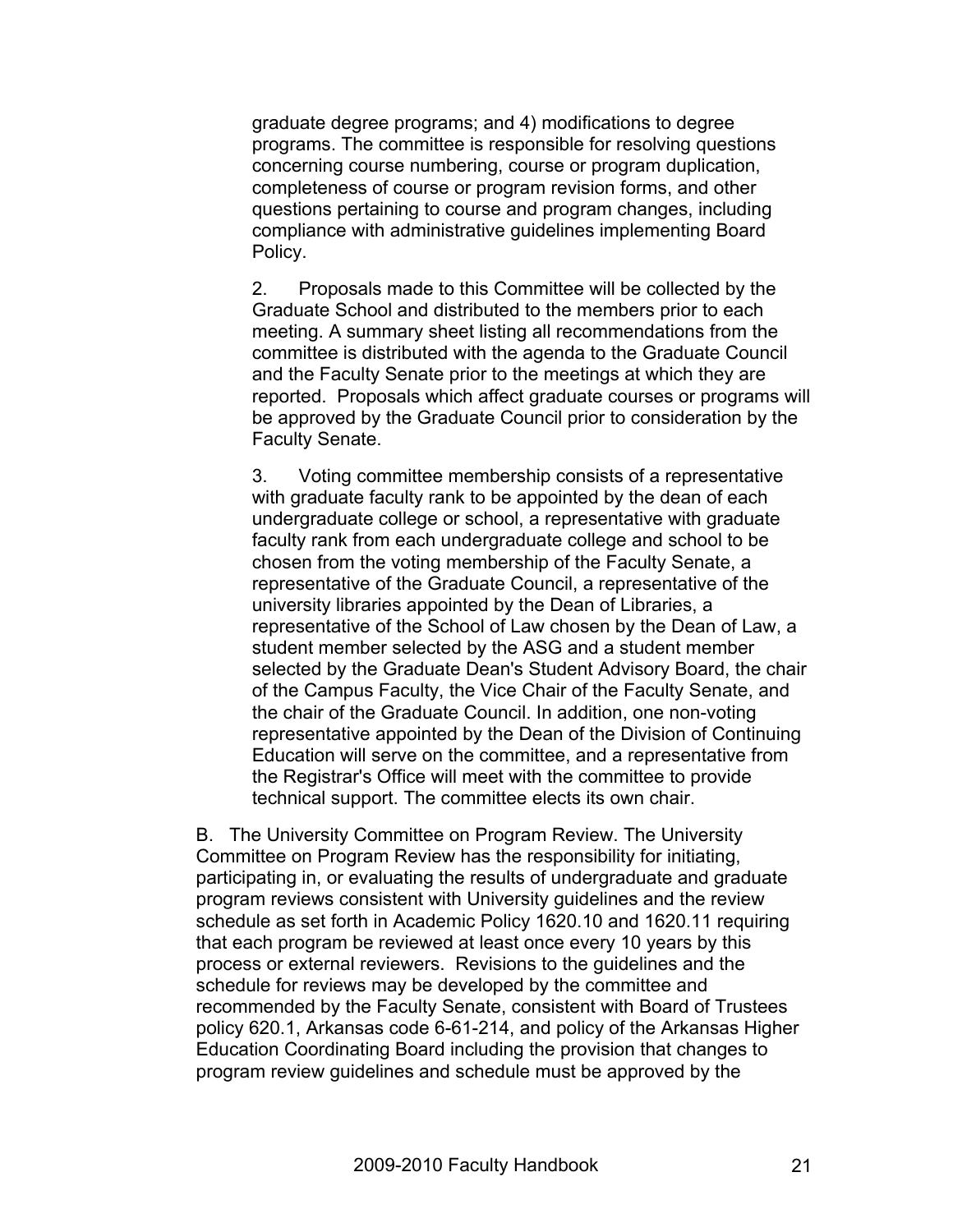AHECB. Reviews of graduate programs will be presented to the Graduate Council before being presented to the Faculty Senate.

Voting committee membership consists of a voting member of the Faculty Senate and a voting member of the Graduate Council from each academic college, the chair of the Graduate Council, and the Vice Chair of the Faculty Senate or his/her representative. The committee elects its own chair.

\* \* \*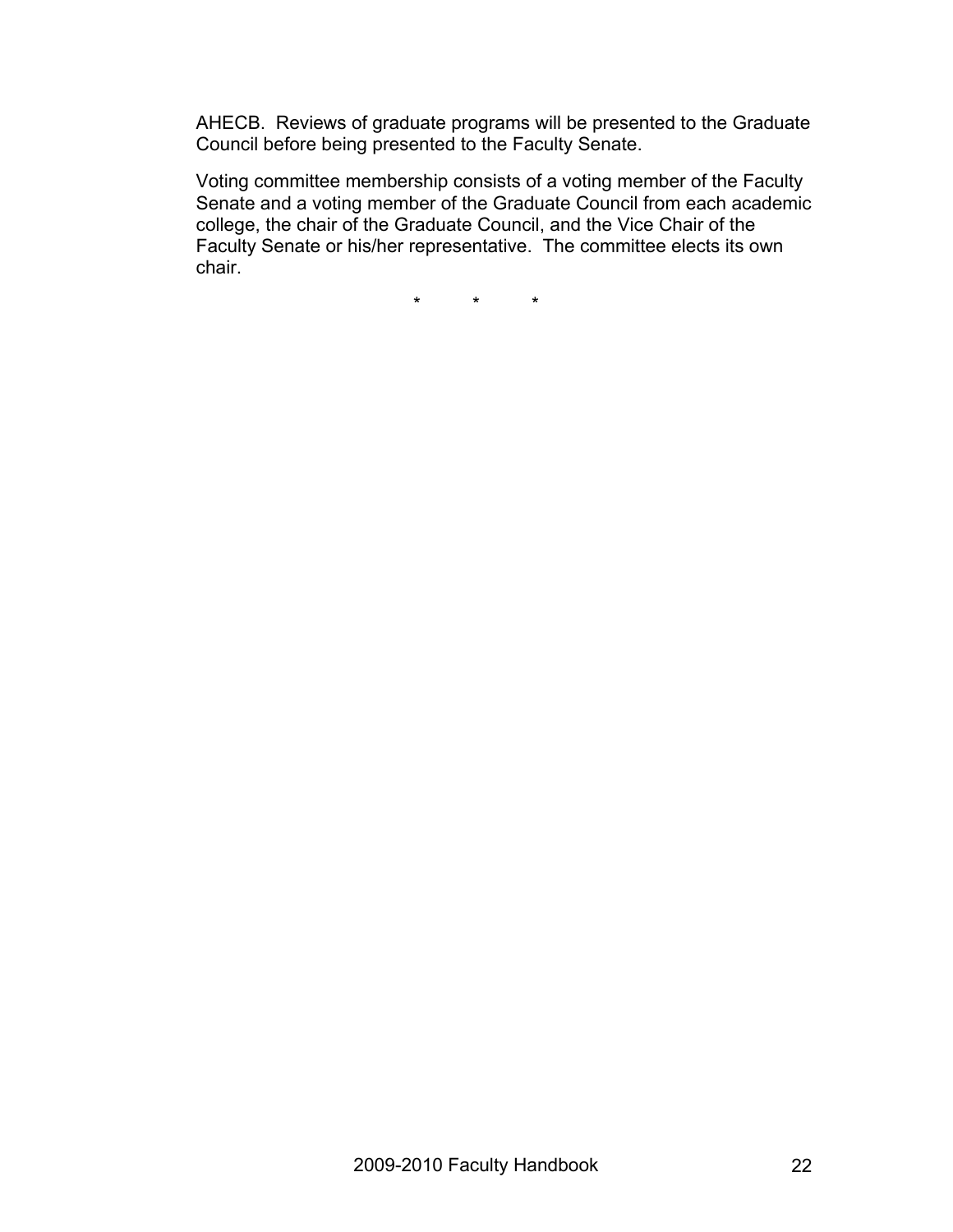# **II. Academic Responsibilities of Faculty**

The orderly conduct of academic affairs in an educational institution requires that faculty members accept and discharge responsibilities related to their workload assignment and carry out the traditional duties associated with their positions consistent with professional good practice. Policy statements on specific activities and areas of responsibility are provided below.

# **Assigned Workload**

The work of the university faculty in teaching, research and creative activity, administration, and service is professional in character and does not, therefore, conform to an exact pattern such as the eight-hour day or the forty-hour week. However, so that there may be consistency, equity, and some basis for judgment of work loads and assignments and for comparison with other institutions and state agencies, the standards summarized here will be used. The basic element of faculty work assignments is a work unit, which is based on the contact and preparation time for one class hour (50 minutes) per week for a semester or an equivalent amount of time for other kinds of scheduled activity. Included for each of these work units is the classroom contact time, the time for class preparation, grading, office hours and other work with students outside class. A minimum of twelve work units per semester constitutes the typical work assignment of a fulltime faculty member. However, individual work units will vary considerably in nature (if not, theoretically, in number). Work assignments typically include assigned teaching and advising, research/scholarly/creative activities, and service or administration, in varying proportions.

Faculty members are typically expected, as part of their university service as fulltime faculty members, not only to teach, to take part in research, scholarly and/or creative endeavors, and to perform academically related and public service, but also to take part in advising students and prospective students, serving on committees, and maintaining currency in teaching and research disciplines through professional development activities. Such activities are considered a normal part of the duties of full-time faculty, along with those activities directly linked to a particular class, and constitute a necessary part of such a work assignment. However, work units may be earned for work done beyond the minimum in any of these areas, as well as for instruction and administration. Work units are only earned for assigned responsibilities, not for work and activities undertaken at the initiative of the faculty member.

A position on the staff of the university is considered to be a full-time undertaking unless it is specifically designated as part-time, and each person is expected to perform adequately the duties assigned to him or her. Any departure from a work schedule normal for the tasks assigned should receive approval from the appropriate department head and dean in advance.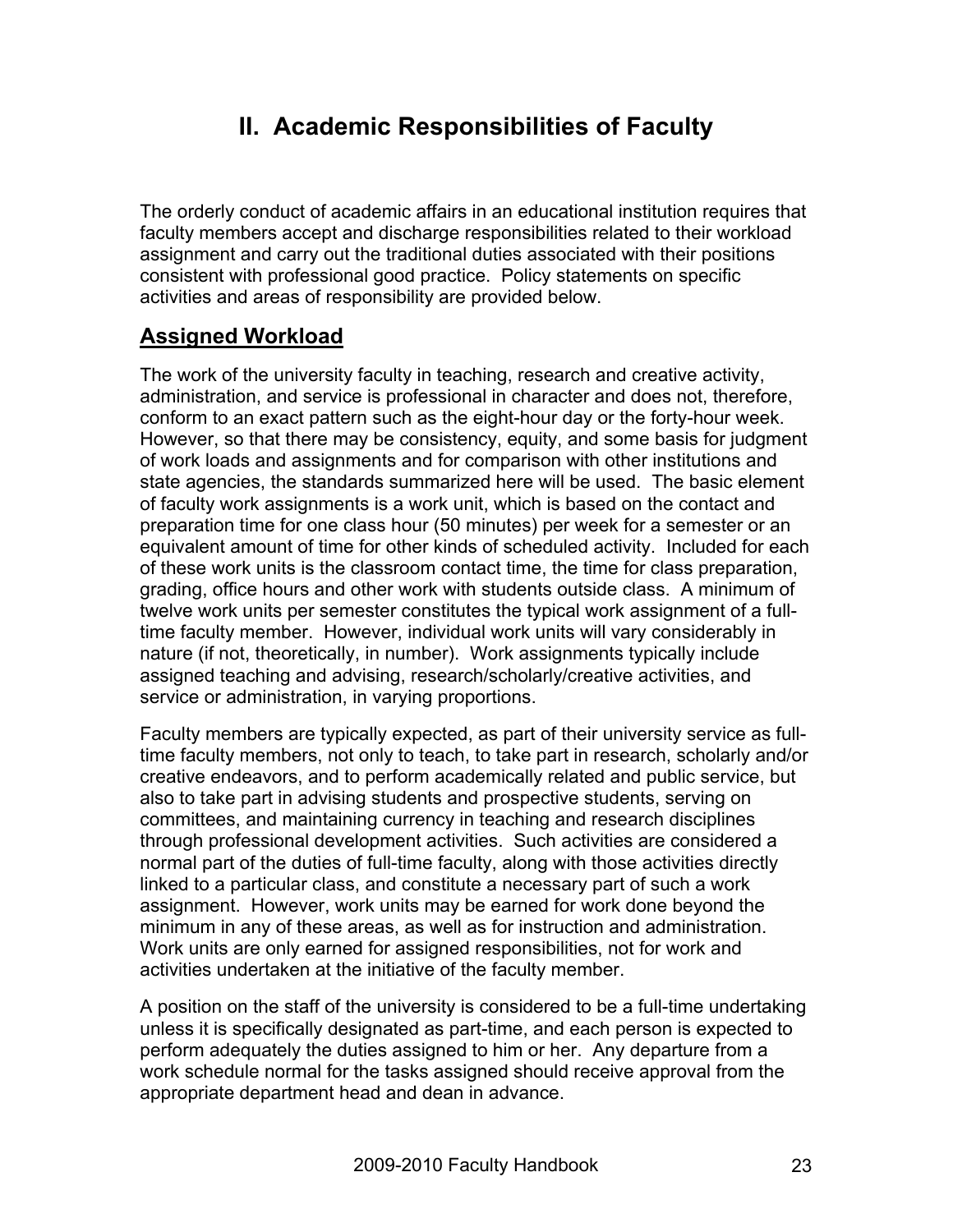# **Teaching**

Faculty members are responsible for maintaining in the classroom and laboratory an environment appropriate to academic endeavor and complying with the university statement on discrimination, adopted in 1983 and amended in the Fall of 1991: The University of Arkansas, Fayetteville, does not condone discriminatory treatment of students or staff on the basis of age, disability, ethnic origin, marital or parental status, race, religious commitment, sex, sexual orientation or veteran's status in any of the activities conducted upon this campus. Members of the faculty are requested to be sensitive to this issue when, for example, presenting lecture material, assigning seating within the classroom, selecting groups for laboratory experiments, and assigning student work. The university faculty, administration, and staff are committed to providing an equal educational opportunity to all students.

Faculty members assigned to teach classes are responsible for determining that the content of their classes is appropriate to each course, as officially described in the catalog (or proposing changes to the description through the campus process), and achieves the coverage indicated by that description. Faculty members are responsible for confining classroom discussion to subjects related to the topics of concern in the course and for conducting the class so as to facilitate learning for all students, consistent with good teaching practices. They are also responsible for choosing appropriate texts and other teaching materials in a timely way. They are responsible for holding the classes and giving final exams at the times and places approved for them, except as changes are authorized by the appropriate department head and dean. They are responsible for providing reasonable accommodation to students with documented disabilities, consistent with policies and procedures of the Center for Educational Access (CEA, telephone 5-3104; **http://www.uark.edu/ua/csd/** ). Faculty members are expected to provide a syllabus for each course they teach to inform students of the learning objectives for the course, the course coverage/topics, the required texts and materials, how the final grade will be determined, the policy on making up work, and how the students may contact the teacher. It is also the responsibility of the faculty member to include in the course syllabus and class web site instructions on how students can learn prior to class time whether a class is cancelled because of weather conditions or for other reasons. See http://www.uark.edu/admin/vcacsey/vcaa/policies.html.

Faculty members who develop or teach courses off campus through distance education, online instruction and/or courses with some or all of the course activity conducted outside the U.S.A. are required to comply with all the university policies applying to such activity. Sources of information for regulation and policy include the Academic Policy Series, the Office of Study Abroad, and the School of Continuing Education and Academic Outreach.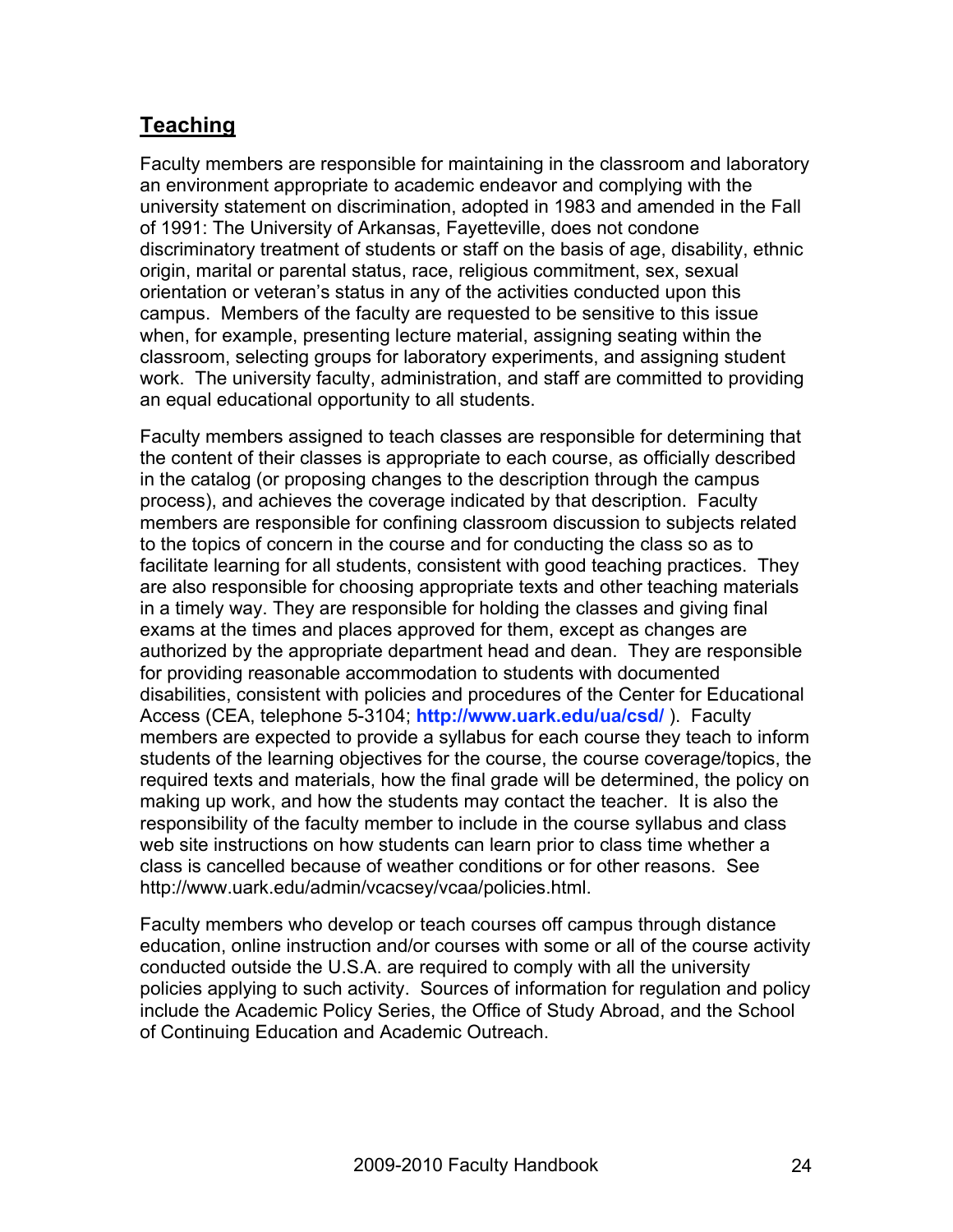#### **Attendance Policy**

(Faculty Senate, May 26, 1999)

Education at the university level requires active involvement in the learning process. Therefore students have the responsibility to attend classes and to actively engage in all learning assignments or opportunities provided in their classes. Instructors have the responsibility to provide a written policy on student attendance that is tied to course objectives and included in a course syllabus. There may be times, however, when illness, family crisis, or university-sponsored activities make full attendance or participation impossible. In these situations students are responsible for making timely arrangements with the instructor to make up work missed. Such arrangements should be made in writing and prior to the absence when possible.

Examples of absences that should be considered excusable include those resulting from the following: 1) illness of the student, 2) serious illness or death of a member of the student's immediate family or other family crisis, 3) Universitysponsored activities for which the student's attendance is required by virtue of scholarship or leadership/participation responsibilities, 4) religious observances (see Students' Religious Observances policy below), 5) jury duty or subpoena for court appearance, and 6) military duty. The instructor has the right to require that the student provide appropriate documentation for any absence for which the student wishes to be excused.

#### **Grades and Exams**

Faculty members are advised to note the terms of the "Grade Appeal Structure for Undergraduate Students" in which is implicit the assumption that instructors will include grading and make-up policies in the syllabus for the course or at the course web site, and/or announce such policies at the beginning of class meetings for each course. Student appeal and complaint policy and procedures are available at **http://catalogofstudies.uark.edu/0910-UG-CatalogofStudies-Final.pdf**, p. 45-46. See the Graduate Catalog for graduate student procedures. **http://catalogofstudies.uark.edu/2691.php** p. 24 - 28

The grading system in general use at the university is stated in the current catalog under the heading **Grades and Marks**, at **http://catalogofstudies.uark.edu/0910-UG-CatalogofStudies-Final.pdf**,p. 37. The E. Fay Jones School of Architecture and the Dale M. Bumpers College of Agricultural, Food and Life Sciences use plus and minus grading systems.

The Campus Council has gone on record as "affirming the fundamental responsibility of instructors to inform students of their progress in courses as accurately and completely as possible." In meeting this responsibility, early progress grades are entered into the web-based facility by faculty at the end of six weeks for students in 1000- and 2000-level courses. Early progress grade reports are issued to students in the seventh week, as soon as possible following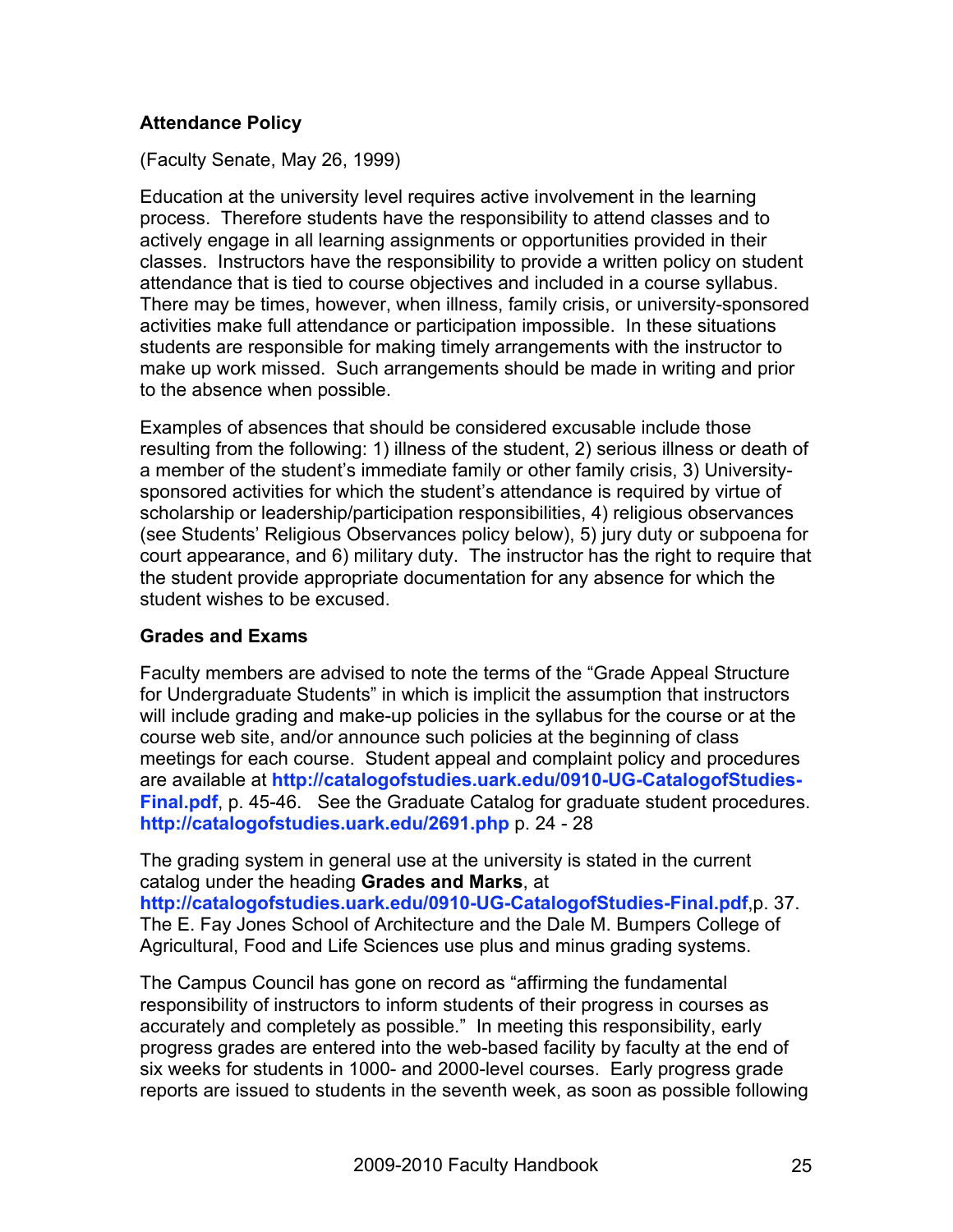submission by instructors, with the reports made available to deans' offices for advisors.

Each faculty member is expected to select appropriate times for the periodic examinations that are necessary or desirable during the course of the semester, but if examinations are to be given at times other than the regular class period, these times must be published in the Schedule of Classes, included in the syllabus, and announced at the first class meeting.

A copy of the final examination schedule is included in the Schedule of Classes. All final examinations must be given at times specified in the schedule with the exception that faculty members must reschedule a final exam when a student scheduled for three exams or more on the same day so requests. Typically, the class with the smallest enrollment is the one rescheduled for the student. A student will apply to have an exam rescheduled on the form provided by the Registrar's Office for that purpose. Whenever extreme circumstances make necessary a deviation from the announced schedule for final examinations, clearance for such deviation must be obtained in advance from the appropriate college dean and the Provost and Vice Chancellor for Academic Affairs. Consistent with Campus Council policy of 1989, it is the policy of the university to minimize student participation in extracurricular activities during the final examination period. No meetings, social activities, athletic events, or other extracurricular activities which require student participation will be scheduled on Dead Day or during the final examination period. Any exceptions to this policy must receive prior approval from the Provost and Vice Chancellor for Academic Affairs.

Final examinations in the summer term courses are to be given at the final scheduled class session.

Faculty members are responsible for entering final grades into a web-based facility consistent with procedures established by the Registrar's Office. A paperbased process is still in place for grade changes, with policy established by the Registrar's Office. See the grading system statement at **http://catalogofstudies.uark.edu/0910-UG-CatalogofStudies-Final.pdf**, p. 37.

Campus Council policy (1978) provides that instructors for on-campus courses are to report final grades as soon as possible and no later than two working days following the end of the final exam period. Grades for off-campus courses are to be reported within four days following the exam.

#### **Posting Grades**

The Family Rights and Privacy Act of 1974, as amended, prohibits disclosure of personally identifiable education records to a third party without prior written consent. Accordingly, faculty should ensure that grade information posted or made available through graded papers left for collection in public places (such as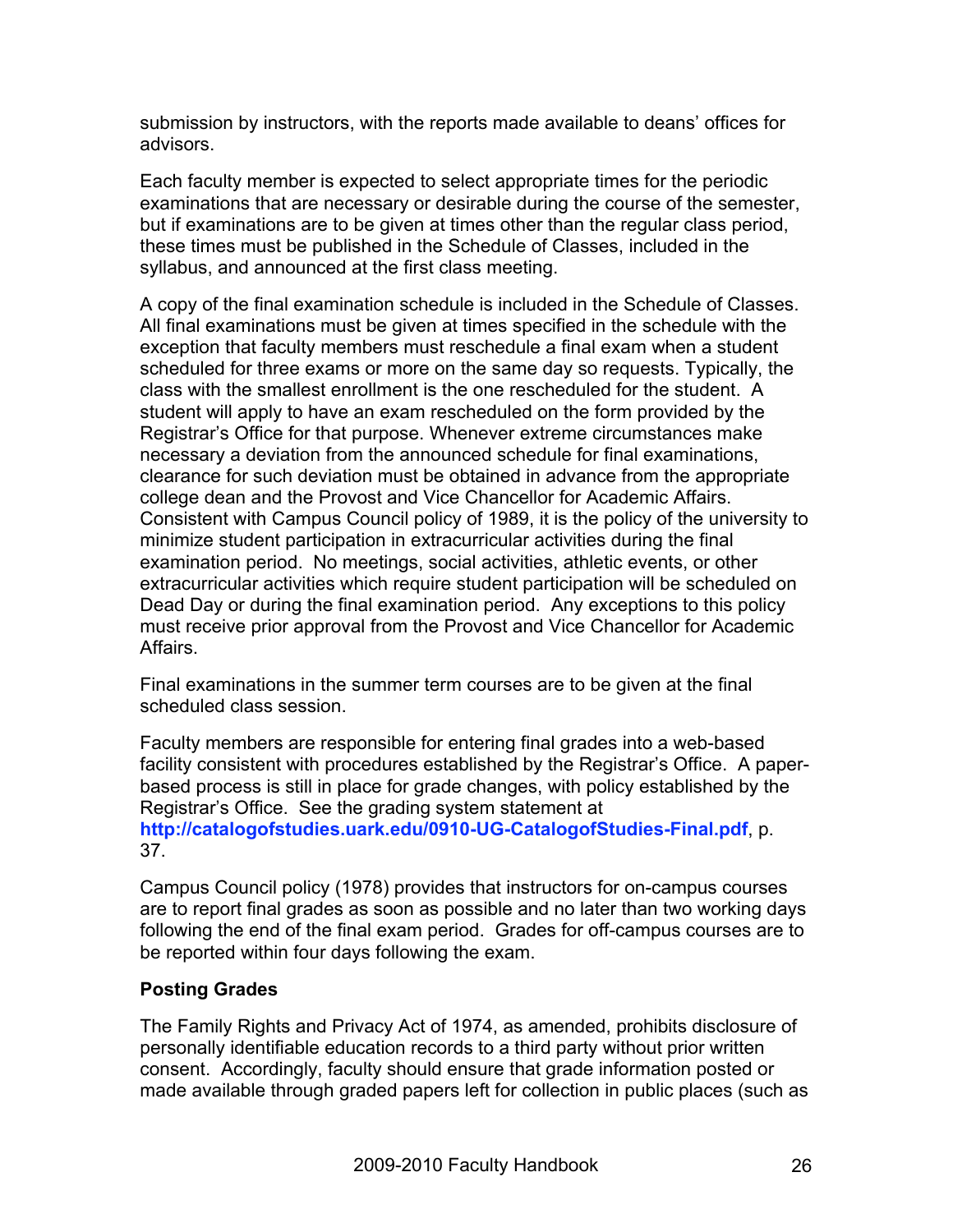offices or hallways) is not "personally identifiable." The Department of Education Regulations for the Act define "personally identifiable" information as that data or information which includes (1) the name of the student, the student's parent, or other family members; (2) the student's address; (3) a personal identifier (such as a social security number or student number); or (4) a list of personal characteristics, or other information which would make the student's identity easily traceable.

#### **Office Hours**

Faculty members are expected to keep regularly-scheduled office (or laboratory) hours each week during which time students may confer with them. The number of hours scheduled should reflect the teaching load and class enrollment of the faculty member. Office hours should be flexible enough to provide reasonable access to students who may have class conflicts. For example, office hours scheduled only for M-W-F, 9:30 to 10:20 a.m. eliminates access for those students who have class during that hour.

#### **Records**

Consistent with Academic Policy 1480.10, records and materials made and collected by faculty as evidence of student performance and learning are the primary source of data for the evaluation of students for grades. Members of the faculty are responsible for maintaining such records as part of their teaching responsibilities. Such records should be retained for two years following the assignment of final grades for all coursework, either by the faculty member or by the department in which the faculty member is appointed, in the event of the faculty member's leaving the employment of the institution.

#### **Students' Religious Observances**

(Campus Faculty, revised November 15, 1995)

Although Christian religious holidays are reflected to some extent in the academic calendar of the university, holidays of other religious groups are not. When members of other religions seek to be excused from class for religious reasons, they are expected to provide their instructors with a schedule of religious holidays that they intend to observe, in writing, before the completion of the first week of classes. The Schedule of Classes should inform students of the university calendar of events, including class meeting and final examination dates, so that before they enroll they can take into account their calendar of religious observances. Scheduling should be done with recognition of religious observances where possible. However, faculty members are expected to allow students to make up work scheduled for dates during which the student's religious observances are scheduled, to the extent possible.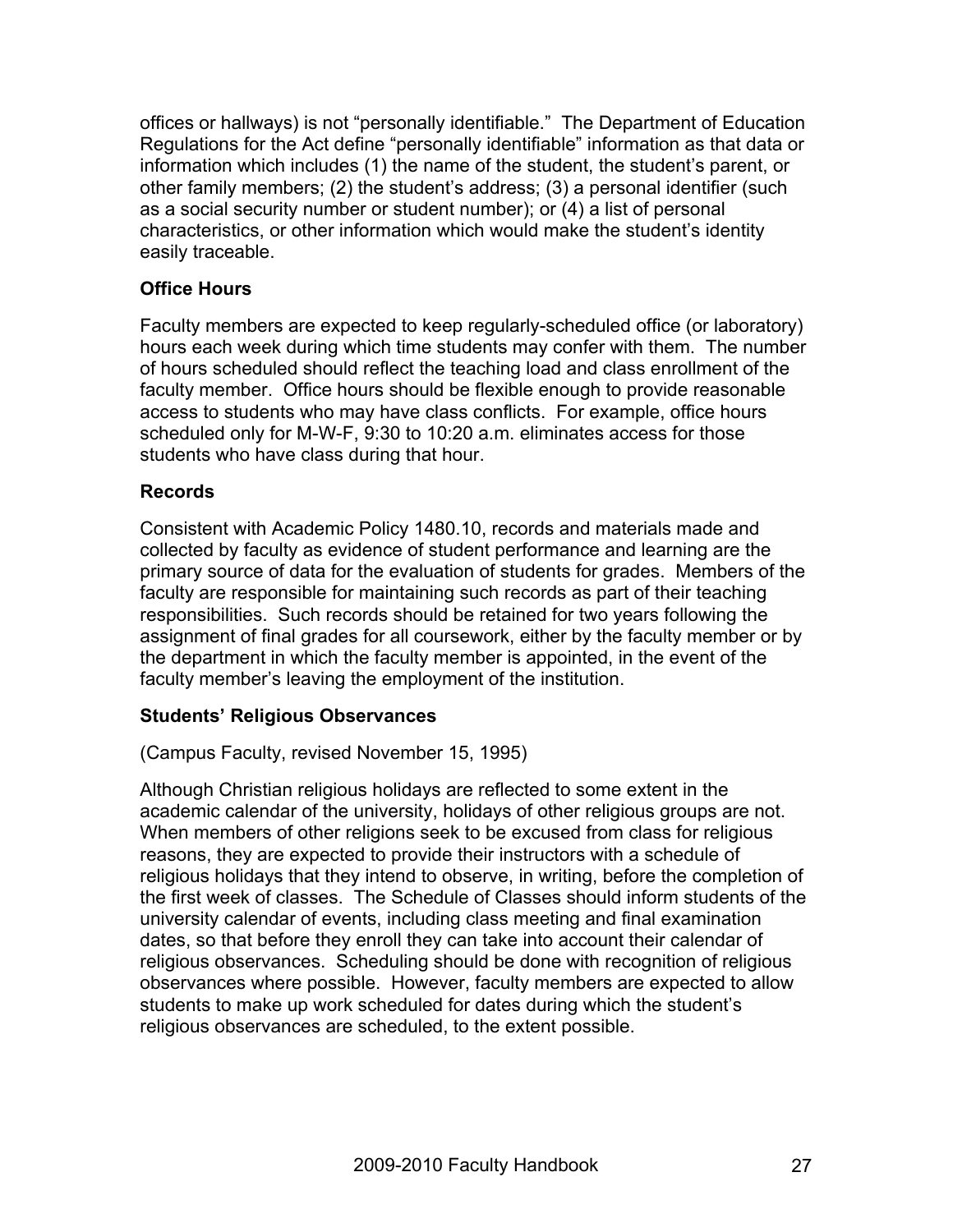#### **Textbook and Course Materials Policy**

*Each year with the beginning of a new appointment period, deans and chairpersons should notify or remind faculty members of the policies and procedures for compliance with Arkansas legislation relating to textbooks and course materials (Acts 105, 106, 175, and 277 of 2007).* 

#### *1) Inducements (Act 105)*

*Acceptance of inducements (such as a gift, payment, loan, subscription, advance, deposit of money, or services) to require specific textbooks is prohibited by this legislation. Not included as inducements are the following: sample copies, instructor's copies, or instructional materials for a textbook or royalties or other compensation from the sale or publication of a textbook that includes the employee's own writing or work.* 

*A violation of this policy shall be reported within ten business days of discovery to the chief academic officer and the chief legal counsel of the University and to the Legislative Council. A violation may be reported to these same parties by any business or consumer.*

#### *2) Deadlines for Textbook and Course Material (Undergraduate) Adoption (Act 175)*

*This legislation requires that for each full semester and collectively for summer sessions, the University shall distribute a list of all textbooks and course materials required or assigned for an undergraduate course by publication on its website and posting at its bookstore. The University of Arkansas Bookstore located in the Arkansas Union will be the central repository for all textbook and course material adoption information and for compliance with the legislation. This information will be shared with competing local bookstores and placed on the University website. Faculty members are required by this legislation to choose and report their choices of textbooks and course materials to the Bookstore no later than noon on April 1 for summer and fall semester courses and no later than noon on November 1 for spring semester courses. For each textbook or course material on the list provided to the bookstore, the faculty member shall include the*  following: a brief description of the textbook or course material; the author or authors; the title *and edition; and any special instructions or circumstances for the purchase or use of the textbook or course material.* 

*A textbook or course material for an undergraduate course may be adopted after the time specified above if the adoption is approved by the department chair and the dean or division head of the affected college; and the dean or division head of the college forwards to the chief academic officer of the institution the following information: a list of late adoptions; the names of the person or persons responsible for each late adoption; and a written statement explaining why*  each adoption was late. The late adoption form should be used for transmitting and routing the *necessary information. This form is available at http://bookstore.uark.edu/adoption/ under the Late Adoption Approval Form link.*

#### *3) Prohibition of Referrals (Act 277)*

*Consistent with this legislation, the University may not place or permit to be placed on its website or its bookstore's website a link to the website of a retailer of textbooks or other educational materials if the retailer of textbooks or other educational materials is not required to report and pay Arkansas sales and use taxes and does not obtain a use tax permit from the Department of Finance and Administration and report and pay Arkansas sales and use taxes on sales of textbooks and other educational materials to residents of this state. Nothing in this section prevents a faculty member from referring students to any source for required or suggested textbooks or course materials.*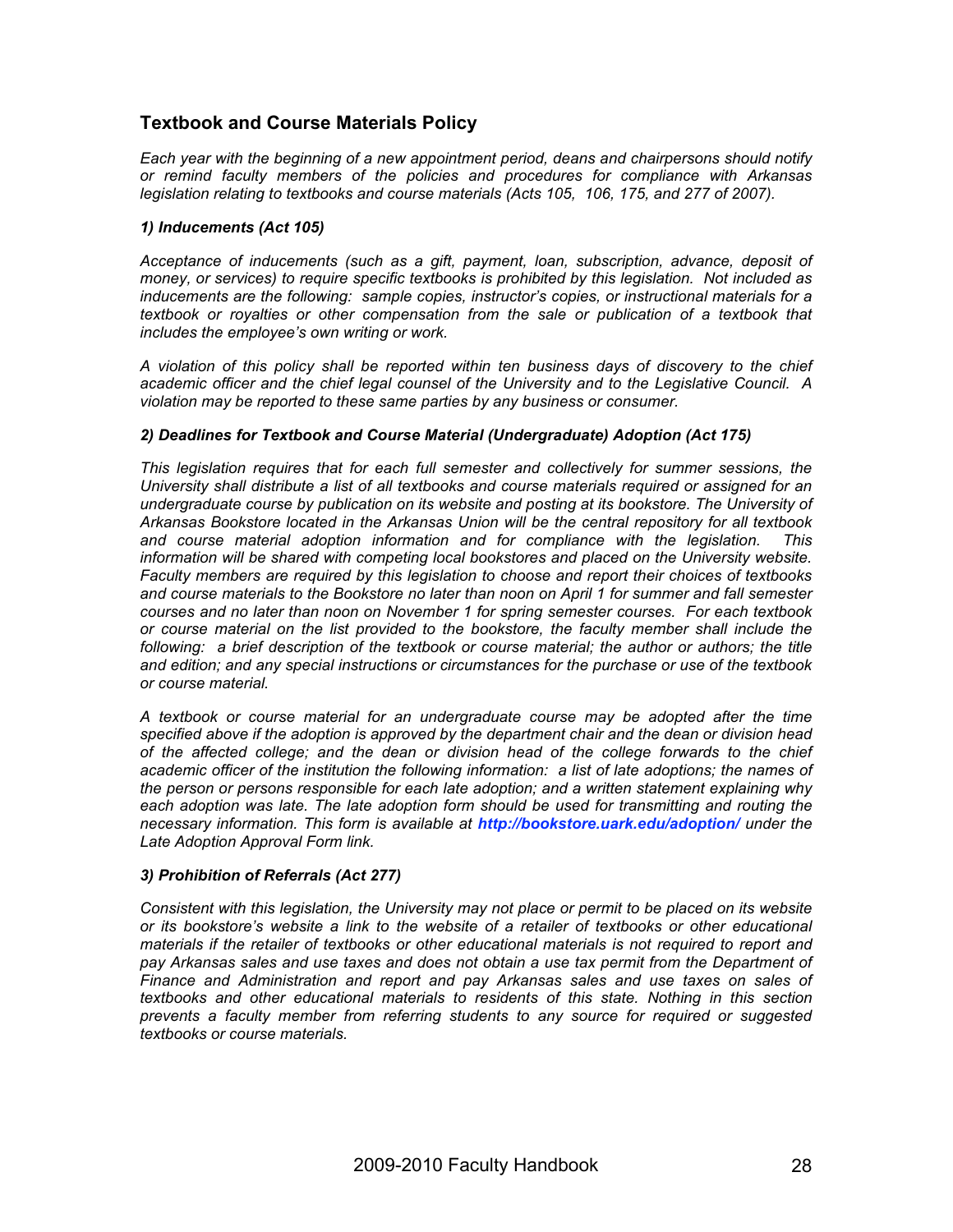#### *4) Regulation of the Use of Royalties from the Sale of Textbooks and Educational Materials (Act 106)*

#### *Financial Benefit to Instructor from Student Materials: Conflict of Interest Resolution*

*Consistent with University of Arkansas Board of Trustees policy 450.1, full-time faculty and nonclassified administrative staff members may engage in limited and specifically approved outside employment for compensation provided this employment does not interfere with the employee's duties (such as by creating a conflict of interest or commitment) and provided that the employee receives written approval from his or her department head and/or dean in advance of the employment. Similarly, employees planning to engage in outside employment must disclose by means of the appropriate form any relationships or activities which might give rise to conflicts, or the appearance thereof, with their duties, responsibilities or obligations to the University of Arkansas.*

*Faculty members who derive direct or indirect financial benefit from materials required to be used by their students are engaged in outside employment for compensation that constitutes a conflict of interest. Procedures required to address that conflict of interest are as follows.*

#### *Required Compliance Procedures*

- *Faculty members must disclose the conflict of interest in writing and obtain prior written approval from department chair and dean to require the purchase of their own proprietary materials by their students or to require the purchase of any other materials for which the*  faculty member receives compensation (including, but not limited to publishers' incentive *payments).*
- *The request for approval must include a description of the material(s) and a justification for their use.*
- *The request must state the provision made for disposition of payments, revenues and*  royalties from the sales of the material(s). These revenues must be paid to a unit not *directly related to or associated with the faculty member, but one (e.g., college or school) that will benefit students academically at the University of Arkansas, Fayetteville.*
- *Consistent with the deadline for reporting Outside Employment (report to dean before September 15), faculty members must provide a satisfactory accounting of remuneration and disposition of payments, revenues and royalties acceptable to their Dean relative to materials required for student purchase during the preceding year.*

*NOTE: The required compliance procedures do not apply to faculty members teaching only in non-credit courses and programs.*

*Texts of the legislation of the Arkansas 86th General Assembly to which reference is made here are available at http://www.arkleg.state.ar.us/SearchCenter/Pages/historicalact.aspx where you should deselect 87th General Assembly, select 86th General Assembly, and enter the Act Number of interest in the dialog box.*

*08/14/09*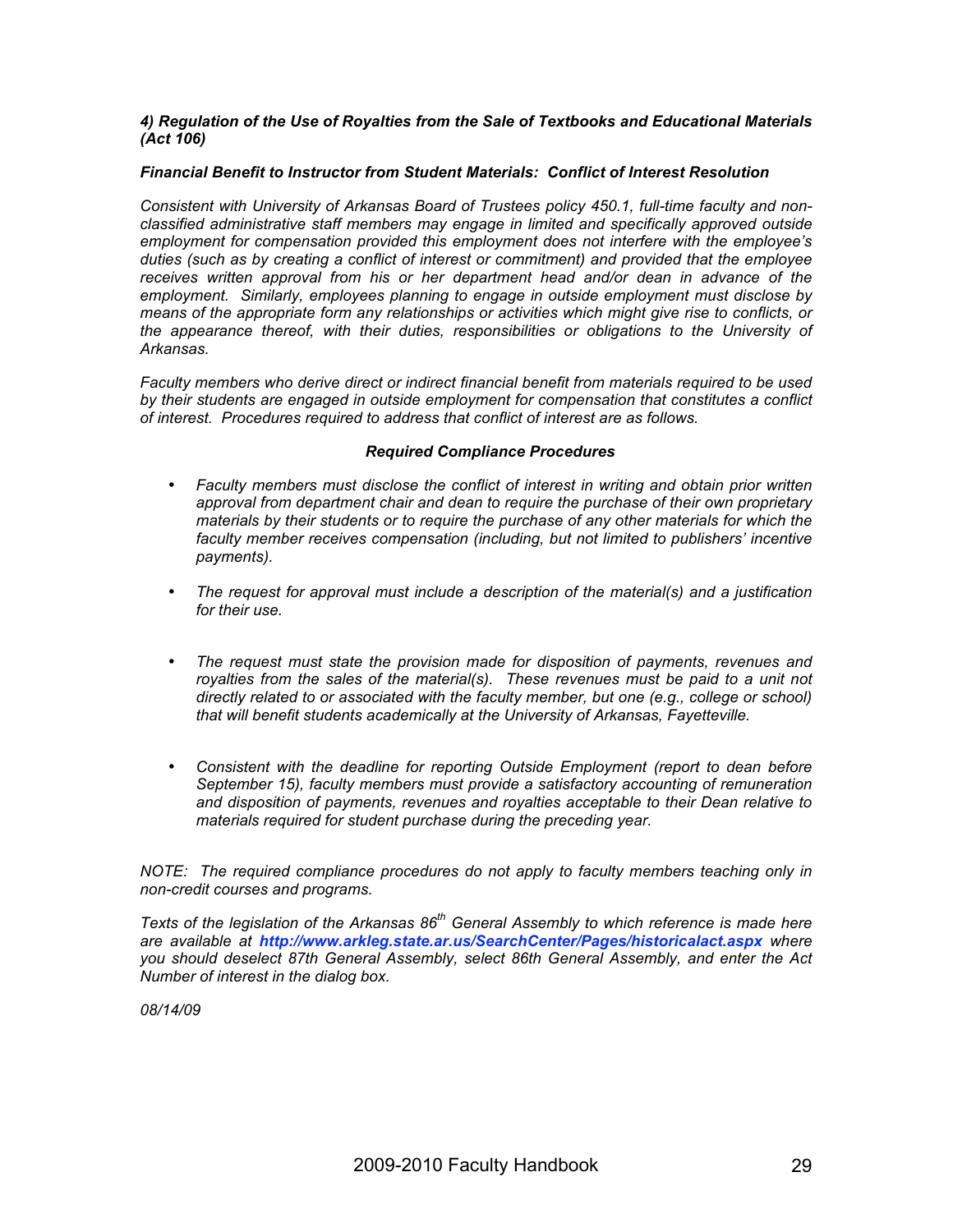#### **Teacher and Course Evaluation**

In 2008-09, the Faculty Senate set in motion consideration of changes to the Teacher and Course Evaluation procedures, and specific recommendations will be implemented, beginning in 2009-2010, once identified and approved.

(Campus Council, Adopted March 14, 1985)

The Campus Council in 1985 reaffirmed the value of teacher and course evaluation by students, but significantly modified its implementation by recognizing that student evaluation of teaching effectiveness serves two related but distinctly separate objectives. The first relates directly to the instructor's own effort to teach effectively. The second pertains to administrative decisions regarding salary, promotion, and tenure. While evaluations by others—such as peers and recent alumni—are valuable, and their use is encouraged as a means of broadening the basis for judgment, the perceptions of current students are an essential consideration in any administrative review of teaching effectiveness. The new policy also makes clear that no one form [such as the Purdue form] or procedure is suitable for all classes, and one form may not be equally appropriate for realizing both objectives. The policy adopted by the Campus Council specifies the following:

1. That each department faculty adopt a formal procedure whereby each student in each class has the opportunity to submit a written critique to the instructor for the instructor's self-evaluation. If maximum benefit is to be realized, students must be assured that their comments are for the instructor, alone, and will be reviewed by others only if the instructor releases them for such review;

2. That each department faculty adopt a formal procedure or procedures which will ensure that the perceptions of current students are duly considered when teaching effectiveness is evaluated in making decisions regarding salary, promotion, and tenure. [The Purdue evaluation form is used for this purpose at the university.] Perceptions may be obtained from student comments released by the instructor, from the Purdue results, from narrative statements, from exit interviews conducted by someone other than the instructor, or from some combination of these alternatives. All evaluations for administrative purposes, including those released by the instructor as in (1) above, must be administered by a person or persons designated by the department in which the course is offered (rather than by the instructor), and in accordance with procedures which ensure the integrity of the process.

3. That the dean of each college or school shall be responsible for the adoption and implementation no later than Spring, 1986, of the forms and procedures described in (1) and (2) above. The forms and procedures adopted by each department will be made available to instructors and students.

Note: Most colleges and schools at the University of Arkansas use the Purdue Teaching and Course Evaluation System. Forms are provided early in each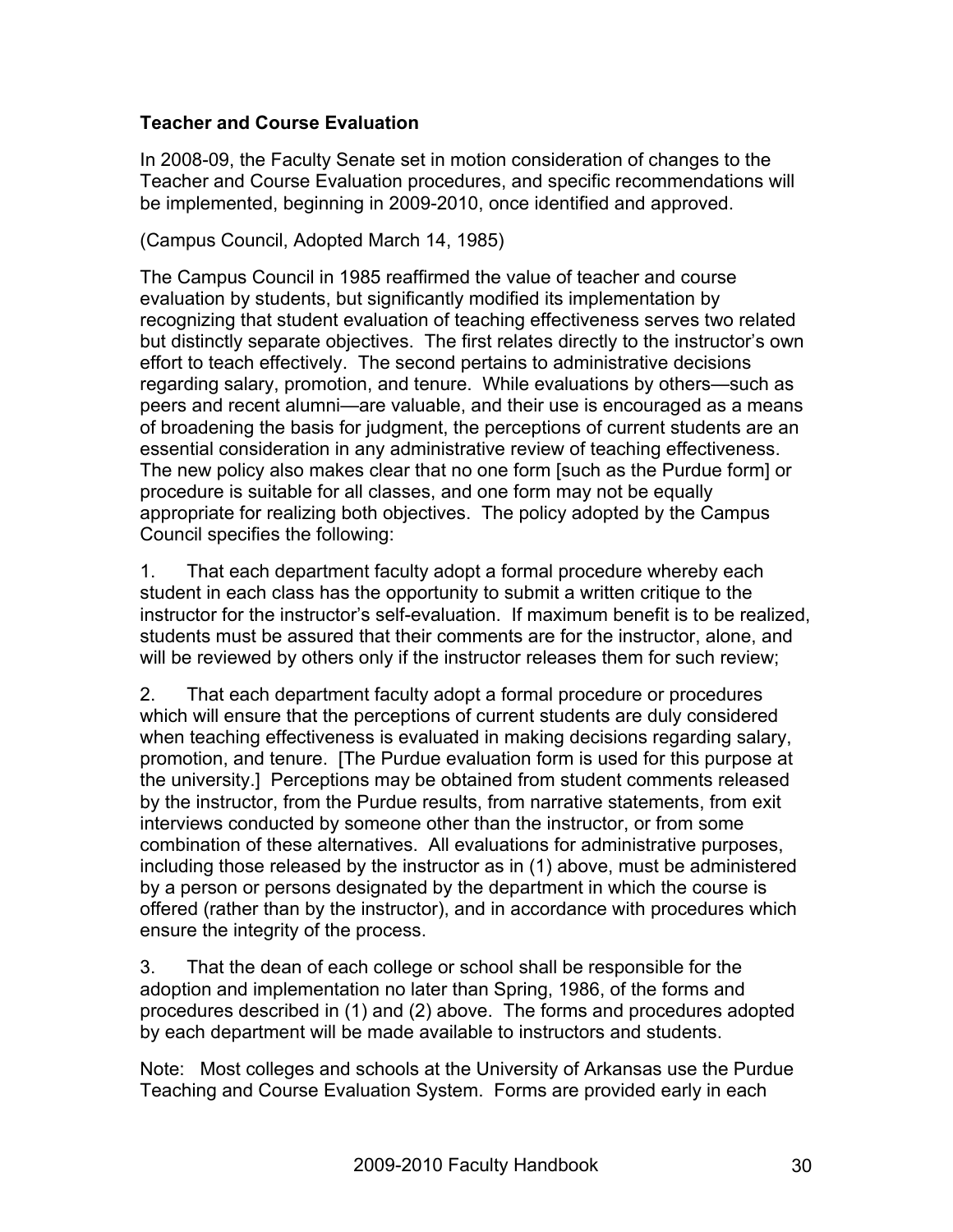semester to allow faculty to select additional evaluation items for each class. Some core items are identified by the university and by each school and college. Early in the semester, evaluation forms are generated for each class. In the 11<sup>th</sup> or  $12<sup>th</sup>$  week evaluation forms are distributed to and collected from classes by someone other than the instructor and collected for processing by Computing Services. Following processing, a computerized summary of responses is provided to faculty along with the original evaluation forms. Faculty teaching in summer terms make their selection of items during the spring semester for forms delivered in the summer. See Academic Policy 1405.15 at the web site. During 2006-07, a committee of the Teaching Academy was established to review the teacher and course evaluation system at the University of Arkansas.

#### **http://www.uark.edu/admin/vcacsey/AcaPolicySeries/academic\_policies.ht ml**

#### **Teaching and Faculty Support Center (TFSC)**

The TFSC at the University of Arkansas was established in 1992. Representing one part of the university's commitment to excellence in teaching, the center provides a central facility to assist faculty, teaching assistants, and departments in the continued improvement of learning and teaching. It functions as a resource clearinghouse for addressing instructional issues. The address of the center is 146 N. Harmon, Harmon Avenue Parking Facility, HAPF-703, telephone 575-3222. For more information, visit the web site at: **http://www.uark.edu/misc/tfscinfo/**

#### **Teaching Academy**

The Teaching Academy is an honorary society of the University of Arkansas for outstanding teachers that advocates and represents teaching interests as well as sponsoring events such as an annual workshop on teaching. For more information, consult the web site at **http://www.uark.edu/studorg/uateach/**.

## **Student Conduct Policies**

#### **Academic Integrity – Term Paper Assistance**

(From Campus Council action of March 26, 1987)

The use of the services of "term paper assistance" companies and websites is a violation of university policies on academic integrity. Student submission of such research or term papers to meet requirements of any class or degree program is expressly prohibited and constitutes academic dishonesty. Any violation of this prohibition will automatically result in both punitive action by the instructor (e.g., the award of a grade of "F" for the course) and a referral of each violation to the All-University Judiciary Committee for its consideration.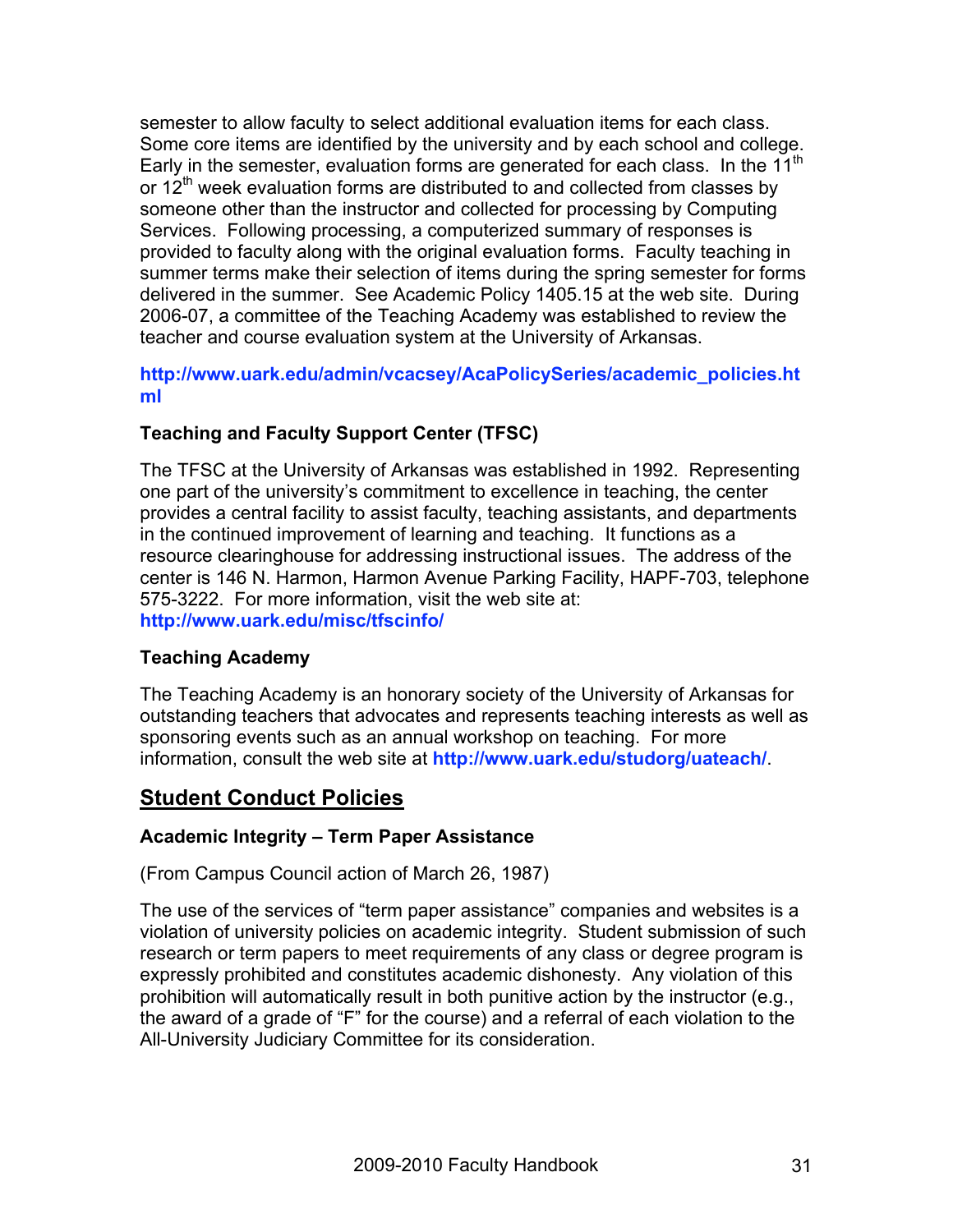#### **Academic Honesty**

The University of Arkansas, Fayetteville, presents this policy as part of its effort to maintain the integrity of its academic processes. Academic honesty should be a concern of the entire university community, and a commitment to it must involve students, faculty members, and University administrators.

Students must understand what academic integrity is and what the most common violations are. With that understanding, they must commit academic behavior.

Public support and encouragement of the faculty is a second critical component necessary to strengthen academic integrity on campus. Faculty members must be continually vigilant in the management of their classes, their assignments, and their tests. To see the entire policy text and provisions, please visit the web site at **http://catalogofstudies.uark.edu/**

### **Academic Support and Related Services for Students**

#### **Advising**

Faculty members typically have shared responsibility for advising undergraduate and graduate students at all levels of study including the preparation of honors and graduate theses. Assignments differ among programs and levels of study, but the number and kinds of advising duties assigned to faculty members and staff are reflected in their workload assignments, and their accomplishments and those of their students reflected in their merit evaluations. Training and developmental opportunities are made available to faculty and staff assigned to advising duties. Awards for outstanding advising are made each year commensurate with those for teaching, research and other service assignments. The institution has established a continuing process for the monitoring and identification of issues related to advising and the design of solutions. Those involved in the everyday practice of advising students have a key role in this process through the Academic Advising Council, and a specific university policy addresses academic advising of undergraduate students, Academic Policy 1550.20. An excerpt is provided below. Two pieces of recent legislation also address faculty and institutional responsibilities toward students, and faculty members should be familiar with these responsibilities.

Consistent with Act 1014 of the Arkansas General Assembly of 2005, qualified degree-seeking freshman must be given the opportunity during their first registration to enter an eight-semester degree completion program or to decline to do so. Such programs exist for the great majority of areas of study at the University of Arkansas and full information is available on line. **http://catalogofstudies.uark.edu/2510.htm**

Similarly, consistent with Act 472 of 2007, entering undergraduate students must be informed during registration of the opportunities provided by the Arkansas Course Transfer System (ACTS). This system specifies course transferability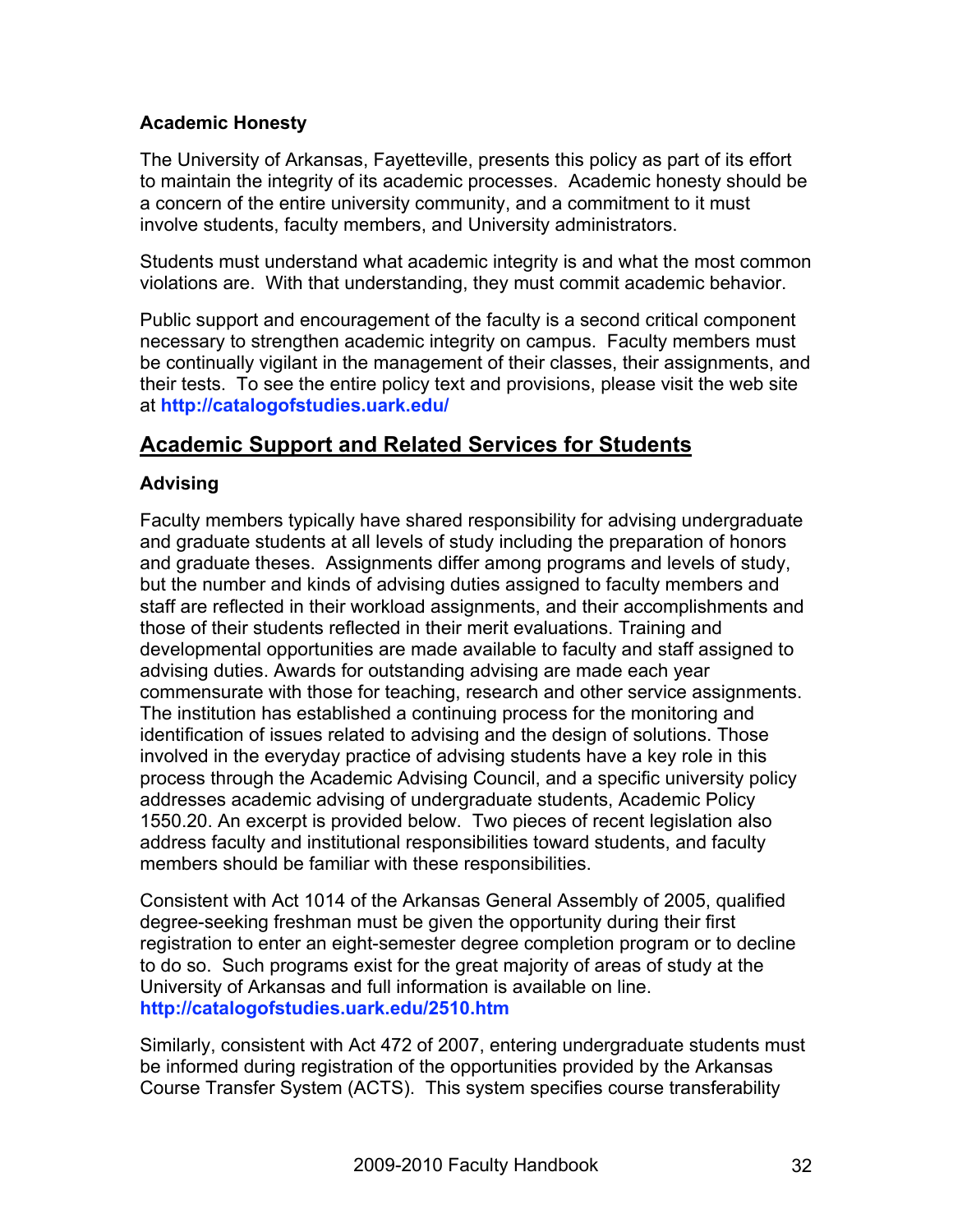among Arkansas public institution of higher education and its provisions may be viewed on line. **http://acts.adhe.edu/studenttransferinfo.aspx** Also, consistent with Act 672 of 2005, the U of A may not require a transfer student who has credit for an equivalent course (as reflected in the ACTS) to repeat that course on this campus.

Beginning in 2010, Arkansas will be implementing Act 182 which establishes additional restrictions on courses that may be required of students transferring into degree programs at the U of A with Associate of Arts, Associate of Science, and Associate of Arts in Teaching degrees from Arkansas public institutions. Courses taken in fulfillment of the requirements of these transfer degree programs (except those with grades of D) will generally be transferred.

#### **Academic Advising of Undergraduate Students**

(from Academic Policy 1550.20)

Academic advising is an active, ongoing exchange between the advisers and students grounded in teaching and learning. Advising is based on students gaining accurate and appropriate information and direction to help make their educational experience relevent, coherent, and meaningful. It is a process that assists students in connecting with the University of Arkansas, making thoughtful decisions related to their academic experiences, and maximizing their educational and career opportunities. Quality academic advising is essential to achieving the University's vision for a "student-centered research university serving Arkansas and the world." While procedures may vary among schools and colleges, all successful academic advising should include the following:

• A mutual respect between adviser and student with the student possessing final responsibility for successful completion of a degree.

- A developmental and educational process that occurs over time.
- Consideration of individual students' interests, abilities, and needs.
- A collaborative effort to connect students to campus resources and services.
- Reasonable availability and accessibility to advisers.
- Interpretation of University of Arkansas, college, and departmental rules and courses.
- Achievement of student understanding of the purpose and nature of the university core courses.
- Recommendation of appropriate courses.
- Achievement of student understanding of and progress toward meeting academic requirements.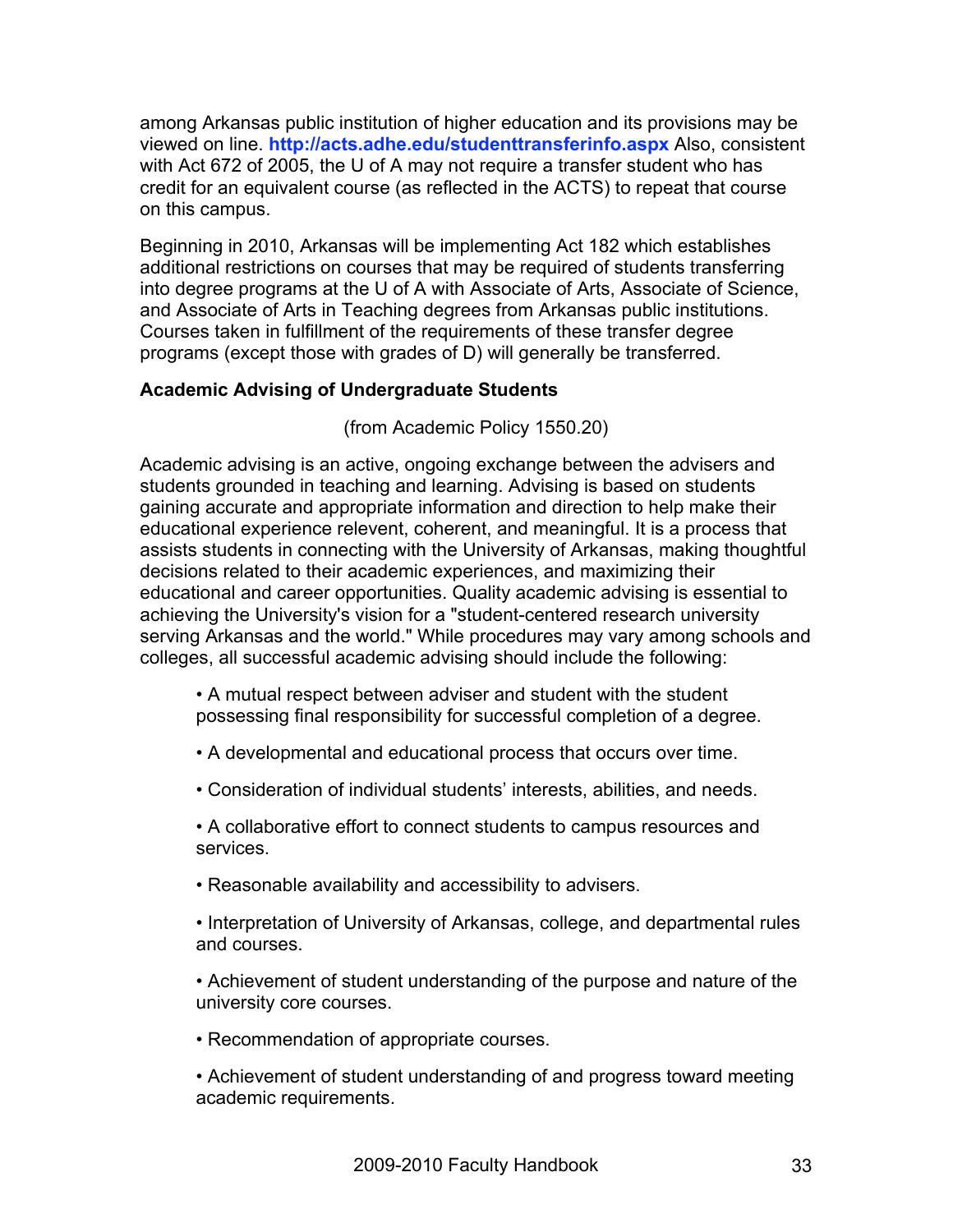• General information regarding career options and opportunities, with appropriate referrals as necessary.

• Respect for students' ethnic and racial heritage, age, gender, culture, national origin, sexual orientation, and religion, as well as their physical, learning, and psychological abilities.

• An understanding of and adherence to laws and regulations that relate to academic advising.

• Adherence to the highest principles of ethical behavior.

The University is committed to developing each student to his or her fullest potential. To this end, programs in each college have been established to improve the academic achievement and persistence of students on academic warning and other students in need of academic assistance. Such assistance is provided through a variety of instructional and informational services

Support services for students include many services directly related to performance in the classroom and laboratory, some of which are identified below.

The **Career Development Center** provides a comprehensive career development program with career advising sessions, a career decision-making course, job-search workshops and individual assistance with resume preparation, job interview skills and placement services. For more information visit **http://career.uark.edu/**

The mission of the **Enhanced Learning Center (ELC)** is to foster the intellectual development of the student community at the University of Arkansas. In collaboration with faculty, students and staff, the ELC provides programs and services to support every student's academic pursuit. For more information visit **http://elc.uark.edu/**

The **Language Learning Center (LLC)** is an audio/visual center designed to serve and support all students enrolled in language courses in the Department of Foreign Languages. This particular lab is set up with 18 networked computers that support state-of-the-art class assignments throughout each semester. Additional equipment and materials include tape recorders and USB microphones to support online or offline oral/aural activities, DVD and VCR players, a reservable smart room with Satellite, DVD, Video and Videodisc players, and 20 wireless Macintosh computers to support in-class chat-room and multimedia-based activities. Other portable equipment such as overheads and CD/tape players is available for teaching activities. This lab also supports innovative language learning activities in undergraduate and graduate level courses that include web and video development. Web development, graphics editing and video editing software, scanners, digital video cameras and CD and DVD burners are available to enhance the knowledge of our students in terms of either designing, developing and teaching with technology, or using and developing technology with the target language as the foundation of the material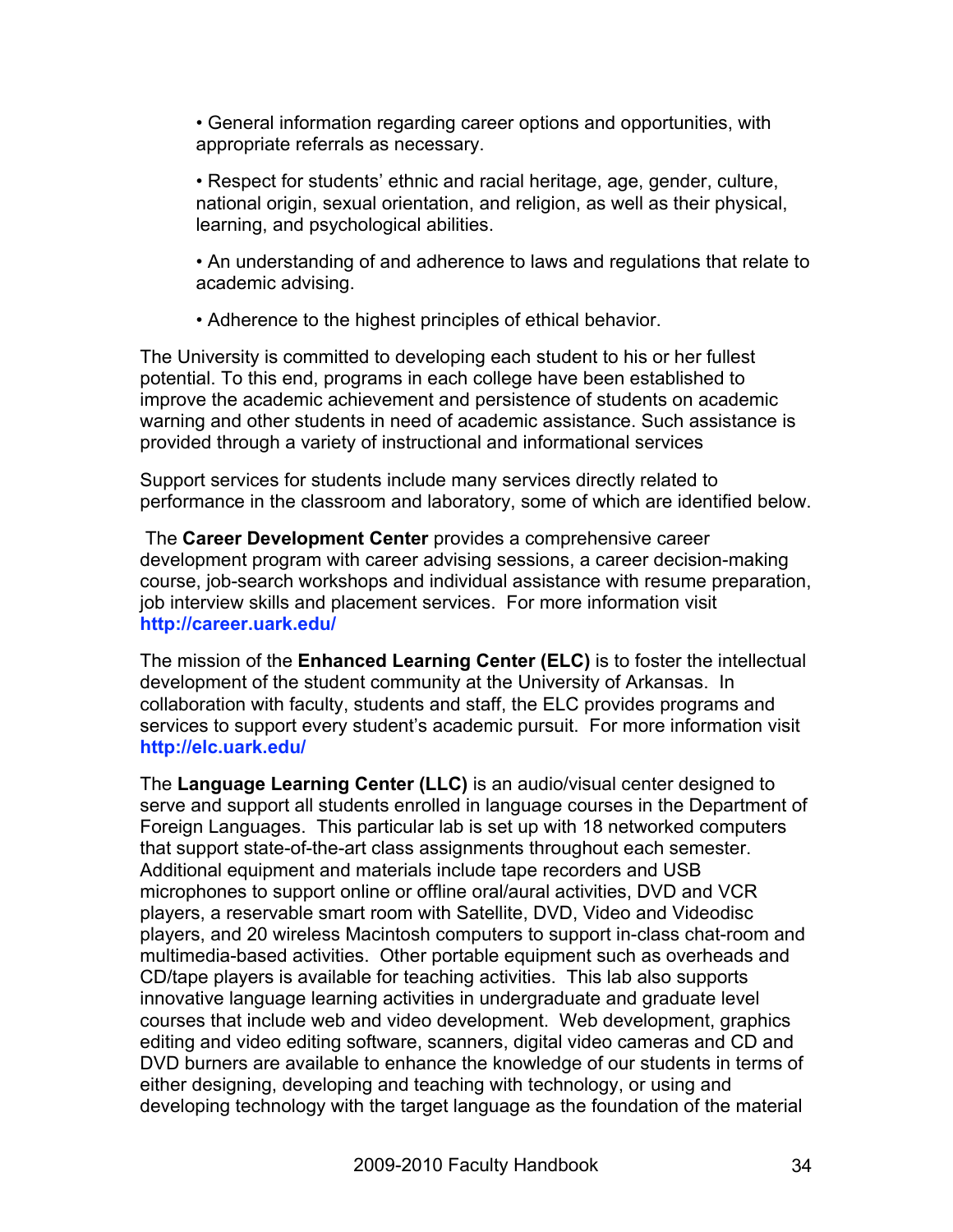developed. For more information on the center and visit **http://www.uark.edu/depts/flaninfo/llc/lab.html**.

The **Math Resource and Tutoring Center** provides for students in pre-college and college algebra, survey of calculus, calculus I and II, finite math, and trigonometry. For more information and hours of operation visit **http://mrtc.uark.edu/**

Since 1984, the **Quality Writing Center** has been a free consulting service for students, faculty, and staff from all schools and colleges on campus and serves as a resource for any type of writing project. The Center goal is to help those who come to the center become more competent and self-confident writers. All aspects of writing from organization, coherence, and clarity to punctuation, grammar, usage, and style are taught, and the Center staff work at all levels from teaching basic writing skills to helping with research papers, theses, and dissertations to consulting with faculty on writing-related issues. Center staff do not, however, proofread or edit papers. The Center is located in Kimpel Hall 315 and 319 and in the Enhanced Learning Center in Gregson Hall. For more information visit **www.uark.edu/write**.

## **Research, Scholarship, and Creative Activity**

Tenured and tenure-track faculty members are expected to engage in research, scholarship or other creative activity as a substantial part of their assigned work at the university. Depending upon the unit, this effort can be up to 50 percent or more of the academic year assigned workload and 100 percent of the summer assigned workload. The activity is expected to result in work products and recognition of the effort by such indicators as invited presentations or shows, publication of articles and books, invitations to join prestigious societies, and other recognition appropriate to amount and quality of activity as evaluated by peers. Consistent with the vision of a student-centered institution, faculty members are expected to provide for active involvement by students in their research, scholarship, or other creative activity.

Faculty members who engage in research, scholarship or other creative activity are responsible for determining and complying with university regulations that apply to their activities—such as those that govern the preparation and approval of proposals for funding, the amount of time which may be spent on consulting, the treatment of human or animal subjects of experiments, the use of biohazards including human pathogens, the reporting of outside income, conflict of interest, and computing activities. They are responsible for determining that laboratory procedures, including modifications for facilities and installation of equipment, conform to university regulations. Activities on university property or time should be appropriately scheduled and approved. Faculty who travel from the campus to engage in research, scholarship or other creative activity should comply with university policies regarding absence from work.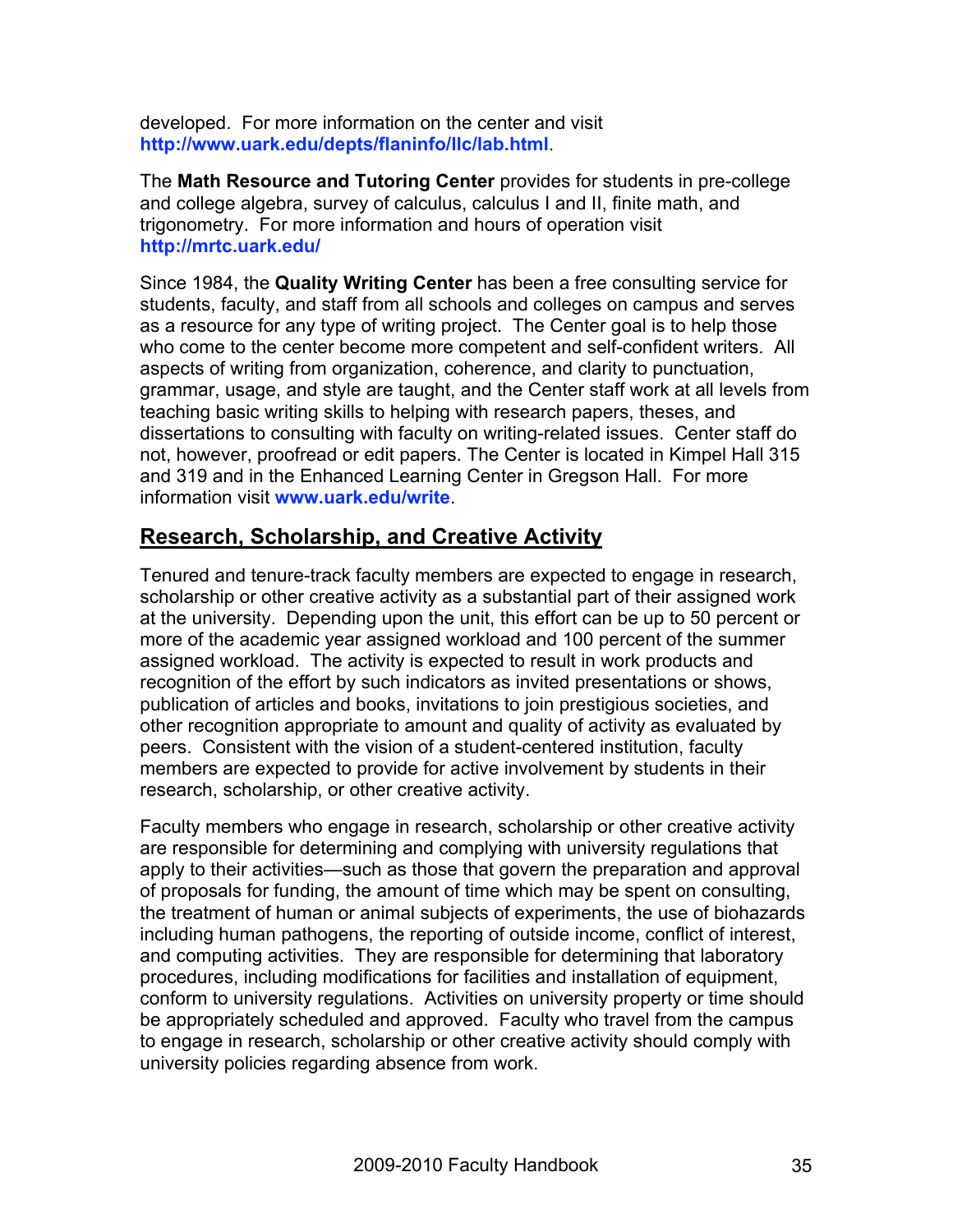Faculty must be aware that the U.S.A. Patriot Act can have an effect on scholarship, particularly with certain international scholars and students.

Resources and policies related to research and creative activity are identified below.

#### **Financial Disclosure for Sponsored Programs**

(An addendum to the Conflicts of Interest and Commitment Policy; Campus Council, October 26, 1995)

Beginning October 1, 1995, federal regulations require that the university manage, reduce, or eliminate any actual or potential conflicts of interest that may be presented by a financial interest of a principal investigator or project director of a sponsored project. Accordingly, the University must require that investigators and project directors disclose any significant financial interest that may present an actual or potential conflict of interest in relation to a sponsored project. The federal regulations also require that such a disclosure be made before submitting a sponsored project proposal, or, if a significant financial interest develops after a proposal submission or issuance of award, when such significant financial interest comes into existence. In order to comply with these new federal requirements regarding sponsored project proposal submissions, the University of Arkansas, Fayetteville, has established this policy and the Investigator Financial Disclosure Policy Summary form. See the full text of this addendum to the Conflicts of Interest and Commitment Policy at the Research Support and Sponsored Programs web site **http://www.uark.edu/admin/rsspinfo/**.

## **Institutional Animal Care and Use**

(Campus Council, April 11, 1996)

The university endorses and supports the responsible use of animals in research and teaching. The policy of the University of Arkansas, Fayetteville, regarding animal care and use applies to all research and teaching using live vertebrate animals conducted at the university campus, or by university faculty, staff, or students when acting as representatives of the University at off-campus locations. In addition, it has been adopted by the University of Arkansas Division of Agriculture for application to all research and teaching using live vertebrate animals conducted at the Agricultural Experiment Station, or by individuals acting as representatives of the Agricultural Experiment Station at off-site locations. This policy does not apply to services provided by the Cooperative Extension Service of the University of Arkansas Division of Agriculture. In addition, this policy does not apply to research and teaching using human subjects, the oversight of which is the duty of the University Institutional Review Board. See the full text of the policy at the web site of Research Support and Sponsored Programs http://www.uark.edu/admin/rsspinfo/.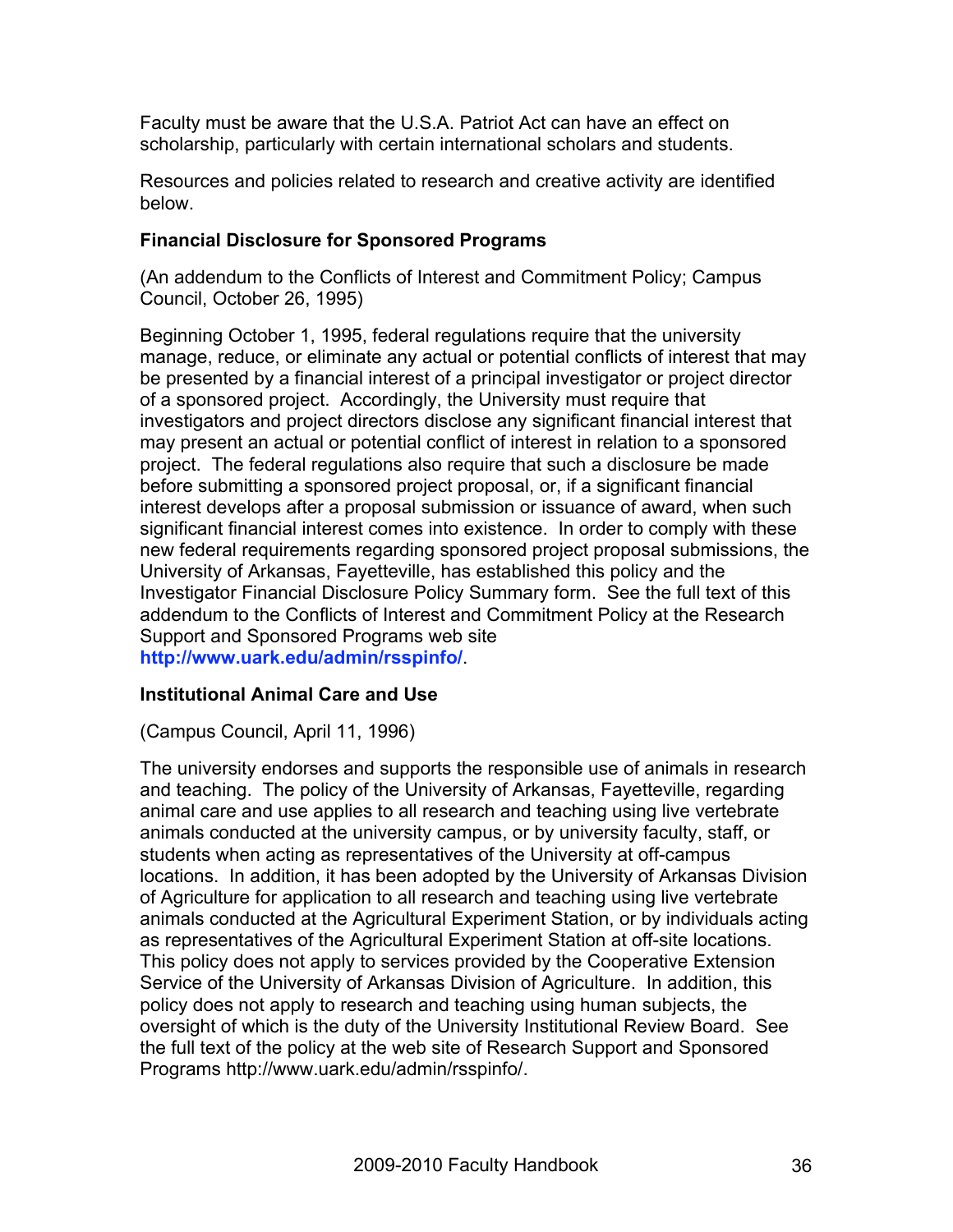#### **Human Participants, Radioactive Substances, Biohazardous Materials, and Toxic Substances**

Human participants, radioactive substances, biohazardous materials, and toxic substances are additional research areas covered by policy and procedures that can be accessed at the web site for Research Support and Sponsored Programs http://www.uark.edu/admin/rsspinfo/.

#### **University Libraries**

The library system of the University of Arkansas, Fayetteville, is composed of the David W. Mullins Library (the main research facility) and four branch libraries: the Robert A. and Vivian Young Law Library, the Fine Arts Library, the Chemistry Library, and the Physics Library.

Besides the collection of approximately 1.7 million books and more than 24,000 journals, other resources provided include electronic databases, maps, microforms, audio/visual recordings, music scores, and original manuscripts. The University Libraries maintain membership in the Greater Western Library Alliance (GWLA), Center for Research Libraries (CRL), Council on Library Information Resources (CLIR), Amigos Library Services, and ARKnet.

The Libraries' records are computerized on the InfoLinks library system **http://library.uark.edu/screens/opacmenu.html** and can be accessed and searched from computers within the library as well as from computers anywhere in the world via modem or network connection. A wide variety of services such as interlibrary loan, document delivery, and specialized indexing, abstracting, and full-text databases are provided through the Libraries' home page http://libinfo.uark.edu/. Anyone with valid university identification may check out materials. The initial loan period for books is sixteen weeks for all students, staff, and faculty; other circulation policies are available at the Circulation Desk or through the library home page

**http://libinfo.uark.edu/circulation/circpolicies.asp**

From the library home page, students and faculty may also renew library materials and request holds electronically by using an assigned PIN number to access their circulation record **http://library.uark.edu/patroninfo/**. The Reference Department assists faculty and students in locating and using library materials, including the numerous electronic databases available. Librarians also offer lectures to faculty on new databases and other resources, as well as lectures on research methods to classes upon request.

The Libraries' Special Collections **http://libinfo.uark.edu/specialcollections/** acquires and preserves materials for research in the history, literature, and culture of Arkansas and surrounding regions. Scholars have access here to a rich assortment of books, pamphlets, periodicals, photographs, maps, and original manuscripts to support their work.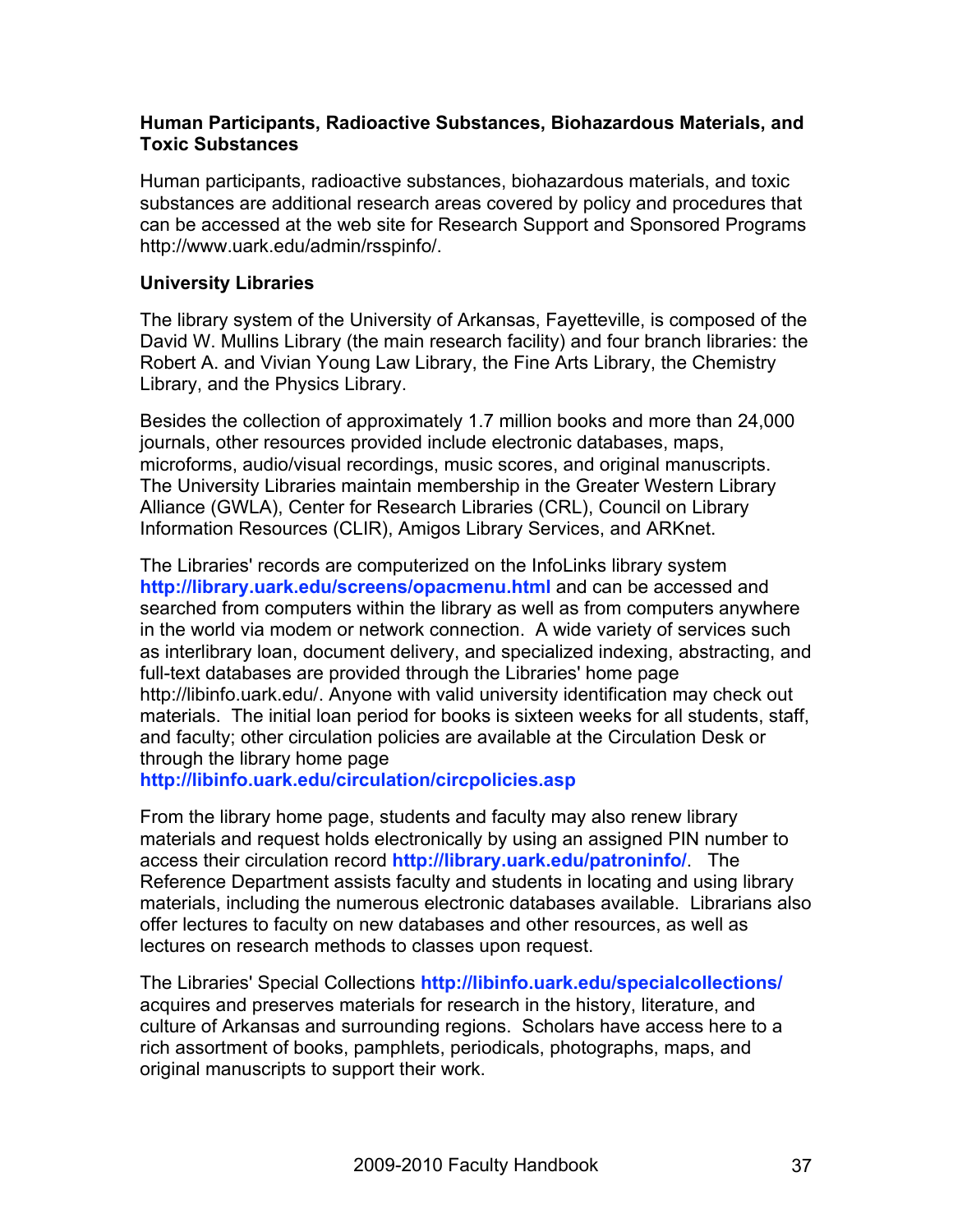For information concerning collections and services, as well as information on viewing rooms, reserve policies, and book and journal ordering procedures, please inquire at (479) 575-4104. For inquiries regarding seminar rooms, faculty studies, laptops, gifts and donations, or any other library matter, please call the Dean's Office (479) 575-6702.

## **Research Support and Sponsored Programs, Office of**

This office provides information regarding the responsible conduct of research and compliance with policy regarding research, funding sources, grant proposal preparation and submission, and a variety of related services. Consult their web site for further information, **http://www.uark.edu/admin/rsspinfo/**.

# **Research and Scholarly Misconduct Policies and Procedures**

The University of Arkansas is committed to integrity in research and scholarly activity. Research and Scholarly Misconduct Policies and Procedures apply to all Research Support and Sponsored Programs, whether they are unfunded, funded by the university, or have extramural funding from state, federal or private agencies. These regulations govern the preparation and approval of proposals for funding, the process of conducting research, presentation or publication of results, and the treatment of human or animal subjects of experiments. All individuals who may be involved with an ongoing research project or with a project for which an application has been submitted are governed by these policies. These policies apply to any person paid by, under the control of, or affiliated with the university, such as administrators, faculty, scientists, trainees, technicians and other staff members, students, fellows, guest researchers, or collaborators at the University of Arkansas. See the full text of the Research and Scholarly Misconduct Policies and Procedures at the web site for Research Support and Sponsored Programs.

# **Other Faculty Responsibilities**

# **Attendance at Commencement**

At least half of the faculty members from each college, as determined by the dean, are expected to be present and to take part in the academic procession, unless excused by the Provost and Vice Chancellor for Academic Affairs. The wearing of appropriate academic regalia is required at such functions. Faculty members who do not own academic regalia may rent them through the University Bookstore.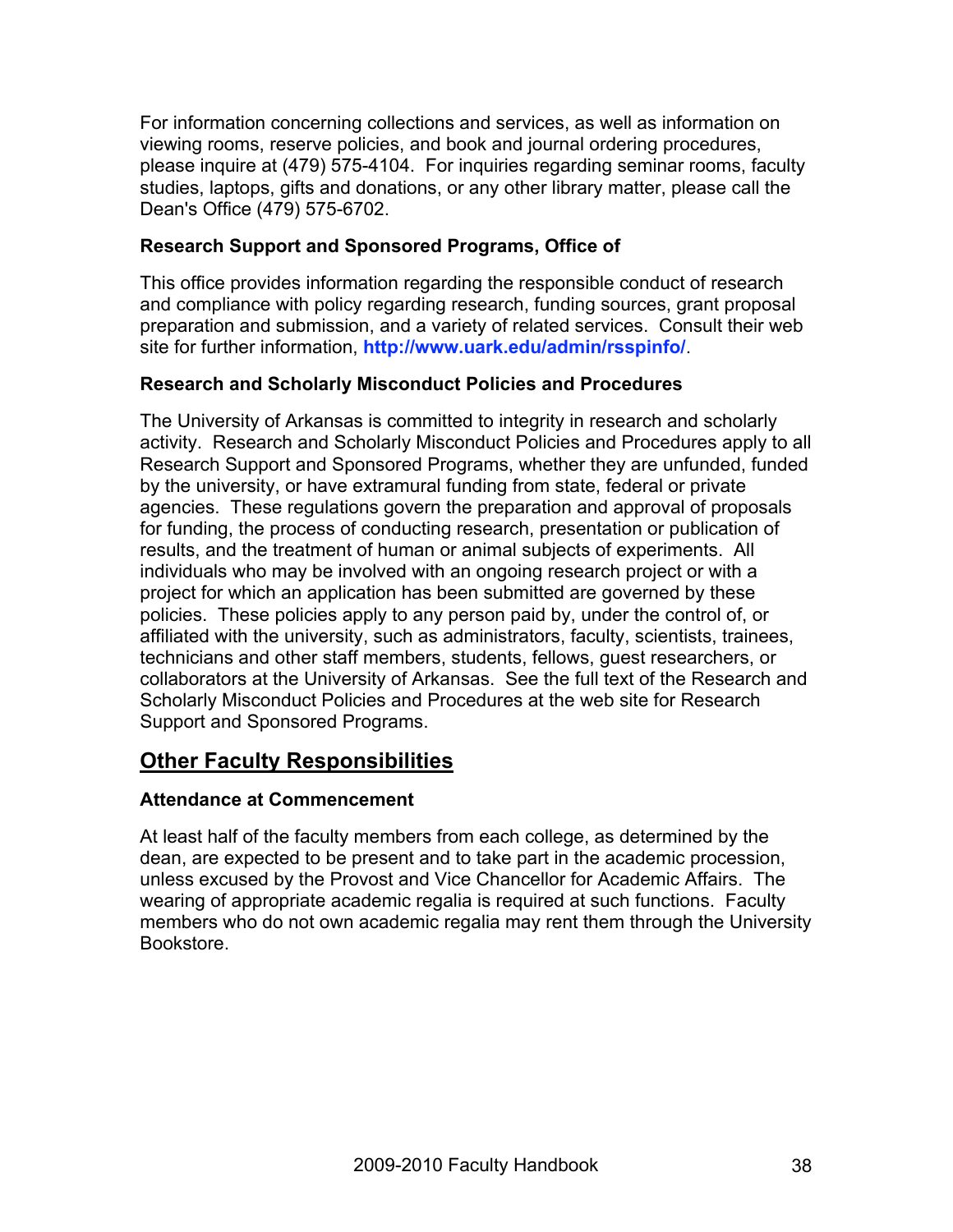#### **Children, Other Family Members, or Friends in the Workplace**

(From Fayetteville Policies and Procedures 732.0, February 15, 2003)

It is university policy that only those providing or making use of university programs and services should be on campus regularly or routinely, except as bona fide visitors. Consequently, neither employees nor students should have family members, including children, or friends as a regular presence in their workplace or classrooms and other areas of instruction, including laboratories. Exceptions should only be made in response to special circumstances for short periods of time and must be approved by the employee's supervisor.

# **Code of Computing Practice**

Computing resources are provided by the University of Arkansas to enhance teaching, research, service, and the activities which support them. The University of Arkansas is committed to a computing system which effectively meets the needs of users. Individuals who are granted computing accounts or use computing resources at the University of Arkansas accept responsibility with such access. Each user is expected to use accounts or resources within the university-approved educational, research, or administrative purposes for which they are granted. Activities beyond these stated purposes are strictly prohibited. The Code of Computing Practices for the university with which faculty members are expected to comply is available at the Computing Services web site.

 Violations of this code will be reviewed through established university judicial and administrative procedures. Actions to restrict computer usage may be challenged through the same procedures. See the code at **http://uits.uark.edu/policies/code.htm**.

#### **Conflicts of Interest and Commitment**

(Campus Council, February 13, 1992)

University employees need to be sensitive to the possibility that outside obligations, financial interests, or employment may affect their responsibilities and decisions as members of the university community. Involvement of university employees in outside activities, both public and private, often serves the interests of the individual, university, and general public. Participation of individuals in activities outside the university is encouraged to the extent that they do not interfere with the mission of the university in preserving, generating, and disseminating knowledge.

University employees may be faced with situations that conflict with their obligations, responsibilities, and decisions related to the mission of the university. These conflicts can generally be categorized as conflicts of interest and conflicts of commitment. Conflicts of interest are situations in which university employees may have the opportunity to influence university administrative, business, or academic decisions in ways that could lead to personal gain, give improper advantage to self or others, or interfere with the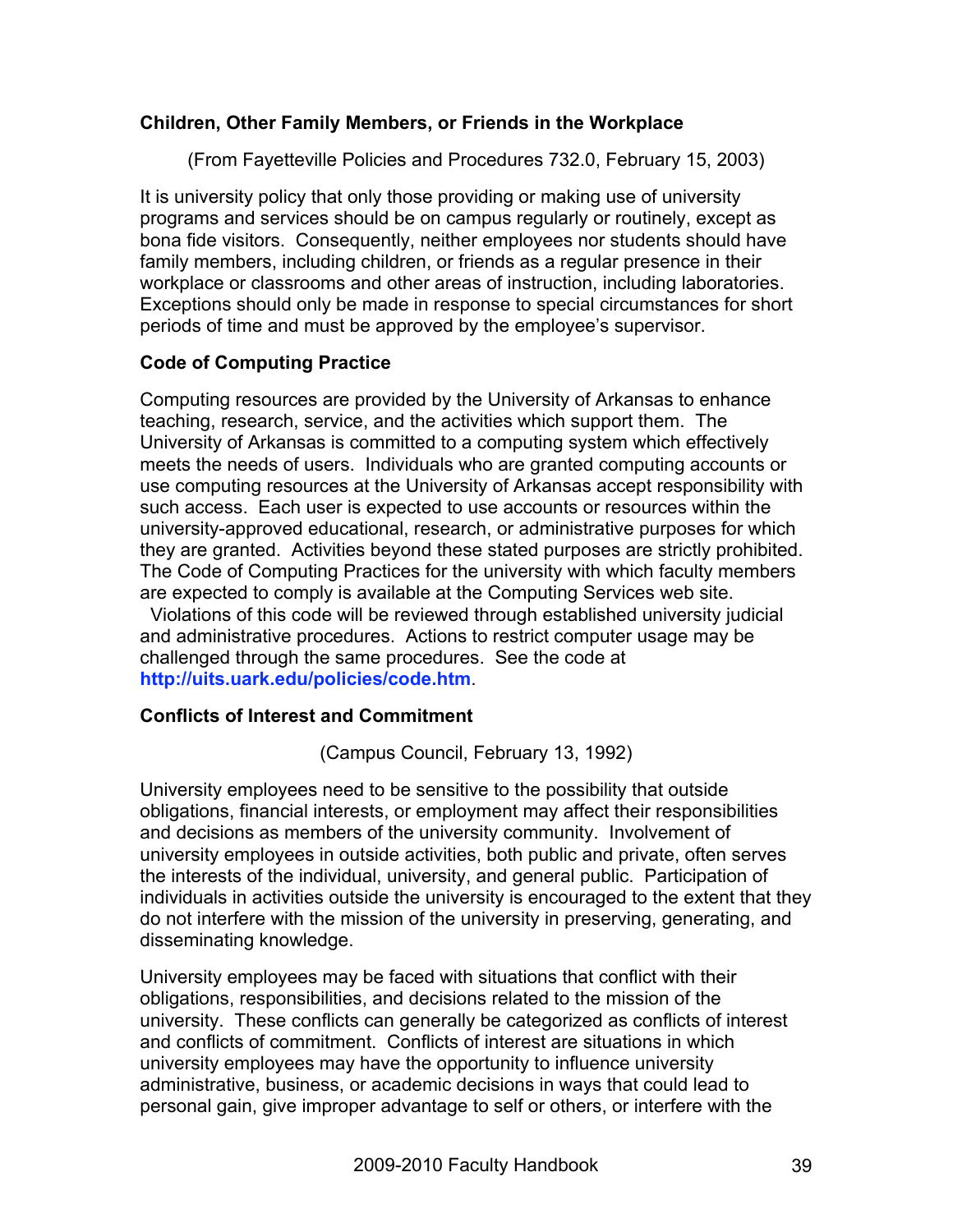preservation, generation, or public dissemination of knowledge. Conflicts of commitment are situations in which university employees' time and effort given to outside activities and interests interfere with their obligations and responsibilities to the university. Conflicts of interest and commitment are not necessarily unwarranted, unethical, or illegal. Furthermore, conflicts of interest and commitment are not always avoidable. The failure to disclose situations that have the potential for or involve actual conflicts of interest or commitment, however, may be unethical and/or illegal.

See the full text of the Conflict of Interest and Commitment at the Research Support and Sponsored Programs web site, **http://www.uark.edu/admin/rsspinfo/compliance/conduct/index.html**.

To download and print the form for prior approval of outside employment and the form for disclosure of potential conflict of interest and commitment, see the web site for Fayetteville Policies and Procedures 404.0, **http://vcfa.uark.edu/Documents/4040FormB.pdf**.

## **Outside Employment**

Prior approval by department head and/or dean is required in order for any fulltime faculty and non-classified administrative staff member to engage in outside employment. Such employment for compensation is authorized by Board of Trustees policy 450.1 provided this employment does not interfere with the employee's duties (such as by creating a conflict of interest or commitment) and provided that the employee receives written approval from his or her department head and/or dean in advance of the employment. Similarly, employees planning to engage in outside employment must disclose by means of the appropriate form any relationships or activities which might give rise to conflicts, or the appearance thereof, with their duties, responsibilities or obligations to the University of Arkansas. See Board of Trustees policy 450.1 for details.

#### **Professionally-Related Public Service**

Faculty who perform professionally-related public services should comply with university policies concerning absence from work. They should schedule offcampus activities in such a way as to allow sufficient time on campus to perform their assigned duties. Faculty assigned to public service duties should ensure that all activities and programs for which they are responsible are conducted in accordance with university regulations.

# **Policy and Regulations**

One additional faculty responsibility is to know and follow the policies and regulations of the state, the university, and their college or school. As not all policies related to faculty service and responsibilities can be collected and duplicated in one place, faculty should be aware not only of such information provided in the Faculty Handbook but should also be familiar with, or know how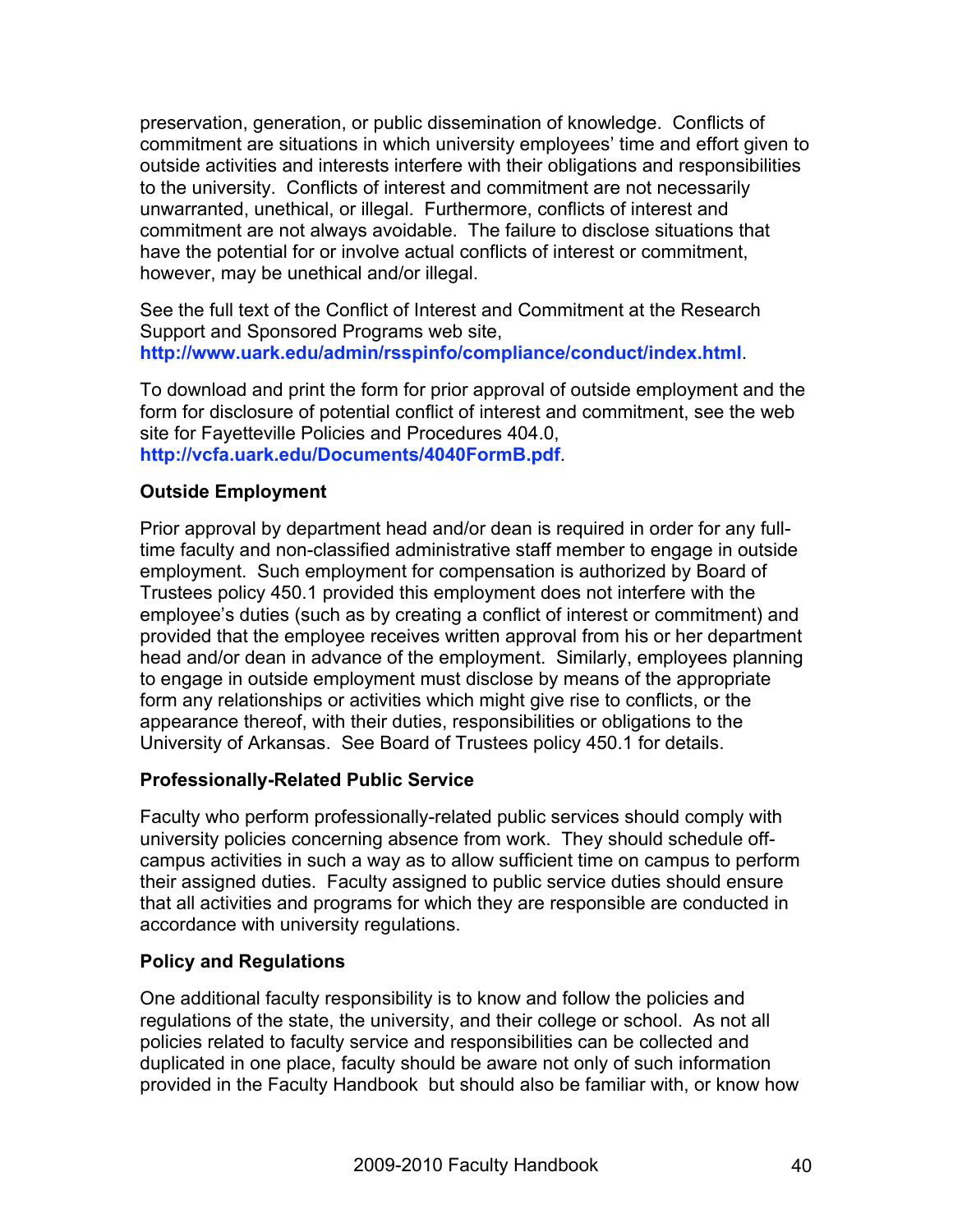to consult, the following major policies and policy series for information on policies that apply to faculty members:

Academic Policy Series

**http://www.uark.edu/admin/vcacsey/AcaPolicySeries/academic\_policies.ht ml**

Board of Trustees Policies **http://www.uark.edu/admin/vcfainfo/systempp/systemindex.html**

**Catalogs http://catalogofstudies.uark.edu/**

College and school personnel documents (Consult with the department chair or dean regarding the school or college personnel document).

Fayetteville Policies and Procedures **http://www.uark.edu/admin/vcfainfo/policyprocedures/ppindex2.html**

Schedules of Classes **http://www.uark.edu/classes/soc.html**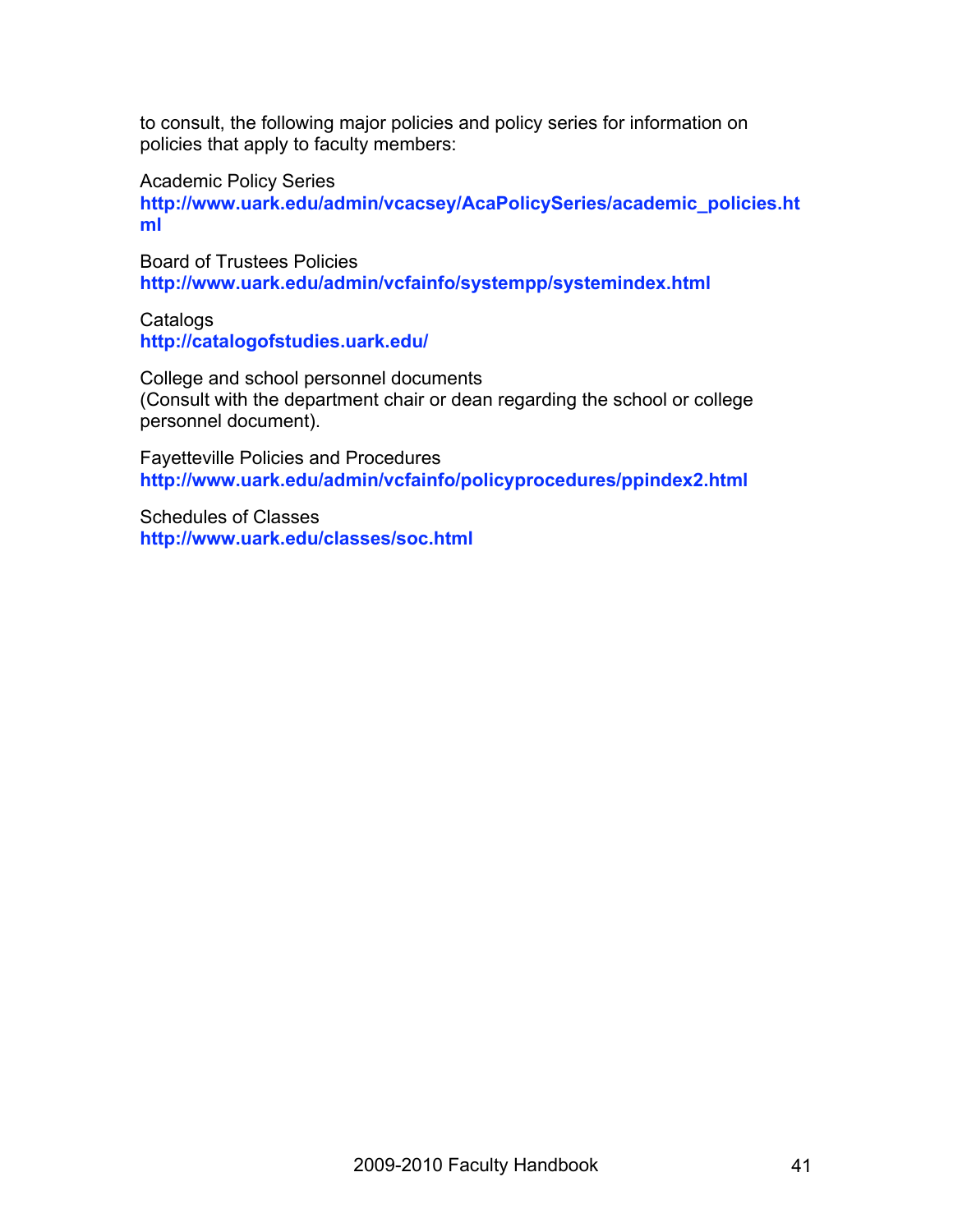# **III Policies Governing Faculty Service**

Policies governing faculty service fall into several categories. Five of particular importance address such matters as evaluative criteria, standards, and procedures for appointment, promotion, tenure, annual review, post-tenure review, non-reappointment, and dismissal of faculty; faculty grievance procedures, or retrenchment. They are the following:

Appointments, Promotion, Tenure, Non-Reappointment, and Dismissal of Faculty, Board of Trustees Policy 405.1 (revised October 2, 2001)

Evaluative Criteria, Procedures and General Standards for Initial Appointment, Successive Appointments, Annual and Post-tenure Review, Promotion and Tenure (revised August 1, 2003)

University and Distinguished Professors (Campus Faculty, November 2, 1989)

Faculty Grievance Procedure (revised August 20, 2001)

Retrenchment (Board Policy 405.5)

These five policies are available through the Provost's office web site: **http://www.uark.edu/admin/vcacsey/PoliciesMinutes.html**

Current personnel documents of the colleges and schools also address these matters:

**Bumpers College of Agricultural, Food and Life Sciences http://bumperscollege.uark.edu/personneldocument.pdf**

**Fulbright College of Arts and Sciences http://www.uark.edu/~arsc/info/personneldocs.html**

**College of Education and Health Professions http://coehp.uark.edu/personnel\_document.pdf**

**University Libraries http://libinfo.uark.edu/webdocs/humanresources/facpersonneldoc.pdf**

Dean's offices can provide copies or web addresses of personnel documents for faculty and non-classified staff appointed in other schools and colleges.

# **Employment and Compensation**

Faculty members are typically appointed for a nine-month period, although faculty and administrative personnel may be appointed for a twelve-month or other period, depending upon the needs of the unit concerned or the nature of the research or administrative work being done. Department heads,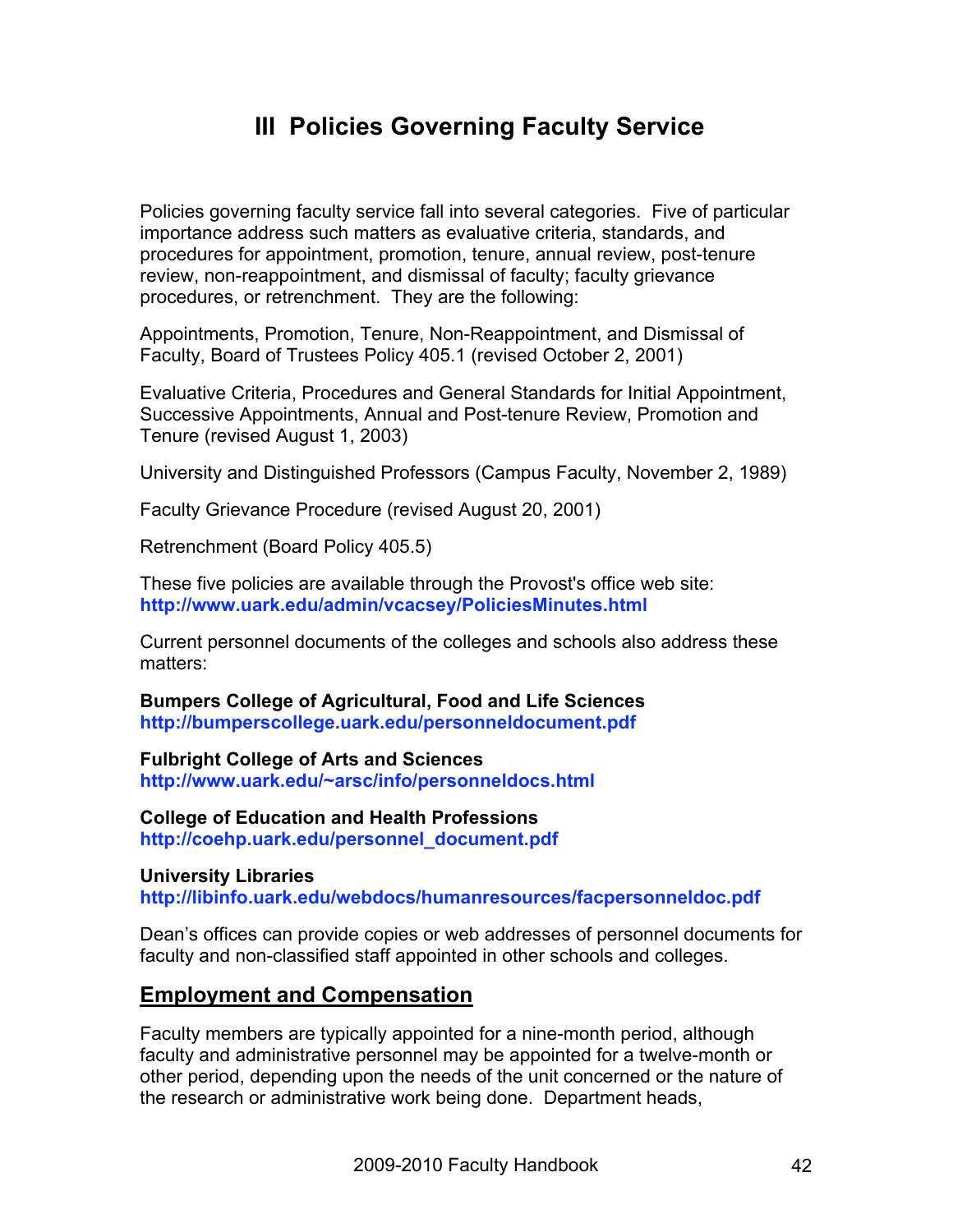chairpersons, and chairholders typically have twelve-month appointments. The appointment period for nine-month employees is the academic year. The beginning and ending dates for nine-month appointments for the next five years are made available in *Academic Polic*y 1200.20. The Academic Calendar is made available at the policy series web site:

**http://www.uark.edu/admin/vcacsey/AcaPolicySeries/120020.pdf**

The appointment period for twelve-month employees is from July 1 to June 30, inclusive, which corresponds to the university's fiscal year. Nine-month employees are paid a one-half month salary for August, one-ninth of the ninemonth salary at the end of each month from September through April, and the remainder at the end of May. Twelve-month employees are paid one-twelfth of their annual salary at the end of each calendar month. Nine-month employees (on one-half time or greater appointments) may receive their annual salary on the basis of twelve equal installments, provided that no monthly installments shall commence earlier than the first day of the month in which the employee begins work.

Deductions from salary payments will include some or all of the following: federal and state income taxes, employee Medicare and OASDI taxes, payments to retirement plans, medical insurance premiums, dental insurance premiums, and deductions for the flexible medical spending account. Employees choose some deductions and some withholding amounts. Each employee is informed of the amounts withheld and for what purposes they are withheld by means of a monthly earnings statement.

In special circumstances certain categories of employees may earn additional pay for additional work as outlined in Fayetteville Policy and Procedures 407.0, Extra Compensation Policy, available at the web site for the policy series, **http://vcfa.uark.edu/Documents/4070Form.pdf**

Faculty members on nine-month appointments may be appointed to teach during the summer. The salary rate for a full-time teaching load (six hours or its equivalent) during one summer term of five or six weeks is an amount equal to 15 percent of the individual's previous nine-months salary. Compensation for appointments for periods other than a five or six week term will be on a prorated basis. While nine-month teaching personnel do not ordinarily teach both terms of the summer session, they may be appointed to do so with the recommendation of the dean of the school or college. Employees on nine-month appointments will be compensated for any summer research employment on a basis proportionate to the salary of the previous nine months. For example, full-time summer employment other than for teaching for the entire period between the ending of the previous nine-month period and the beginning of the following nine-month period will be compensated by an amount equivalent to 33 1/3 percent of the previous nine-month's salary, and part-time employment will be at a proportionate rate.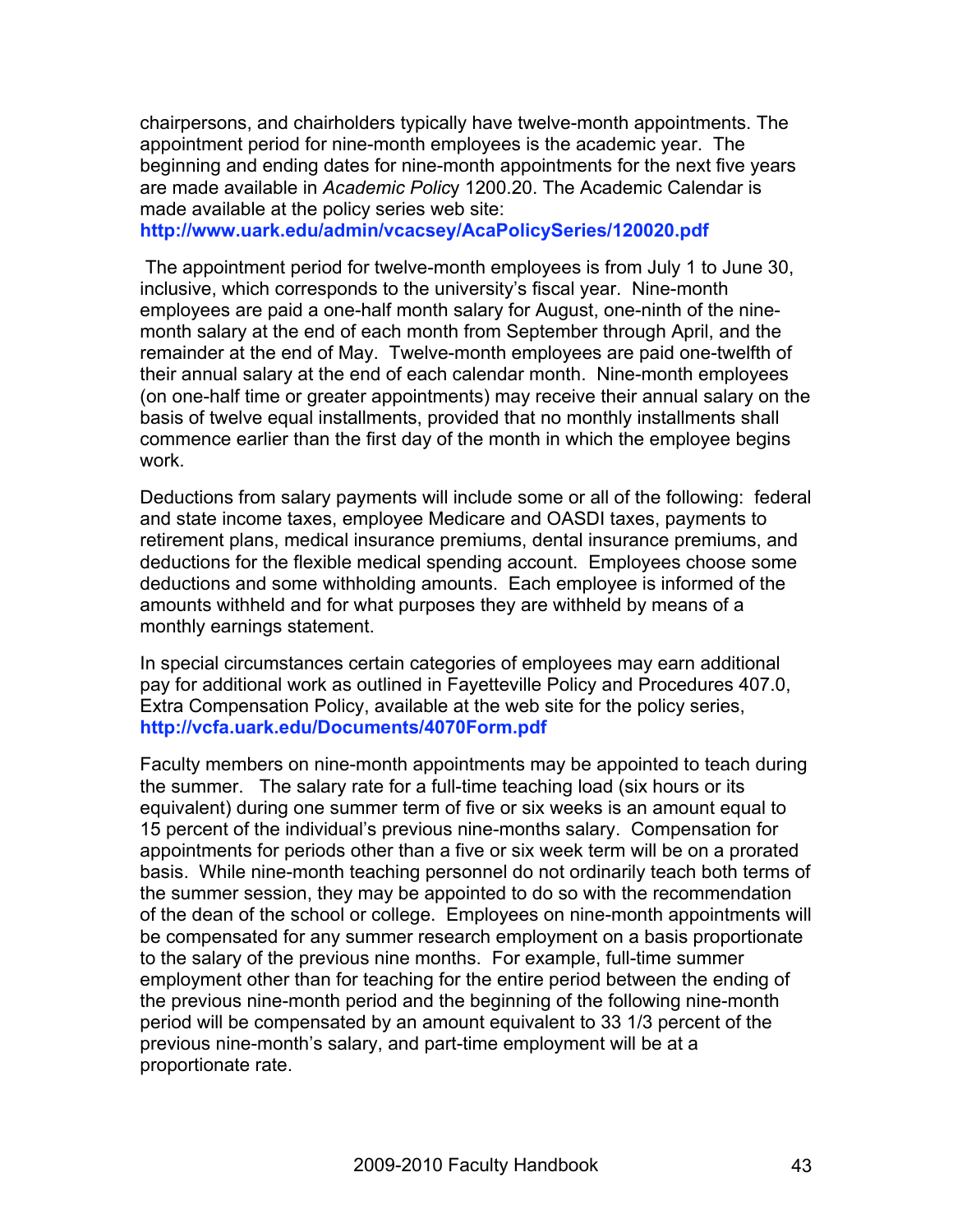If a nine-month employee is assigned to a twelve-month position with the same title and duties, the twelve-month salary will be 1.25 times the nine-month salary. In the event an employee on a twelve-month appointment is assigned to a ninemonth position with the same title and duties, the nine-month salary will be 80 percent of the twelve-month salary, consistent with Board of Trustees policy 435.1.

#### **Employment Periods** (From Board Policy 405.4, revised September 18, 1998)

Administrative Employees: The President of the University shall serve at the pleasure of the Board of Trustees. The vice presidents, members of the system staff, and the chancellors shall serve at the pleasure of the President. Vice chancellors, associate vice chancellors, and assistant vice chancellors shall serve at the pleasure of their appropriate chancellors, unless otherwise provided by contract. Termination of employment in such positions shall be effected by a notice, in writing, of thirty days in advance thereof.

Faculty Employees: Faculty members who have been awarded tenure, heretofore or hereafter, have a right to continuous employment except for dismissal for cause (according to the procedures in Section IV.C of Board Policy No. 405.1), or for termination in the event of demonstrably bona fide financial exigency, reduction or elimination of programs, retirement, or resignation.

Faculty members in tenure-track positions (assistant professor, associate professor, professor, distinguished professor, and university professor who have not yet been awarded tenure, heretofore or hereafter, may be terminated effective at the end of a year by a written notice, given in advance, according to the following schedule of time: in the first year of his or her employment, not less than 90 days before the employment ceases; (b) in the second year of his or her employment, not less than 180 days before the employment ceases; and (c) not later than twelve months before the expiration of the employment after the employment has continued for two or more consecutive years. "Year" will be either a fiscal year (July 1 through June 30 next) or an academic year (fall and spring semester of the same fiscal year). For purposes of (c) above, the employment for the last year shall be for an academic or fiscal year according to the employment period previously served by the individual. These termination notice periods are those specified under IV.B., "Non-Reappointment," in Board Policy No. 405.1. In addition to termination as outlined here, these employees may be dismissed for cause, or terminated in the event of demonstrably bona fide financial exigency, reduction or elimination of programs, retirement, or resignation, pursuant to Board Policy No. 405.1.

Faculty members and other academic employees in positions for which tenure may not be awarded (part-time faculty in the ranks of assistant professor, associate professor, professor, distinguished professor, and university professor; clinical, research, adjunct, and visiting faculty; research associates and research assistants; graduate associates, graduate assistants, instructors; assistant instructors; master lecturers; and lecturers) may be terminated at any time, or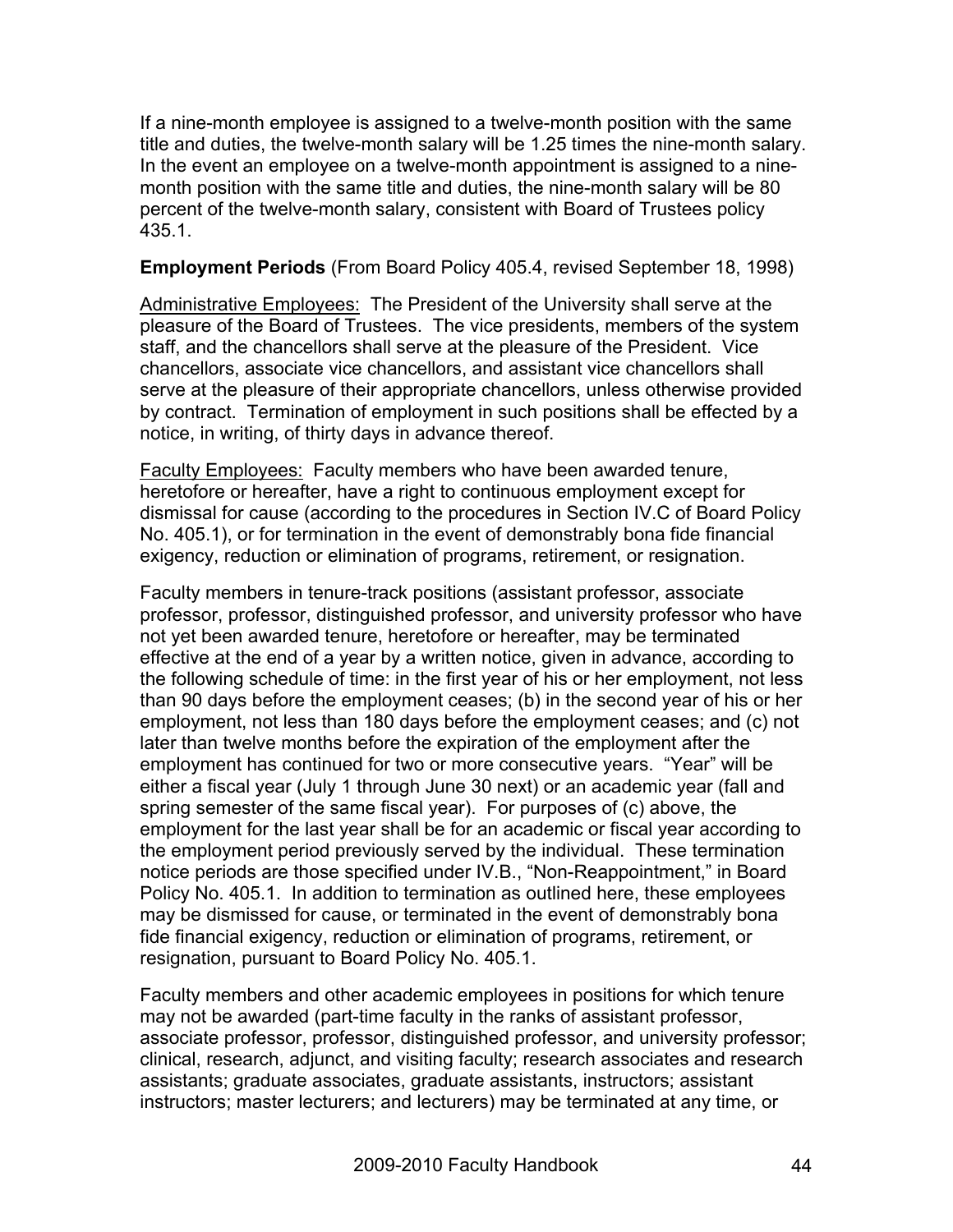dismissed for cause under the procedures of Board Policy Termination is effected through the giving of a notice, in writing, of that action at least sixty days in advance of the date the employment is to cease.

Staff Employees: All staff employees of the university, whether full-time, parttime, extra help, or otherwise, may be terminated at any time or be dismissed for cause under university procedures. Termination is effected through the giving of a notice, in writing, of that action at least thirty days in advance of the date the employment is to cease.

Student and Hourly Employees: Student and hourly employees are hired to work at the pleasure of the university and, therefore, may be terminated at any time without notice.

**Extra Compensation and Overload** (Universitywide Administrative Memorandum 440.2, revised August 7, 1995)

Purpose: In accomplishing its mission, the University's greatest resource is its personnel. The purpose of this policy is to provide flexibility, within appropriate guidelines, in order to permit the most effective use of the time and talents of University personnel.

Assumptions: The salary of a full-time employee of the University is intended as compensation for all regularly assigned activities performed for or in the name of the University.

An employee may be called upon from time to time to perform additional tasks over and above regularly assigned duties for which he or she may receive extra compensation.

Restrictions: An employee must be certified by his or her dean or supervisor as working a full load in addition to the activity for which extra compensation is being recommended.

The work for extra compensation shall not interfere with the regular duties of the individual, as certified by the dean or supervisor.

The request for extra compensation should be approved by the dean or equivalent officer in advance of performance of the work.

Federal funds may not be used to pay extra compensation unless specifically authorized by the sponsoring agency.

Extra compensation for an individual must be consistent with any applicable state and federal laws and regulations and with any applicable accreditation standards or criteria.

Extra compensation must not result in a conflict of interest.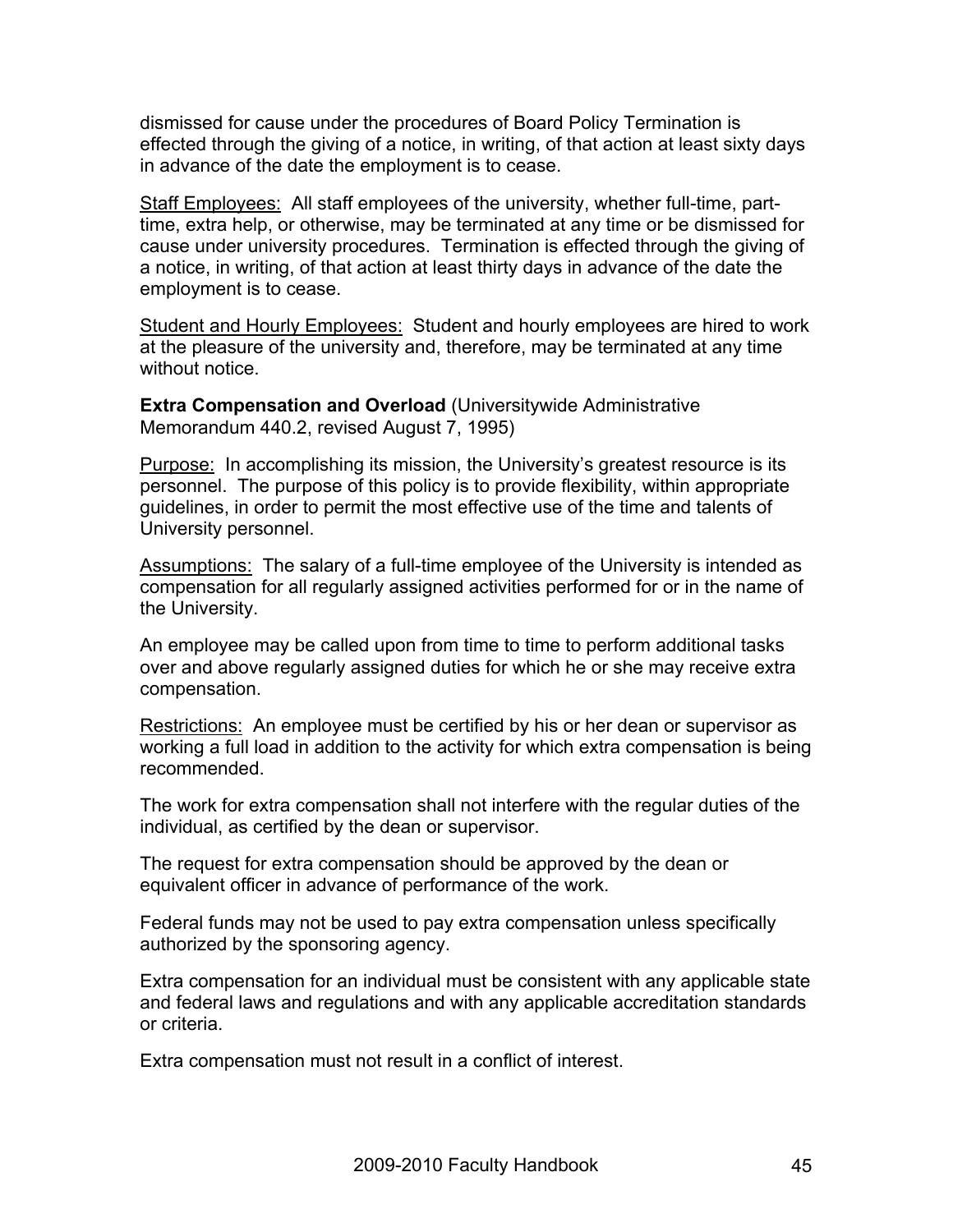University funds will not be used for extra compensation for speeches, public appearances, etc., which are civic, public relations, or development activities.

University funds will not be used for extra compensation for such scholarly activities as research, research consultation and collaboration, or creative works considered part of normal faculty duties.

The institutional policy that an employee may not through extramural funding achieve a raise in his or her base annual salary is here reaffirmed.

An employee's total compensation, for a year or for a month, including extra compensation, shall not exceed the maximum salary as provided in applicable state statutes. A change of title will not be approved in order to pay an individual above his/her existing line item maximum.

Full-time employees may teach for extra compensation with preparation for and time in class falling outside their regular work schedules.

Senior administrators, as defined by the Chancellor, shall not be eligible for extra compensation for teaching a class or performing other duties for the University.

Stipend for extra compensation must be authorized to be paid at the regular payroll period for the time period in which it is earned.

**Procedure:** Each campus or unit within the University of Arkansas shall establish procedures to receive recommendations for extra compensation. Each campus or unit will monitor extra compensation for conformity to the requirements of this Administrative Memorandum. Each Chancellor or equivalent officer shall approve each request for extra compensation. Information regarding extra compensation shall be maintained for an annual report.

The maximum amount which may be paid to an employee is twenty (20) percent of his/her annual salary, in accordance with restriction number ten (10).

Exceptions to the provisions of this policy will require the approval of the President.

See **http://vcfa.uark.edu/675.htm** Fayetteville Policies and Procedures 407.0 for complete campus guidelines and restrictions and the reporting form.

# **Off-Campus Duty Assignment**

An Off-Campus Duty Assignment is an appointment, usually away from the campus, which allows eligible faculty and administrators to pursue an approved project while being relieved of teaching and administrative duties. The purpose is to enhance the individual's value to the institution.

Faculty members (including research faculty and extension personnel) and nonclassified administrators who have completed six years of continuous full-time employment with the university or who have completed six years of continuous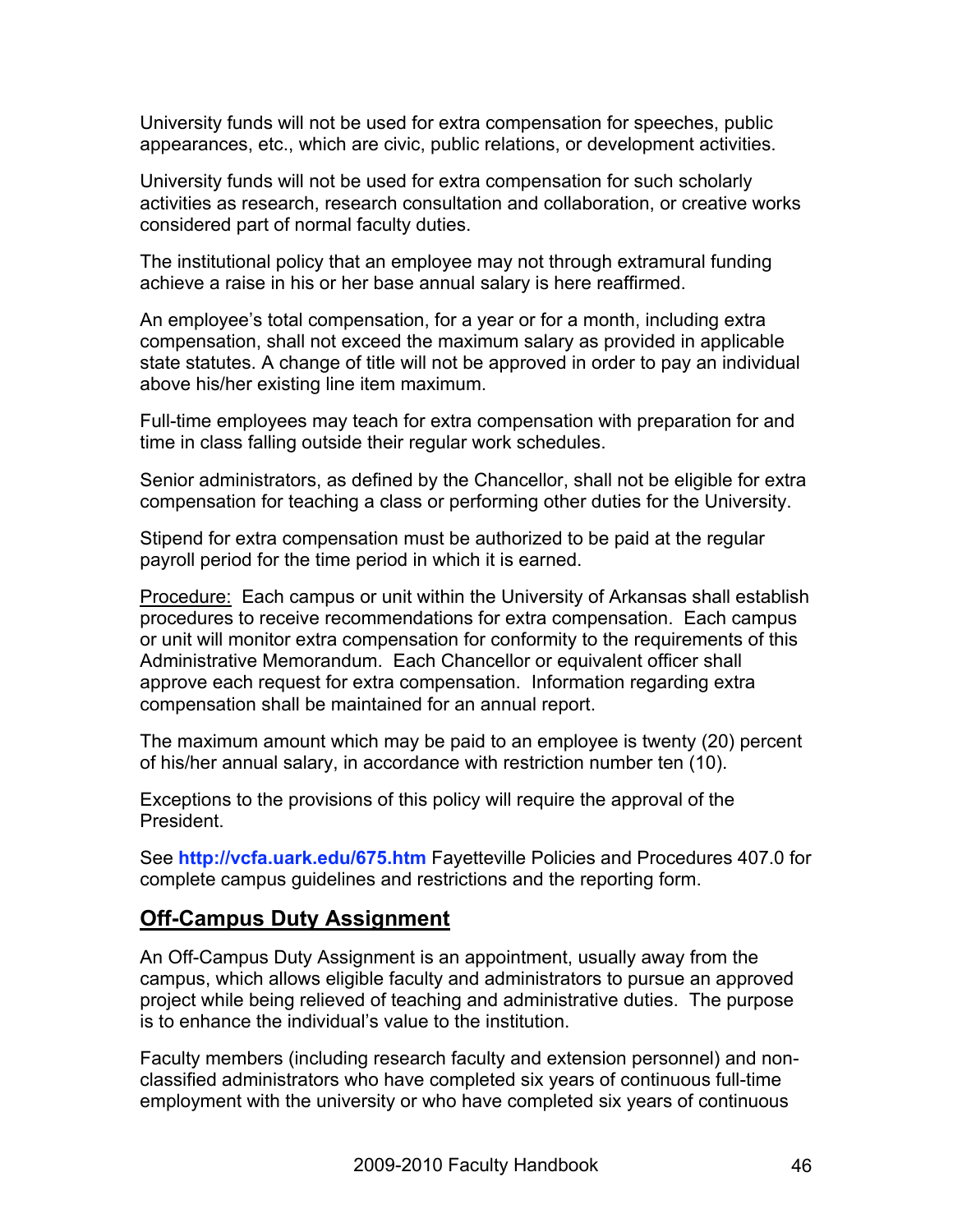full-time service since a previous Off-Campus Duty Assignment may apply for an Off-Campus Duty Assignment. The application, prepared in accordance with campus regulations, must describe the project which the applicant wishes to undertake, where it is to be done, and the anticipated value to the individual and to the university. To be approved, a proposed assignment must be consonant with the needs, objectives, and mission of the campus.

An Off-Campus Duty Assignment is a privilege, not a right. A limited number may be approved by the Board of Trustees each year upon the recommendation of the chancellor. Assignments should not exceed one semester (or six months for employees on twelve-month appointments) at full salary, or two semesters (or one year for those on twelve-month appointments) at half salary. The university assumes no financial responsibility beyond the salary stated above.

Within sixty days after returning to the campus from an Off-Campus Duty Assignment, the faculty member or administrator must submit a written report of his or her activities and accomplishments during the Off-Campus Duty Assignment to the chairperson of his or her department, the dean of the college, provost/vice chancellor for academic affairs and the chancellor.

In accepting an Off-Campus Duty Assignment, the recipient agrees to return to the university for at least one year following the end of assignment.

For additional information and guidelines, see Academic Policy 1435.40 at the web site:

**http://www.uark.edu/admin/vcacsey/AcaPolicySeries/academic\_policies.ht ml**.

# **Attendance at Professional Meetings**

Members of the teaching, research, administrative, and extension staffs are encouraged to attend professional meetings, as such attendance is deemed beneficial to both the individual and to the university. Brief absences from official duties are allowed for attendance at such meetings when circumstances permit, and the university may reimburse the individual for a part of the travel expenses depending upon his or her level of participation when travel funds are available for such purposes and to the extent allowed by university travel regulations. Plans to be absent and applications for travel allowance for attendance at professional meetings must be approved in advance by the appropriate administrative personnel.

# **Proposal Submission and Contracting Authority**

The Office of Research and Sponsored Programs (RSSP) is the unit designated by the chancellor to submit all proposals for extramural support, excluding USDA proposals. Also delegated to RSSP is the authority to prepare and negotiate contracts and other agreements related to sponsored programs and technology administration. The President of the University of Arkansas has delegated the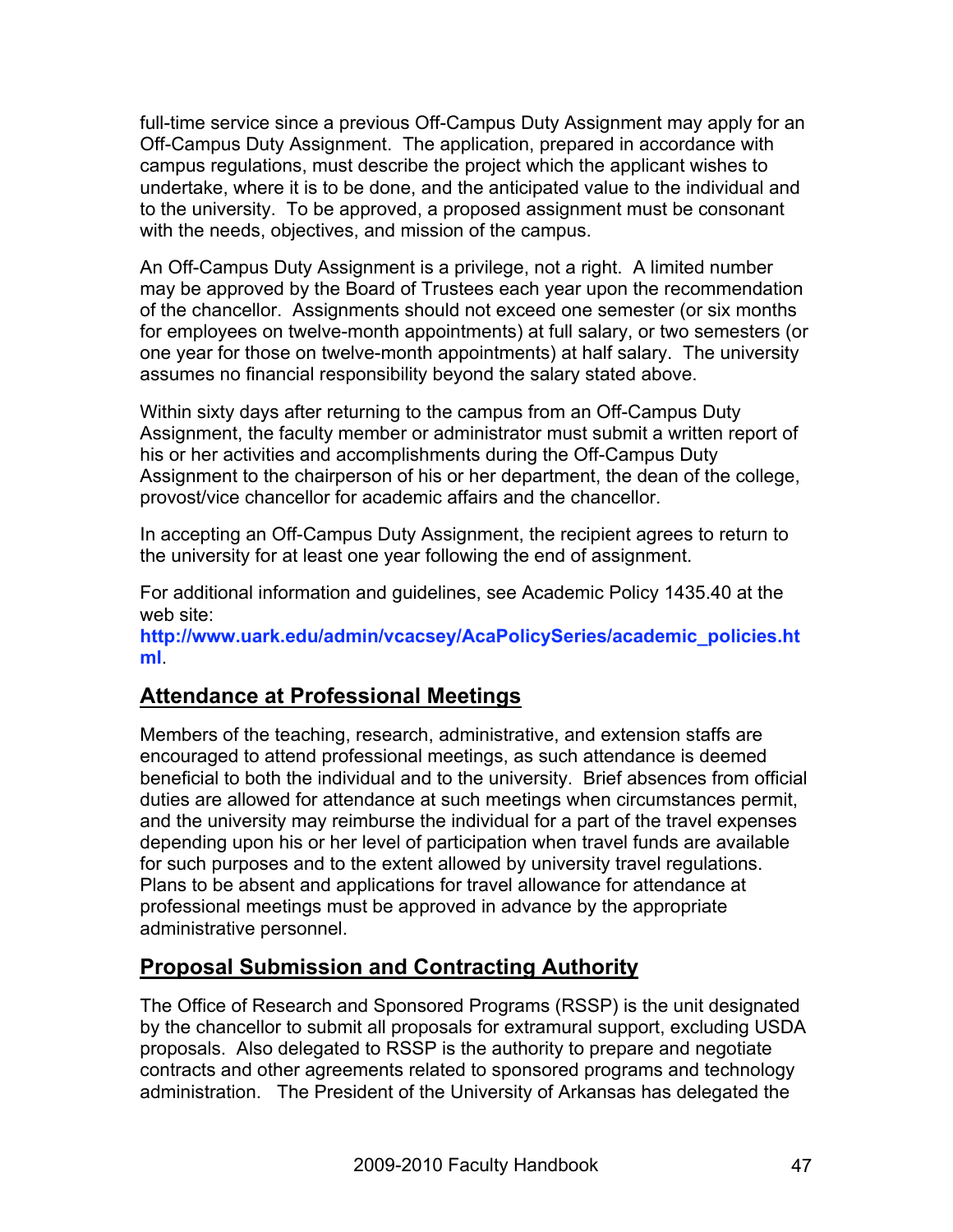authority to sign contracts for research, other sponsored programs, and technology matters to the director of RSSP. RSSP is the unit that receives invention disclosures, manages inventions, patents, and related intellectual property. RSSP also handles research compliance functions. Information and forms for these activities can be located at **http://www.uark.edu/admin/rsspinfo/**.

See Board Policy 300.1, revised September 19, 2002, for details **http://vcfa.uark.edu/Documents/BOTPol\_0300\_1.PDF**

# **Patent and Copyright Policy**

While inventions are not the primary objective of university research, when they occur the University of Arkansas has the responsibility of insuring that such inventions are used and controlled in a manner that benefits the public, the inventor, and the university to the fullest extent possible. It shall be the policy of the university to acquire and retain legal title to all inventions created by any person or persons to whom this policy is applicable. Inventors shall retain rights in inventions which the university has chosen not to claim under this policy or pledged to a third party as a result of a grant, contract, cooperative agreement, or other sponsored research agreement. This policy shall apply to all persons employed, compensated or appointed by the University and to anyone using facilities owned, operated, or controlled by the University. It shall also apply to all inventions financed, in whole or in part, from funds under the control of the University. There are both Universitywide and Fayetteville campus Patent and Copyright Committees. The Fayetteville campus committee is responsible for implementing the University Patent and Copyright Policy for the campus and for the Division of Agriculture. See Board Policy 210.1 at

**http://vcfa.uark.edu/Documents/BOTPol\_0210\_1.PDF** for details.

**Political Activity** (Board Policy 465.1, adopted March 7, 1975)

University employees, as citizens, have the right to engage in political activity. However, no employee may involve the institution's name, symbols, property, or supplies in political activities.

An employee who intends to seek public office or to assume a major role in a political campaign is obligated to discuss his plans with his supervisor. If the supervisor determines that the activity will impinge to any extent upon the full discharge of the employee's responsibilities to the University, the plans must be reviewed through regular administrative channels to the President's Office for a determination of workload and salary adjustment.

Involvements which require part or full-time services, and for which more than token compensation is received, will require reduction of workload and pay, leave of absence, or resignation, depending upon the extent of the activity.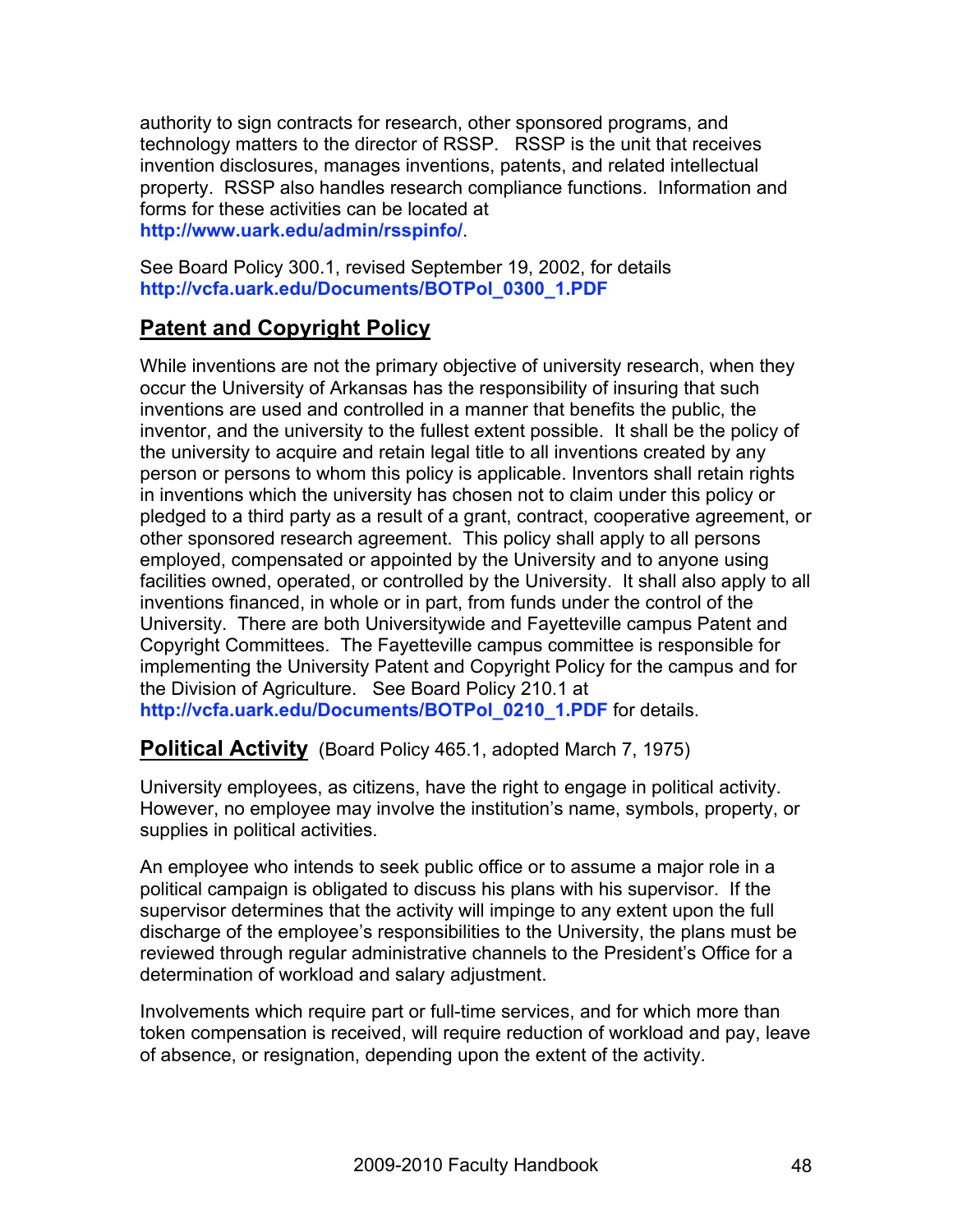To employees who may become candidates for office or become actively involved in political campaigns, the following statement (Administrative Memorandum 455.1 February 19, 1976) may be helpful:

An employee of the University who becomes a candidate for any national or statewide office will be placed on Leave of Absence Without Pay at the time of filing. An employee who becomes a candidate for the Arkansas General Assembly or a county office will have his or her employment status and salary reduced to halftime at such time after filing that he or she has an opponent who has filed. (In primary elections this means an opponent with the same political party designation.) Such leaves will extend to the end of the semester or summer session in which the election is held. An employee who has an opponent in the general election must take similar leave for the fall semester. An employee who is elected to a full-time county, statewide or national office will be granted a Leave of Absence Without Pay for one year, and at the discretion of the Board of Trustees for a second year. In no instance will the leave be extended beyond the end of the second year. Minimally, employees elected to the Arkansas General Assembly must take Leave of Absence Without Pay when the General Assembly is in regular session and for the duration of extraordinary sessions.

Where teaching duties are involved, in order that courses not be interrupted by a change in instructors to the disadvantage of students, campus administrators may require that such leaves coincide with the beginning orending of a regular employment period for the University (semester, fiscal year, academic year).

# **Relations with Legislators and Members of Congress**

The Board of Trustees and the university administration respect the right of each university employee as a citizen to exercise freedom of expression on legislative issues. At the same time, university employees should not, unless authorized, attempt to speak as agents of the university in discussions with members of the Arkansas General Assembly, Arkansas constitutional officers, and members of Congress. University positions are developed by the chancellor in coordination with the University of Arkansas Board of Trustees and System officials. The chancellor, the vice chancellor for government and community relations, and other designated university officials are responsible for interpreting UA policy and presenting data and other information to appropriate state and federal officials. Campus employees who wish the university to consider matters for incorporation into its legislative programs should, in coordination with their supervisors, bring them to the attention of the vice chancellor for government and community relations.

# **Holidays**

All state employees are granted twelve paid holidays. The annual holiday schedule for this campus is available at the Human Resources web site and in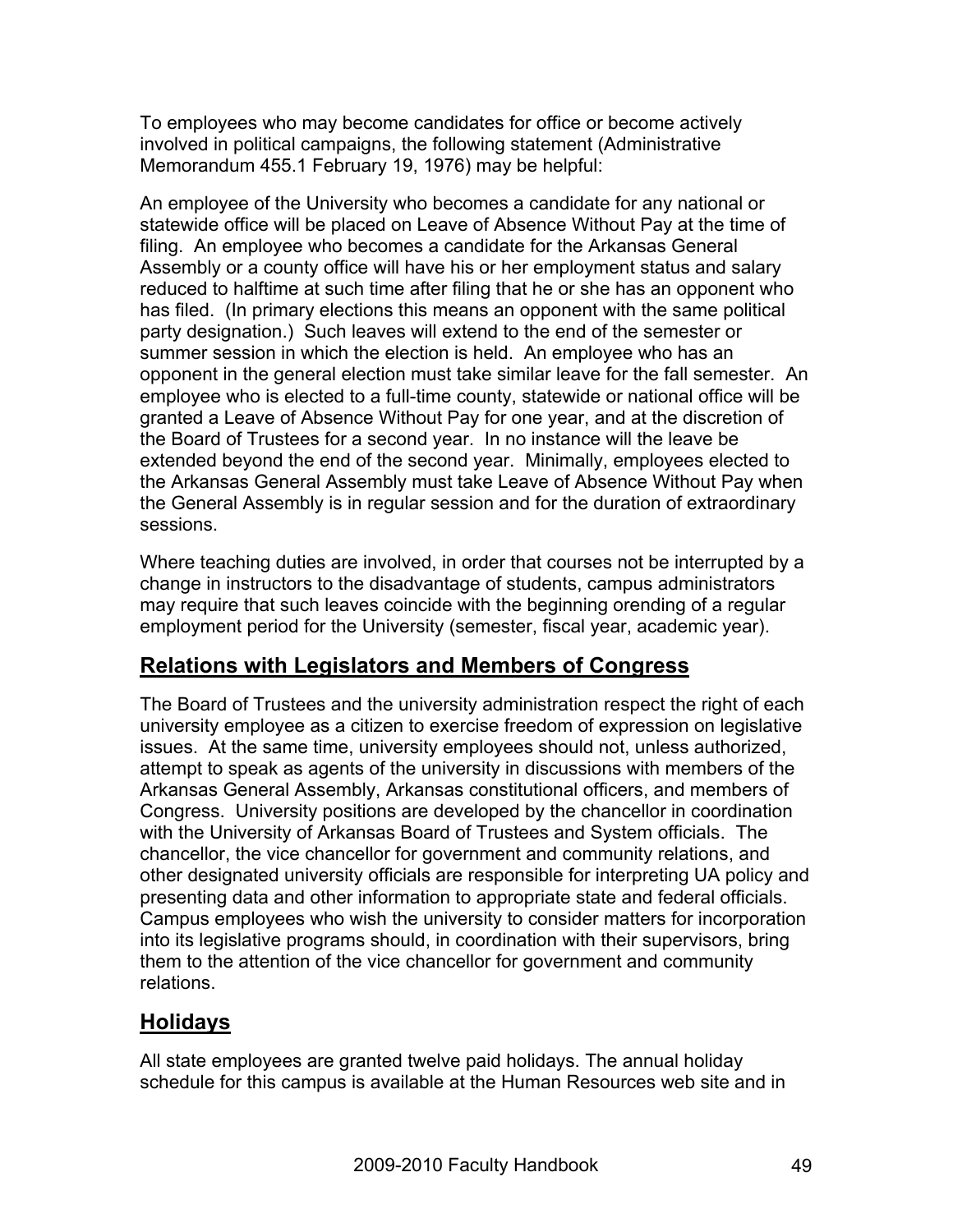the Fayetteville Policies and Procedures series: **http://vcfa.uark.edu/Documents/4092.pdf**

Faculty and staff on nine-month appointment have the same holiday schedule as employees on twelve-month appointment. When the university requires that a day of annual leave be taken at the institution's direction (such as when the university closes for a December break), nine-month employees also take this day as a holiday. Holidays are established by the Board of Trustees each year, and in some years an extra day is approved by the Governor. Except for holidays, faculty and nine-month staff are expected to be on duty throughout the period of their appointment, consistent with their individual workload assignments, except when on leave consistent with university policy.

# **Leave Policies for Academic and Other Non-Classified**

**Personnel** (Board Policy 420.1, revised June 9, 1995)

## **Sick Leave Policy**

All full-time appointed employees earn sick leave credit at the rate of eight hours per month with a maximum of 960 hours accrual. Sick leave accrues only when an employee is in a paid status, and does not accrue while an employee is on leave without pay. Paid sick leave is not granted as vacation but is permissible only when illness or injury to the employee causes absence from his/her work or if conditions require appointment with a physician, dentist, optometrist, chiropractor, or osteopath. Sick leave may also be granted to employees due to the death or serious illness of a member of the employee's immediate family. Immediate family shall mean the father, mother, sister, brother, husband, wife, child, grandparents, in-laws, or any individual acting as a parent or guardian of an employee.

Sick leave applies only to a period when the employee is in an appointed status. If sick leave begins during the Spring Semester it shall not be extended into the Summer Session, but, if necessary, sick leave may be extended into or begun in the Fall Semester if the individual has received a Personnel Action Form for the Fall Semester, even though the illness may begin in the summer when the individual is not in appointed status for the summer.

Absence due to illness or disability, except in case of maternity leave, is charged in the following order:

- Earned sick leave.
- Earned annual leave.
- Leave without pay.

Employees may continue to work during pregnancy provided they are able to do their normal jobs. Since pregnancy is considered as any temporary illness, an employee who is not able to work because of pregnancy may elect to take a leave of absence without pay without exhausting accumulated annual and sick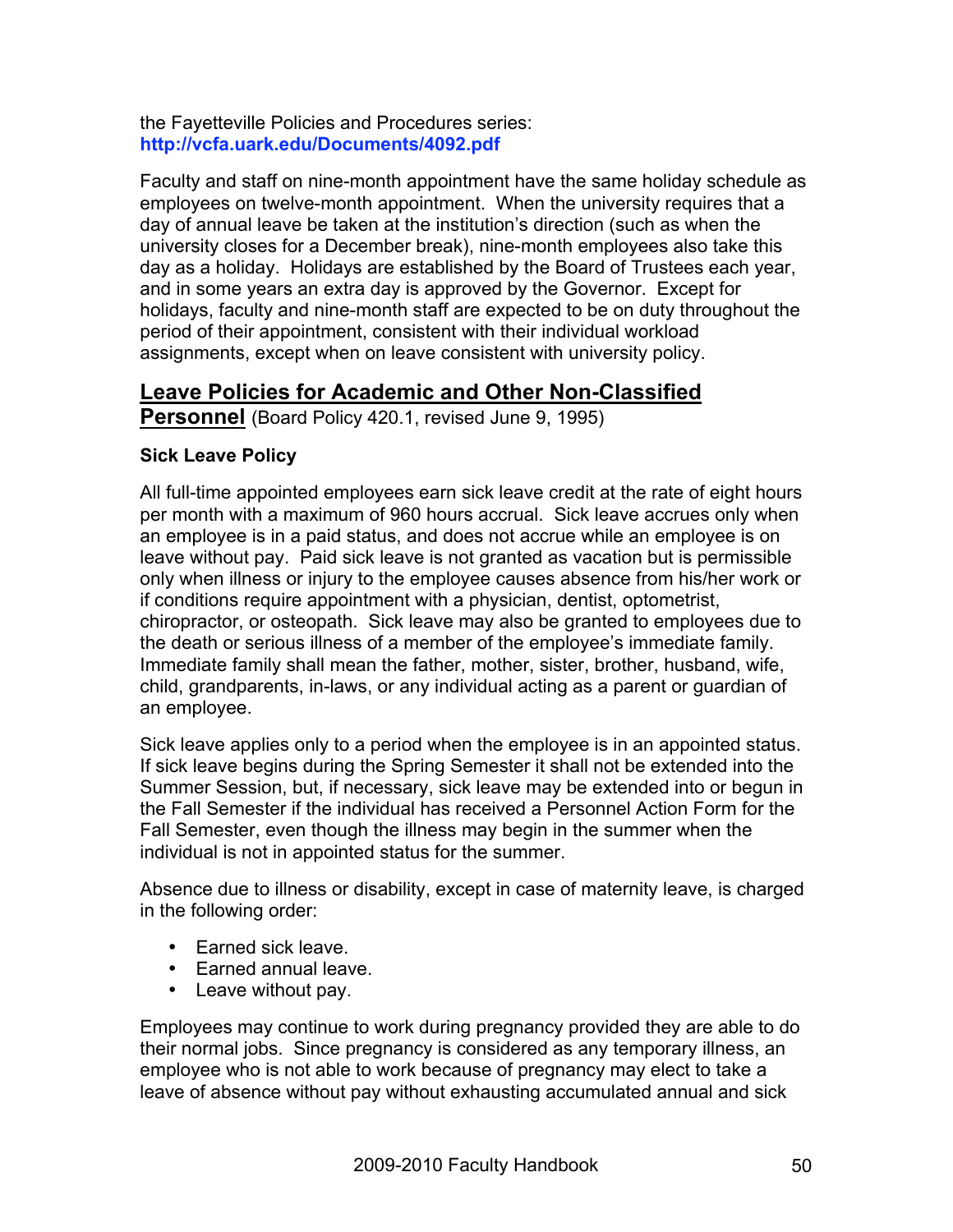leave. Upon return from pregnancy leave the employee will be given the same or comparable position to the one she occupied prior to the leave. The employee is expected to give her supervisor as much notice as possible prior to beginning maternity leave and at least two weeks notice prior to returning to work. Both notices should be in writing.

## **Annual Leave**

Employees whose titles are listed in the appropriation acts as twelve-month nonclassified positions, will receive 22.5 days of paid vacation from the on-set of employment, earned at a rate of 15 hours per month. While administrative duties cannot be limited to a five-day, forty-hour week, for purposes of annual leave the normal work week shall be considered Monday through Friday. Vacation shall not be taken before it is earned, but must be taken within 12 months after the close of the calendar year in which it is earned. An exception may be made when a vacation is postponed for the convenience of the University.

Vacation benefits are granted to all non-classified and student employees on 12 month appointments of one-half time or more, with the part-time employees earning leave in proportion to the time worked.

An employee whose appointment is scheduled to be changed from a 12-month basis to a nine-month basis must take all accrued, unused vacation before the end of the 12-month period. An employment period shall not be extended for the purpose of paying an employee for unused vacation, and neither shall lump-sum terminal payment be made unless an employee terminates employment with the University.

Annual leave is cumulative; however, no employee may have in excess of 30 days on December 31 of each year. During the calendar year accrued leave may exceed 30 days, but those days in excess of 30 will be lost if they are not used before December 31 of each year. Accrued annual leave may be requested by an employee at any time. The appropriate supervisor will grant the request when it will least interfere with the efficient operation of the department.

Annual leave may not be accumulated while an employee is on leave without pay.

Upon termination, resignation, retirement, death, or other action by which a person ceases to be an active employee of the University, the amount due the employee or his estate from accrued annual leave or holiday leave, not to exceed 30 working days inclusive of holidays, shall be included in the final pay to the employee. No employee receiving such additional compensation shall return to University employment until the number of days for which he received additional compensation has expired.

# **Military Leave**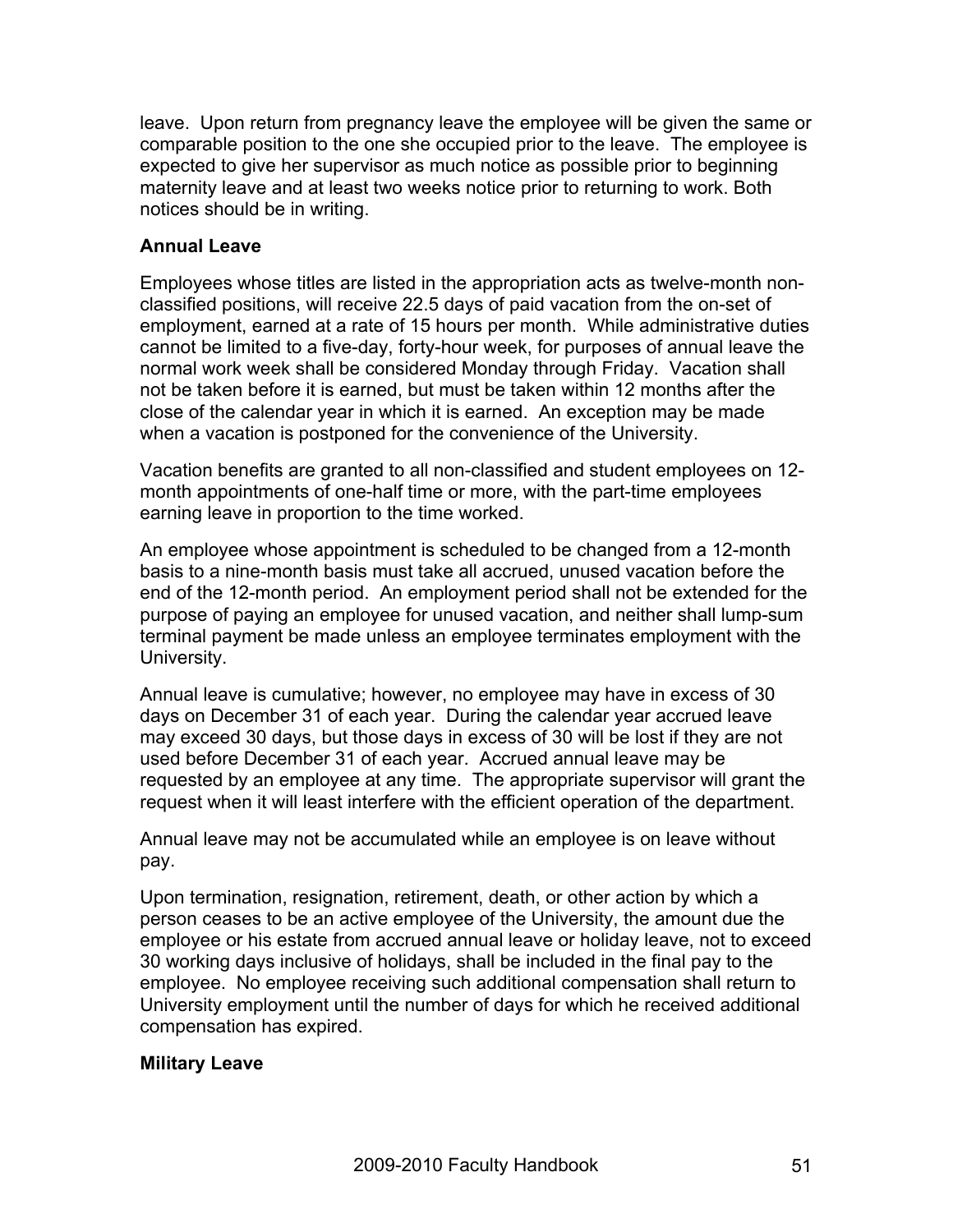Twelve-month employees who are members of the National Guard or any of the reserve branches of the Armed Forces of the United States shall be granted a maximum of two weeks leave annually plus necessary travel time for annual training requirements. Such leave shall be granted without loss of pay and in addition to regular vacation time. Nine-month academic and administrative employees are expected to take any two weeks military leave during the three months they are not under contract to the University. Each employee who requests military leave shall furnish a copy of his or her orders to the appropriate vice president or vice chancellor. An employee who is drafted or called to active duty in the Armed Forces of the United States or who volunteers for military service shall be placed on extended military leave without pay and upon application within 90 days after the effective date of his or her release from active duty shall be reinstated to the position vacated or to an equivalent position at no loss of seniority or any of the other benefits and privileges of employment. An employee who enlists or reenlists for a second consecutive tour of military duty shall forfeit his or her reemployment rights.

Military personnel called to duty in emergencies by the Governor or by the President of the United States shall be granted leave with pay not to exceed 30 working days after which leave without pay will be granted. This leave shall be granted in addition to regular time.

## **Court and Jury Leave**

Any employee serving as a witness, juror, or party litigant shall be entitled to regular University compensation in addition to any fees paid by the Court for such services and such absences shall not be counted as annual leave.

In cases where service as a witness can be handled by having the involved attorney take a deposition or statement, it is preferred. Depositions or statements which involve the University may be taken during duty hours. All others should be handled as off-duty time.

Employees who are accepted by the Court as expert witnesses and paid a fee in excess of the normal witness fee shall take annual leave for the time required for such testimony.

Where service on a jury would substantially interfere with the execution of the University work schedule, the chief administrative officer of the campus may petition the judge in writing for exemption from service. However, if exemption is denied or if no response is received prior to the date jury duty is to begin, the individual must report for jury duty.

An employee who is summoned to serve on jury duty shall not be subject to discharge from employment, loss of sick leave or vacation time, or any other form of penalty as a result of his or her absence from employment due to such jury duty, upon giving reasonable notice to his or her employer of such summons.

#### **Leave of Absence Without Pay**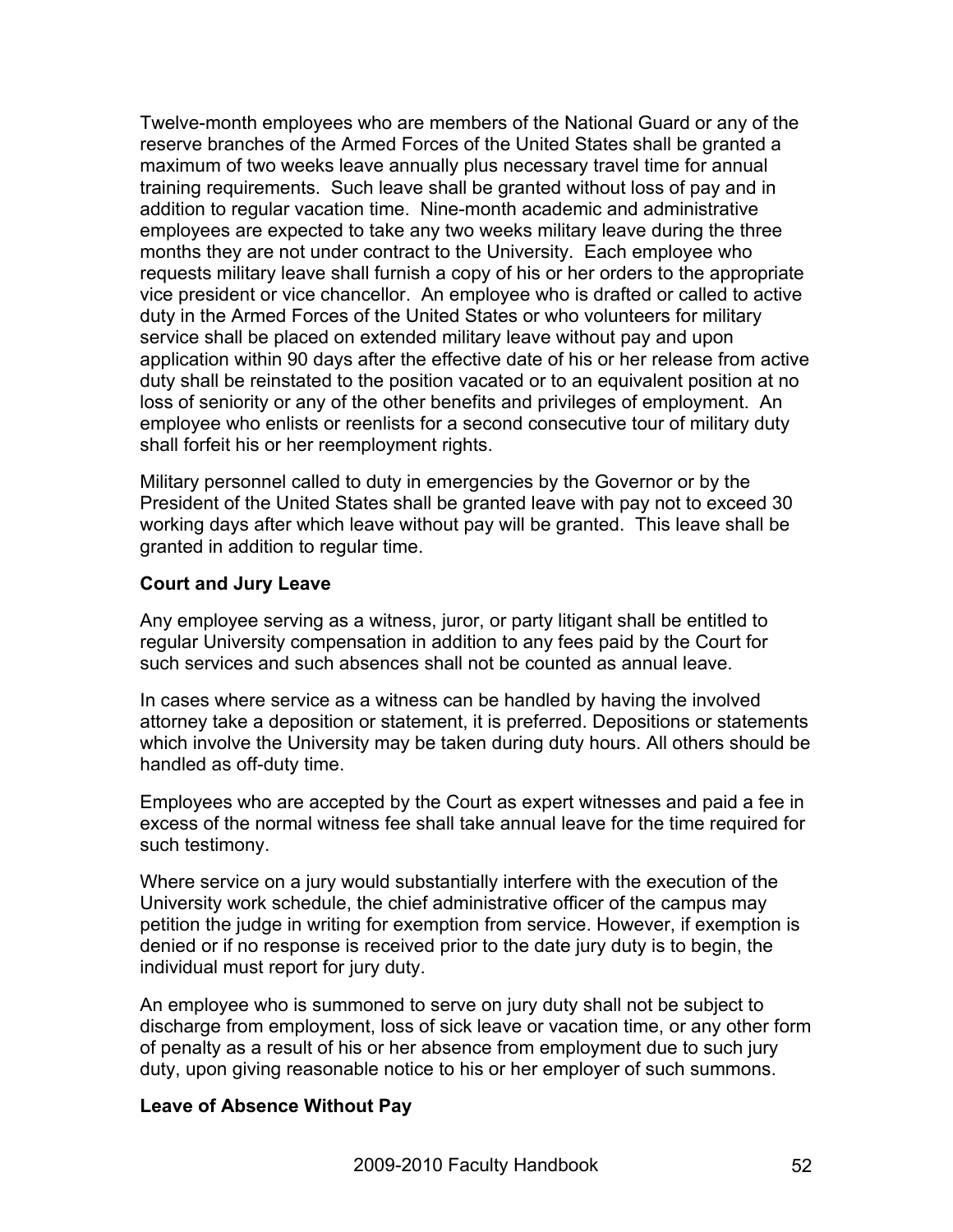The President of the University is authorized to grant leaves of absence without pay for a period not to exceed one year. (See also Family and Medical Leave below.)

# **Vacation Leave for Graduate Study**

Vacation leave for graduate study may be granted to otherwise eligible employees under the following terms:

- Accrued vacation with pay may, if used for graduate study, be accumulated for two calendar years preceding the date of the leave, if it is used by January 1 of the third year.
- Permission to carry over such credit must be requested in writing by the employee and approved by the President in advance of the commencement of vacation accrual. The President may approve a modified application of the regulation where circumstances warrant, not to exceed the earned vacation allowance for two years.

**Family and Medical Leave** (The Family and Medical Leave Act of 1993 - CFR 29-825; AHRMS Policy Manual 105-6)

The federal Family and Medical Leave Act (FMLA) entitles you, if you meet its definition of eligible employee (see below), to a total of twelve work weeks of leave during any twelve-month period for one of the following reasons:

- the birth of your child and to care for your newborn child;
- the placement of a child with you for adoption or foster care;
- the care of your spouse, child, or parent who has a serious health condition; or
- a serious health condition that makes you unable to perform the functions of your job.

The twelve-month period during which you may take up to 12 weeks of FMLA leave is the calendar year (January through December). In the case of your child's birth or adoption, the twelve-month period begins with the child's birth or placement.

Family and medical leave is leave without pay. However, you may elect, or the University may require you, to substitute paid leave for any part of the twelveweek period. Paid leave to handle personal and family medical needs is available under the sick leave, annual leave and catastrophic leave policies. Compensatory time off may not be counted as part of your FMLA entitlement, but it must be exhausted before you are granted leave without pay, and you may request the use of your compensatory time for an FMLA reason.

For the complete text of policy and procedures regarding Family and Medical Leave, see the Human Resources web site, and the text in the Staff Handbook at **http://hr.uark.edu/general/staffhandbook.asp**.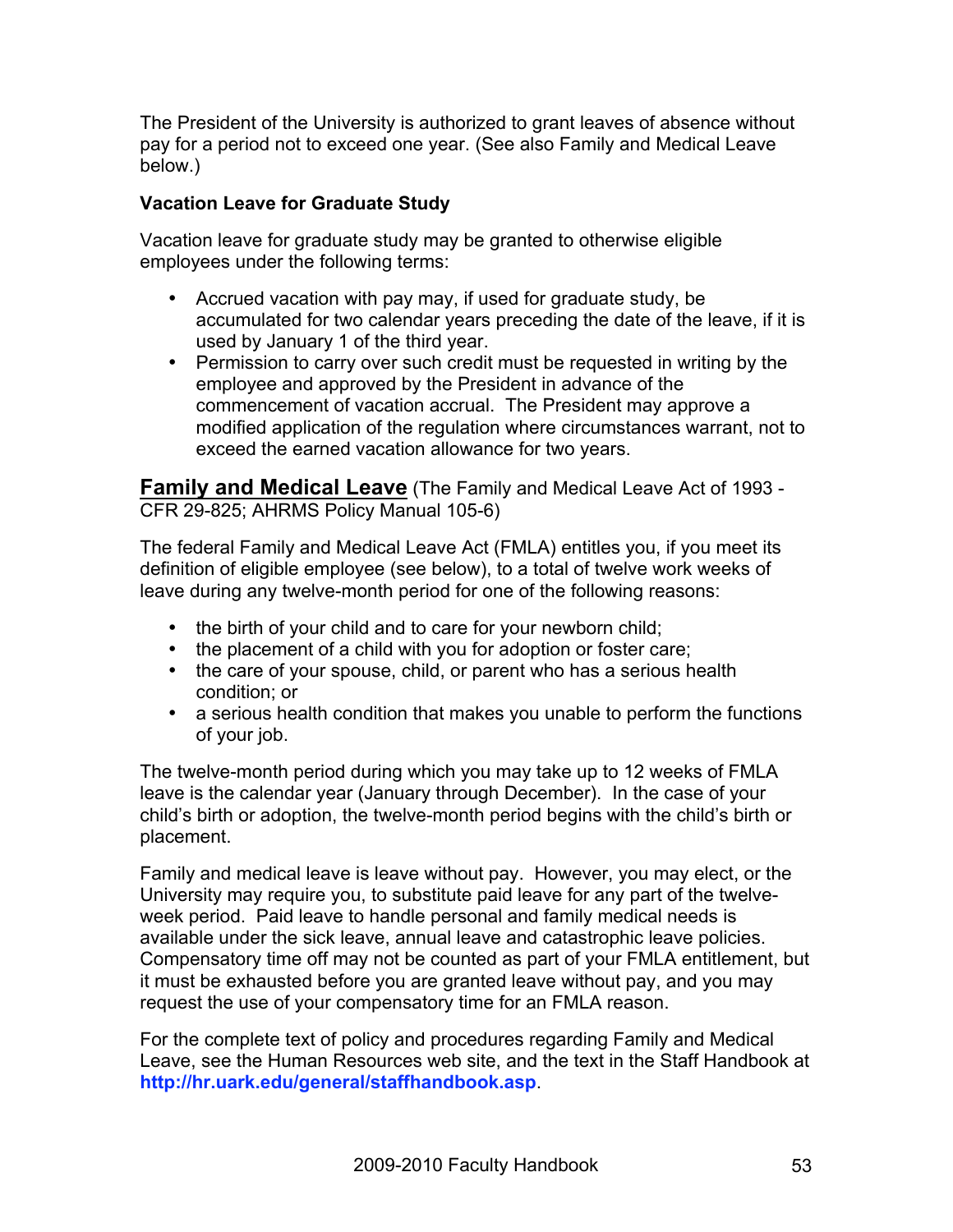# **Resignations of Employment at The University of Arkansas**

(Board Policy 405.3, revised March 9, 1984)

## **Resignation and Retirement**

A faculty or staff member has a duty to give early notice of his or her resignation, including the effective date of the resignation. Notice shall be given in writing to the administrative head of the department to which the individual is assigned. A copy of the letter of resignation, together with the recommendation of the administrative head of the department, shall be forwarded immediately to the dean/director for acceptance or rejection. The dean/director shall give written notice of acceptance or rejection to the employee within five working days of receipt of the letter of resignation. When the written acceptance of the resignation is forwarded by the dean/director to the individual submitting his or her resignation, the resignation becomes final and cannot thereafter be withdrawn. A copy of the letter of resignation and the acceptance shall be forwarded to the Chancellor of the campus.

#### **Retirement**

For information on the University of Arkansas Retirement Program see BOT policy 425.5 **http://vcfa.uark.edu/Documents/BOTPol\_0425\_5.PDF**

See Fayetteville Policies and Procedures 412.0 for information on retirement privileges **http://vcfa.uark.edu/Documents/FayPol\_FacStaff\_4120.pdf**

# **Lump Sum Terminal Pay**

(Universitywide Administrative Memorandum 440.4, revised March 7, 1980

When an individual ceases to be an employee of the University, any unused annual leave as of his/her last duty date shall be liquidated by a lump sum payment not to exceed thirty working days, inclusive of holidays. Accrued unpaid leave shall be calculated as follows: divide the annual salary rate (or twelve times the monthly salary rate) by 260 to obtain the daily rate; multiply the daily rate by the number of days of accrued unpaid leave (to a maximum of thirty days). This shall be the amount of lump sum payment due for unused leave. Final payment shall include all monies due up to and including the last day of work, which shall be the employee's date of termination. The position being vacated may be filled on the day following the date of termination, provided all aspects of the University's Affirmative Action and Equal Employment Opportunity Plans have been met.

**Emeritus Status** (Board Policy 475.1, revised June 16, 1989)

Eligibility for Emeritus Status: In recognition of distinguished service to the University of Arkansas, retiring employees may be awarded emeritus status at the rank or title held at the time of retirement. In order to be considered for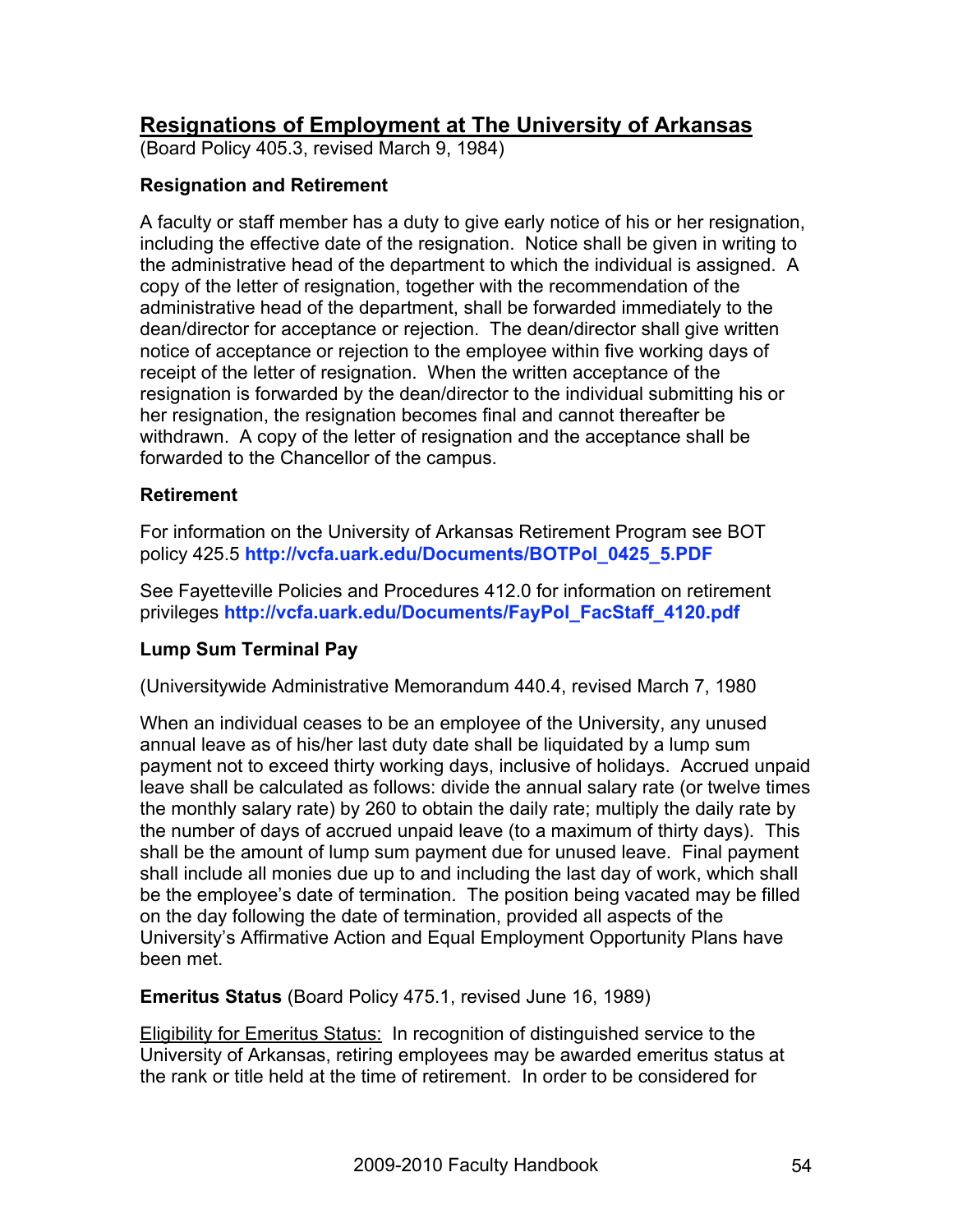emeritus status, an individual must be appropriately recommended and meet at least one of the following conditions:

- The retiring individual is age 65 or older and has at least five years of continuous service with the University.
- The retiring individual is age 62 or older and has at least 10 years of continuous service with the University.
- The retiring individual has at least 20 years of continuous service with the University.

Procedures for Awarding Emeritus Status: In order for emeritus status to be conferred by the Board of Trustees, the individual must be recommended by the chief executive officer of the campus or unit. The President will recommend the final list of individuals to receive emeritus status. Emeritus status will normally be conferred once each year by the Board of Trustees effective on July 1 for those individuals who have retired prior to that date. The President will receive recommendations no later than February 15, or such other date as may be specified, from the chief executive officer of the campus or unit.

Privileges of Emeritus Status: Emeritus status entitles the recipient to the following privileges:

- Presentation of a certificate or resolution appropriate for framing;
- Use of the title:
- Continued campus faculty membership status for those with faculty rank, but without vote in the campus faculty governance body, inclusion in the campus directory, catalog, and other listings of campus faculty/staff;
- Use of the library;
- Eligibility to purchase a faculty/staff parking decal;
- Faculty/staff admission to campus activities and
- Waiver of fees for enrollment in University courses on a space available basis.

Responsibility of Recipients of Emeritus Status: Emeritus employees are expected to assist and support the University in their areas of competence, particularly in an advisory capacity, when requested to do so. See also Academic Policy 1475.10

**http://www.uark.edu/admin/vcacsey/AcaPolicySeries/academic\_policies.ht ml**

**Nepotism** (Board Policy 410.1, revised June 9, 2000)

The University recognizes that potential conflicts of interest may exist when members of the same immediate family are employed by the University, particularly in the same department, unit, or division. To avoid conflicts of interest which may result from such employment, immediate family members should not participate in decisions to hire, retain, promote or determine the salary of the other. It is the responsibility of the President, each Chancellor, the Vice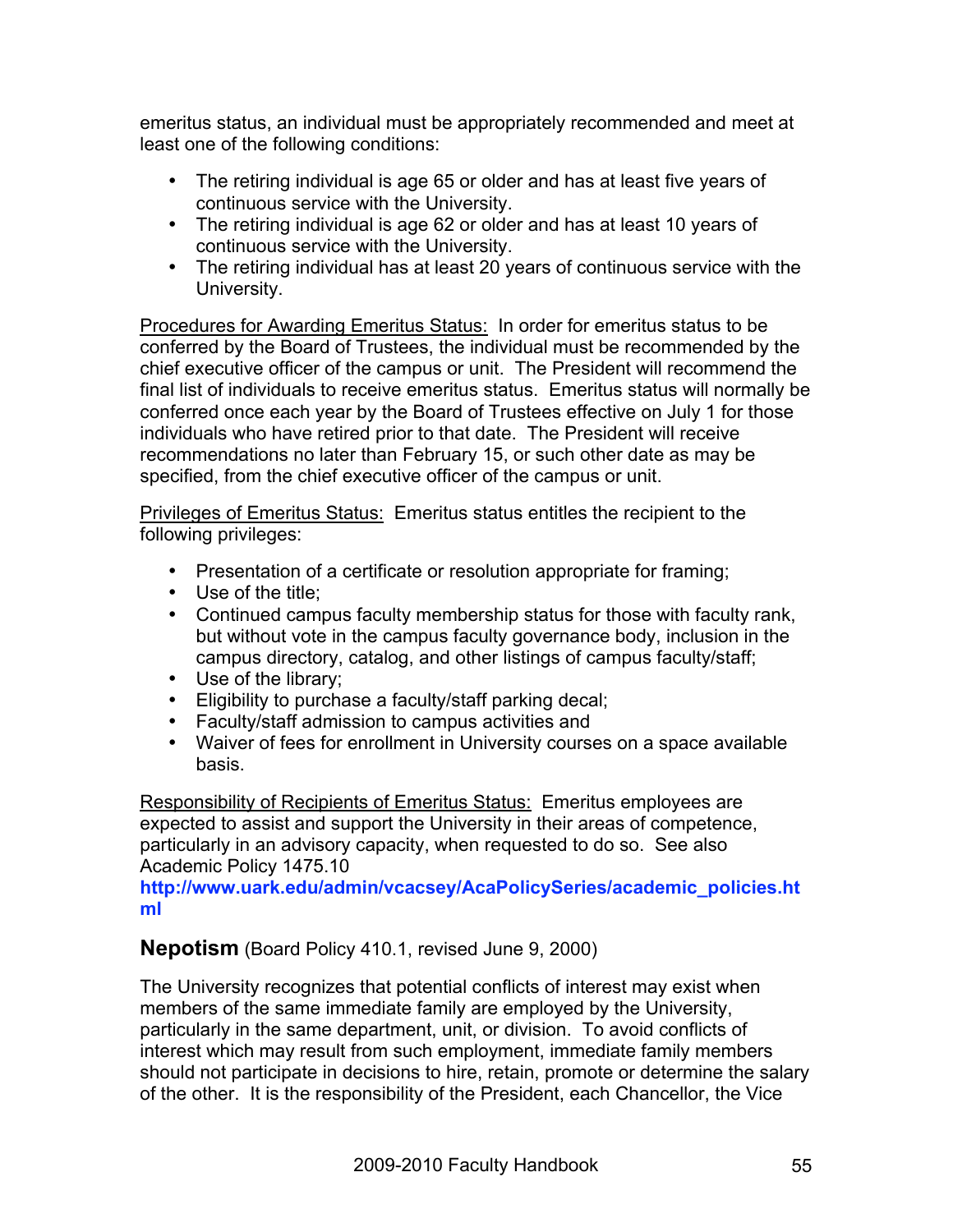President for Agriculture, the Director of the Criminal Justice Institute, and the Director of the Arkansas Archeological Survey to assure that one immediate family member shall not have direction or supervision of the other and shall not participate in decisions to hire, retain, promote or determine the salary of the other. Exceptions to this policy may be made in writing with justification by the President, each Chancellor, the Vice President for Agriculture, the Director of the Criminal Justice Institute or the Director of the Arkansas Archeological Survey. Exceptions involving immediate family members of a Chancellor, the Vice President for Agriculture, the Director of the Criminal Justice Institute or the Director of the Arkansas Archeological Survey shall be made by the President. For purposes of this policy, "immediate family member" shall mean an employee's spouse, children of the employee or his or her spouse, and brothers, sisters, uncles, aunts, nieces, nephews, or parents, whether by blood or marriage of the employee or his or her spouse.

This policy is supplementary to any provisions of applicable law.

# **Administrator Grievance Procedure**

An administrator who has a grievance should discuss the matter with his or her supervisor, and if the matter is not resolved satisfactorily, the aggrieved party should reduce the complaint to writing and send copies to the supervisor and to the chief executive office on the campus. The supervisor should respond in writing with copies to the chief executive office and the aggrieved party. The chief executive officer will review the matter and make his decision, which shall be final.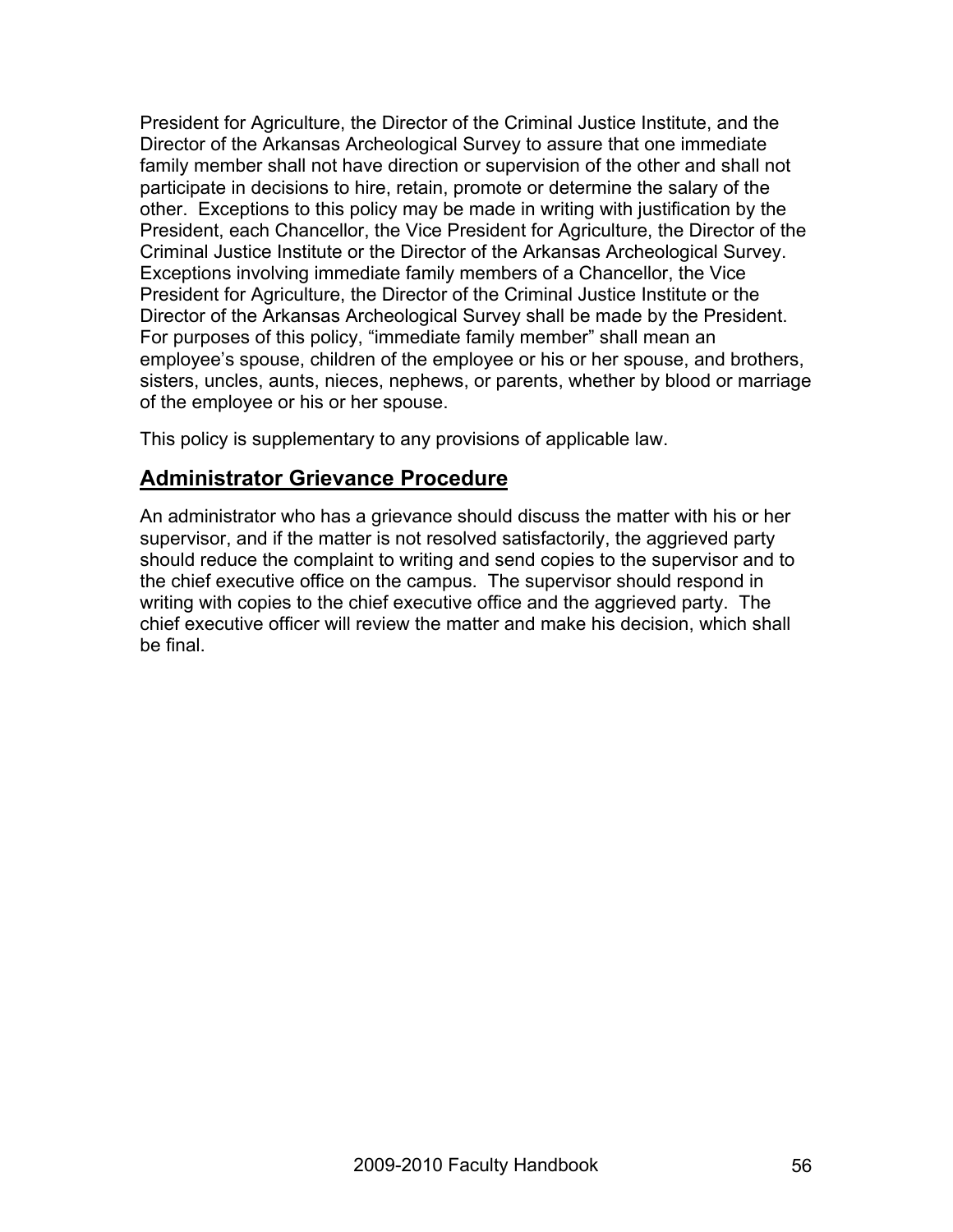# **IV General Policies, Procedures and Services**

# **Benefits and Employment**

## **Fringe Benefits**

The fringe benefit package for eligible university employees is designed to protect employees and/or their families from significant financial loss resulting from illness, disability, or death, while providing for a generous retirement income. Coupled with vacation and sick leave, educational benefits, and holidays, the university's comprehensive benefits package adds a value of many hundreds of dollars to an employee's regular income. See the Human Resources Benefits website at **http://hr.uark.edu/benefits/** for more detailed information.

The following list represents several major elements of the fringe benefits package. Please note that all faculty members appointed at least half-time in a regular position are eligible to participate in the following programs. As a condition of employment, all employees must enroll for benefits within 31 days of the appointment date to be guaranteed enrollment.

- 1. Medical Insurance: Employees may choose from the Point of Service Plan or the Classic Plan. Out of service area (Arkansas) participants are also eligible to participate in the Point of Service Alternate Plan for the period they are out of Arkansas. Health coverage is administered by QualChoice of Arkansas. For a comparison of the coverage's available see http://hr.uark.edu/benefits/hcomp.asp. The university's contribution for 100 percent appointed employees for the Point of Service Plan will be 72.741 percent (Fayetteville) and 73.54 percent (Division of Agriculture). The university's contribution for 100 percent appointed employees for the Classic Plan will be 80.625 percent (Fayetteville) and 79.315 percent (Division of Agriculture) (Premiums for employees with appointments of 50-99 percent will be prorated.) For a full premium listing, see http://hr.uark.edu/benefits/premiums.asp. The Board of Trustees of the University of Arkansas reserves the right to change, amend, discontinue or terminate the plan at any time.
- 2. Dental Insurance: Employees are eligible to participate in a dental plan through Delta Dental of Arkansas. For a review of coverage see http://hr.uark.edu/benefits/dental.asp. The university will contribute 50 percent of the premium for employees with a 100 percent appointment. (Premiums for employees with appointments of 50-99 percent will be prorated.) See **http://hr.uark.edu/benefits/premiums.asp** for a list of premiums.
- 3. Vision Insurance: Employees are eligible to participate in a vision insurance plan through Superior Vision. For a review of coverage see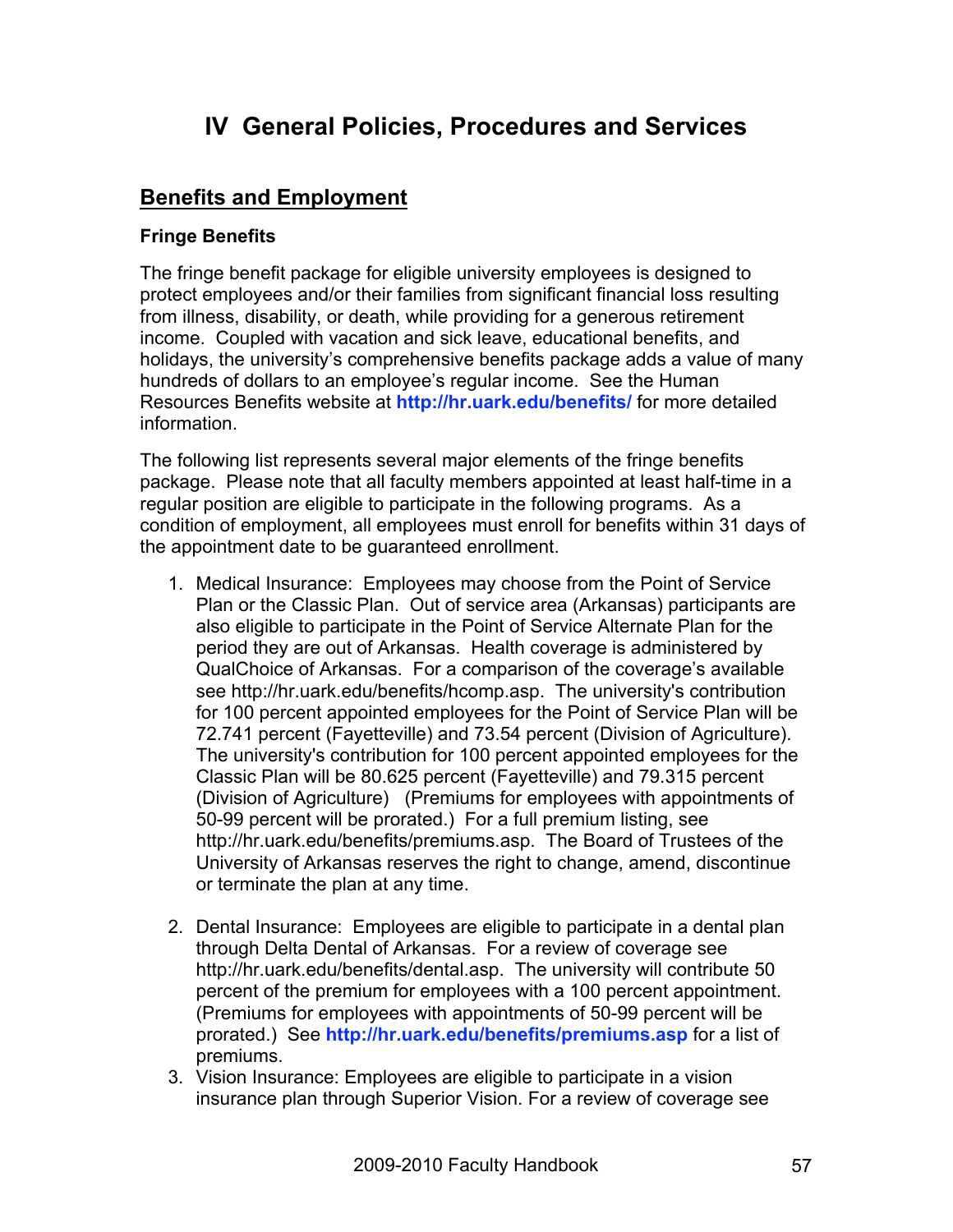http://hr.uark.edu/Benefits/vision/ Employees pay 100 percent of the premium. See **http://hr.uark.edu/benefits/premiums.asp** for a list of premiums.

- 4. Regular Life Insurance: provides coverage equal to the employee's salary, up to a \$50,000 maximum. The university pays the entire cost of this life insurance coverage. This program is mandatory for all eligible employees.
- 5. Optional Life Insurance: provides coverage based upon one, two, three or four times the employee's salary. The employee pays the entire cost for this coverage. Rate is based upon the employee's age and the coverage is a \$500,000 maximum. For a list of premiums see **http://hr.uark.edu/benefits/premiums.asp**.
- 6. Dependent Life Insurance: provides coverage of \$10,000, \$15,000, or \$20,000 for the employee's spouse and 50 percent of spouse coverage per eligible dependent child to age 19 (unless a full-time student, then to age 25). The employee pays 100 percent of this coverage. For a list of premiums see **http://hr.uark.edu/benefits/premiums.asp**.
- 7. Accidental Death and Dismemberment Insurance: may be elected in \$25,000 increments from a minimum of \$25,000 to a maximum of \$300,000 (for salaries under \$20,000: limited to closest \$25,000 increment equal to 15 times the annual salary). The employee may also cover a family with 60 percent of employee coverage for spouse and 20 percent of the coverage for eligible dependent child(ren) to age 25. The employee pays the entire amount for this coverage. For a list of premiums see **http://hr.uark.edu/benefits/premiums.asp**.
- 8. Long-term Disability Insurance: provides 60 percent of salary (after a waiting period) that is coordinated with Social Security and Workers' Compensation benefits. The university will provide coverage, at no cost, for up to \$20,000 in salary. This program is mandatory for all eligible employees.
- 9. Supplemental Long-term Disability Insurance: provides the same coverage as basic long-term disability for salary amounts above \$20,000 per year up to a maximum covered salary of \$100,000. The employee pays the entire cost for this coverage. For a list of premiums see **http://hr.uark.edu/benefits/premiums.asp**.
- 10.Participation in a retirement plan: is mandatory for all benefits-eligible faculty/staff. At new hire, eligible employees will have 31 days to make an irrevocable decision to participate in either a Defined Contribution Plan (403B/457B) or a Defined Benefit Plan (Arkansas State Retirement Plans).
- 11.The UA providers for the Defined Contribution 403B/457B plans: are TIAA-CREF and Fidelity. The University will contribute a sum equal to 5 percent of the employee s salary into TIAA-CREF and/or Fidelity for retirement benefits with no employee contribution required for benefitseligible employees. Employees may elect to have a portion of their salaries contributed to their retirement accounts on either a tax-sheltered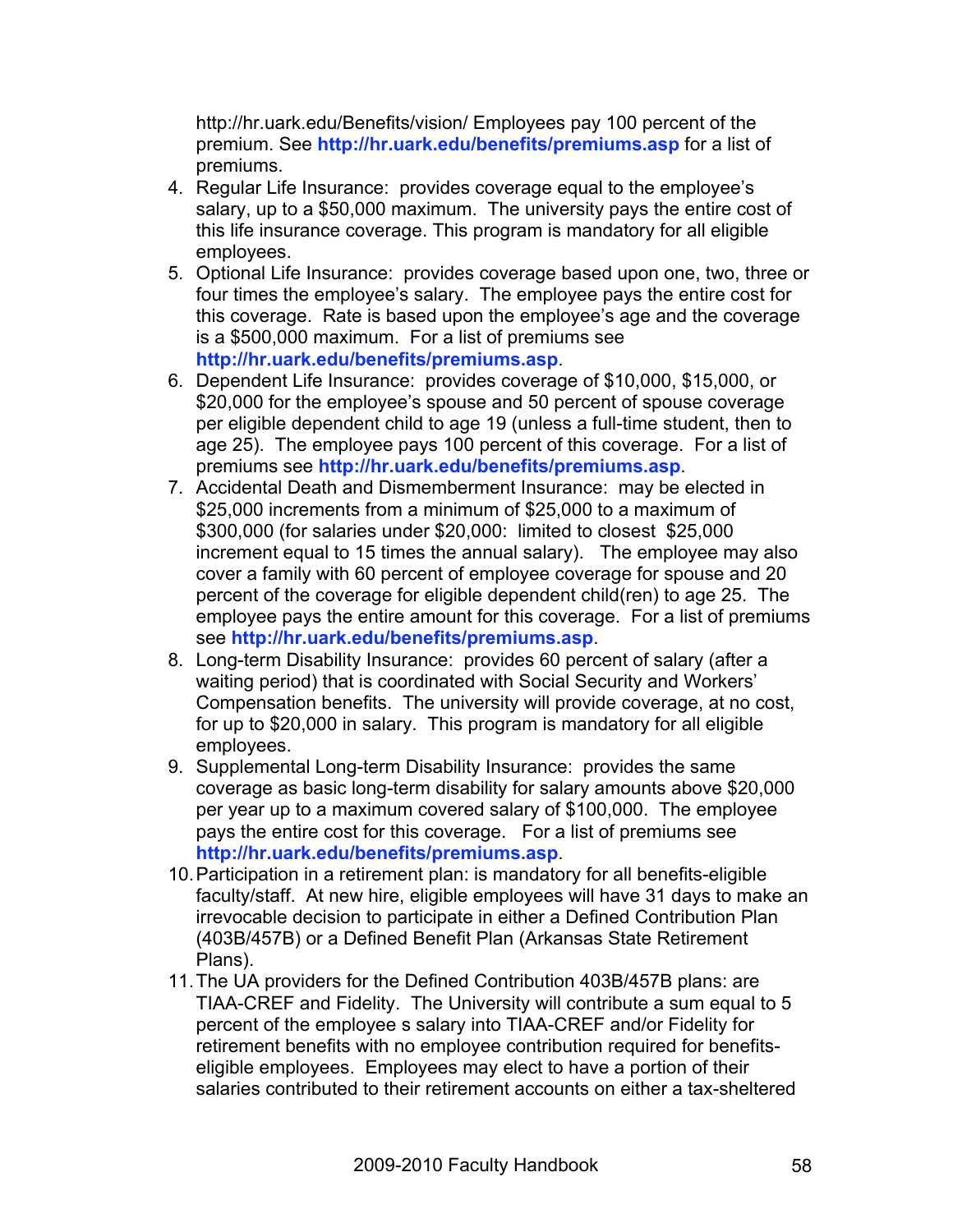or non tax-sheltered basis. Benefits-eligible employee contributions to retirement will be matched by the University, not to exceed a 10 percent University contribution. Employees may also contribute an amount greater than 10 percent up to maximums allowable by IRS regulations. The Defined Contribution Plans are immediately vested for faculty and non-classified staff and delayed vested for classified staff. The 457B plan allows employees to tax defer additional contributions after they have reached their tax-deferred limits under the 403B plan. PLEASE NOTE: The combined total of matching employer contributions for Defined Contribution plans cannot exceed 10 percent of the employee s salary, including the 5 percent mandatory employer contribution. See Human Resources website at **http://hr.uark.edu/benefits/** for the most current retirement information.

- 12.The providers for the Defined Benefit Plans are the Arkansas Public Employees Retirement System (APERS) and the Arkansas Teachers Retirement System (ATRS). APERS is available to all benefits-eligible employees and has a mandatory employee contribution of 5 percent with an employer contribution of 11.01 percent. ATRS is available only to employees who were already vested in ATRS prior to coming to work with the UA. ATRS has a mandatory employee contribution of 6 percent and an employer contribution of 14 percent. APERS and ATRS contributions are subject to change pursuant to changes in Arkansas law. Both APERS and ATRS are vested after five years of participation in the plan.
- 13.Voluntary Products: See **http://hr.uark.edu/benefits/benefits.asp** for the Voluntary Products section. The university offers as Voluntary Products Vision Care (administered by VSP), Group Rated Auto/Home Insurance (administered by Liberty Mutual), Critical Illness Insurance (administered by MetLife), and Long Term Care Insurance (administered by CNA).
- 14.The Cafeteria Plan (per IRS Code, section 125): allows employees to "tax shelter" major medical, dental, Cancer/Heart, and vision care insurance premiums from federal, state, and Social Security taxes. This requires employees to sign-up and a "drop" period is allowed once a year. In addition, the university also offers a "flexible spending account" program for unreimbursed medical and dependent care expenses.
- 15.Employee Assistance Program (EAP): The EAP provides confidential counseling, information, and management consultation for employees who experience some form of personal distress. See http://hr.uark.edu/benefits/eap.asp for additional information.
- 16.Dual Career Network: The Dual Career Network is designed to be responsive to the needs of dual-career families relocating to Northwest Arkansas. This resource is free with a referral service available to partners of employees recently relocated or candidates being actively recruited by participating companies and organizations. For additional information see <**http://hr.uark.edu/DualCareerEmploymentNetwork/**>

Other benefits include the following: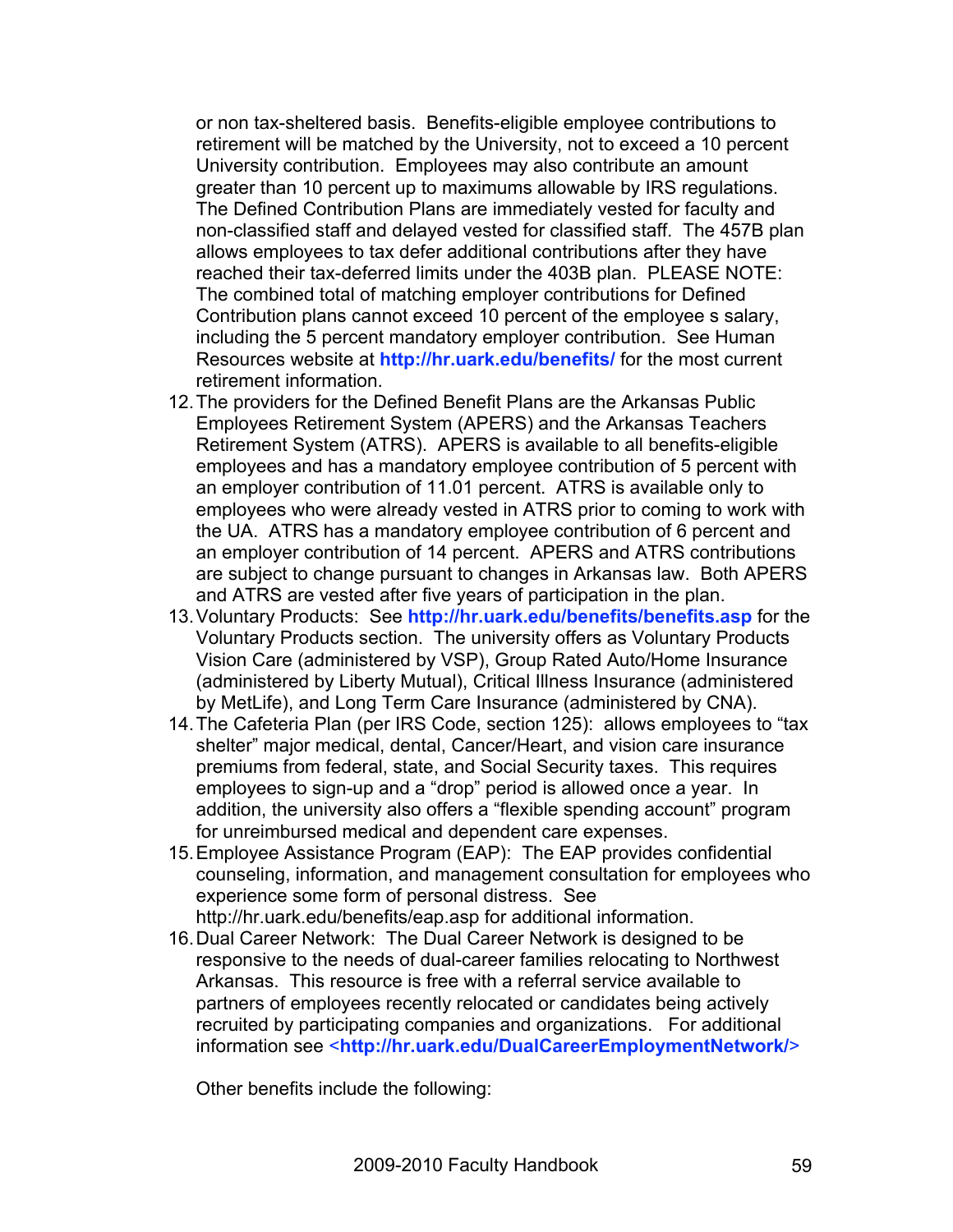# **Athletic Event Tickets**

Full-time faculty members are eligible to purchase, depending upon availability, two sets of non-premium season tickets for home games for men's basketball and men's football games at half price and baseball games at a discount. Halftime employees may purchase one set of tickets. Retired and emeritus faculty members are eligible for the same discount rates. The Razorback ticket office (575-5151) will provide details. The difference between the discounted price of the tickets and their full price may be taxable to the employee.

# **Tuition Waiver for Employees**

(Board Policy 440.1, revised June 3, 2005, effective July 1, 2005)

# *I. Eligibility*

All full-time employees employed as of the final day of regular registration in any particular session or semester, their spouses, and their dependent children (as defined by the Internal Revenue Service) are eligible. Spouses, who have not remarried, and dependent children of deceased employees who died while in the full-time employment of the University of Arkansas are also eligible. All enrollees must meet normal admissions requirements, and audits should be on a space available basis only.

## *II. Transferability*

The tuition waiver benefit is available to any employee, employee's spouse, or employee's dependent children at any on-campus unit of the University of Arkansas regardless of the site of employment. Individual units may also allow tuition waivers in specified off-campus classes when enrollment in the class in which enrollment is sought already has sufficient student enrollment by full-fee paying students to meet the minimum enrollment (as established by the offering unit) to recover the costs of offering the class. Waiver benefits are applicable to tuition only. All applicable fees are to be paid in full for any enrollment. The waiver benefit is applicable to credit classes only.

# *III. Extent of Waiver*

A. Employees may take any combination of undergraduate or graduate semester credit hours during the fall and spring semesters and up to three semester credit hours during each summer term, when dates of enrollment are non-concurrent, at a tuition cost of 10 percent of the cost of tuition for courses offered by the employee's campus or at 30 percent of the cost of full tuition for courses offered by any other campus within the University. This waiver does not apply to professional degrees as determined by the Chancellor of each campus. Employees enrolled in electronically delivered courses such as CIV, Internet, web based, or distance education are eligible for waiver benefits on regular tuition (10 percent of the cost of tuition for courses offered by the employee's campus, or 30 percent of the cost of tuition for courses offered by any other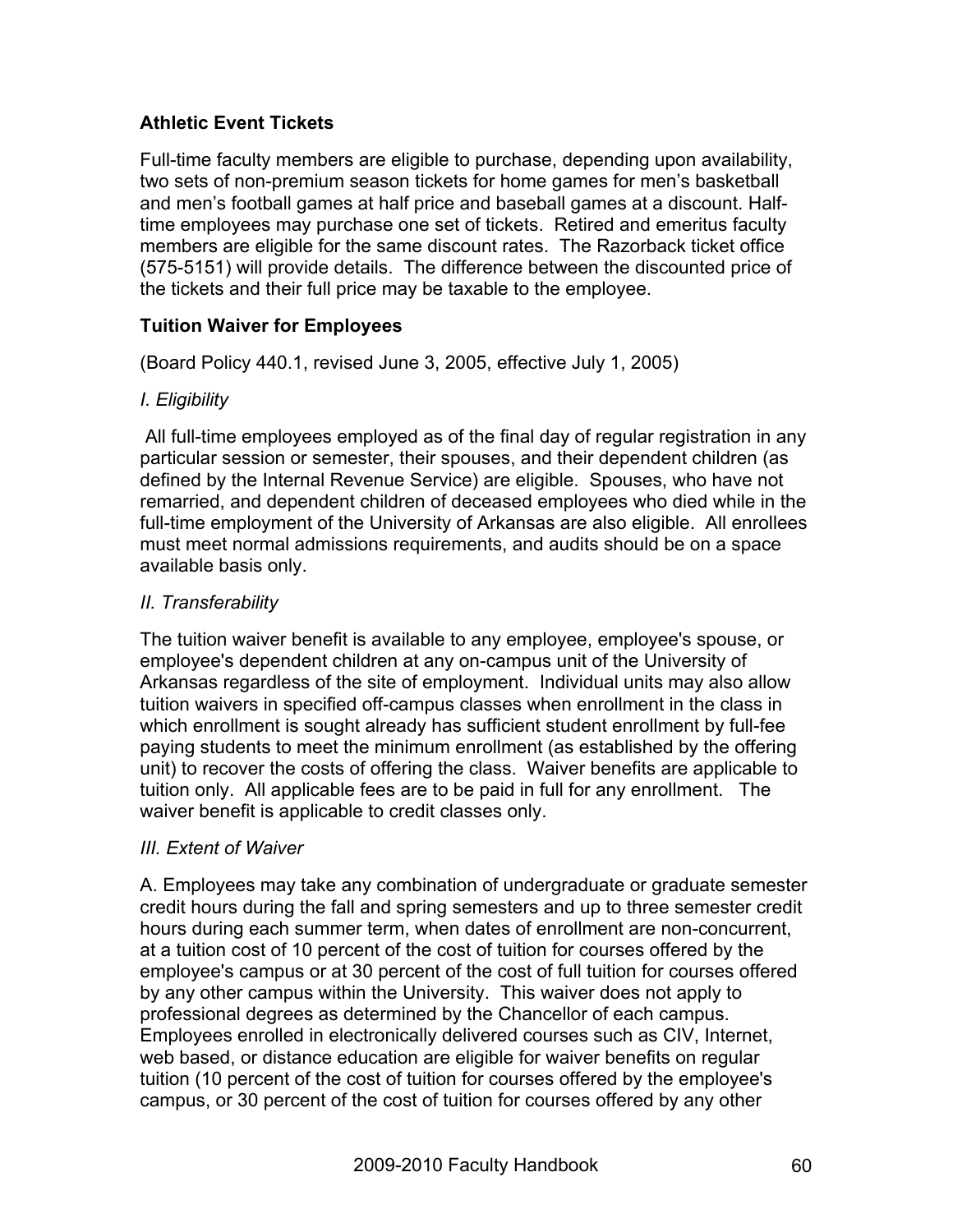University of Arkansas campus). In addition to this tuition cost, the employee will pay the difference between the cost of regular tuition and the tuition charge for distance education courses.

B. Employees of the University of Arkansas System office, the Cooperative Extension Service, the Agricultural Experiment Stations, the UAMS Area Health Education Centers, and other widely dispersed units of the University of Arkansas shall designate one campus as the "employee's campus" for purposes of this policy. The designated campus shall remain the same for the term of employment unless the site of employment changes.

C. Spouses and dependent children may take up to 132 undergraduate semester credit hours at 50 percent of tuition at the employee's campus or at 60 percent of full tuition at any other campus within the University of Arkansas. Spouses and dependent children enrolled in electronically delivered courses such as CIV, Internet, web based, or distance education will pay 50 percent of the cost of regular tuition for courses offered by the employee's campus, or 60 percent of the cost of regular tuition for courses offered by any other University of Arkansas campus. In addition to this regular tuition cost, the spouse/dependent children will pay the difference between the cost of regular tuition and the tuition charge for distance education courses. A student may not receive discounts as both an employee and as a spouse or dependent child of an employee.

#### IV. Effective Date

This policy shall be effective July 1, 2005. June 3, 2005 (Revised) June 6, 2003 (Revised) June 7, 2002 (Revised) November 8, 1996 (Revised) November 12, 1993 (Revised) June 25, 1987 (Revised) January 16, 1986

#### **Resident Status of University Employees**

(Universitywide Administrative Memorandum 245.3, revised September 1, 1981)

University employees whose appointments for pay purposes are for half-time or greater shall be considered as residents for fee purposes. Similarly, such employee's spouse, children under the age of eighteen, and children who are dependent upon the employee for support (as defined by the Internal Revenue Service) and are full-time students at the University of Arkansas shall also be considered as residents for fee purposes. Part-time employees who desire to take course work, or whose immediate family members (as defined above) desire to take course work, must obtain a form from the office of the chief fiscal officer on the campus, certifying their appointment and present it to the Registrar, who will be instructed not to charge non-resident tuition. Only those persons whose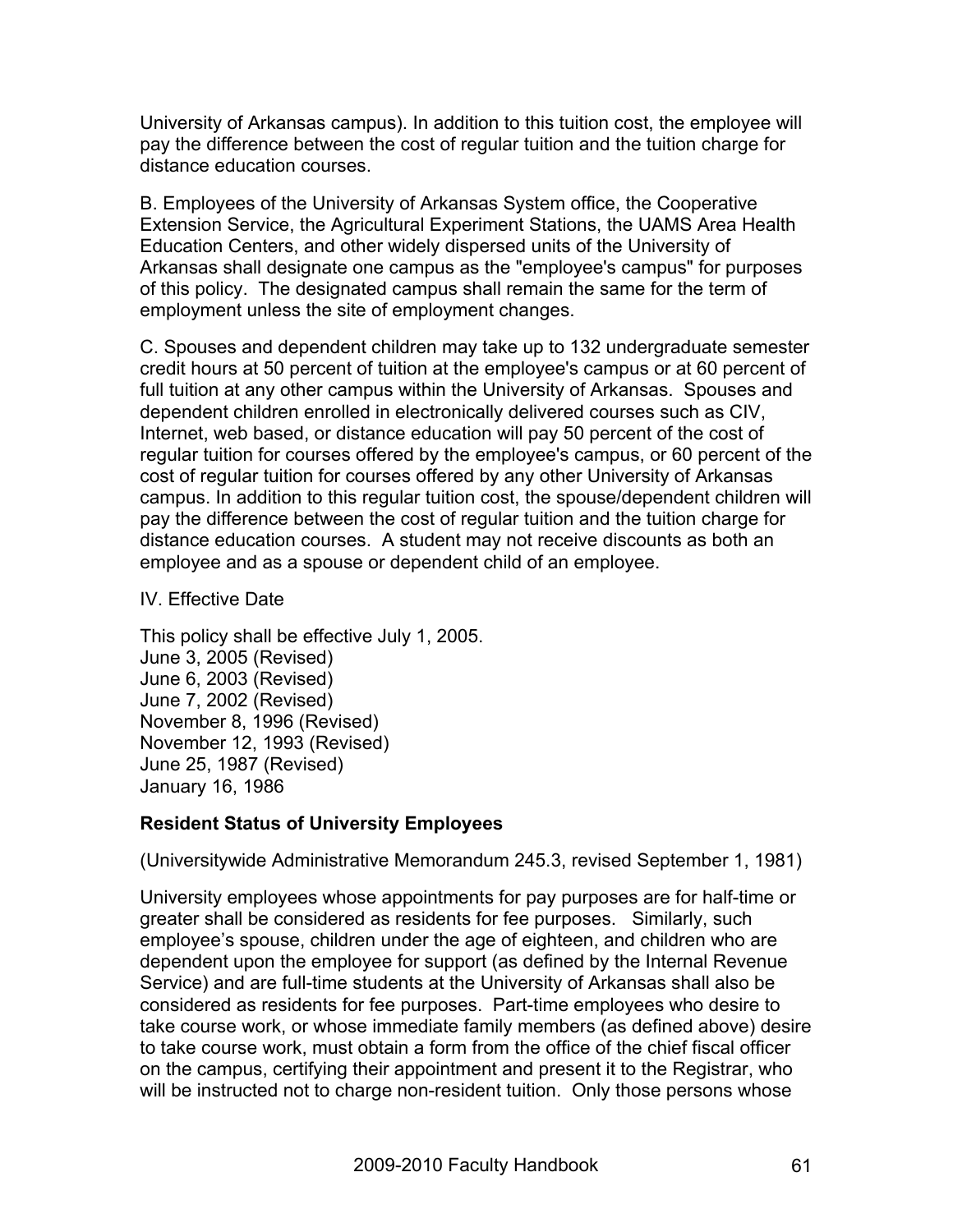appointment forms are on file in the office of the chief fiscal officer on the campus shall be certified. This policy clarifies and provides implementation procedures for Board of Trustees Policy 520.6. Graduate students and graduate assistants are considered students as distinguished from employees for the purpose of this memorandum.

# **Bookstore Discount**

University faculty and staff receive a 10 percent discount on items in the UA bookstore. The Bookstore and Computer Store located in the Arkansas Union, offer textbooks, trade books, and departmental supplies; computers and computing equipment; and gift and memorabilia items. See http://www.uark.edu/bookstore for more information.

# **Direct Deposit of Pay**

(Fayetteville Policies and Procedures 323.0)

It is the practice of the Fayetteville campus of the University of Arkansas to deposit employee pay directly to a financial institution that receives electronic transfers. Net pay can be deposited in up to six separate accounts. The accounts can be at the same financial institution or as many as six different ones. Employees should complete a direct deposit form, specifying the financial institution(s) and the account(s) to which they want their paychecks deposited. Employees may request paper checks by so noting on the direct deposit form available from the payroll section of Human Resources. There will be a fee of \$50.00 to change from electronic deposits to paper checks because of the additional costs of paper checks. This fee may be waived if there are extenuating circumstances.

# **UARK Federal Credit Union**

The Credit Union serves the faculty, staff, students and alumni of the University of Arkansas, Fayetteville, UAMS and UALR. The Credit Union offers a full range of financial services, which include checking accounts, Visa check cards, credit cards, home loans, vehicle loans, certificates of deposit, internet banking and much more. Credit Unions are not-for-profit, financial cooperatives. This enables them to offer better deposit and loan rates than most other financial institutions. UARK has a full service branch located just off campus as well as three ATM machines on or near campus. For more information about the service or operating hours call 521-1199.

# **Garnishment and Salary Liens**

Wages and other amounts due an employee from the university are legally subject to seizure by a court order of garnishment or by a governmental lien. The university is required to comply with an order of garnishment only when one is issued after a legal judgment has been entered against the employee-debtor.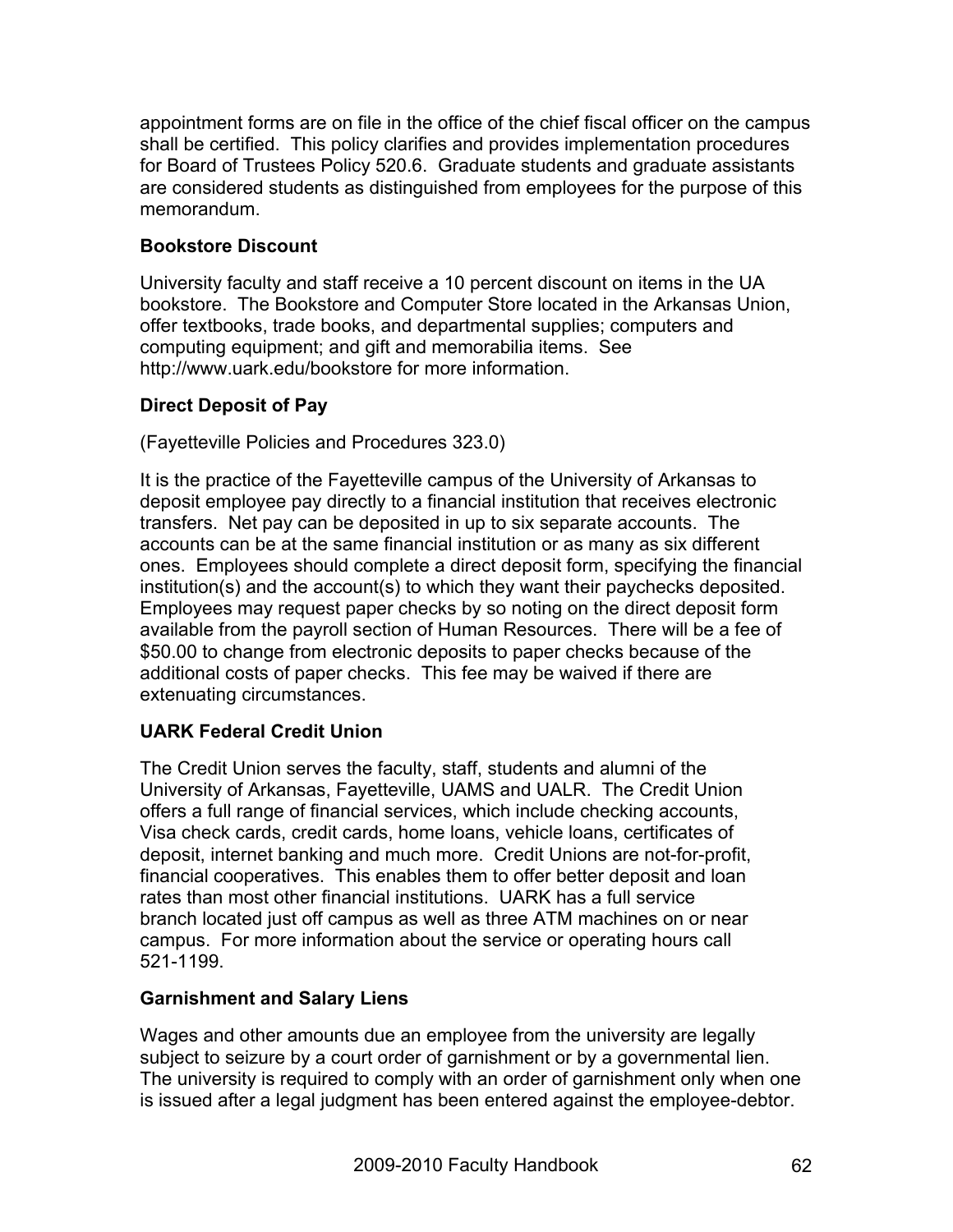The university must also honor governmental liens such as those arising from claims for unpaid taxes and from bankruptcy claims. The university has a concern when a garnishment or salary lien is issued against its employee and served on the university. Upon receipt of two orders of garnishment, two salary liens, or a combination of one of each type of seizure against the salary of a university employee during any period of twelve months dating from the receipt of the first such order, grounds shall be deemed to exist for termination of employment of such employee according to regular university procedures. (See Universitywide Administrative Memorandum 440.9 for details.)

#### **Authorization to Offset Amounts due University by an Employee against Amounts Owed by the University to That Employee**

(Board Policy 405.2, revised January 20, 1995)

The University shall have the right to set off against amounts due and payable to an employee, including a student-employee, by the University those liquidated amounts due and payable by the employee to the University for any reason, with the University then paying the net amount remaining to the employee in full satisfaction of his or her wages or other amount due as follows:

- 1. If the amounts owed by the employee to the University were the result of moneys advanced to the employee or misappropriation by the employee of moneys or personal property belonging to the University, the University may set off amounts owed to the University against all wages or other moneys owed to the employee.
- 2. In all other cases of setoffs against an employee's wages, the University may only set off amounts owed the University against those wages which are above the statutory minimum hourly wage.
- 3. If the amounts owed to student-employees constitute payments for workstudy or are student loans under a program guaranteed or established by the U.S. Government, any set off shall be subject to law and regulation governing those programs.
- 4. The university shall set off amounts owed to the University against all sums owed to an employee other than wages, or student work-study or loan payments.

Subject to the above limitation, each Chancellor, through the business officers of that campus, may develop with an affected employee a repayment plan for successive offsets so that the entire amount owed to the University is not offset on a single occasion; provided, however, that no such plan shall develop in the instance of any final settlement of accounts, such as where a final check for wages for a terminating employee may be involved.

This Board Policy shall be reflected in faculty, staff and student handbooks.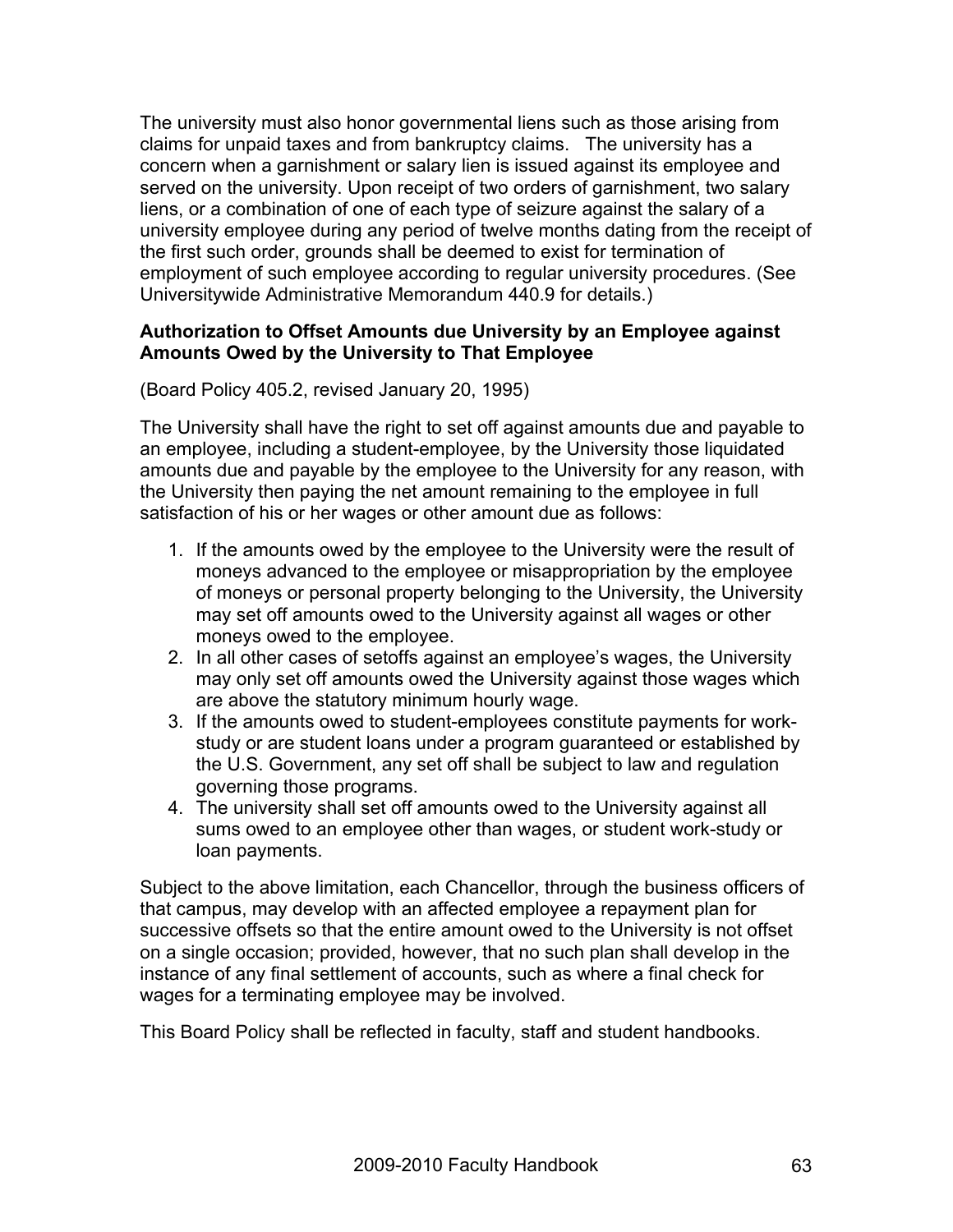#### **Moving Expenses**

State-supported colleges and universities may utilize maintenance and operations funds for the payment of moving expenses of employees, including new hires, if such funds are available and consistent with university policy (Fayetteville Policies and Procedures 411.1).

# **Business Affairs Regulations**

## **Purchasing**

All purchases paid by funds under university control are to be made through the Purchasing Office via an approved procurement method such as electronic requisition, Pcard, or other Ecommerce solution. Only purchases authorized by this authority are legal obligations of the university; all others are personal liabilities. For more information see

**http://www.uark.edu/admin/busaffrs/purchasing**/

## **Contract Signature Authority**

Authority to bind the University of Arkansas to other than purchase order obligations rests with the President or his designee. All contracts are to be forwarded to the Business Office for review and approval**.** Contracting authority is specifically identified in a signature authorization delegation document that may be viewed at **http://vcfa.uark.edu/Documents/2200Chart.pdf**

#### **Conflict of Interest**

State law and University of Arkansas Board of Trustees Policy 330.1 provides that the university shall not, without approval of the Chancellor, enter into a contract with a current or former state employee or any entity in which any current or former state employee holds an ownership interest of ten percent or greater. For more information see the following links

#### **http://vcfa.uark.edu/Documents/4040.pdf, http://vcfa.uark.edu/Documents/BOTPol\_0330\_1.PDF,** and

subchapter seven of the state procurement law at http://www.arkansas.gov/dfa/procurement/documents/laws\_rules0907.pdf

Transactions \$25,000 and over require additional conflict of interest disclosure as directed by Governor's Executive Order 98-04. Consult Business Affairs for further information**.**

#### **Sale or Disposal of University Prop***e***rty**

Sale of any item of property, equipment or land must be handled by the Office of Business Affairs. No state property may be sold, traded, cannibalized, or otherwise disposed of without proper authorization. For more information see **http://www.uark.edu/admin/busaffrs/surplus/**

# **Sale of Books**

Under university policy, faculty are not permitted to sell books or other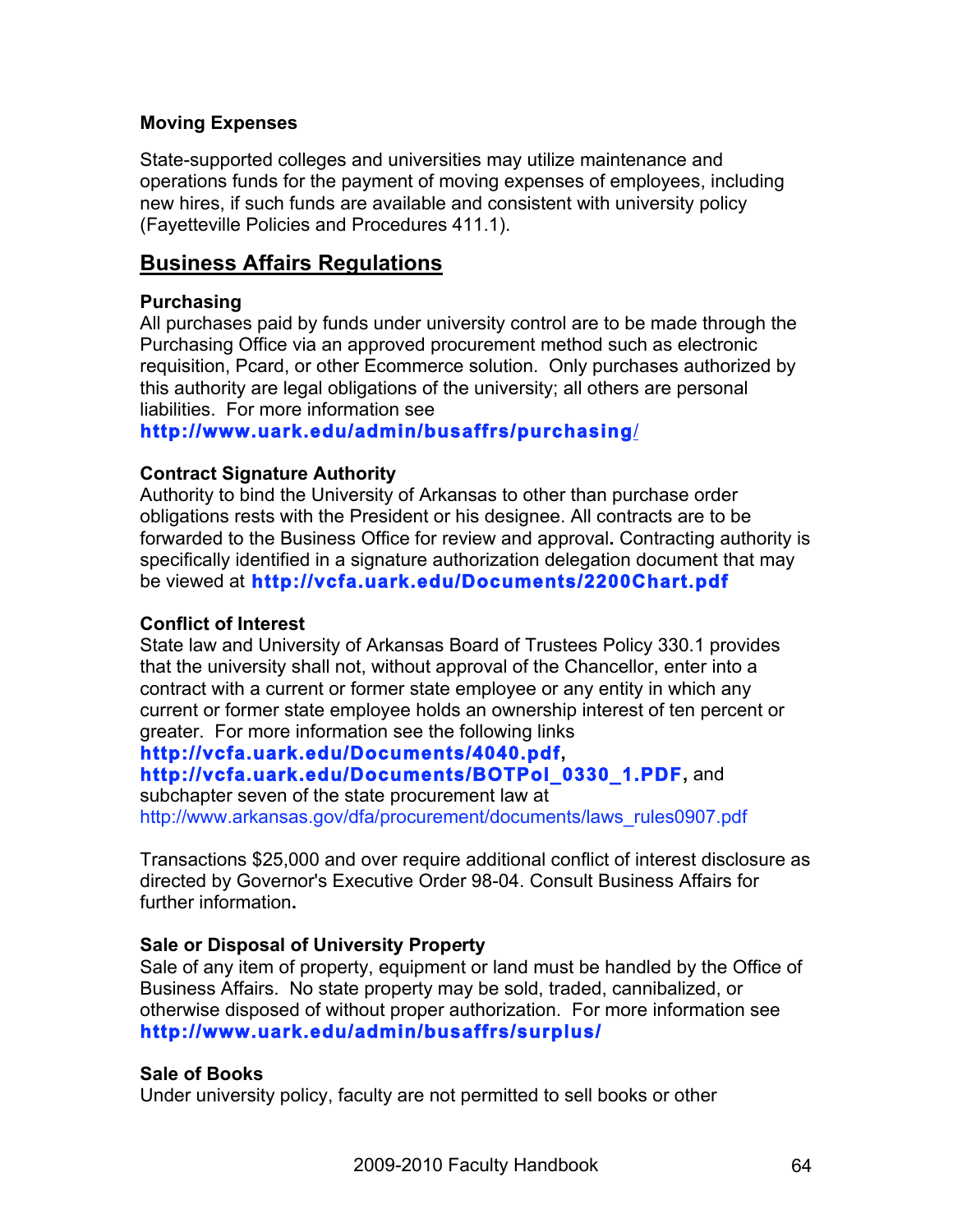instructional materials, including class packets to students. When students are required to purchase books or other instructional materials in any academic program, the teacher in charge should arrange for sale of the required articles through the University Bookstore or PMC Solutions- Print.

#### **Textbook Adoption Policy:**

In 2007 the Arkansas 86th General Assembly enacted legislation that established new regulations relating to the adoption and sale of textbooks and course materials. Full text of Academic Policy Series 1406.30 is located on the following website:

**http://www.uark.edu/admin/vcacsey/AcaPolicySeries/140630.pdf**

#### **Travel Regulations**

Current state and university travel regulations may be viewed at **www.uark.edu/travel**.

Employees who travel on university business and at university expense may apply for a travel advance. Travel advances must be requested by the department supporting the travel at the time the travel authorization is submitted and are generally limited to 50 percent of the allowable expenses, excluding airfare and registration, which may be purchased with a U of A Purchase Order or a University Administrative Travel Card. Employees who travel a minimum of three times per year with travel expenses of approximately \$2,000 will be eligible for a Traveler TCard, if the employee and their department elect. The employee will have the option of not only charging airfare and registration, but also hotel, car rental, meals, etc. to their TCard. Charges incurred against a Traveler TCard are offset by the filing of the cardholder's Travel Claim. The Travel Claim for a trip must be filed within five days of the employee's return. Any amount still owed by the cardholder, will be billed to the cardholder by the Treasurer's Office.

Employees who purchase airfare or registration themselves will not be reimbursed until after return from the trip. Travel advances will be mailed to the traveler's campus address seven days prior to day of departure, if time permits; otherwise, the advance must be picked up by the traveler at the Treasurer's Office. If this is the first advance received, a one time promissory note must be signed prior to receiving the first advance check. All advances should be settled within 30 days of return from the trip consistent with Governor's Policy Directive No. 6. An advance is settled when the Travel Claim is processed with any amounts still owed repaid to the Treasurer's Office. Amounts left unpaid will be paid by payroll deduction from the employee's pay. If an employee has two payroll deductions in a calendar year, the employee's advance privileges will be revoked for one year (for the next 12 months).

#### **Use of the University of Arkansas Name**

The name of the University of Arkansas is used in a great many official business contexts and for a wide range of purposes. It is important to the institution that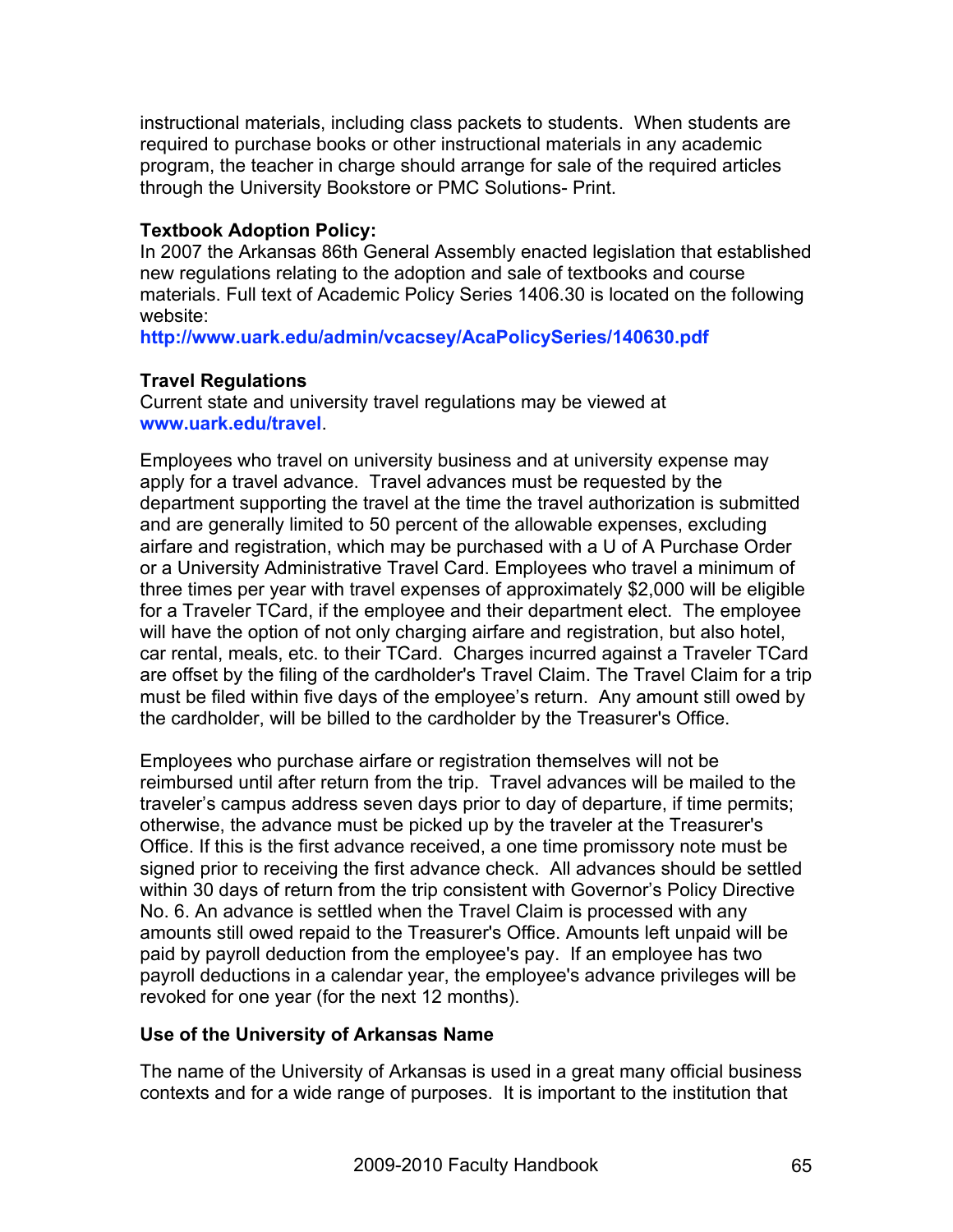the use of the name "University of Arkansas" be limited to activities that are in fact activities of the university.

The following broad clarifications are applicable to most uses of the name of the university.

1. Public Appearance

Public appearances by individual faculty, staff, and students almost inevitably involve use of the name of the university. Beyond the normal care which such responsibility imposes, there are certain specific policies which have been established. Students must, in order to be involved in extracurricular activities, meet eligibility requirements of the campus in which they are enrolled.

Appearances in intercollegiate athletics are subject to rules of the NCAA. When university representatives appear on commercially sponsored radio and television programs, they should be identified as guests. Appearances on unsponsored radio and television programs are considered simply as public appearances and impose only normal obligations on the participant for responsibility and good taste.

2. Sponsorship of Activities

When the name of the university is used in connection with seminars, institutes, conferences, workshops, short courses, and other such activities, the university shall in fact be a sponsor, cooperating through an extension or departmental unit.

3. Public Statements

The chancellor of the university, through authority delegated to the office of university relations, is responsible for official statements affecting the university. News releases affecting the university system should be submitted to the office of the president, through the campus office of university relations.

# **Use of the Official University Logo and Other Trademarks**

Information on applications of the official University of Arkansas graphic identity is covered by Fayetteville Policies And Procedures 208.0 (**http://vcfa.uark.edu/Documents/2250.pdf**), which states the following:

*A graphic identity, or logo, allows the university community to achieve clarity and effectiveness in communications and develop a greater awareness of the university as a whole. It distinguishes publications, official Web sites, advertising materials, correspondence and other communications from other institutions and universities.*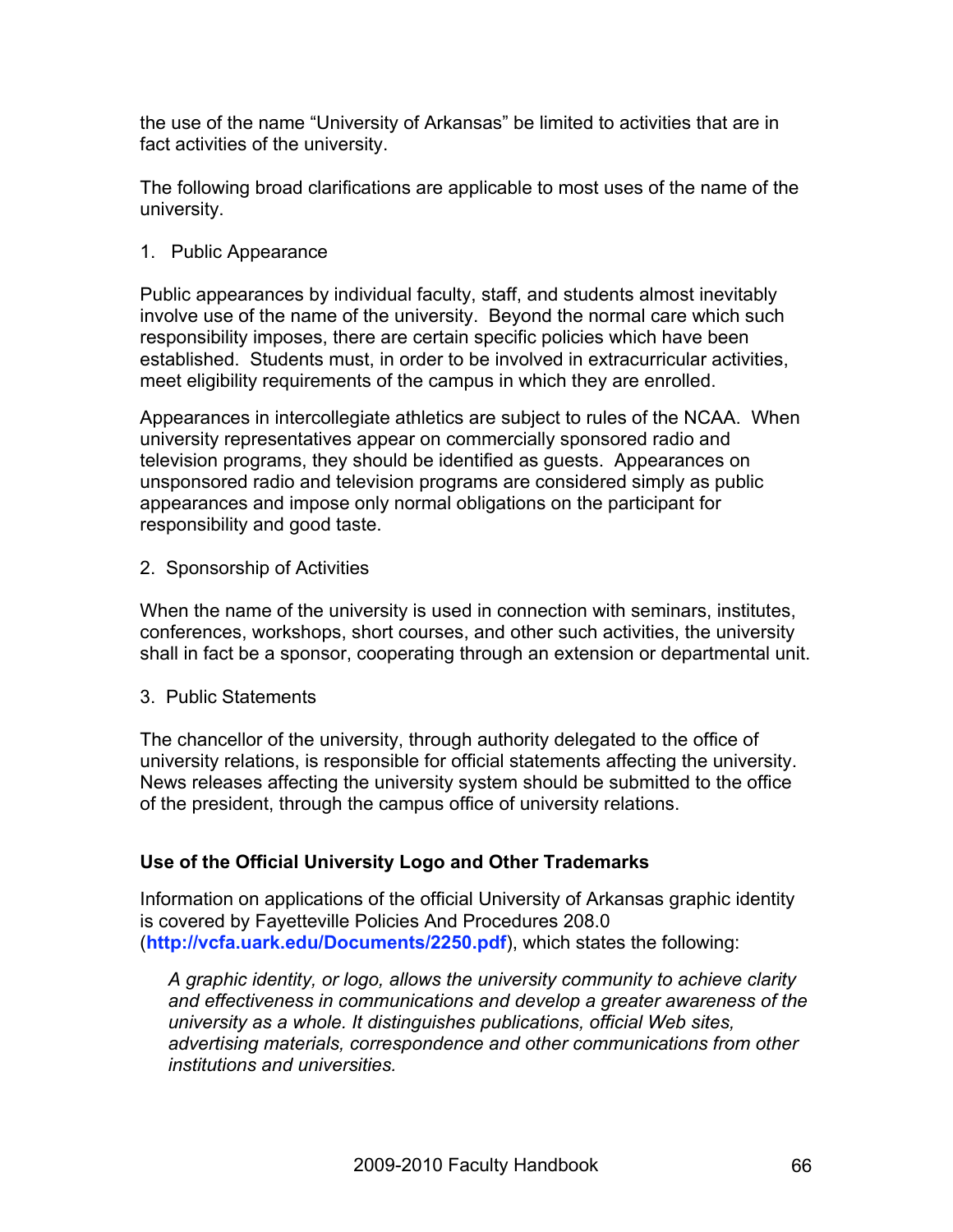*It is vital that the university strictly protect the application of its brand identity internally and externally. To this end, the office of university relations maintains a graphic identity manual as a general guideline for use of the official logo and wordmark of the University of Arkansas. All applications of the university's graphic identity must meet the guidelines of this manual. Interpretation of questions about the manual or applications not covered by the manual are at the discretion of the office of university relations.*

*The graphic identity manual is available at logo.uark.edu online.*

The trademark licensing program at the University of Arkansas regulates, promotes, and protects the use of the university's name and identifying trademarks when used on products, promotions, advertising and other forms of internal and external communications. These marks include the official university logo (the tower and shield) and spirit logo (the running Razorback) and other identifying marks or logos, and identifying names like "Razorbacks," Hogs," and "University of Arkansas."

Approval of marks and logos for merchandise or retail sale must be obtained from the office of trademark licensing. Products purchased by the university for resale, such as athletic concessions, bookstore, or departmental fundraising merchandise must be purchased from licensed sources with royalties paid.

More information is available at **http://www.uark.edu/admin/busaffrs/purchasing/trademark.html** or at 479- 575-4412.

Any individual or office producing printed materials bearing the official University of Arkansas logo must obtain permission to print from the office of university relations, in accordance with Fayetteville Policies and Procedures 213.2 (**http://vcfa.uark.edu/Documents/2132.pdf**). Direct all questions to university relations, 800 Hotz Hall, 479-575-5555 or urelinfo@uark.edu.

# **University Publications and Stationery Guidelines**

While the University of Arkansas traditionally has allowed freedom for departments and programs to generate their own publications and communications, there are guidelines that must be followed. The graphic identity manual is available at logo.uark.edu online.

Coordination with university relations is required before proceeding with the following:

1. Publications that use an official university logo which are intended for audiences that communicate a general message about the university, including any material to be distributed to news media.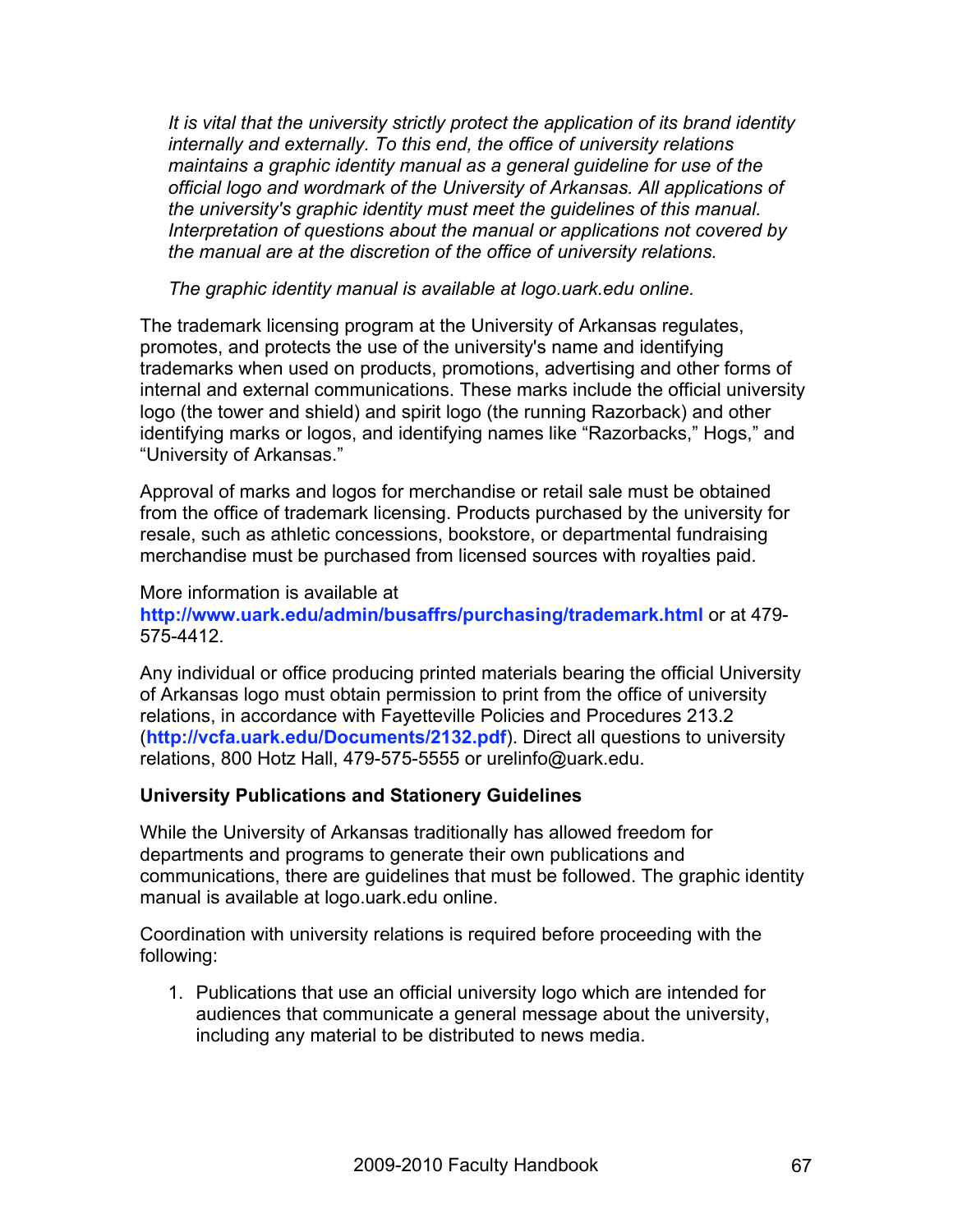- 2. Web pages that represent the university in any official capacity. More information is available at logo.uark.edu, as well as Fayetteville Policies and Procedures 225.0 (**http://vcfa.uark.edu/Documents/2250.pdf**).
- 3. Academic publications that promote specific courses and programs.
- 4. Admissions or related publications intended for prospective students.
- 5. Any deviations from guidelines published in the graphic identity guidelines.

See logo.uark.edu for information on use of the university logo and seal, the printing of university stationery, and related matters. Official university stationery and business cards must be purchased through PMCS-Print. Direct all questions to university relations, 800 Hotz Hall, 479-575-5555 or urelinfo@uark.edu.

# **Facilities**

**Use of University Facilities** (Board Policy 705.1, revised December 4, 2003)

University facilities exist for the primary purpose of serving a planned and scheduled program of educational activity. At times when not required in the regularly planned educational program, university facilities may be made available for extracurricular use to colleges, departments, and other organizational units of the university; to organizations composed exclusively of faculty and staff; to organizations which exist solely for the benefit of the university; and to recognized student organizations with the approval of the faculty adviser. University facilities, under the law, cannot be made available to other organizations for their own purposes. However, when a facility is in use neither for a regularly scheduled educational activity nor for an extracurricular use by one of the university organizations listed above, the President or Chancellor is authorized to approve the use of the facility when such use serves the educational objectives of the university. It is an objective of the university to provide opportunities for university and broader communities to see and hear major leaders from throughout the state, nation, and world. Speeches and debates by or on behalf of candidates for major state or national offices may be scheduled in university facilities under arrangements which allow reasonable opportunities for opposing candidates or points of view. It must be made clear that the university neither supports nor opposes the views stated by and/or the candidacy of such individuals. See Universitywide Administrative Memorandum 715.1 for statement of principles, policies, and procedures.

Many facilities are available throughout the campus, including conference rooms, auditoriums, and meeting rooms of various kinds. Facilities are typically scheduled through the office of the dean or director responsible for the facility or building. Depending upon use, fees may be charged for some activities. See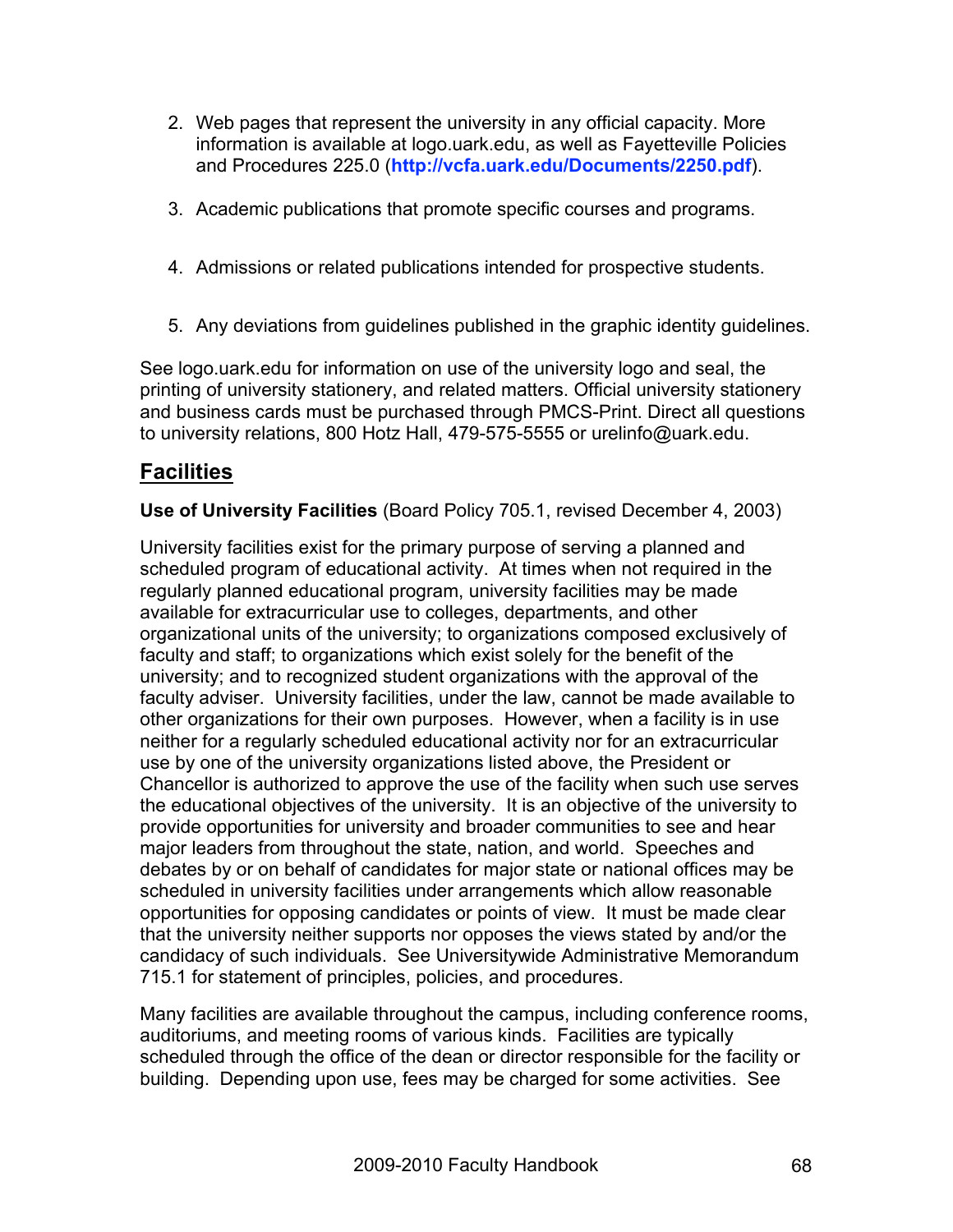Fayetteville Policies and Procedures, 708.0 May 4, 2006 at **http://vcfa.uark.edu/Documents/7080.pdf**

## **Building Executives – Major Duties and Responsibilities**

Fayetteville Policies and Procedures 702.1.

The building executive for each campus facility is the main contact person for that facility. Individuals in the building will contact the building executive relative to problems and concerns, and the building executive will coordinate with Facilities Management, or other University department, to address issues. The building executive will also serve as a key contact for Facilities Management in providing feedback on the condition of academic and administrative space, helping to determine building priorities and identify problems. See the complete policy at the website for a summary of some of the major duties and responsibilities of a building executive.

**http://vcfa.uark.edu/Documents/FayPol\_Facilities\_7021.pdf**

## **Use of Building Exteriors and Roofs**

Roofs of buildings and exterior sides of buildings are not intended for general uses. Access for members of the faculty and their students in connection with a regularly scheduled curriculum course which may require such access is limited to the areas on which decks have been constructed. No roof top research or classroom uses are permitted nor machinery, equipment, antennae, greenhouses, or other property shall be installed on any roofs or roof edges without express written permission from the Director of the Physical Plant. Such requests should be routed through the Physical Plant Service Desk, extension 5050. Rappelling and climbing are specifically prohibited. (See Universitywide Administrative Memorandum 720.1 for details.)

#### **Keys: Authorization, Issue, Return, Replacement**

Keys for university buildings and rooms, except student housing and food service, are issued by the Key Office located within Facilities Management, with customer access through the Service Center entrance and parking located on Mitchell Street.

- **Key Authorization** In order for an individual to be issued keys, the person must present to the Key Office staff a completed Key Authorization card manually signed by the appropriate official authorized to approve the issuance of keys for that particular area and a University of Arkansas identification card. The Key Office maintains a signature file of deans, directors, and department heads who control authorization of access to buildings or parts of buildings. More than one authorization signature may be required for some areas.
- Authorization signatures must be manual; a stamped signature will not be accepted.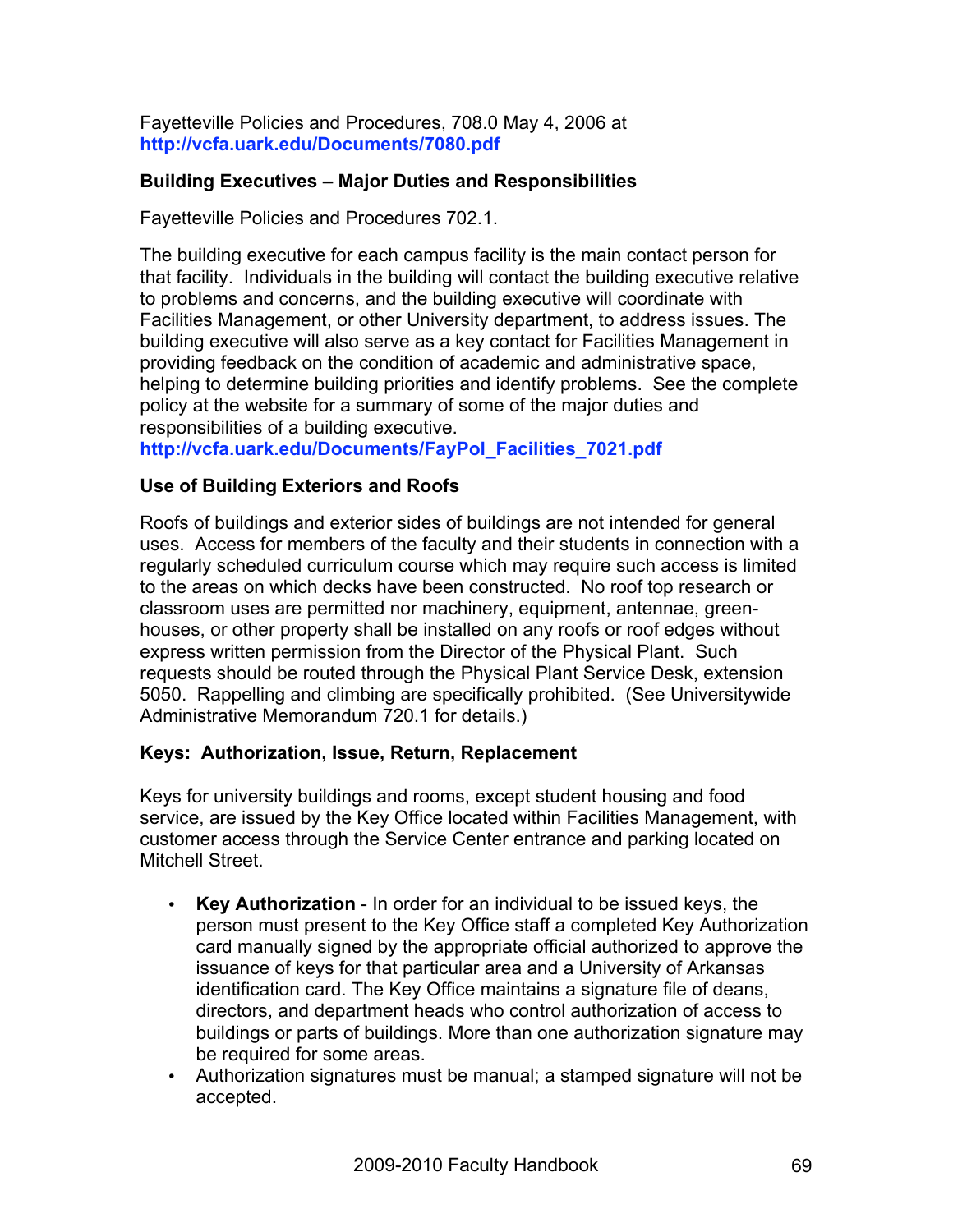- When the authorizing individual is temporarily unavailable, a letter on office letterhead designating temporary authority to another person will be accepted in the Key Office. The letter must contain beginning and ending dates, the signature of the person temporarily authorized to sign for keys, and the signature of the authorizing individual.
- If there are changes in personnel who have signature authorization for specific areas or changes in the areas, the Key Office should be notified immediately and furnished with new authorization signatures and buildings or areas. Forms to indicate changes are available in the Key Office.
- **Key Issuance** The individual to be issued the key must present to the Key Office staff a completed Key Authorization Card manually signed by the appropriate official authorized to approve the issuance of keys for that particular area and a University of Arkansas identification card. The individual receiving the key(s) must:
	- $\circ$  Personally pick up the key(s);
	- o Present their valid University of Arkansas identification card;
	- $\circ$  Sign the card acknowledging receipt and responsibility for the use of the key(s);
	- $\circ$  Key(s) must be picked up within 30 days of card issuance or card becomes invalid.

*Multiple keys may be issued to individuals only*, not departments, with proper authorization.

- **Key Return** Upon the employee's termination or transfer, or the student's graduation, keys must be promptly returned to the Key Office, not the employee's department or the student's college. Keys are issued to the person (not the function, department, or college). The key holder of record must return the keys to ensure there is no question as to what keys were originally issued and which keys are being returned. The key holder will receive a receipt acknowledging what keys were in fact returned. **NOTE: keys are not transferable.** Upon termination, faculty and staff final paychecks may have deductions made if all keys are not returned. A student's transcript may be held until all keys are returned.
- **Lost or Stolen Keys** If a key is lost or stolen, the appropriate dean, director or department head should be notified immediately, as well as the University Police Department. The individual losing the key and/or the department who authorized the issuance of the key will be assessed a fee in accordance with the following schedule:
	- $\circ$  \$10 per individual key
	- $\circ$  \$20 per sub-master key
	- $\circ$  \$50 per master key

As in the past, the key holder or the employees' department may be held responsible for additional expenses due to lost keys, such as theft of university property, damage to facilities, and costs to re-key facilities.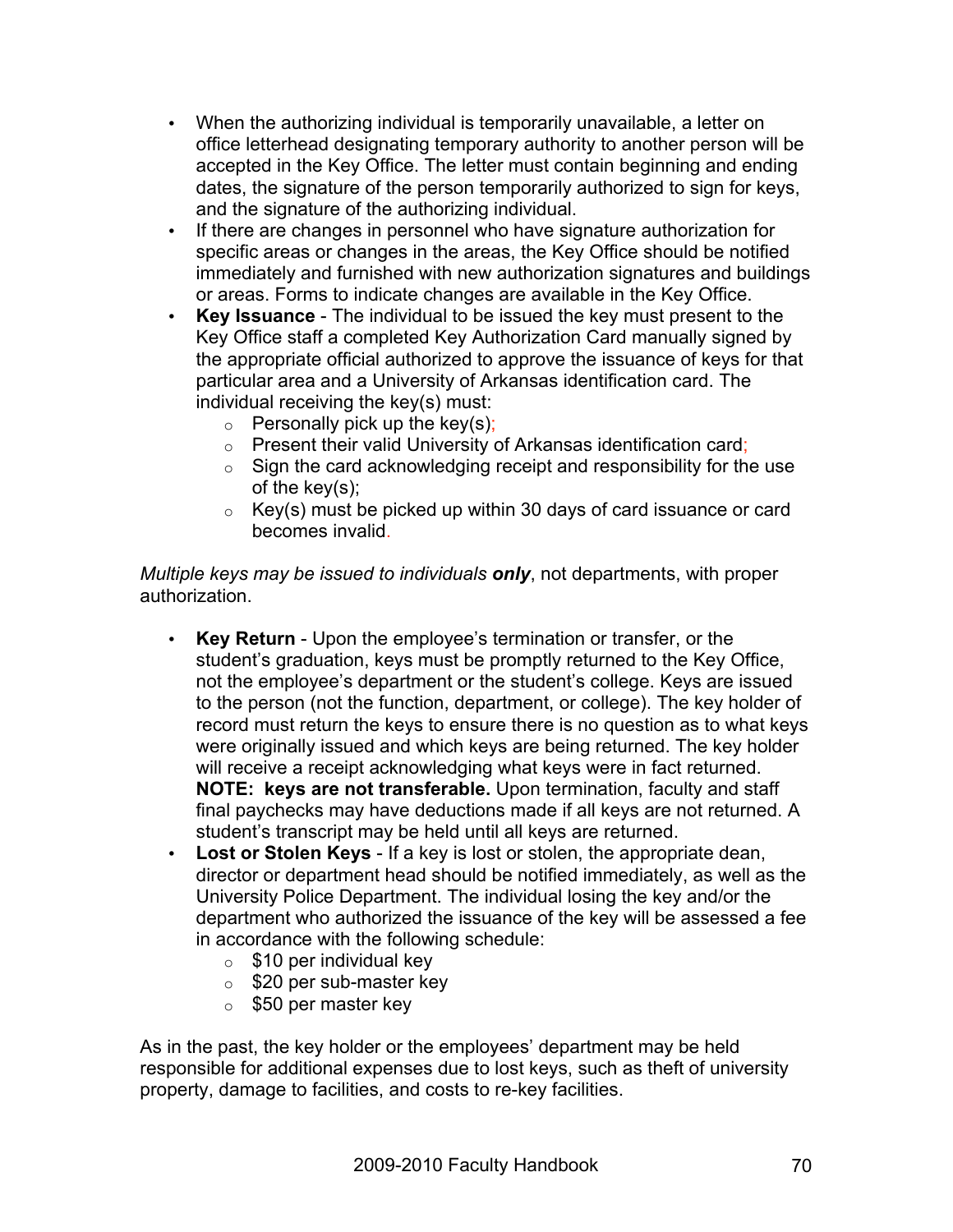- **Re-keying** All Educational and General Purpose facility re-keying due to lost keys will either be performed or authorized by Facilities Management.
- **ANY DUPLICATION OF A UNIVERSITY KEY IS STRICTLY PROHIBITED.**

**If you have questions or need further information, please contact us via email @ keyoffice@uafphpl.uark.edu or call 575-2255.**

# **Workplace Policies**

# **Inclement Weather Policy and Emergency Procedures**

(Fayetteville Policies and Procedures 210.0 and 211.0)

## **http://vcfa.uark.edu/675.htm**

It is the policy of the university to remain open regardless of weather conditions. However, when inclement weather occurs, designated university officials assess weather and road conditions and decide whether it is necessary to close the offices and cancel classes based on whether conditions appear to be such as to allow students, faculty, and staff to safely reach campus. If the university remains open but transit buses run on alternate snow routes, an official inclement weather day will be declared, and employees who arrive within two hours of their normal starting time will be given credit for a full day's attendance. Employees arriving later will be charged the full amount of time involved in their tardiness, and employees not coming to work will be charged a full day's absence. With the approval of the supervisor, an employee may elect to use "leave without pay" in lieu of "annual leave." This will be considered an excused absence. However, individual departments may develop and implement additional policies concerning requirements for essential personnel during periods of inclement weather. If the university remains open, each person is expected to make his or her own determination to work but should make every attempt to get to work within the bounds of personal safety.

Class cancellations made when the university is open or when an inclement weather day has been declared must be made consistent with Academic Policy 1858.10

**http://www.uark.edu/admin/vcacsey/AcaPolicySeries/academic\_policies.ht ml**

For information regarding whether the university is closed or an inclement weather day is declared, use the following sources:

- See the inclement weather web site at **http://www.uark.edu/admin/vcfainfo/policyprocedures/administration. htm**.
- Call 479-575-7000 or the university switchboard at 575-2000 for recorded announcements about closings.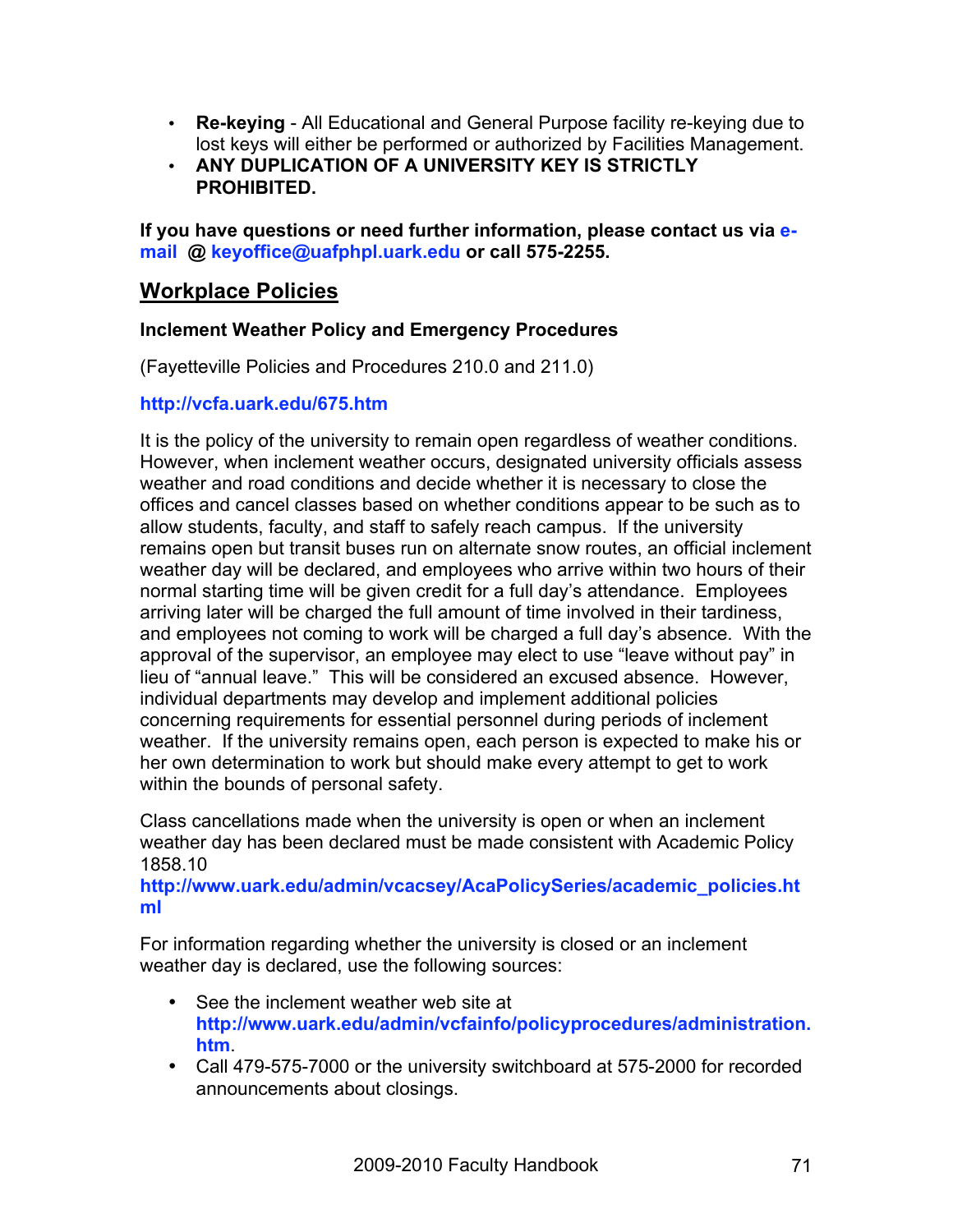- Check voice mail for announcements.
- Listen to KUAF Radio, 91.3 FM, or other local radio and television stations for announcements.
- Contact your supervisor.

If the university remains open, no announcement will be made.

#### **Environmental Health and Safety**

Facilities Management Environmental Health and Safety provides assistance to the university community with a variety of conditions and situations related to environmental and occupational health and safety, including assistance with fire prevention; fire extinguisher testing and replacement; hazardous materials management; chemical handling and storage procedures; laboratory chemicals, biological waste, radioactive waste, or other hazardous waste; radiation safety; occupational health and safety; chemical and laboratory safety; emergency equipment selection and testing; building environmental conditions; compliance with various environmental health and safety laws and regulations; and training in these and other subjects. For environmental health and safety assistance, call extension 5448, or visit the website at

**http://www.phpl.uark.edu/ehs/index.html**

# **On-the-Job-Injury: Workers Compensation**

(Arkansas Code Ann. §11-9-514, 529, 701; AHRMS Policy Manual 105-4)

The Following passage directed to employees is taken from the Arkansas Code:

If you become injured or ill while you are at work due to a work-related incident, you may be eligible to receive Workers' Compensation. Workers' Compensation is available to you by law to ensure that you get appropriate and reasonable medical care for injuries or illnesses sustained while you are on the job. Should your injury or illness require that you take an extended period of absence from work, you may be eligible for disability benefits through Workers' Compensation. Leave taken because of a serious health condition for which Workers' Compensation benefits are received will be designated as Family and Medical Leave if it meets the definitions in Section 7.5, above. Workers' Compensation claims are submitted to the Office of Risk Management. Determination and payment of claims is made by the Public Employee Claims Division located in Little Rock.

For the Procedure for Reporting and Treatment of an On-the-Job Injury of Illness and information on Medical Providers, please see **http://www.hr.uark.edu/general/staffhandbook.asp?SectionNumber=7.15**

#### **Disturbances and Demonstrations**

University regulations prohibit activities which (1) interfere with campus order and access, the normal functioning of the university, or the rights of other members of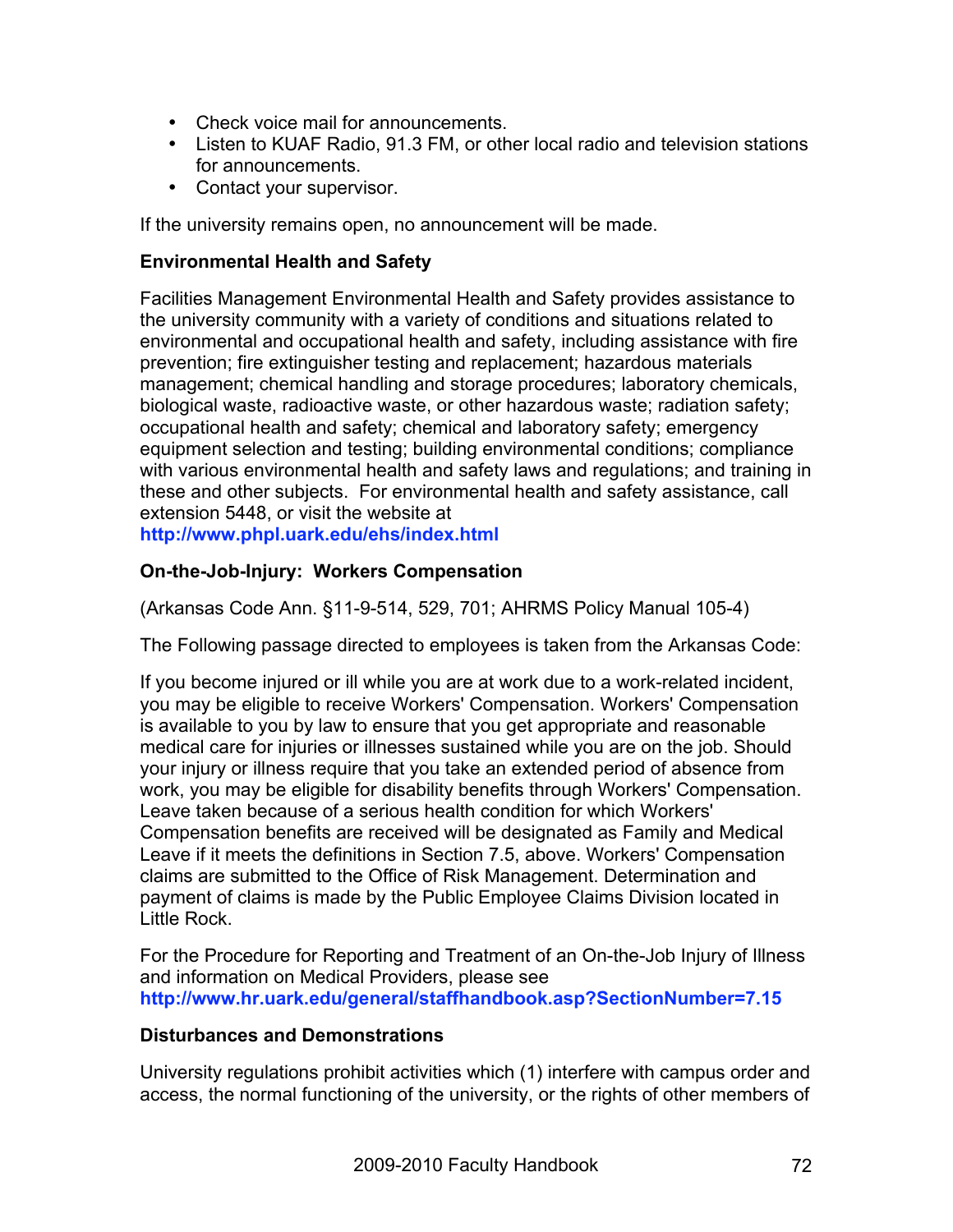the university community; (2) result in injury to individuals on campus, damage to individual or university property, or unauthorized attempted or actual entry into university buildings; and (3) present a clear and impending threat to the safety of individuals, to university property, or to the university community in general. See Act 328 of 1967 and Board Policy 220.1.

## **Alcohol Policy**

Dispensing and consuming alcoholic beverages on state property is strictly prohibited (except for special consideration provided to students aged 21 years or over, who are allowed to consume alcoholic beverages in the privacy of their rooms, in selected residence halls). The consumption of alcoholic beverages on university property or during working hours is prohibited, as is intoxication while on duty as an employee. See Board Policy 705.2.

## **Smoking Policy/Tobacco Use Policy**

(Fayetteville Policies and Procedures, 724.0, March 13, 2008)

I. Purpose

The purpose of this policy is to provide guidelines for the implementation of a policy on the prohibition of tobacco use on the University of Arkansas Campus.

#### II. Background

Each year, approximately 440,000 people die prematurely of diseases caused by smoking, accounting for 1 out of every 5 deaths in the United States (CDC 2003). Use of cigarettes, smokeless tobacco, cigars, pipes, and other tobacco products lead to disease and death. In addition to causing direct health hazards, smoking and smokeless tobacco use contribute to institutional costs in other ways, including fire damage, cleaning and maintenance costs and costs associated with employee and student absenteeism, health care, and medical insurance. Therefore, this policy is designed to include all tobacco products. Because there is no safe tobacco product, the only logical action is to promote a campus that is tobacco free.

It is the policy of the University of Arkansas, Fayetteville to promote the health, well being and safety of students, faculty, staff and visitors while on the campus. Tobacco use and second hand smoke have been identified by the Surgeon General to be the cause of preventable diseases. The University of Arkansas encourages students, faculty and staff to support and use tobacco cessation programs.

The University of Arkansas welcomes students of all ages through a variety of campus programs.

In order to support the health and welfare of visitors of all ages the campus will be free of tobacco use and second hand smoke.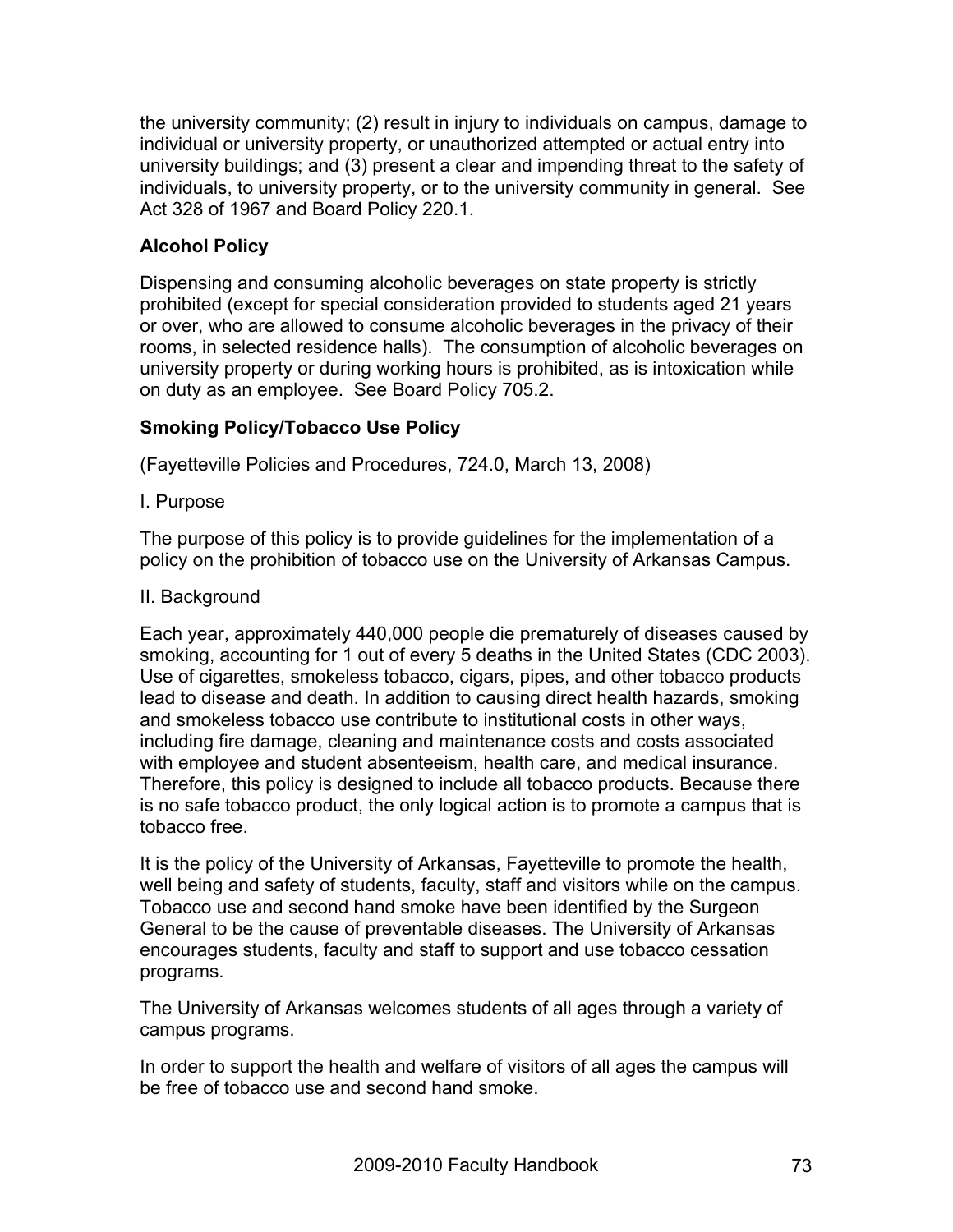III. Policy

- A. Smoking and the use of tobacco products (including cigarettes, cigars, pipes, smokeless tobacco and other tobacco products) by students, faculty, staff and visitors are prohibited on all University of Arkansas properties.
- B. Effective July 1, 2008, the use of tobacco products (including cigarettes, cigars, pipes, smokeless tobacco, or other tobacco products) is prohibited at all times:
	- 1. in all interior space on the University of Arkansas campus;
	- 2. on all outside property or grounds of the University of Arkansas campus\* including partially enclosed areas such as walkways, breezeways and bus shelters;
	- 3. in University of Arkansas vehicles, including buses, vans, and all other university vehicles;
	- 4. in all indoor and outdoor athletic facilities, as well as the grandstands of outdoor facilities.
- C. The university prohibits the campus-controlled advertising, sale, or free sampling of tobacco products on campus.
- D. Littering the campus with remains of tobacco products or any other disposable product is prohibited.
- E. Organizers and attendees at public events, such as conferences, meetings, public lectures, social events, cultural events and sporting events using University of Arkansas facilities will be required to abide by the University of Arkansas policy. Organizers of such events are responsible for communicating the policy to attendees and for enforcing this policy.
- F. Campus organizations are prohibited from accepting money or gifts from tobacco companies.
- IV. Communication of Policy

Signs bearing the message "Tobacco-Free Campus" will be posted at each vehicular and pedestrian University of Arkansas entrance (as applicable), and each building will display a decal that states "Tobacco Free Facility". However, tobacco-free zones apply on the grounds around all University of Arkansas facilities, whether or not signs are posted. No ashtrays or smoking shelters will be provided on tobacco-free campus grounds.

## V. Tobacco Use Cessation Programs

The University of Arkansas is committed to support all University of Arkansas students and employees who wish to stop using tobacco products. Assistance to students, faculty, and staff to overcome addiction to tobacco products is available through Human Resources and the Health Center. Referrals to cessation services are encouraged.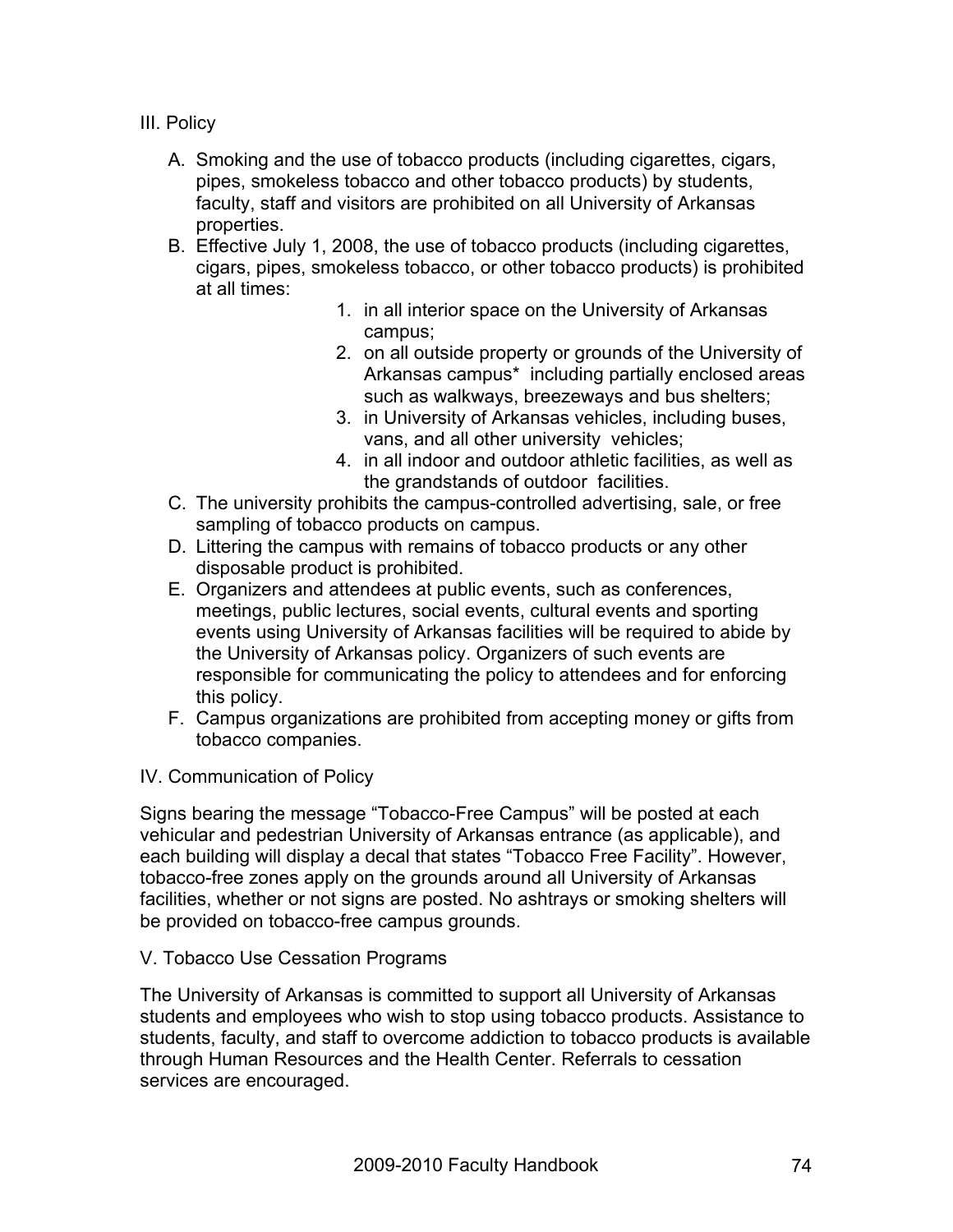#### VI. Compliance

Adherence to the policy cited above is the responsibility of all University of Arkansas students, faculty, staff and visitors. It is expected that all students, faculty, staff and visitors to campus comply with this policy. Members of our campus community are empowered to respectfully inform others about the policy in an ongoing effort to enhance awareness and encourage compliance.

\*Main Campus, Research and Technology Campus, Continuing Education

## **Drug Free Workplace Policy**

(Governor's Executive Order 89-2; approved by Campus Council April 27, 1989)

Drug abuse and use at the workplace are subjects of immediate concern in our society. These problems are extremely complex and ones for which there are no easy solutions. From a safety perspective, the users of drugs may impair the well-being of all employees, the public at large, and result in damage to state property. Therefore, it is the policy of the State of Arkansas that the unlawful manufacture, distribution, dispensation, possession, or use of a controlled substance in a state agency's workplace is prohibited. Any employees violating this policy will be subject to discipline up to and including termination. The specifics of this policy are as follows:

- 1. State agencies will not differentiate between drug users and drug pushers or sellers. Any employee who gives or in any way transfers a controlled substance while on the job or on agency premises will be subject to discipline up to and including termination.
- 2. The term "controlled substance" means any drug listed in 21 U.S.C. Section 812 and other federal regulations. Generally, these are drugs which have a high potential for abuse. Such drugs include, but are not limited to, heroin, marijuana, cocaine, PCP, and "crack." They also include "legal drugs" which are not prescribed by a licensed physician.
- 3. Each employee is required by law to inform the agency within five days after he or she is convicted for violation of any federal or state criminal drug statute where such violation occurred on the agency's premises. A conviction means a finding of guilt (including a plea of nolo contendere) or the imposition of a sentence by a judge or jury in any federal court, state court, or other court of competent jurisdiction.
- 4. The University of Arkansas, Fayetteville, must notify the U.S. government agency with which the contract was made within ten days after receiving notice from the employee or otherwise receiving actual notice of such a conviction.
- 5. If an employee is convicted of violating any criminal drug statute while in the workplace, he or she will be subject to discipline up to and including termination. Alternatively, the agency may require the employee to successfully finish a drug abuse program sponsored by an approved private or governmental institution.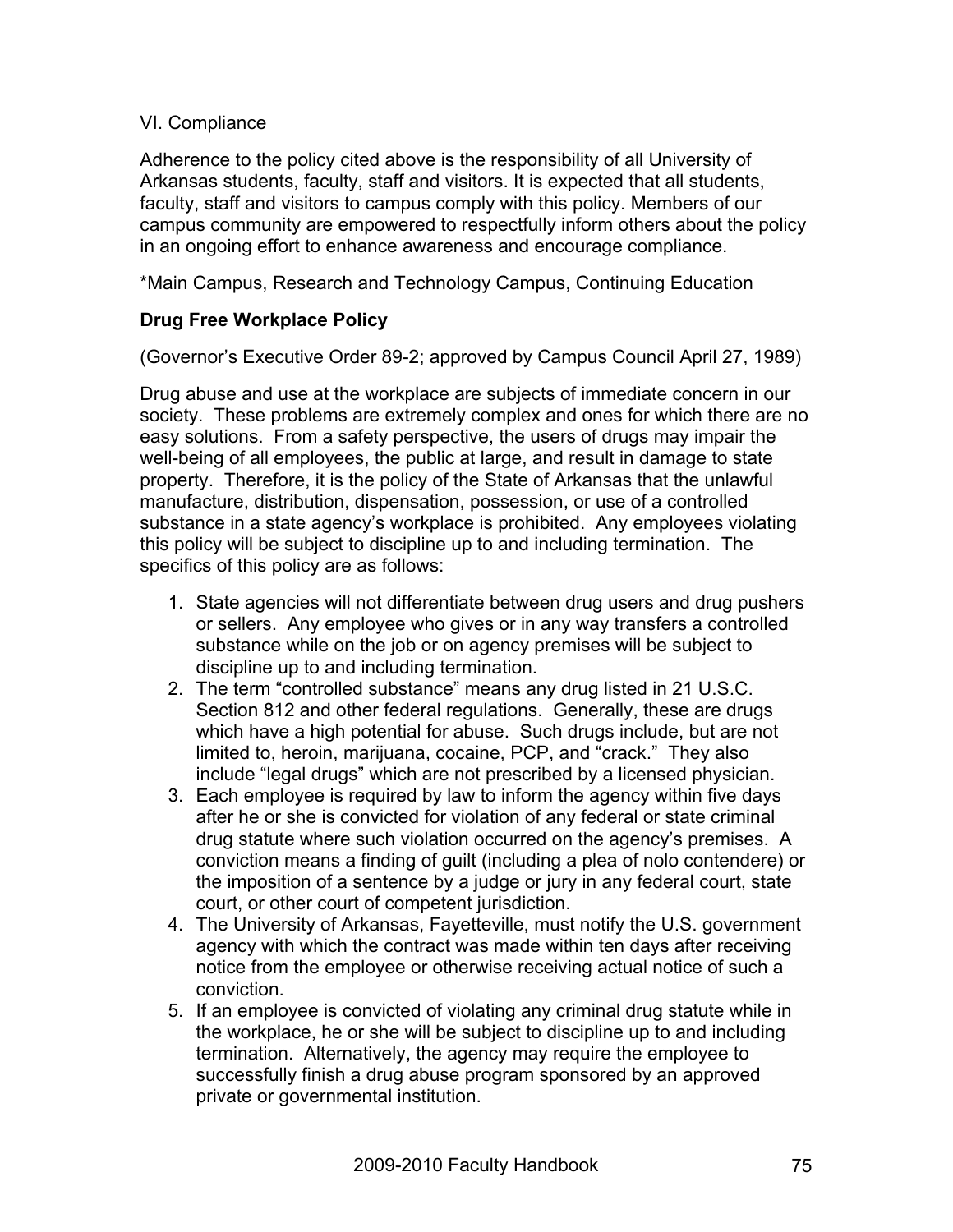6. As a condition of further employment on any federal government contract, the law requires all employees to abide by this policy.

Note: At the University of Arkansas, Fayetteville, sections 3. and 4. of the Drug Free Workplace Policy will be carried out by requiring the convicted employee to inform his or her department head, director, or other appropriate supervisor of the conviction immediately and of having that supervisor report the conviction immediately to the vice chancellor to whom he or she reports. The vice chancellor so notified will convey the information, on behalf of the university, within the required ten-day period, to the U.S. agency with whom the federal government contract in question is held.

## **Workforce Violence Policy**

(Fayetteville Policies and Procedures 416.0, July 1, 2001)

The University of Arkansas is committed to providing a safe, healthful workplace that is free from violence or threats of violence. Reports of threatening or violent incidents are taken seriously and dealt with appropriately. Individuals who engage in violent or threatening behavior may be removed from the premises, and may be subject to dismissal or other disciplinary action, arrest and/or criminal prosecution. The university does not tolerate behavior that is violent, threatens violence, harasses or intimidates others, interferes with an individual's legal rights of movement or expression, or disrupts the workplace, the academic environment or the university's ability to provide service to the public. Violent or threatening behavior can include physical acts, oral or written statements, or gestures and expressions. For procedures on reporting and action, see **http://vcfa.uark.edu/Documents/FayPol\_FacStaff\_4160.pdf**

## **Campus Services**

**The Bookstore** offers a large selection of new and used textbooks, reference books and general reading books, and special orders are welcome. The bookstore also carries art, engineering, architectural and school supplies. The departmental supplies area offers items to UA departments at state contract prices and handles special orders. Textbook orders must be turned in for the summer and fall semesters by April 1, and spring semester orders by November 1. For information regarding textbook orders, call 575-3010. The full text of the textbook order policy and a link to Act 175 of 2007 that sets the adoption deadlines are available on the following website: **http://bookstore.uark.edu/adoption/**

**The Computer Store** carries hardware, software, parts and supplies. The factory-authorized service center also provides repair and upgrade services. The Parking Spot store at the Harmon Street parking facility behind the Walton College of Business provides fully automated dry cleaning service, one-hour photo processing service, car wash, oil change, shipping and mailing services, information center, food and beverages, school supplies, books and magazines.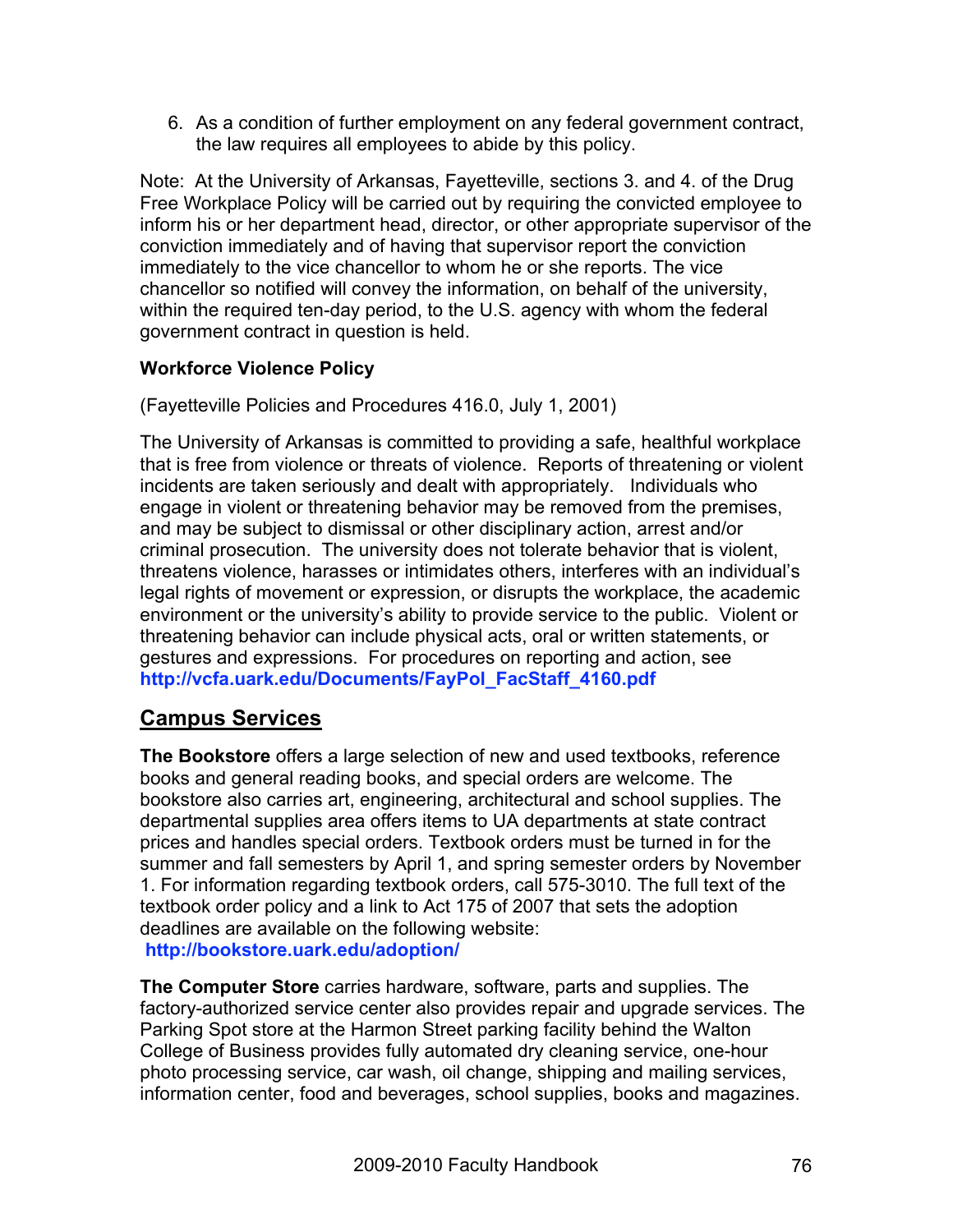The Razorback Shops offers clothing, gifts, cards and snacks. Special orders are welcome. For charge account information, call the bookstore office at 575-3409. [For further details on bookstore services and special opportunities, visit the University Bookstore website at **http://bookstore.uark.edu**

**The Razorback Shops** offers clothing, gifts, cards and snacks. Special orders are welcome. For charge account information, call the bookstore office at 575- 3409. For further details on bookstore services and special opportunities, visit the University Bookstore website at **http://www.uark.edu/bookstore**

Discounts - Faculty and staff receive a 10 percent discount on books (new, used, and general reading), supplies, clothing, gifts and sundries. There are no discounts on food, magazines, or on faculty/staff computer store purchases.

#### **Print, Mail, Copy Solutions (PMC Solutions)**

Printing and copying services are available to the campus through an on-campus printing facility, a convenience copy center, and student and departmental convenience copiers located throughout the campus. In most cases, these services can be billed to departmental accounts.

The on-campus printing facility is located in the PMC Solutions-Print building at 1580 W. Mitchell Street. This facility offers a full range of printing services from design advice to delivery of the finished product. Among the many options available are prepress services including but not limited to: pagination, graphic design, high resolution digital color proofing and output directly to film. PMC Solutions-Print is capable of utilizing a variety of software applications on both the Macintosh and Windows platforms. The press and post press areas offer single and multi-color printing including five-color printing. The I-Gen digital color press that offers high quality, cost effective, color imaging is located here. These areas also offer folding, trimming, saddle and perfect binding, perforating, crash numbering, and numerous other finishing processes. The Book Factory produces on demand soft cover perfect bound books at low to medium quantities at a very reasonable price.

The department provides delivery of the university's United States Postal Service (USPS) mail and campus interdepartmental mail as well as processing outgoing university mail via USPS, United Parcel Service (UPS), and express carriers. A complete list of services and guidelines may be obtained from PMC Solutions-Mailing, 105 Arkansas Union, or by calling 575-5649. Although personal mail is not permitted in the university mail system, a Post Office station located next to Mailing Services is maintained on the first floor of the Arkansas Union to accommodate personal mail. The Post Office/Postal Plus facility offers USPS, P.O. box rental, services by carriers such as UPS, and Federal Express, as well as money orders, gift wrapping, packaging materials and FAX services. Please visit the mailing services website at **http://pmcs.uark.edu/mailhome.html** for more information.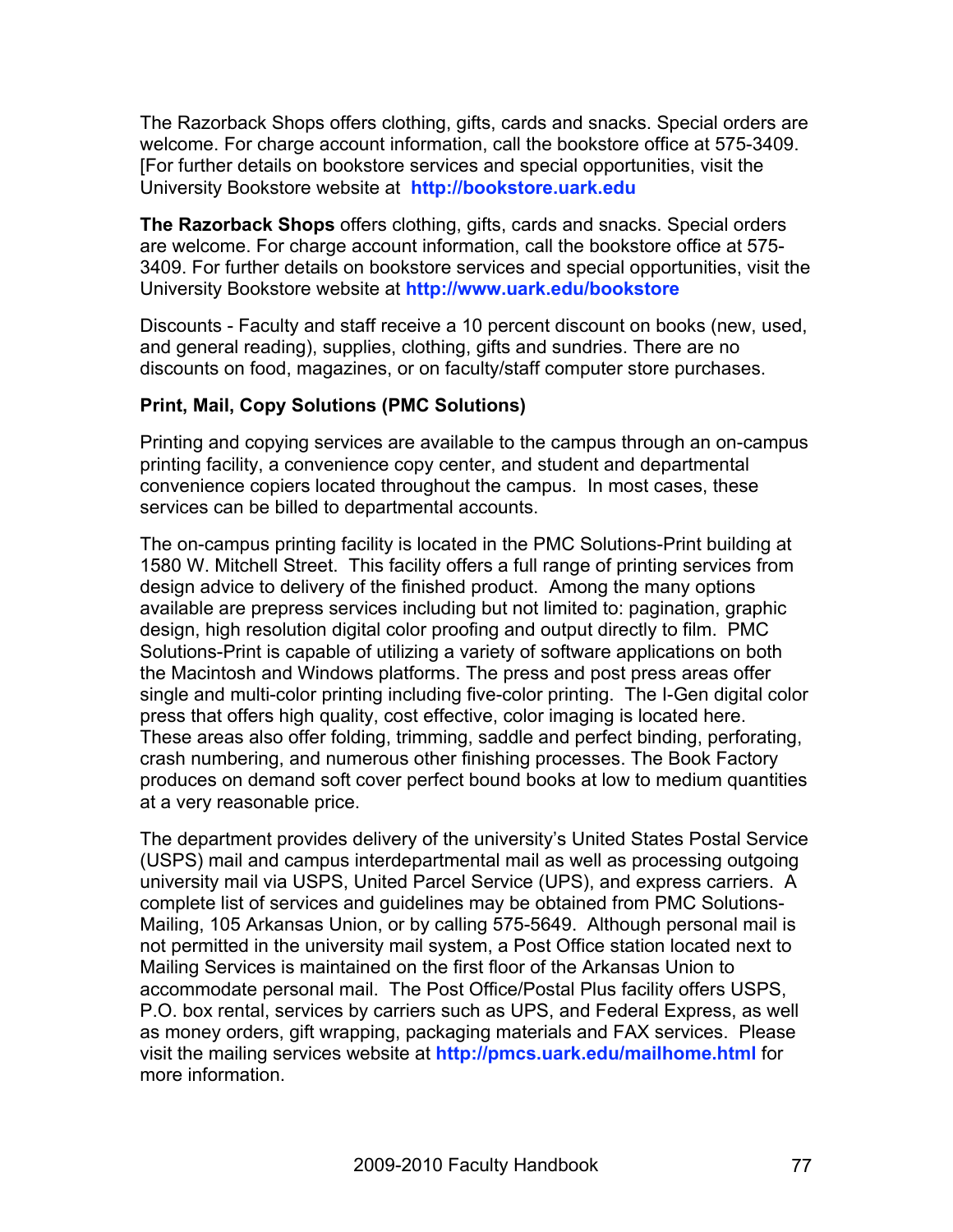The copy facility is located at 213 Arkansas Union. The copy center offers a variety of services including pick-up and delivery, convenience copying, sending and receiving faxes, high speed reproduction of exams, thesis, dissertations, class materials, and reports on a variety of paper stocks, binding with thermotape, plastic coil, GBC, other methods, and many other products including labels, certificates and both black and white and color transparencies. Other specialty services available include full-color copying from various media, prints, drawings, drymounting, large document copying for items such as signs or displays, and demand bookbinding which produces an attractive hardbound book.

For additional information, call PMC Solutions-Print at 575-2646 or PMC Solutions-Copy at 575-6832 or visit the website on line: **http://pmcs.uark.edu**.

#### **Transit System**

Razorback Transit provides fare-free fixed route bus service to University of Arkansas students, faculty, staff and the general public during all hours of operation. Complimentary Paratransit van service is also available for all certified eligible individuals who cannot ride the fixed route buses. Full transit services are provided, with 14 buses serving ten routes, Monday through Friday from 7:00 a.m. to 6:00 p.m. on class days throughout the fall and spring semesters (mid August to mid May). On final exam days, only one bus will serve each route. Bus service is not provided on official university holidays.

Night reduced service is provided Monday through Friday 6:00 p.m. to 10:30 p.m. throughout the fall and spring semesters (mid August to mid May). The night reduced service combines the ten regular routes into four reduced routes. All routes, with the exception of Red are on a thirty-minute schedule and depart the Garland Transit Facility on the half hour. The Red route remains on a one-hour schedule and departs the Garland Transit Facility each hour, with the last departure at 9:00 p.m.

Saturday reduced service is provided during the fall and spring semesters from 7:00 a.m. to 10:30 p.m. Saturday reduced service routes cover the same areas as the night reduced routes, and the time intervals are the same. All route maps are available on line at transit.uark.edu under Transit Operations. They are also available on each bus, the Student Union Information Service Desk, and at the Transit and Parking Department at 155 Razorback Road (ADSB 131). Gold and Silver route service will be available to the general public and students on home football game Saturdays. There will be a special map and directions for these days.

Summer Reduced Service is provided from 7:00 a.m. to 6:00 p.m. with the same routes in operation as the Night Reduced Service (mid May to mid August). There is no Saturday service during this time. During semester break (mid December to mid January) the reduced service schedule is observed.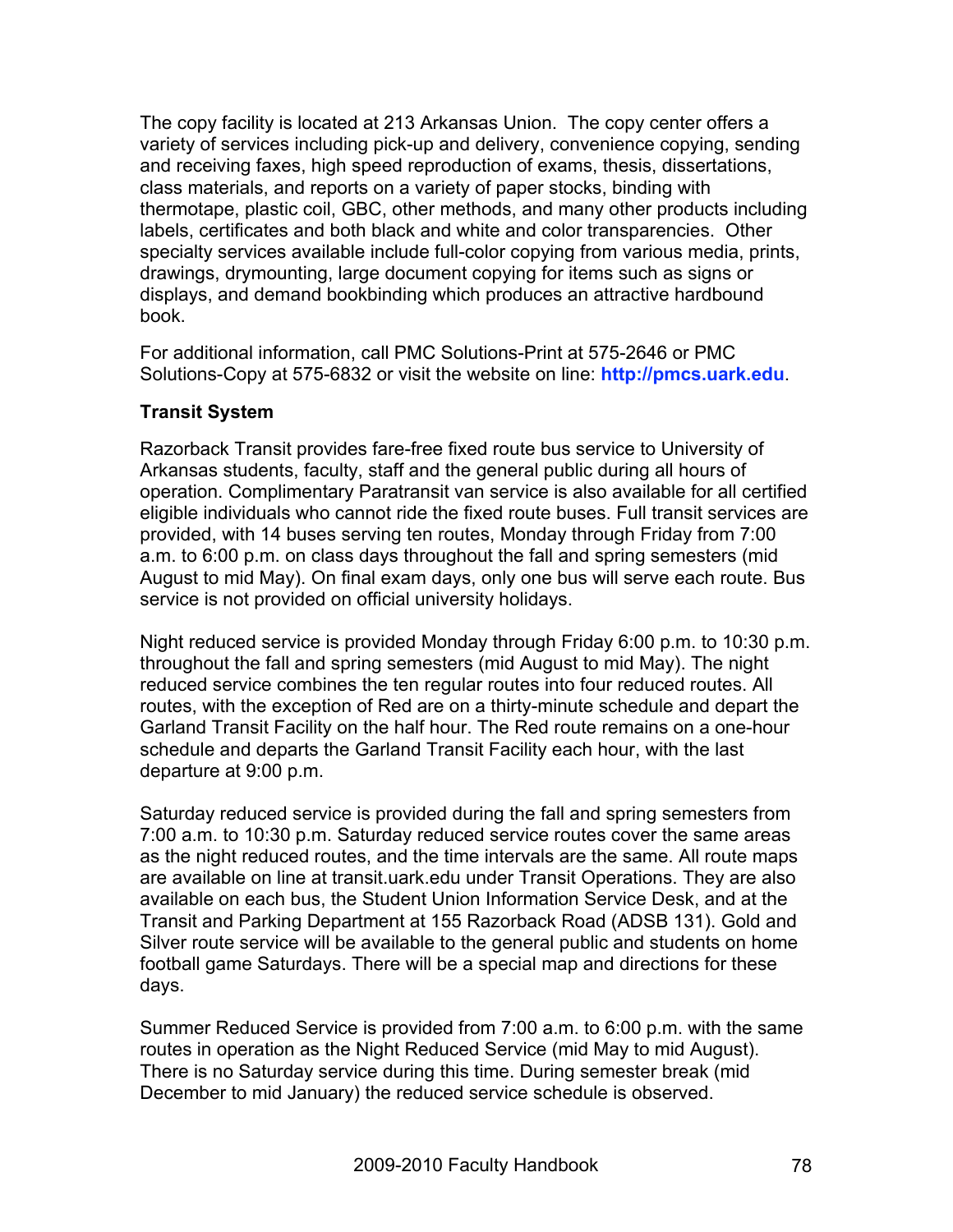Charter bus services are available to all university departments, at reasonable rates, for field trips. For charter arrangements or information, contact the Transit and Parking Department (479) 575-7913.

## **Parking on Campus**

Regulations for parking and traffic control, with appropriate penalties for violations, have been approved by the Board of Trustees. Any person who parks a vehicle on campus must display a valid parking permit on that vehicle, or park at a parking meter and pay the posted meter fee. Parking permits and copies of regulations with maps indicating authorized parking zones may be obtained from the Transit and Parking Department in the Administrative Services Building at 155 Razorback Road or the Parking Office in the Harmon Avenue Garage. Faculty/Staff permits may be purchased on a payroll deduction plan or credit card on the Internet at **http://parking.uark.edu/payrollDeductionForm.pdf** or by credit card, cash or check in person at the Transit and Parking Department in the Administrative Services Building or the Harmon Avenue Parking Garage. Faculty hosting events on or inviting guests to campus are responsible for coordinating parking for their guests through the Transit and Parking Department. Call 575- PARK (7275) for further information. Parking information is also available on the web at **http://parking.uark.edu/**.

(See also Act 328 of 1967 and Fayetteville Policies and Procedures 320.0 and 320.1).

## **University Identification Cards**

The Campus Card Office in room 427 of the Arkansas Union issues photo identification cards to faculty, staff, and students of the university. The schedule for taking I.D. photos is Monday through Thursday, 8 a.m. to 6 p.m., Friday 8 a.m. to 5 p.m. For schedule changes or special scheduling problems, call 575- 7563. New faculty and staff members must present an authorization from their department and a driver's license, passport, or military ID. The authorization form can be obtained at the Campus card office or on line at **http://campuscardoffice.uark.edu**. Click on the forms button on the left.

Students must show a driver's license, passport, or military ID and pay \$22.00. The replacement charge for all lost, damaged, or stolen I.D.s is \$18.00. Faculty and staff members who are also enrolled as students do not need a Campus Card with a student designation. The computerized I.D. card system allows for verification of current enrollment. New faculty and staff must have their Campus Card in order to obtain keys from the Key Office. Campus Cards are required to check out library books, enter the HPER Building, and other activities. Another feature of the I.D. system allows cardholders to deposit money to their card account called Razorbuck\$ in order to make cashless purchases. Razorbuck\$ can be used at most university locations including general access copiers, at select vending machines, and many retail locations both on and off campus. A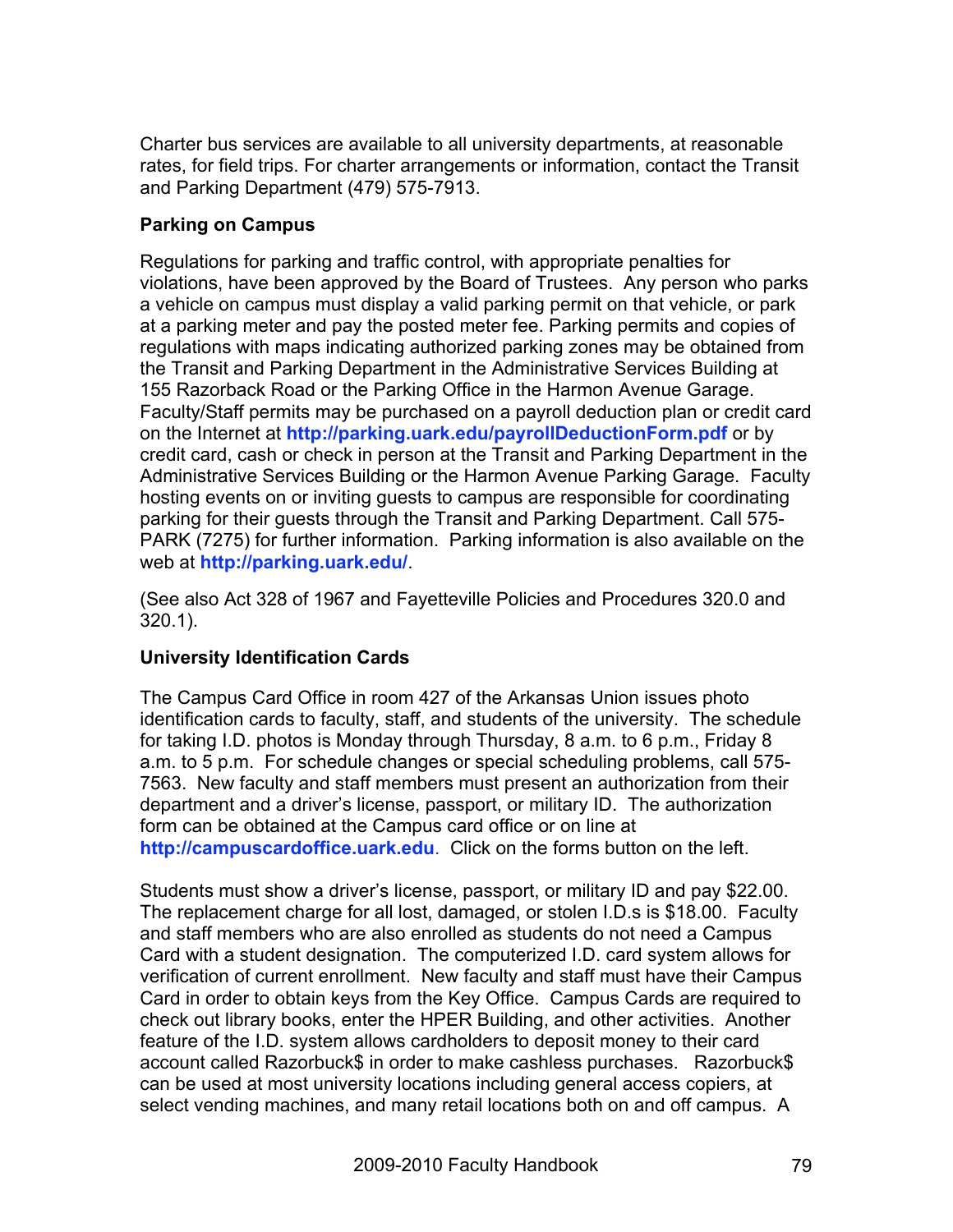complete list of locations can be found at **http://campuscardoffice.uark.edu**. Deposits can be made in the Campus Card Office during business hours with cash or check. Also deposits can be made at the Razorbuck\$ machine on the 2nd floor of Mullins Library, the Law Library, and in the Arkansas Union Living Room with cash only. The easiest and quickest way to add money to Razorbuck\$ is over the web at **http://razorbucks.uark.edu**. For more information, call extension 575**-**7563.

#### **Lost and Found Operating Procedures**

Facilities Management Central Supply has been designated as the central repository and controlling agency responsible for lost and found property for the University campus. Other departments on campus have a lost and found designation for the department and contact information available at the following link http://uarklf.com/selectitemtype.aspx

 All designated Lost & Found locations log found property, as it is delivered, into the online log using Returnity™ Lost & Found software. The public log, which is accessible for viewing by anyone via the Internet can be accessed on the home page of the University's web site http://www.uark.edu/home/ by clicking on the "Current Students" or "Visitors and Fans" buttons at the top of the page. The link is listed as "Lost & Found" which takes the inquirer to the Lost & Found public log of found property.

Designated personnel log found property and provide the following information: Item Type, Where Lost/Found, Make, Color, Description and Location. A "Report Number" is automatically assigned to each new Case Report.

The "Reserved Description" field is available only to the designated/registered log users to record information about the property which only the owner would know.

#### A. Logging Found Property:

1. All property delivered to Facilities Management Central Supply will be logged as found in the online log Returnity™. All property delivered to other Lost & Found locations which have Returnity™ software installed will be logged in the online log, and the location will be selected to indicate the location where the property resides. "Location" on the online form becomes "Claim Location" on the public online log and directs the inquirer to the appropriate department. If property is transferred to another department such as Central Supply (Facilities Management), the "Property Case Report" will be edited to select the new location.

2. All articles delivered to Central Supply or the other campus locations that are identifiable to a specific individual will be logged with the individual's name, address if shown, and any other information that is known. Such property will have every reasonable effort made to contact the individual to let the person know where to claim the property.

Articles of value that have identifying characteristics (model #'s, serial #'s, special markings, etc.) will be screened through UAPD by calling 575-2222. Such contact will be noted in the comments section of the "Property Case Report."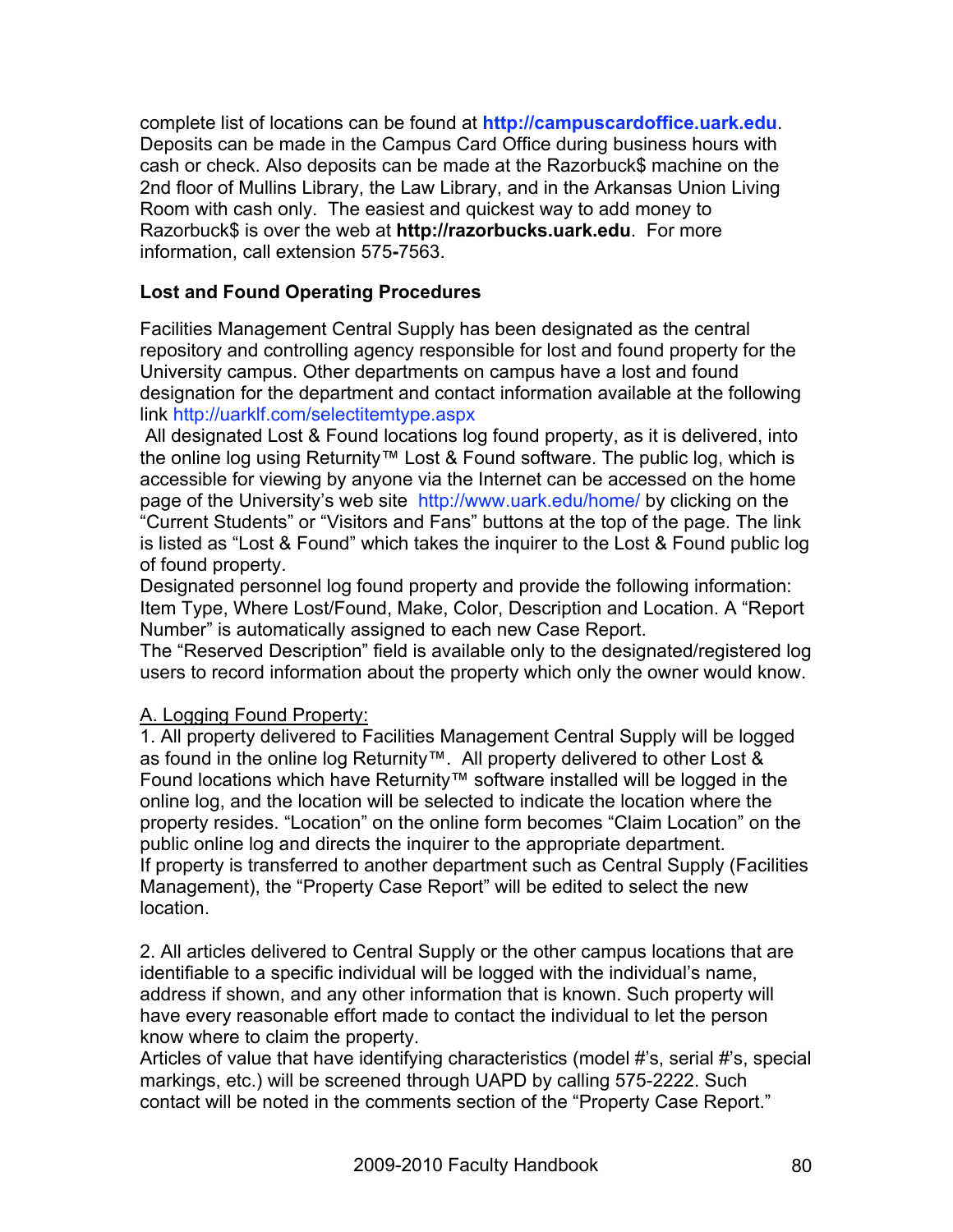3. Each article taken into Lost & Found will be identified with its "Report Number" and will be placed in a secure storage location.

4. University I. D. cards will be logged and delivered by hand, as soon after receipt as is practical, to the Arkansas Union campus I. D. office.

5. All University of Arkansas keys found and delivered to Central Supply or other Lost & Found locations will be logged and then turned in to the Facilities Management Key Office as soon as practical. Keys will be hand delivered to the Key Office. "Claim Location" will indicate FAMA Key Office.

#### B. Disposition of Lost & Found Articles:

All unclaimed articles will be held for a minimum of 60 days. After 60 days articles will be assigned a final disposition. Items of value will be donated to a local charity such as The Salvation Army, Seven Hills Homeless Shelter or, in the case of books, Ozarks Literacy Council.

Found cash will be deposited in a VCFA holding account via Facilities Management Accounting.

Articles of a personal nature such as credit cards or driver's licenses will be destroyed (shredded) and disposed of in a non-compromising manner. Articles such as soap, cosmetics, class notes, etc. will be destroyed. Check Books will be returned to the issuing bank and signed for by a bank representative.

Disposition of each item will be noted in the "Disposition" section of the "Property Case Report" by date and type of disposition. After disposition has been noted, the record will be deleted. All deleted records are available to the administrator(s) as a "View Deleted Records" report.

## C. Return of Property to the Rightful Owner:

1. When receiving inquiries regarding a lost article, the caller will be referred to the on line public log if they are in a position to access it, or the Lost & Found operator will review the log for them. If the property has not been logged, the caller will be referred to the Campus Lost & Found web site to report a lost item.

2. If it appears that the item in question has been logged, the Lost & Found operator will check the log description, use the "Reserve Description" information and try to determine if the item in question is indeed the caller's. If it is a match, the caller will be advised of the "Claim Location." Disposition on the "Property Case Report" will indicate date, return to owner, released to and released by information, the form printed and signed by the owner at the time of pick up. The record will then be deleted from the log.

3. The finder of lost property must advise Lost & Found if they desire or intend to claim the property if the rightful owner does not. Each instance of such claim by the finder must be reported in detail to the University's Office of General Counsel for a determination of disposition on a case by case basis.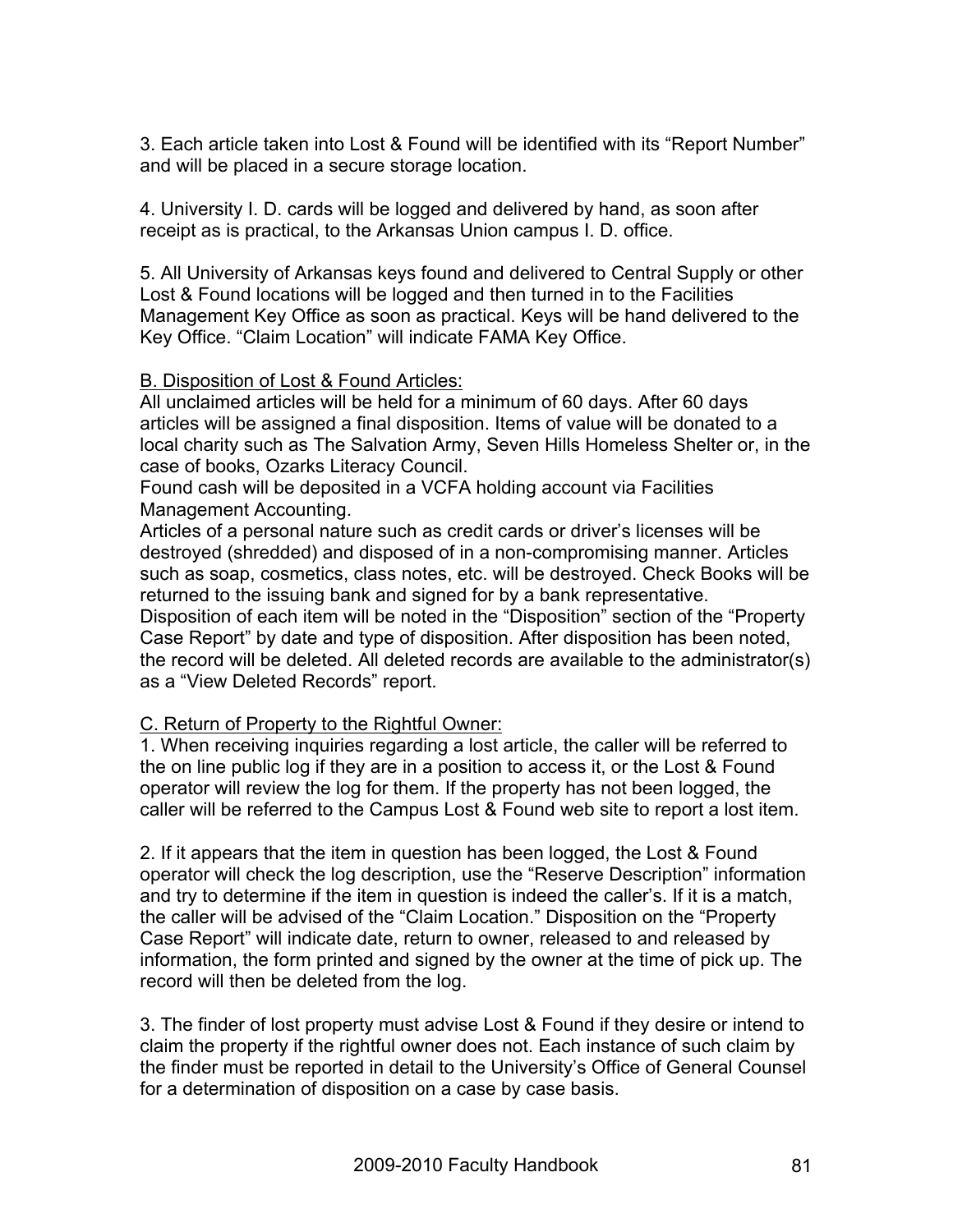## D. Custodial Responsibility Of Lost & Found Property:

Campus Lost & Found locations assume responsibility for property only after it is delivered to the location. At that time the receiving location has the responsibility of protecting and securing the property until it is returned to the rightful owner or a final disposition pursuant to section B. is made.

For additional information on UA policies, including listings of policies, visit the following websites.

*Board of Trustees Policies* are available at **http://vcfa.uark.edu/741.htm**

*Fayetteville Policies and Procedures* are available at **http://vcfa.uark.edu/675.htm**

*Academic Policies* are available at **http://www.uark.edu/admin/vcacsey/AcaPolicySeries/academic\_policies.ht ml**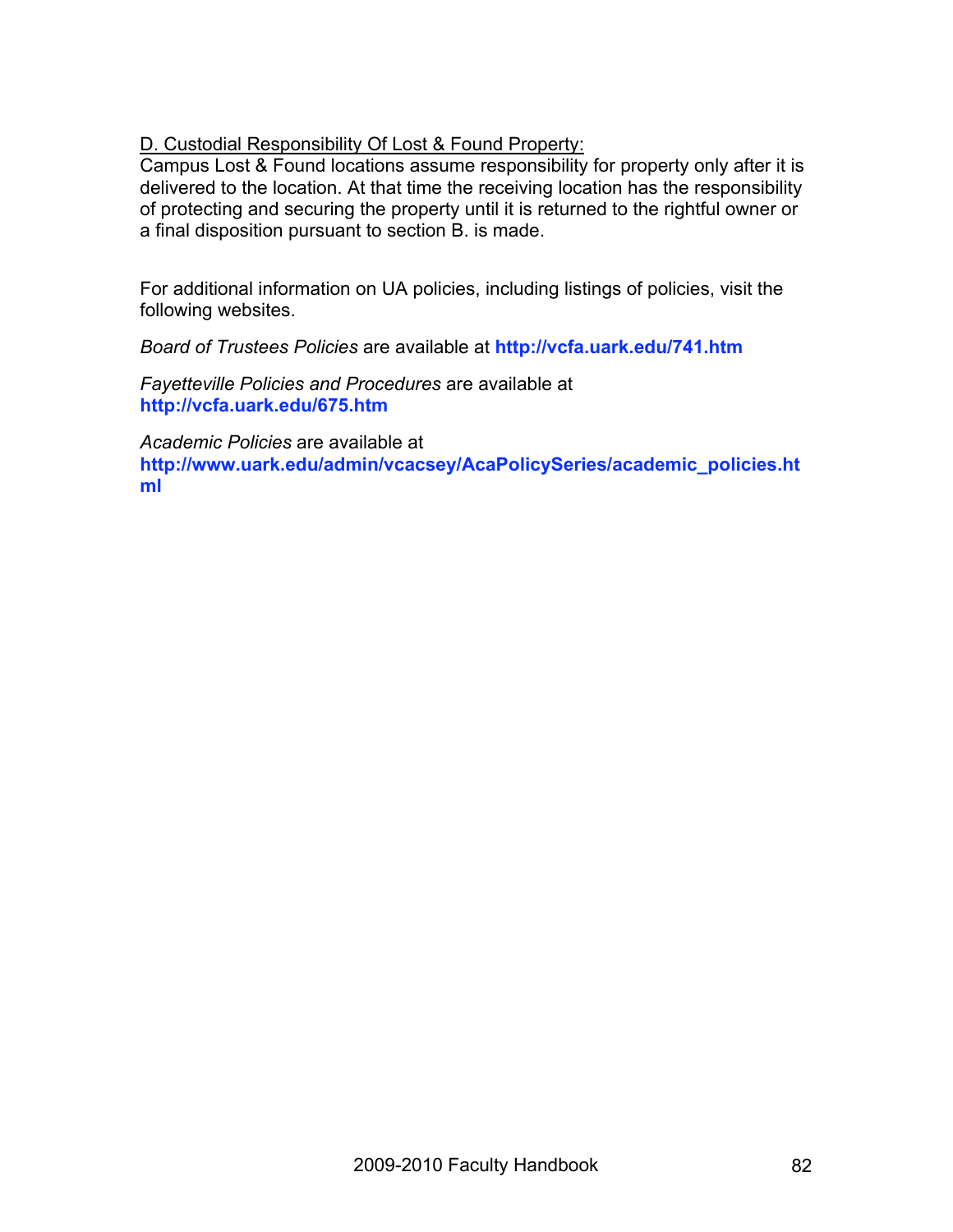# **V Policies on Employment, Student Records, Sexual Assault and Sexual Harassment**

## **Federal Laws and Executive Orders**

The Following apply to the operation of all units of the university: Title VI of the Civil Rights Act of 1964 prohibits discrimination on the basis of race, color, or national origin by educational programs receiving federal funds.

Title VII of the Civil Rights Act of 1964, as amended by the Equal Employment Opportunity Act of 1972, prohibits discrimination in employment (including hiring, upgrading, salaries, fringe benefits, training, and other conditions of employment) on the basis of race, color, religion, national origin, or sex.

The Civil Rights Act of 1991 amends the provisions of the ADEA, and the ADA, bringing together prohibition of discrimination on the basis of age for person over 40 and disability.

Executive Order 11246, as amended by Executive Orders 11375 and 12086, prohibits discrimination in employment by federal contractors on the basis of race, color, religion, national origin, or sex.

The Equal Pay Act of 1963 prohibits discrimination in salaries on the basis of sex. Title IX of the Education Amendments of 1972 (Higher Education Act) prohibits discrimination on the basis of sex against students or others in education programs or activities.

Title VII (Section 799A) and Title VIII (Section 845) of the Public Health Service Act, as amended by the Comprehensive Health Manpower Training Act, and the Nurse Training Amendment Act of 1971, prohibit discrimination based on sex in admission of students to federally assisted health personnel training programs and in employment practices in these programs.

The Age Discrimination in Employment Act covers people over the age of 40 and forbids discrimination on the basis of age unless age is a bona fide occupational qualification.

The Rehabilitation Act of 1973 prohibits discrimination in employment of qualified individuals with disabilities. The same act prohibits discrimination against students with disabilities.

The Americans with Disabilities Act of 1990 also prohibits discrimination against students, employees, and the general public on the basis of disabilities.

The Vietnam Era Veterans Readjustment Assistance Act of 1974 prohibits discrimination against qualified disabled veterans and veterans of the Vietnam era. If you are a Vietnam-era veteran, a disabled veteran, or if you have a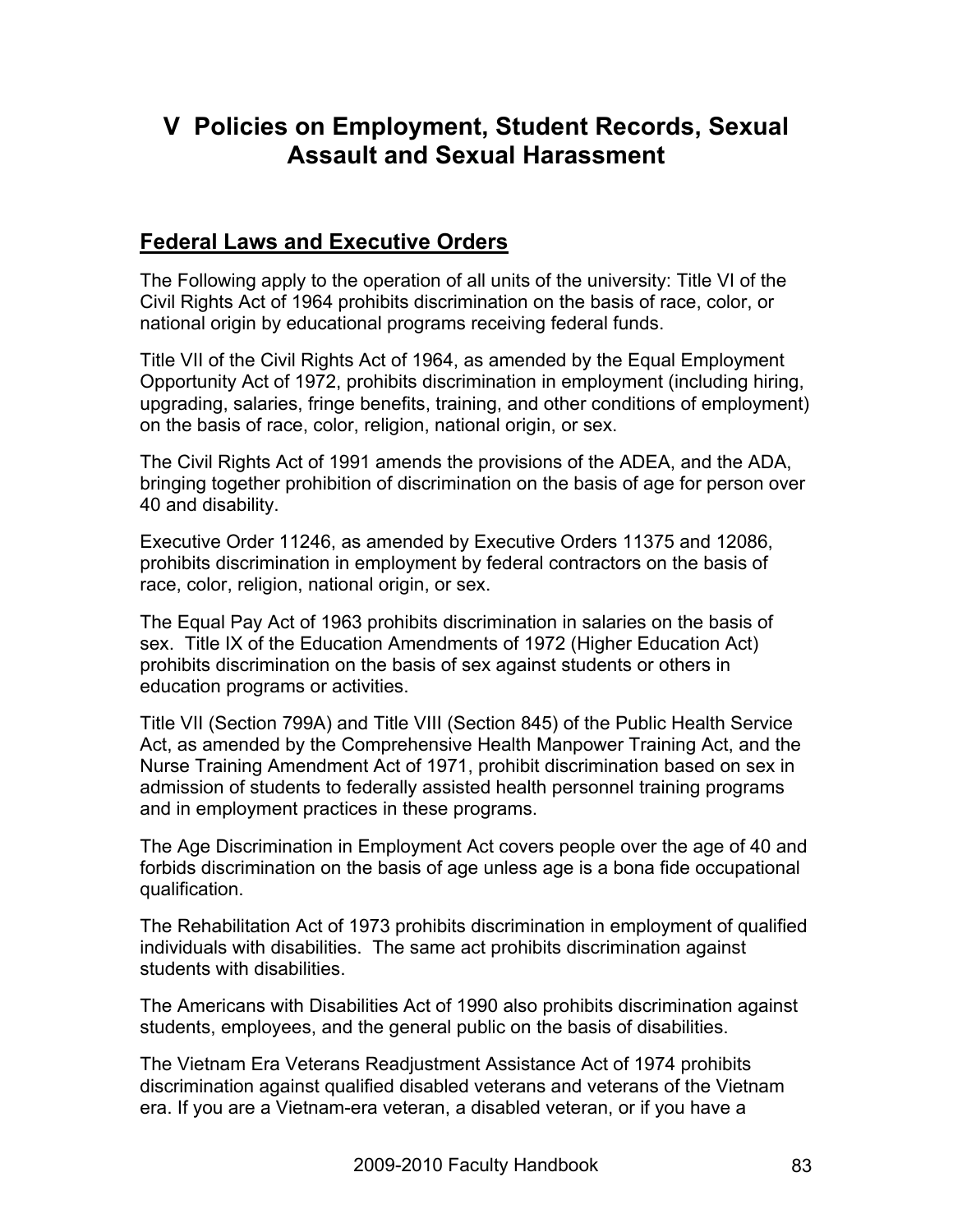disability that requires accommodation, please notify the Office of Affirmative Action of your status.

# **Non Discrimination**

In the Spring of 1983 the Campus Council adopted a statement regarding discrimination which was amended in the Fall of 1991: "The Campus Council of the University of Arkansas, Fayetteville, does not condone discriminatory treatment of students or staff on the basis of age, disability, ethnic origin, marital status, race, religious commitment, sex, or sexual orientation in any of the activities conducted upon this campus. Members of the faculty are requested to be sensitive to this issue when, for example, presenting lecture material, assigning seating within the classroom, selecting groups for laboratory experiments, and assigning student work. The University faculty, administration, and staff are committed to providing an equal educational opportunity to all students."

The University of Arkansas is committed to the policy of providing educational opportunities to all qualified students regardless of their economic or social status, and will not discriminate on the basis of handicaps, race, color, sex, creed, veteran's status, age, marital or parental status, or national origin.

In the area of employment (including hiring, upgrading, salaries, fringe benefits, training and other conditions of employment), the University will not discriminate on the basis of race, color, sex, creed, veteran's status, age, marital or parental status, or national origin, and it does not discriminate against qualified handicapped individuals or veterans, in treatment or employment in its programs and activities. The Office of Affirmative Action has been designated to coordinate efforts to comply with laws and regulations relating to affirmative action and nondiscrimination.

## **Personally Identifiable Student Records**

The university adheres to the requirements of the "Family Educational Rights and Privacy Act of 1974" as amended (Buckley Amendment). Under this act, students have a right of access to personal records, may challenge the content of records, and have the assurance that their records will be kept confidential. There are exceptions to these regulations which must be carefully observed and documented. See the Catalog of Studies for additional information: http://catalogofstudies.uark.edu/

## **Sexual Assault Policy** (Adopted by the Campus Council, Sept. 23, 1993)

## **Policy Statement**

It is the policy of the University of Arkansas to prohibit sexual assault and to prevent sex offenses committed against students, employees, visitors to the campus, and other persons who use University facilities. Sexual assault is an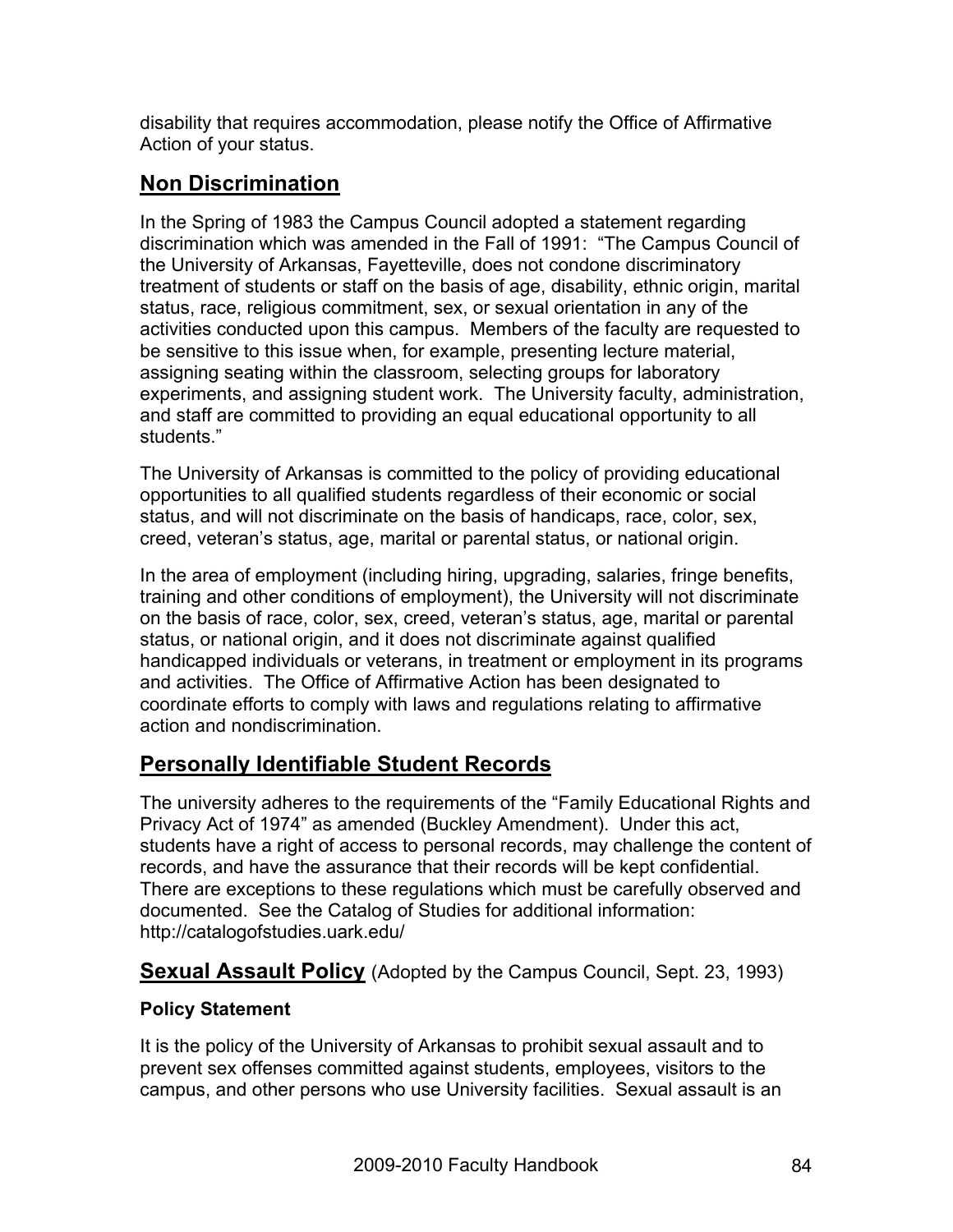extreme form of sexual harassment. Sexual harassment is prohibited by University policy and is a form of sex discrimination prohibited by Title VII of the Civil Rights Act of 1964 and by Title IX of the Education Amendments of 1972. Sexual assault is also a crime, defined by the Arkansas criminal code.

#### **Definitions**

Sexual assault may include any involuntary sexual act which a person is threatened, coerced, or forced to engage in against her or his will. Sexual assault may be committed by a stranger or by an acquaintance.

Acts defined as sexual assault include rape, date rape, acquaintance rape, and gang rape, but may also include sexual touching of another person against his or her will, and forcing an unwilling person to touch another person sexually.

Sexual assault occurs when such acts are committed either by force, threat, or intimidation, or through the use of the victim's mental or physical helplessness, of which the assailant was aware or should have been aware.

#### **Responsibility to Report**

Any student, faculty member, staff member, administrator, or visitor to the campus who has experienced or witnessed sexual assault should report the assault immediately to the University Police (Department of Public Safety. If the assault occurred outside the jurisdiction of the University Police, they will assist in reporting it to the proper authorities.

Sexual assault may also be reported to the Fayetteville police, if it occurred within the city limits, or to the police of another municipality if the assault occurred within another township or city which has a police force. It may be reported to the Washington County Sheriff's Department if it occurred outside city limits but within the county. Sexual assault may also be reported to the community Rape Crisis Help Line.

#### **Preserving Evidence**

It is important that evidence of sexual assault be preserved, because it may be necessary as proof in a criminal case. Victims and others should not alter the scene of the attack. The victim should not change clothes or take a bath before calling the police or Rape Crisis. The victim should be taken to a local hospital which has kits to collect and preserve evidence of rape and sexual assault.

## **Availability of Counseling**

Counseling and other mental health services for victims of sexual assault are available on campus and in the community. Students and employees may use the Counseling and Psychology Services (CAPS) unit of the University Health Center. The Psychological Clinic of the Department of Psychology may be able to provide assistance in some cases. Community mental health agencies, such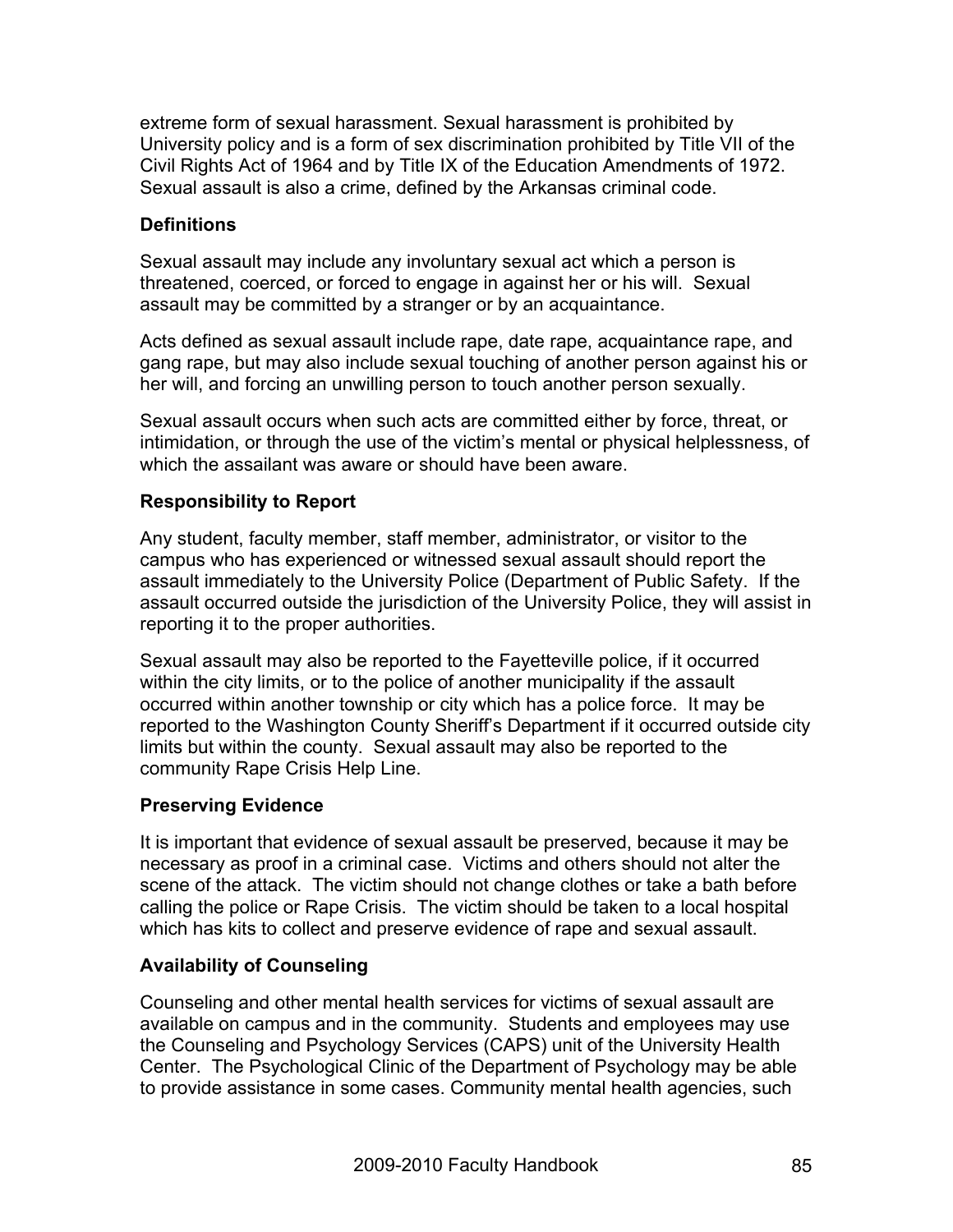as the Ozark Guidance Center, and counselors and psychotherapists in private practice in the area can provide individual and group therapy. The Rape Crisis Help Line may make referrals for individual counseling and support groups.

#### **Education and Awareness Programs**

The Sexual Health Education Coordinator in the Department of Health Promotion and Education of the University Health Center is responsible for planning and coordinating campus education and awareness programs about all forms of sexual assault, including rape, acquaintance rape, and other sex offenses. Programs are presented regularly throughout the academic year in residence halls, fraternities, sororities, and for student organizations, academic classes, and in other settings that are likely to reach people throughout the campus community. Campus-wide education and awareness activities are also conducted during Sexual Assault Prevention Week.

Other campus resources for sexual assault awareness, education, and prevention include the peer education group Sexual Harassment and Rape Prevention (SHARP), and the Sexual Assault Victim Advocacy and Education Program (SAVE), sponsored by Rape Crisis, the University Health Center, and the Alliance for Women's Concerns. A peer education course in sexual assault prevention will be offered, starting in the Spring of 1994.

#### **University Judicial System**

When appropriate, the University Police (Department of Public Safety) or any member of the University community may refer allegations of sexual assault to the University judicial system. The judicial system, which is described in the Student Handbook portion of the Undergraduate Studies Catalog, provides a just and equitable process for dealing with alleged infractions by students of University rules, regulations, or laws. The system is informal and nonadversarial, and is intended to educate students, to help them make responsible decisions, and to be accountable for their actions.

In some instances, it may be appropriate for University faculty and staff members to use the University's formal grievance procedures to address grievances related to allegations of sexual assault. The faculty grievance procedure is described in the University of Arkansas Faculty Handbook. The staff grievance procedure is described in the Staff Handbook.

During University judicial proceedings and grievance procedures, both the accuser and the person accused are entitled to the same opportunities to have others present. Both the accuser and the person accused shall be informed of the outcome of any campus judicial proceeding or grievance procedure in which sexual assault is alleged.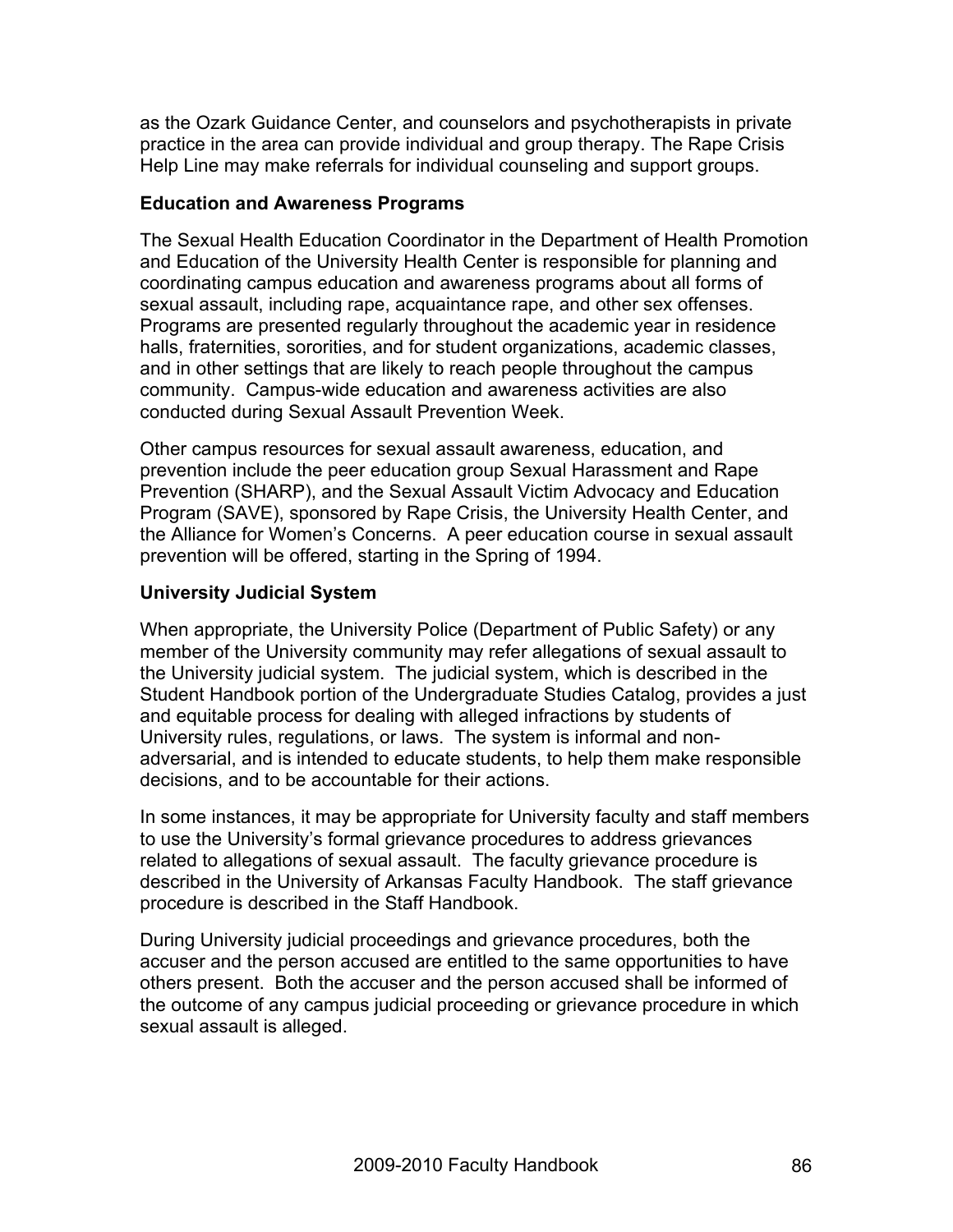## **Disciplinary Action**

Students and employees who are convicted of sexual assault may also be subject to University disciplinary action. According to the circumstances of the case, possible sanctions may range from a formal reprimand to dismissal from the University.

Victims of sexual assault may receive assistance in making reasonable changes in their work, academic, or living situations. Students may request assistance in changing their living situations from Residence Life and Dining Services. Requests for academic changes should be directed to the dean of the appropriate college. Staff may request assistance in changing their work situations from their supervisors or from the Department of Human Resources. Requests for such changes will be considered on the basis of their appropriateness and whether the requested change is reasonably available.

**Sexual Harassment Policy** (Adopted by the Campus Council, February 17, 1994, Amended, March 17, 1994)

#### **Policy Statement**

It is the policy of the University of Arkansas to provide an educational and work environment in which thought, creativity, and growth are stimulated, and in which individuals are free to realize their full potential. The university should be a place of work and study for students, faculty, and staff, which is free of all forms of sexual intimidation and exploitation. Therefore, it is the policy of the University of Arkansas to prohibit sexual harassment of its students, faculty, and staff and to make every effort to eliminate sexual harassment in the university.

The university's prohibition of sexual harassment applies to members of the university community, to visitors to the campus, and to contractors and others who do business with the university or who use university facilities. The policy prohibiting sexual harassment applies regardless of the gender of the harasser or of the person being harassed. The policy applies to sexual harassment which takes place in any relationship, including both those involving a power differential and those between peers, colleagues, and co-workers. The university policy prohibits sexual harassment between or among students, faculty, staff, and others visiting or conducting official business on campus, and in all areas of the university's work and educational environments.

Sexual harassment of employees is a form of sex discrimination prohibited by Title VII of the Civil Rights Act of 1964. Sexual harassment of students is a violation of Title IX of the Education Amendments of 1972. These laws apply to both the university and to individuals. Those who engage in sexual harassment may be subject to legal consequences, including civil and criminal penalties and monetary damages. Sexual harassment subverts the mission of the university and threatens the careers, educational experience, and well-being of students, faculty, staff, and visitors to the campus. In both obvious and subtle ways, sexual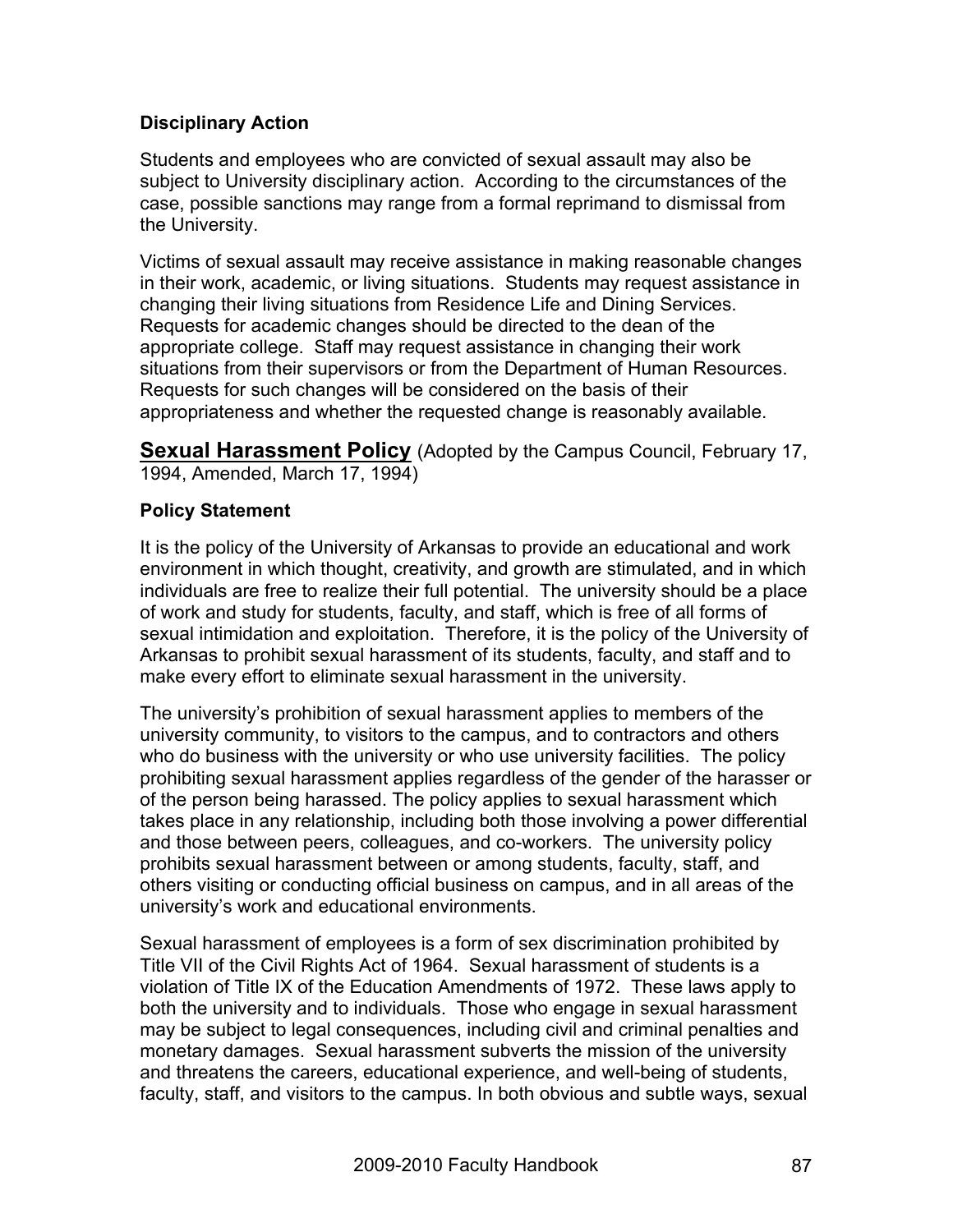harassment is destructive to individual students, faculty, staff, and the academic community as a whole. Sexual harassment blurs the boundary between professional and personal relationships by introducing a conflicting personal element into what should be a professional situation. When, through fear of reprisal, a student, staff member, or faculty member submits or is pressured to submit to unwanted sexual attention, the university's ability to carry out its mission is seriously undermined.

Sexual harassment is especially destructive when it threatens relationships between teachers and students or supervisors and subordinates. Through control over grades, salary decisions, changes in duties or workloads, recommendations for graduate study, promotion, and the like, a teacher or supervisor can have a decisive influence on a student's, staff member's, or faculty member's career at the university and beyond. Sexual harassment in such situations constitutes an abuse of the power inherent in a faculty member's or supervisor's position.

#### **Definitions**

Sexual harassment as defined by the U.S. Equal Employment Opportunity Commission and adapted to the academic environment consists of unwelcome sexual advances, requests for sexual favors, and other verbal or physical conduct or written communication of a sexual nature, regardless of where such conduct might occur, when:

- submission to the conduct is made either implicitly or explicitly a term or condition of an individual's employment with the university or of an individual's academic status or advancement in a university program, course, or activity;
- submission to or rejection of the conduct by an individual is used as the basis for employment or academic decisions affecting that individual; and/or
- the conduct has the purpose or effect of unreasonably interfering with an individual's work or academic performance or creating an intimidating, hostile, or Sexual harassment is distinguished from voluntary sexual relationships in that it introduces such elements as coercion, threat, unwanted sexual attention, and/or promises of academic or professional rewards in exchange for sexual favors.

Sexual harassment is unwelcome behavior. Behavior that the courts have found to constitute sexual harassment is usually repeated or continues even after the individual makes it clear that it is unwanted. Sexual harassment is often divided into two categories: (1) *quid pro quo* harassment and (2) harassment resulting from a hostile or abusive environment.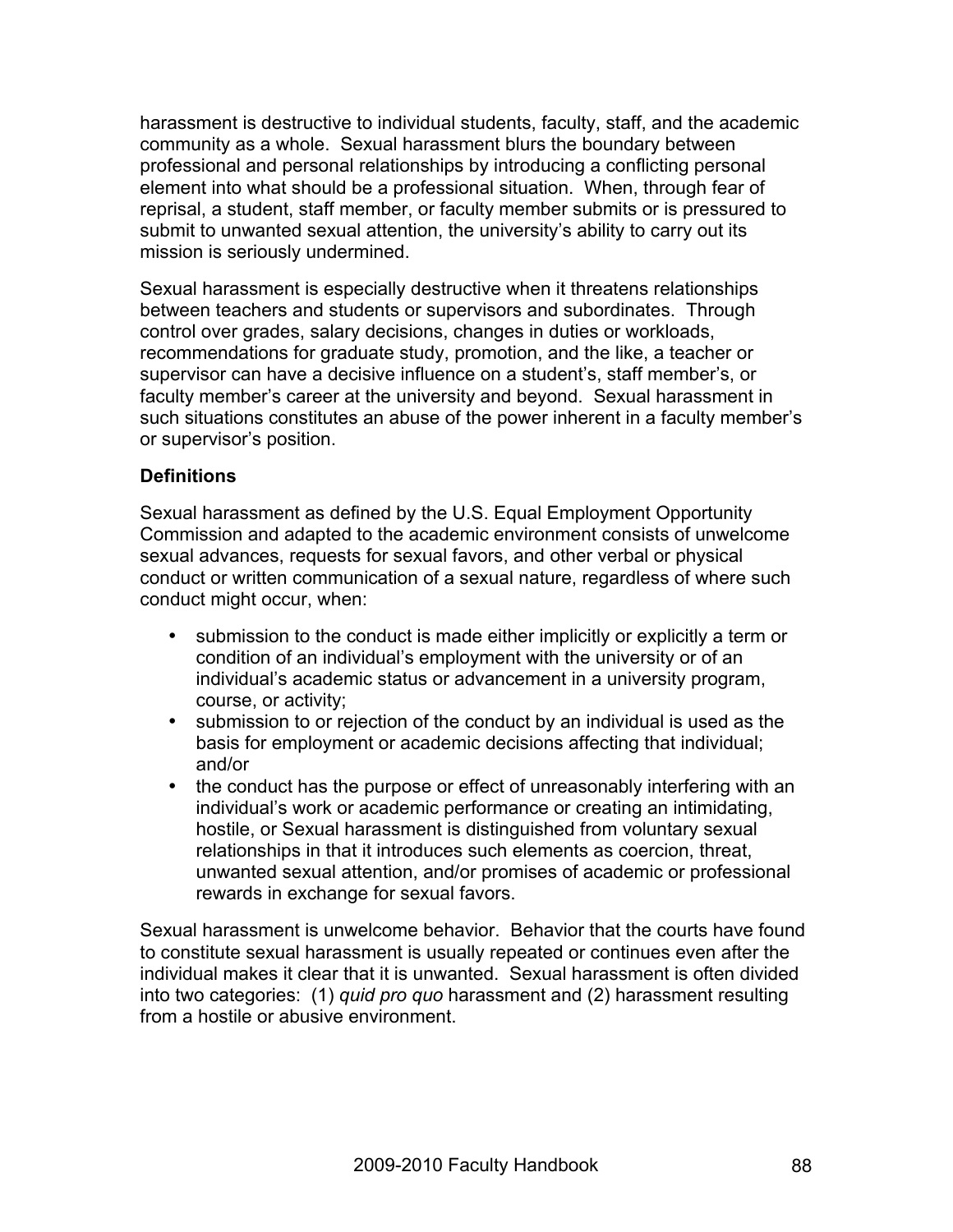*Quid pro quo* harassment involves an explicit or implied exchange; that is, the granting or denial of a benefit or privilege in exchange for sexual considerations. The harasser uses submission to or rejection of the offensive conduct as the basis for decisions such as employment, promotion, transfer, selection for training, performance evaluation, or the basis for academic evaluation or recommendations.

Court decisions have established that a hostile or abusive working or learning environment may also constitute sexual harassment. While the exact definitions and limits of a hostile or abusive environment continue to be delineated by the courts, case law indicates that such an environment exists when the workplace or educational environment is permeated by discriminatory intimidation, insults, and ridicule, such as sexual innuendos, uninvited sexual advances, sexually suggestive or discriminatory remarks, sexually suggestive or offensive signs, graffiti, or pictures, the use of sexually crude and vulgar language, etc. The U.S. Supreme Court has held that, to constitute sexual harassment, the offensive conduct must be sufficiently severe and pervasive that a reasonable person would find the conditions of the working or learning environment to have been adversely affected. The employee or student must also subjectively perceive the environment to be hostile or abusive. However, it is not necessary that an employee's or student's psychological well-being be seriously affected or that she or he suffer injury for a discriminatorily hostile or abusive environment to exist. One utterance of an offensive epithet does not by itself constitute sexual harassment. The Supreme Court has indicated that whether an environment is hostile or abusive can be determined only by looking at all the circumstances, which may include the frequency of the discriminatory conduct; its severity; whether it is physically threatening or humiliating, or a mere offensive utterance; and whether it unreasonably interferes with an employee's work performance or a student's learning. Examples of behavior that may constitute sexual harassment are included in the policy's Appendix.

## **Academic Freedom**

Works of art and literature, readings, and other written, auditory, or visual course materials which are used in an educational context, including classrooms, academic offices, and all other learning environments, or which are part of academic or cultural programs, do not constitute sexual harassment, regardless of their sexual, erotic, suggestive, or vulgar content and regardless of whether they may be offensive to some individuals.

## **Consensual Relationships**

Consensual sexual relationships between faculty and their students or between supervisors and their employees in some instances may result in charges of sexual harassment. Consensual relationships may lead other faculty and students or supervisors and coworkers to question the validity of grades, evaluations, and other interactions between the people involved in such a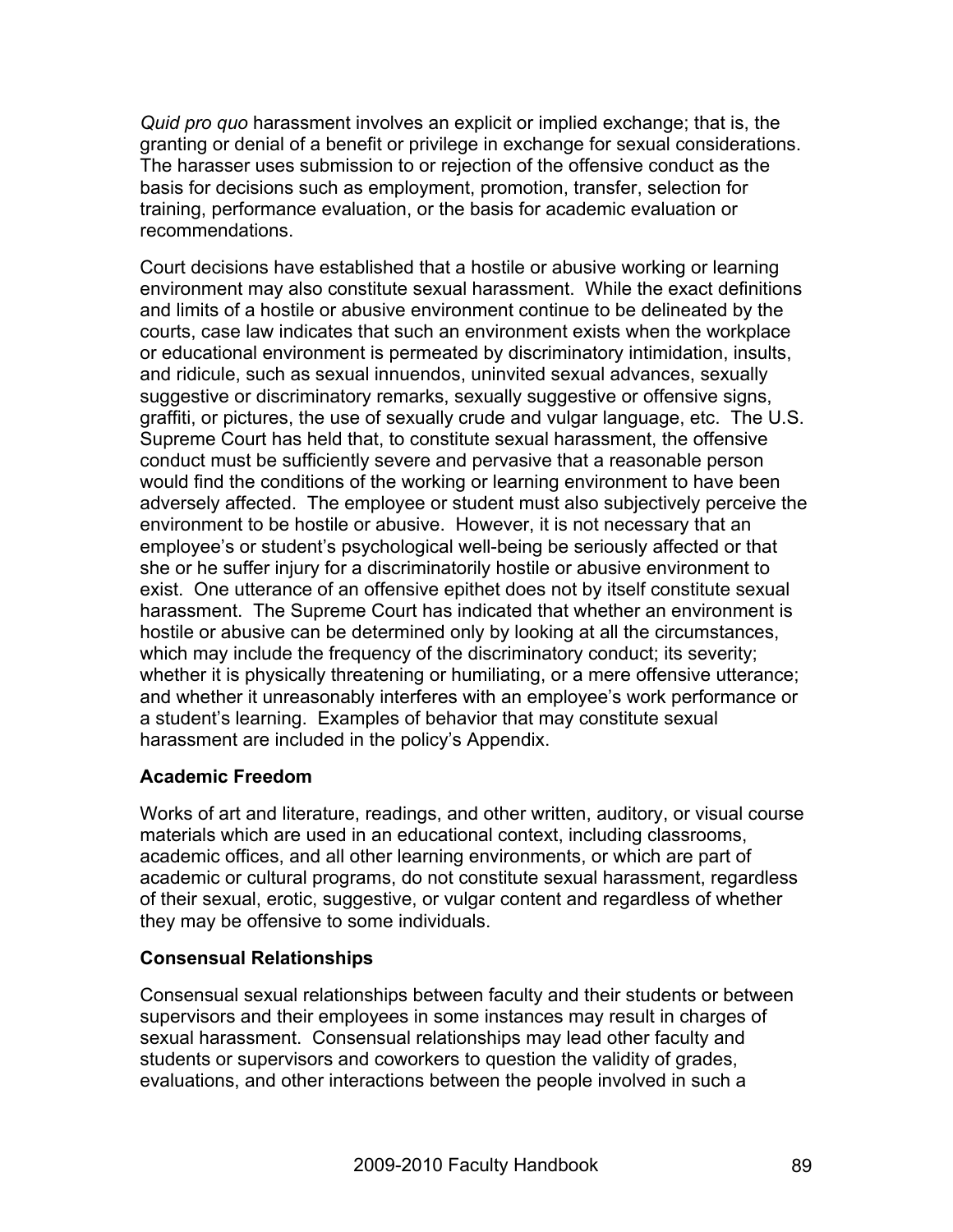relationship. The integrity of the work of both people in the relationship may be compromised.

University faculty, administrators, and other supervisory staff should be aware that any sexual involvement with their students or employees could subject them to formal action if a sexual harassment complaint is subsequently made and substantiated, and that they bear the greater burden of responsibility should it be proven that the power differential between them made the relationship other than fully consensual. Even when both parties have consented to a relationship, it is the faculty member, administrator, or supervisor who may be held accountable for unprofessional behavior. Other students or employees may allege that the relationship creates a hostile or abusive environment affecting them. Graduate assistants, residence hall staff, tutors, and undergraduate course assistants who are professionally responsible for students will be held to the same standards of accountability as faculty in their relationships with students whom they instruct or evaluate.

When a consensual relationship exists between a student and a faculty member who has control over the student's academic work or status or between an employee and his or her supervisor, the resulting conflict of interest should be addressed in accordance with university policies concerning conflict of interest.

## **Responsibility to Report**

Any student, faculty member, staff member, administrator, or visitor to the campus who has experienced or witnessed sexual harassment is strongly urged to report it. The university must know about incidents of sexual harassment in order to stop them, protect victims, and prevent future incidents. It is the responsibility of university faculty, administrators, and supervisors to report complaints of sexual harassment which they receive and of possible sexual harassment of which they become aware. When there is a relationship that involves legally-recognized professional confidentiality between the complainant and the person to whom the harassment is reported, the report may be withheld at the request of the complainant.

## **Timeframe for Reporting**

Sexual harassment should be reported immediately and must be reported within 180 days of its occurrence. However, under compelling circumstances, a delayed report of sexual harassment may be made, provided it is made within 180 days after a student has graduated from the university or 180 days after an employee has left his or her current position at the university.

## **Retaliation Prohibited**

University policy and federal law prohibit any form of retaliation against a person who makes a sexual harassment complaint, participates in an investigation of sexual harassment, or participates in formal grievance or disciplinary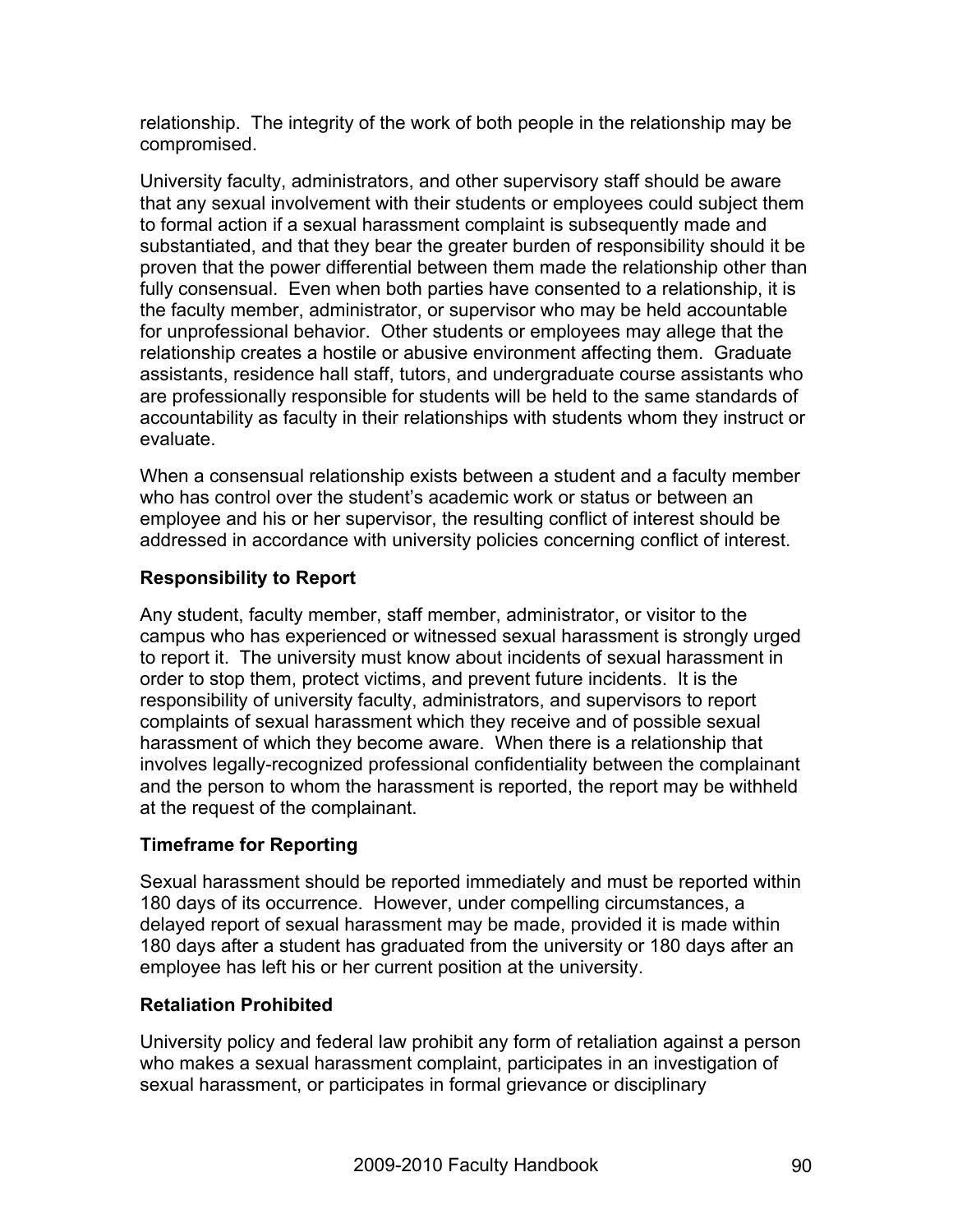procedures. Retaliation against a complainant or witness is, in itself, a violation of university policy and the law, and is a serious separate offense.

#### **False Reports of Sexual Harassment**

Willfully making a false report of sexual harassment is a violation of university policy and is a serious offense. Any person who willfully makes or participates in making a false or frivolous report of sexual harassment will be subject to disciplinary action.

## **Reporting System**

Students, faculty members, administrators, staff members, or visitors to the university may report allegations of sexual harassment to an official (hereinafter referred to as the "complaint officer") who is designated by, and who reports to, the Chancellor. They may discuss with the complaint officer any situation which they believe may constitute sexual harassment. Reports may be made by the person experiencing the harassment or by a third party, such as a witness to the harassment or someone who is told of the harassment.

For more information and to report allegations of discrimination and/or sexual harassment, contact:

Jenifer Tucker University Compliance Officer 346 N. West Avenue (West Avenue Annex)

479-575-6208

## **Investigation of Complaints**

The complaint officer must investigate every allegation of sexual harassment, including informal and third party reports. The investigation shall be appropriate to the complaint, taking into consideration its seriousness, the extent to which it is or can be substantiated, and the nature of the resolution desired by the complainant. The investigation must be initiated within five working days after the complaint is made.

Upon receiving a complaint, the complaint officer will interview the complainant (and the alleged victim if it is a third party report) to compile as much specific information as possible, including the nature of each incident, the time, place, actual or potential witnesses, any actions or other responses to the alleged harassment already taken by the complainant, identification of the alleged harasser, and other pertinent facts or allegations. The complaint officer will explain the university's obligation to investigate and take appropriate corrective action. The complaint officer will present options for resolution of the complaint, including actions which the aggrieved person can take, methods of informal resolution, the appropriate formal University of Arkansas grievance procedure,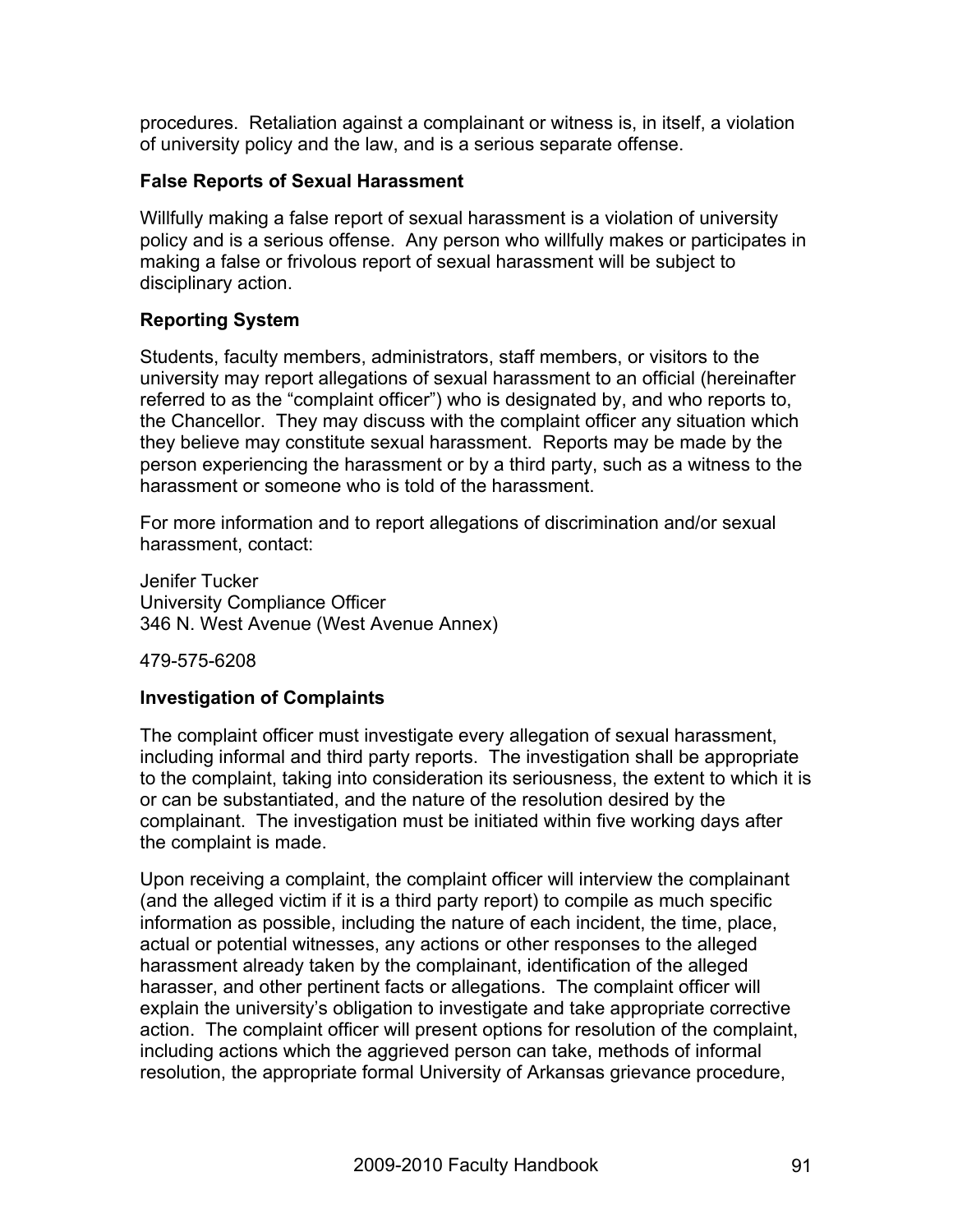and legal remedies. The complaint officer will offer information about the availability of counseling and other assistance appropriate to the situation.

The complaint officer will meet with the person accused of sexual harassment and present the allegations, indicating whether there are witnesses or other evidence that would appear to substantiate the charge, and whether the complaint is informal or formal. The alleged harasser may make an initial, informal response to the allegations. If the issue is not resolved at that point, the complaint officer will proceed with an informal complaint resolution process or, if appropriate, will refer the complainant to a formal grievance procedure.

Deans, department heads or chairpersons, directors, and other administrators who are responsible for personnel matters will participate with the complaint officer, as appropriate, in investigating charges of sexual harassment and in the process of informal and formal resolution of sexual harassment complaints.

#### **Resolution and Grievance Procedures**

Individuals who make complaints of sexual harassment and individuals who are accused of sexual harassment are entitled to due process and to a fair and prompt resolution of the complaint. Resolution may be attempted through direct informal action, through an informal resolution process, or through a formal grievance process.

#### **Direct, Informal Action**

After the complaint officer has discussed the complaint with the complainant and informed the person accused that a complaint has been made, the complainant may choose to attempt to resolve the matter by confronting the accused harasser directly. The complaint officer can suggest methods and models; for example, writing a letter describing the offensive behavior, its effects on the complainant, and her or his request that the behavior cease.

#### **Informal Resolution Process**

If the complainant wishes to attempt to resolve the problem informally, the complaint officer may serve as a mediator, or otherwise assist both parties in coming to an understanding and resolving the problem, with a focus on changing current and future behavior. Both parties must be informed of their rights to due process. The complaint officer may take statements from either party and from any witnesses that either party identifies, but the main focus will be on resolution and conciliation. Deans, directors, and department heads or chairpersons will be involved, as appropriate, in the informal resolution process.

## **Formal Grievance Procedure**

If either party is not satisfied with the result of the informal process or if the complainant chooses, instead, to use a formal University of Arkansas grievance procedure, the complaint officer will help identify the appropriate procedure and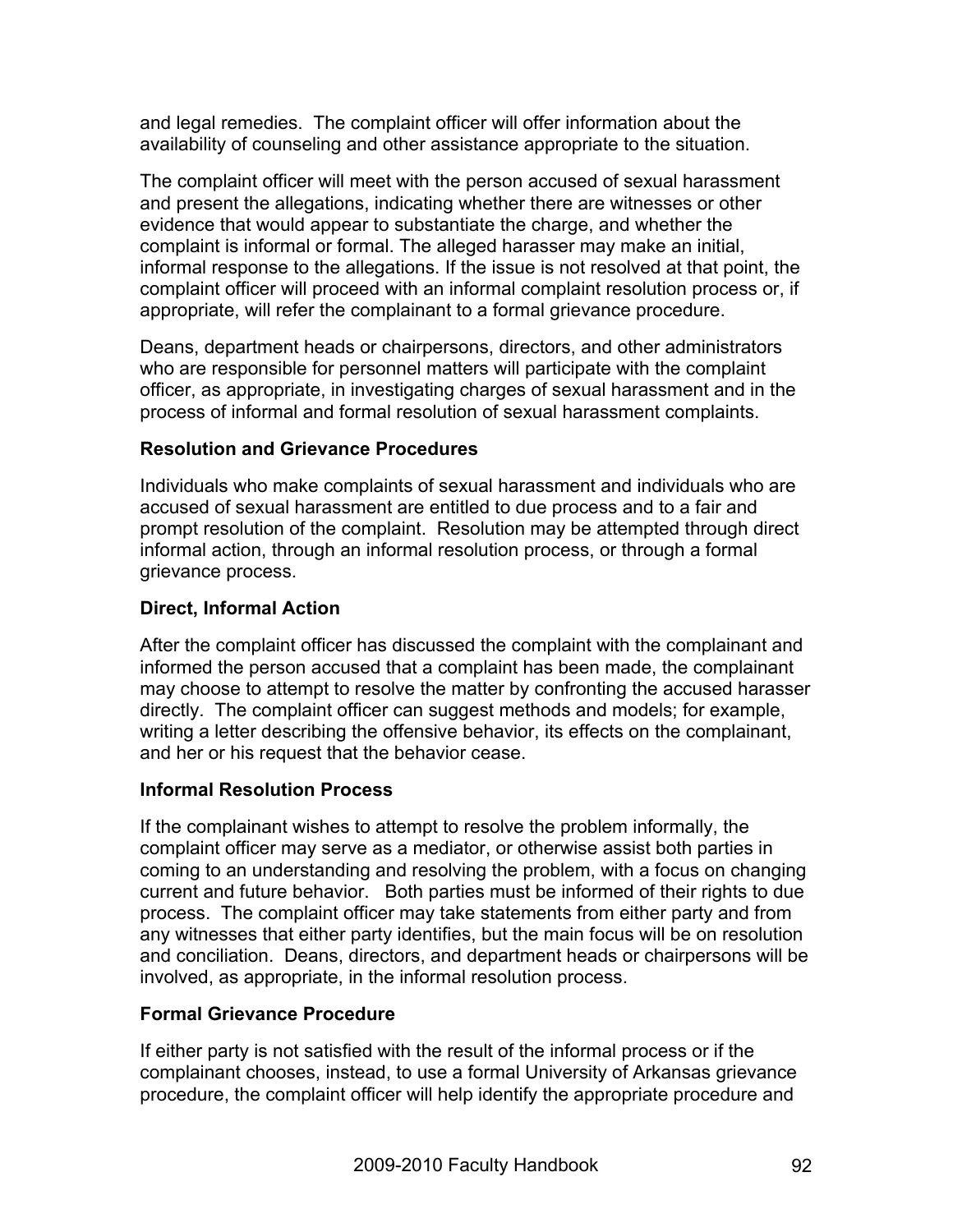explain how to use it. The matter will then follow the steps outlined in the Staff Handbook, the Faculty Handbook, or the Catalog of Studies for that specific grievance procedure. The complaint officer's records concerning the matter may be made available during the formal grievance procedure, as appropriate. Both parties will be informed in writing of the results of the resolution and grievance procedures and reminded of the university's policy. In some instances, it may not be possible to determine whether sexual harassment has occurred. Allegations of sexual harassment which are not eventually substantiated are not necessarily false allegations.

#### **Disclosure**

Every possible effort will be made to ensure the confidentiality of information received as part of the university's resolution and grievance procedures. All parties to the complaint will be asked to assist in keeping the complaint confidential. However, the university's obligation to stop sexual harassment means that it cannot fail to take appropriate action and that confidentiality cannot always be guaranteed. In the interests of fairness and problem resolution, disclosure of complaints and their substance and the results of investigations and grievance procedures, except as compelled by law, will be limited to the immediate parties and other appropriate administrative officials.

## **Disciplinary Action**

Disciplinary action up to and including dismissal will be taken against persons found to have engaged in sexual harassment or found to have willfully made a false or frivolous accusation of sexual harassment. The specific disciplinary action will be determined by the nature and seriousness of the offense. In all cases where disciplinary action is recommended, procedures in the Staff Handbook, the Faculty Handbook, or the Catalog of Studies are to be followed.

If a thorough investigation of a complaint substantiates that formal disciplinary action is warranted because either sexual harassment has occurred, or a false report of sexual harassment has been made, the complaint officer will report the findings to the appropriate vice chancellor, who is responsible for initiating disciplinary action. If a formal grievance procedure has been used, a recommendation for disciplinary action may be made by the administrator or panel that has heard and made a decision about the grievance. Recommendations for disciplinary action may be appealed, using the appropriate University of Arkansas grievance procedure.

At the direction of the vice chancellor and following applicable university rules, the Dean of Students, the academic dean, the director, or the department head or chairperson will implement disciplinary action against the student, faculty member, or staff member. The disciplinary action shall be implemented within thirty days of the notification of the vice chancellor. The complaint officer will monitor the implementation of the disciplinary process and its timeliness.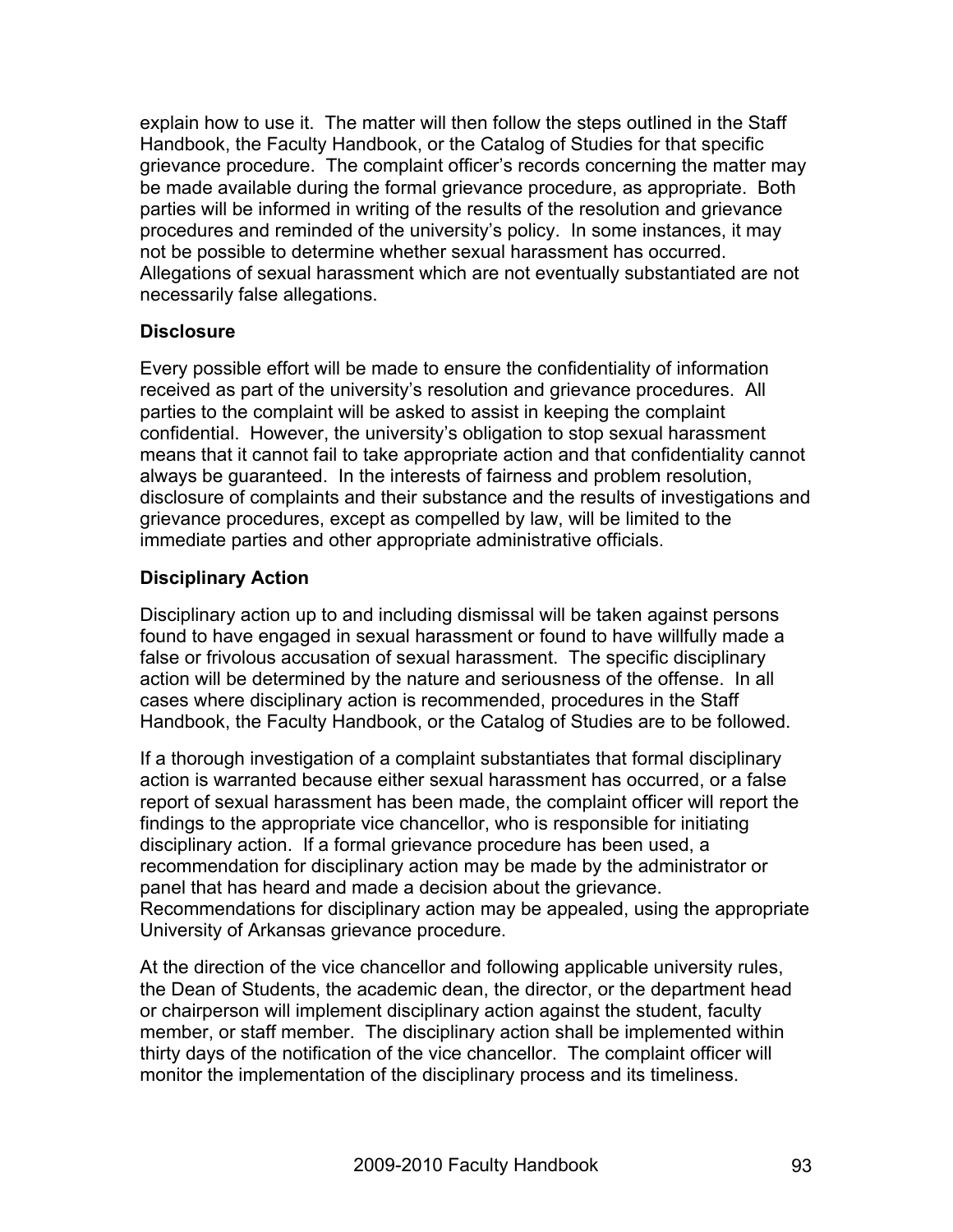## **Record Keeping**

Records will be kept in employee personnel files only if a complaint of sexual harassment is substantiated and disciplinary action is taken. All other records will be kept only for statistical purposes and to document that the university has responded to complaints. The Arkansas Freedom of Information Act compels disclosure of employee records only if they form the basis for decisions to suspend or terminate an employee and if there is a compelling public interest in their disclosure. Student records are protected from disclosure under the Family Education and Privacy Rights Act.

Records maintained by the complaint officer to document that the university has responded to all complaints will include information concerning the receipt of the complaint, the notification of the alleged harasser and his or her response, the steps taken to investigate the complaint, and indicate whether the complaint was substantiated. All written statements obtained, as well as summaries of witness interviews, will be included in the documentation. If the complaint is substantiated, the records will document actions taken to stop the harassment and to remedy its effects. If the complaint is not substantiated, all records pertaining to the complaint will be sealed, subject only to legally-ordered disclosure. Whether the complaint is substantiated or not, the records will document that all parties have been reminded in writing of the university's policy prohibiting sexual harassment.

## **Statistical Review**

The complaint officer will report periodically to the Chancellor the statistical data compiled from investigation records and all disciplinary action taken by the university.

## **Appendix**

The following are some examples of behavior that the courts have found to constitute either quid pro quo or hostile atmosphere sexual harassment. The list is not inclusive; other behaviors not included on the list may be sexual harassment. Most of the behaviors listed, if they are welcome by the person at whom they are directed, would not be sexual harassment. An important distinction is that sexual harassment must be unwelcome.

Sexual harassment can take many forms. Most sexual harassment falls into three categories: verbal, physical, and written or visual. Verbal sexual harassment may include, but is not limited to:

- sexual innuendoes, comments, and suggestive remarks about clothing, a person's body, or sexual activities;
- suggestive or insulting sounds;
- whistling in a suggestive manner;
- humor and jokes about sex;
- sexual propositions, invitations, or other pressure for sex; and